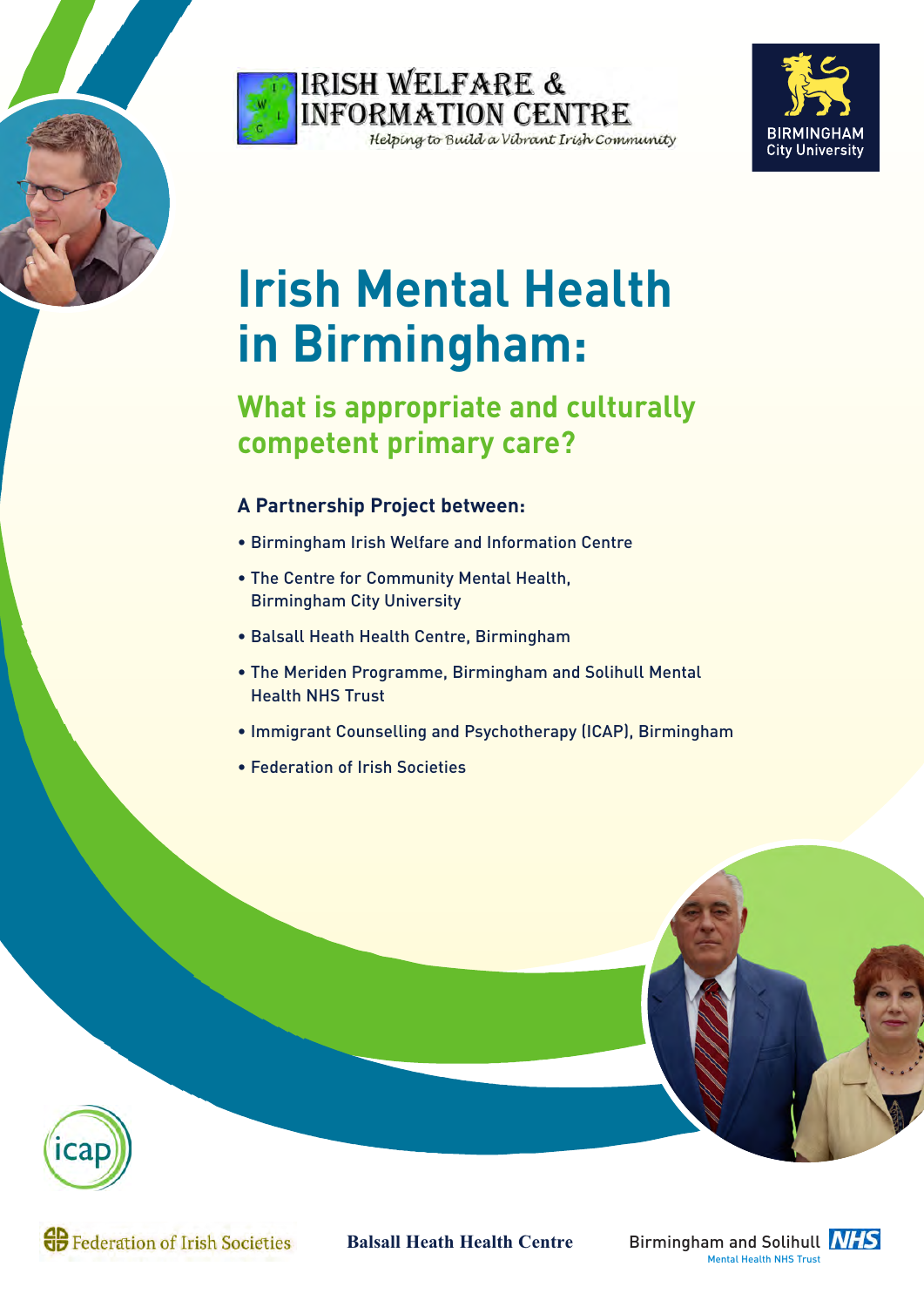A partnership project between

Birmingham Irish Welfare and Information Centre The Centre for Community Mental Health, Birmingham City University A GP practice at Balsall Heath Health Centre The Meriden Programme, Birmingham and Solihull Mental Health Trust Immigrant Counselling and Psychotherapy (ICAP) Birmingham Federation of Irish Societies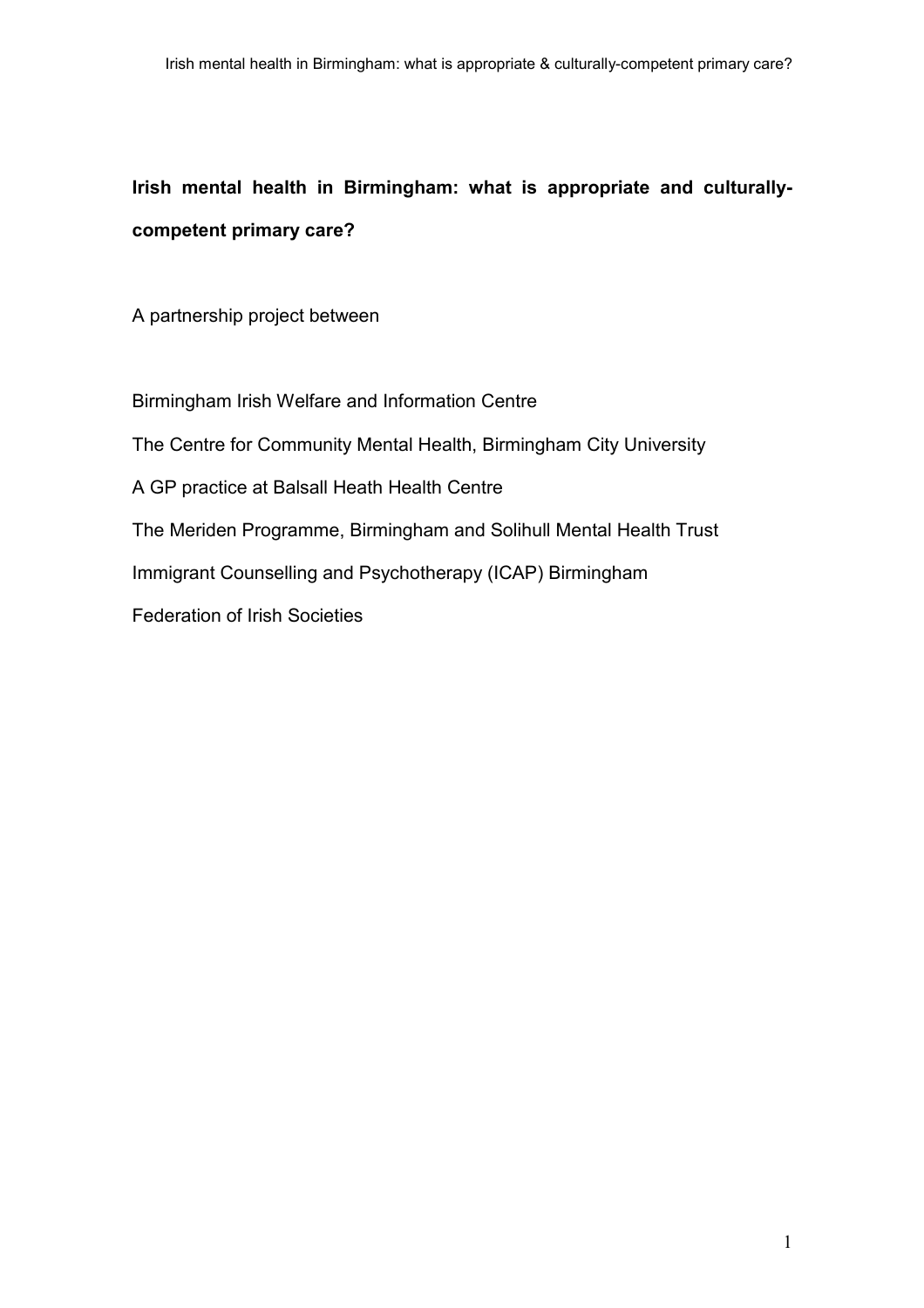Copyright © 2008 by the Centre for Community Mental Health, Faculty of Health, Birmingham City University, Franchise Street, Perry Barr, Birmingham, B42 2SU.

All rights reserved.

ISBN 1 901073 06 8

No part of this report may be reproduced by any means or transmitted or translated without the written permission of the publisher.

Printed by Birmingham City University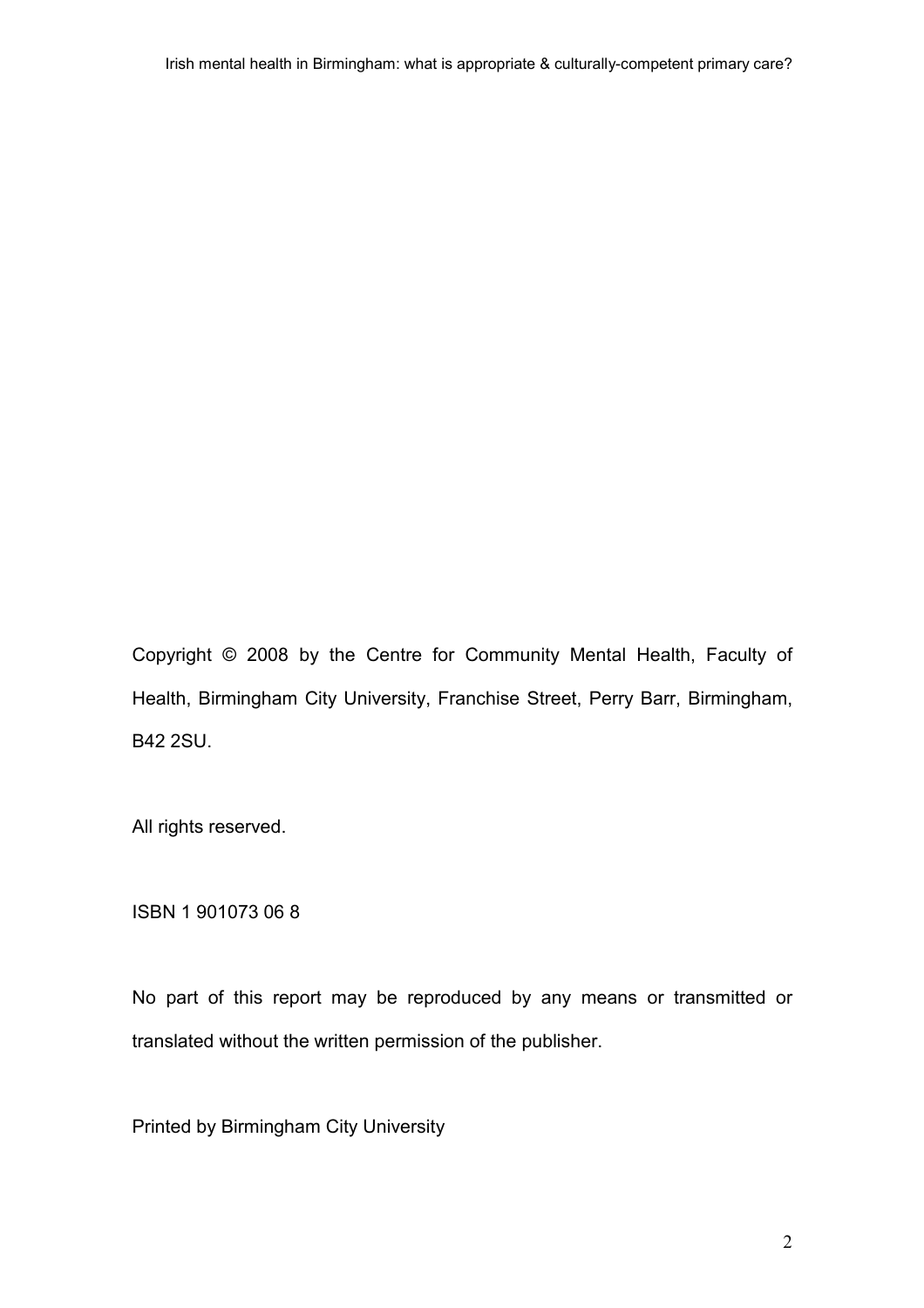#### Project team

Mrs Paula Conneely, Clinical Specialist, The Meriden Programme, Birmingham and Solihull Mental Health Trust

Mrs Frankie Doherty, Practice Manager, Balsall Heath Health Centre, Birmingham

Dr Grainne Fadden, Director, The Meriden Programme, Birmingham and Solihull Mental Health Trust

Ms Dawn McCarrick, Project Administrator, Centre for Community Mental Health, Birmingham City University

\*Professor Paula McGee, Faculty of Health, Birmingham City University

Mr Conor McGinn, Community Health Development Worker, Federation of Irish **Societies** 

Professor Mervyn Morris, Centre for Community Mental Health, Birmingham City **University** 

Mrs Bridie Nugent, Birmingham Irish Welfare and Information Centre

Ms Lakhvir Rellon, Director of Diversity, Birmingham and Solihull Mental Health Trust

Ms Melissa Roche, Immigrant Counselling and Psychotherapy, Birmingham

Professor Marcellino Smyth, Consultant Psychiatrist, West Cork Mental Health Services, Ireland

Dr Mohammed Walji, Balsall Heath Health Centre, Birmingham

Mr David Wyatt, Finance Officer, Faculty of Health, Birmingham City University

\* Project leader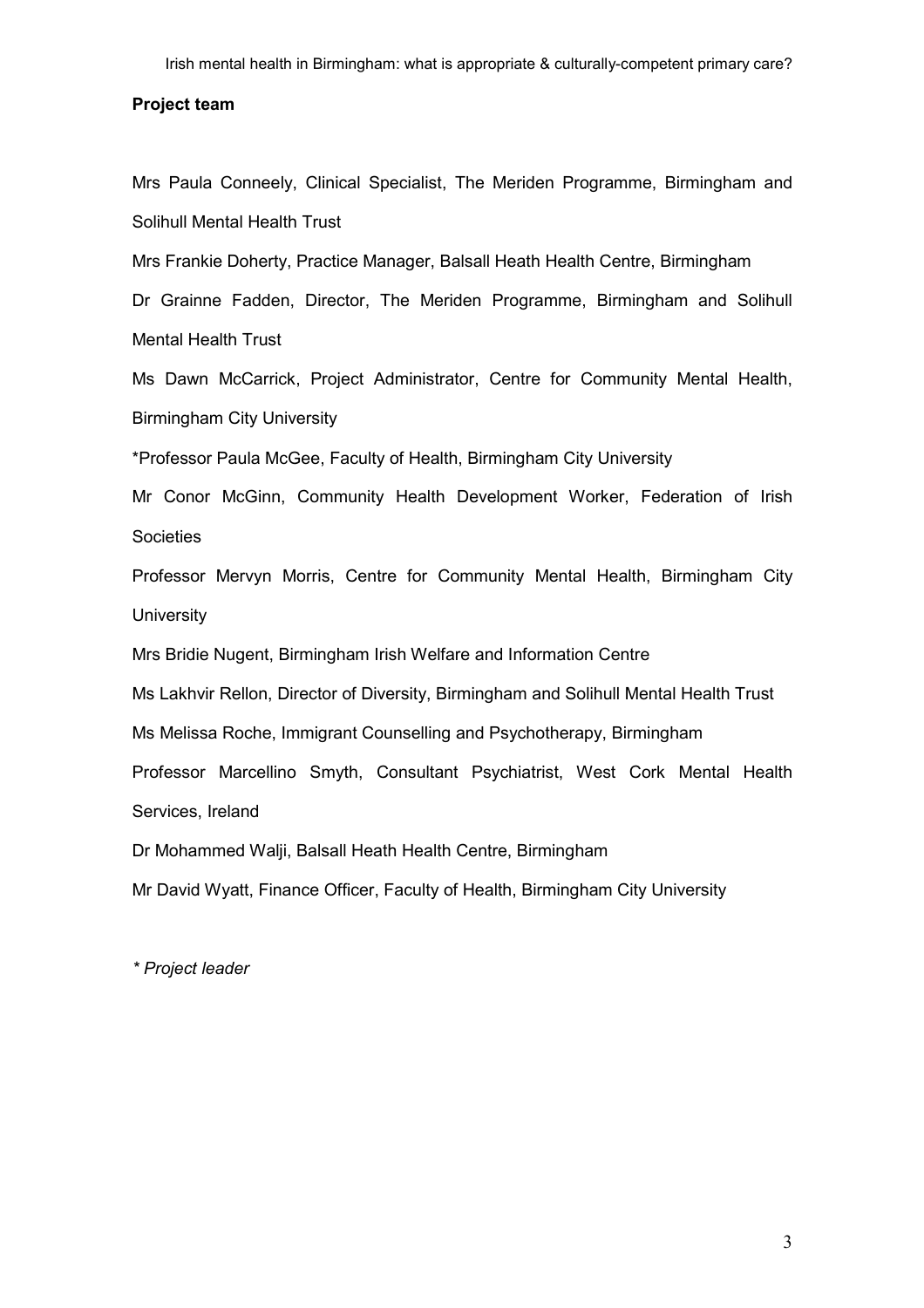## **Acknowledgements**

The project team is deeply grateful for and wishes to thank all the

- Irish people who contributed their views and experiences about mental health to this research;
- mental health practitioners and service providers who took part in interviews and discussion groups or who completed questionnaires.

Thank you all very much for your encouragement, time and contributions to this research.

The project team also wish to thank the following people for their advice and support

Mr Paul Atkinson, Learning Resources (Graphic Design & Media), Birmingham City

**University** 

Ms Rita Corrigan, Federation of Irish Societies

Ms Cath Gilliver, SIFA-Fireside, Birmingham

Mrs Jane Jones, Child Protection Coordinator, The Roman Catholic Archdiocese of Birmingham

Mr Eddie McGrath, Birmingham

The Lord Mayor, Councillor McGinn, Councillors and staff of Newry and Mourne District

Council, Northern Ireland

Professor Fatemeh Rabiee, Faculty of Health, Birmingham City University

Mr Paul Rooney, former Director of Planning, Birmingham and Solihull Mental Health **Trust** 

Dr Mary Tilki, Chair, Federation of Irish Societies

West Cork Mental Health Services, Ireland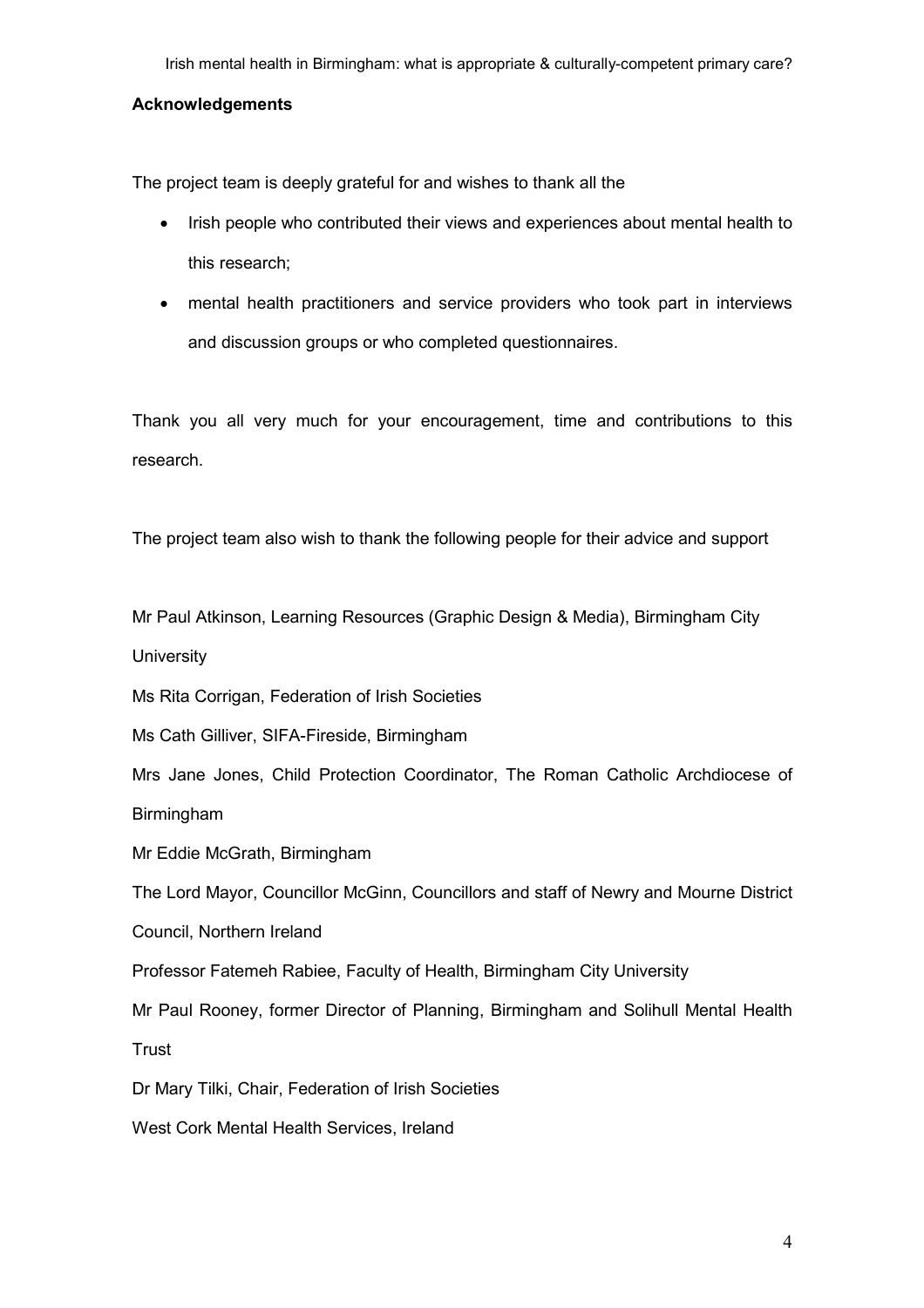# **Contents**

|                                                                               | 7   |
|-------------------------------------------------------------------------------|-----|
|                                                                               | 13  |
|                                                                               | 19  |
| i.                                                                            |     |
| ii.                                                                           | 27  |
| iii. The views of mental health service users who were born in Ireland        | -32 |
| iv. The views of mental health service users who were born in England         | -45 |
| v. The views of primary care mental health care staff and service providers   | 58  |
| vi. The views of mental health practitioners and service providers in Ireland | 70  |
| Chapter 4: Discussion, conclusions and recommendations                        | 78  |
|                                                                               | 101 |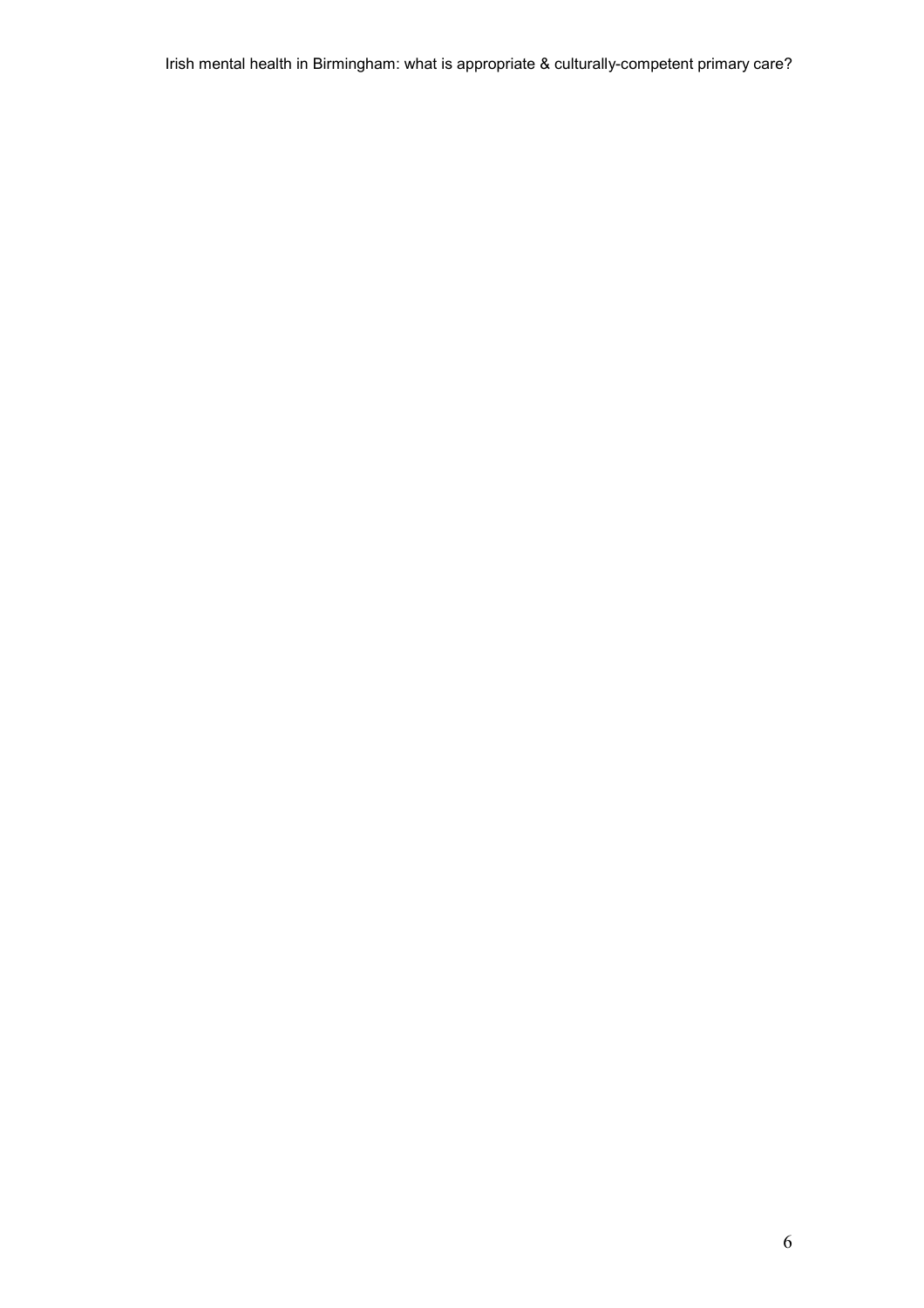#### Chapter 1: Introduction

This research was undertaken as a partnership between Birmingham Irish Welfare and Information Centre, Birmingham City University, Birmingham and Solihull Mental Health Trust, Balsall Heath Health Centre, Immigrant Counselling and Psychotherapy and the Federation of Irish Societies. This was the first time that these organisations have all worked together to investigate Irish people's health.

The project was initially developed through Irish community groups in Birmingham. A grant of £30,000 was secured from Mr Bryan Stoton, who was Chair of the then Birmingham Health Authority. Representation leading to a formal bid came from Mr Barney Griffin, Chair of the Sub-Committee on Health and Social Services in the Birmingham Irish Community Forum and the User-led Birmingham Irish Mental Health Forum, assisted by Fr Frank Ryan OMI of the Irish Welfare Centre. It was recognised that despite Birmingham having a long tradition of migration and a large population of Irish migrants, including second and third generation people, there had been no Birmingham-based research into issues regarding mental health needs. In particular there had been no research into outcomes for Irish people using the "hard-end" of psychiatric services, such as psychiatric hospital in-patients and home-treatment services.

Submission of a research proposal was conducted by Professor Marcellino Smyth (Birmingham City University) who had previous research experience with regard to the demographics of Irish populations in the city. The sustained argument of the Birmingham Irish Mental Health Forum was that, given strong evidence of health inequality of the Irish population elsewhere in the UK, the Irish population in England's second city merited similar attention. Evaluation of need was seen as a stage in an overall strategy of improving mental health provision for this group from both statutory and voluntary services.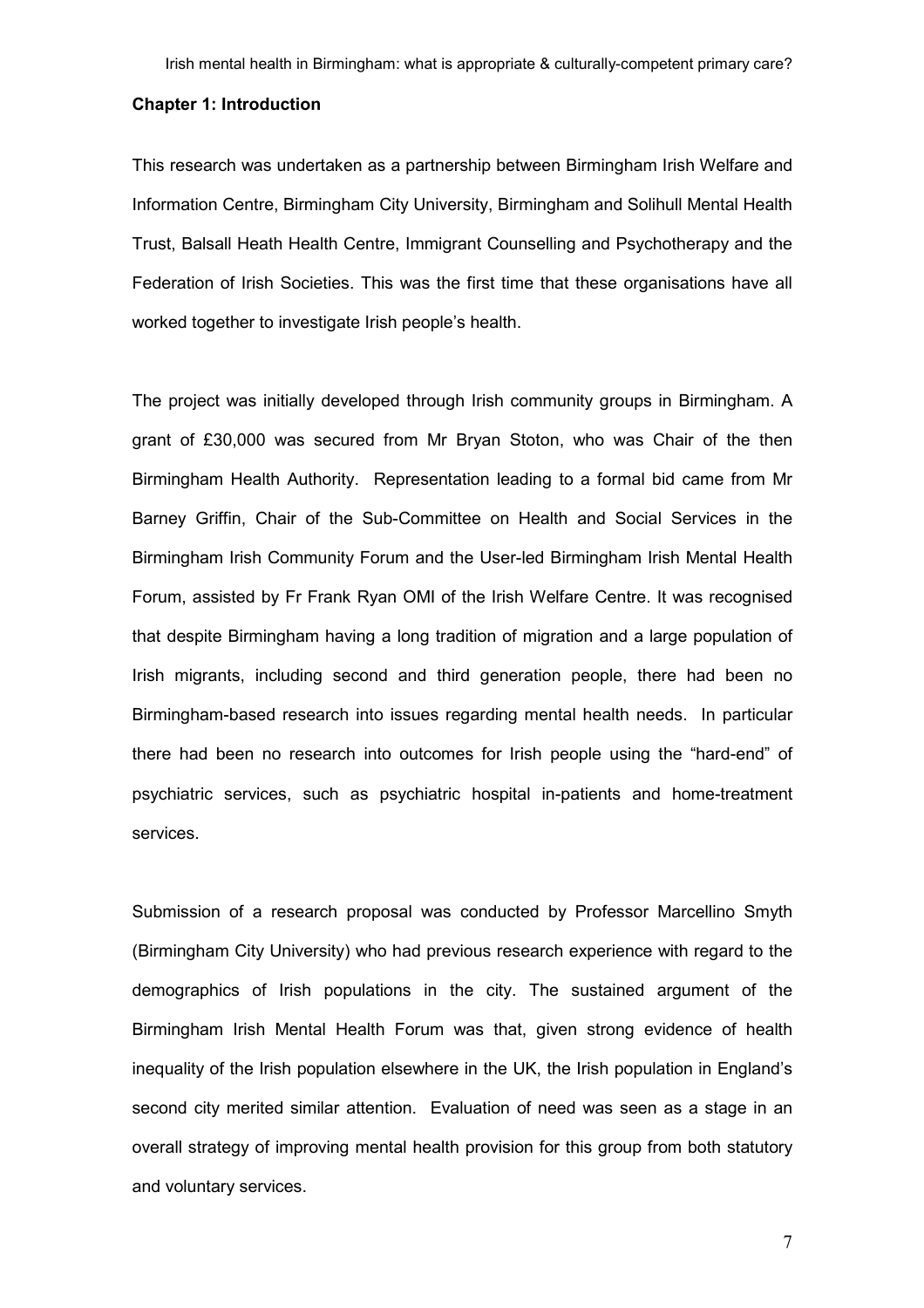The project underwent further development and was eventually re-designed to provide a focus on primary care and cultural competence. The intention was to examine the experiences of those Irish people using primary care services with a view to identifying factors that might help them avoid a hospital stay. Cultural competence was deemed relevant because it reflects a continuous process of learning, performing and reflecting. It requires self awareness, knowledge and skill, socially-embedded expertise and organisational commitment. Competence in this context has three elements: individual, professional and organisational. Culturally competent practice and service provision require a conscious commitment to a continuous process of learning, performing and reflecting through which individuals and organisations strive to meet the healthcare needs of people in a diverse society. Irish people form part of that diversity but little attention has been paid to determining the nature of culturally-competent care for members of this minority group.

The project set out to explore three factors:

- i) the views and experiences of Irish people who used mental health services in Birmingham;
- ii) the views and experiences of mental health practitioners who provided treatment and care for Irish people;
- iii) the range of primary care mental health services, statutory and voluntary, in Birmingham;

# Theoretical basis of the project

The complex nature of the subject matter meant that no single approach was likely to provide sufficient data to meet the aim of the project. Consequently the design was based on triangulation, using multiple social research methods and sources of data (Denzin 1989).

Several other factors also had to be considered. First, previous research about the health of Irish people had relied heavily on the quantitative paradigm and survey methodology, the application of which included structured interviews (Abbbotts et al. 1999, Stillwell et al. 2004) questionnaires (Abbotts et al. 2004, McConville et al. 2002, Christopher 2000, Walsh and McGrath 2000), patient records (Commander et al. 2003) and systematic reviews (Aspinall 2002).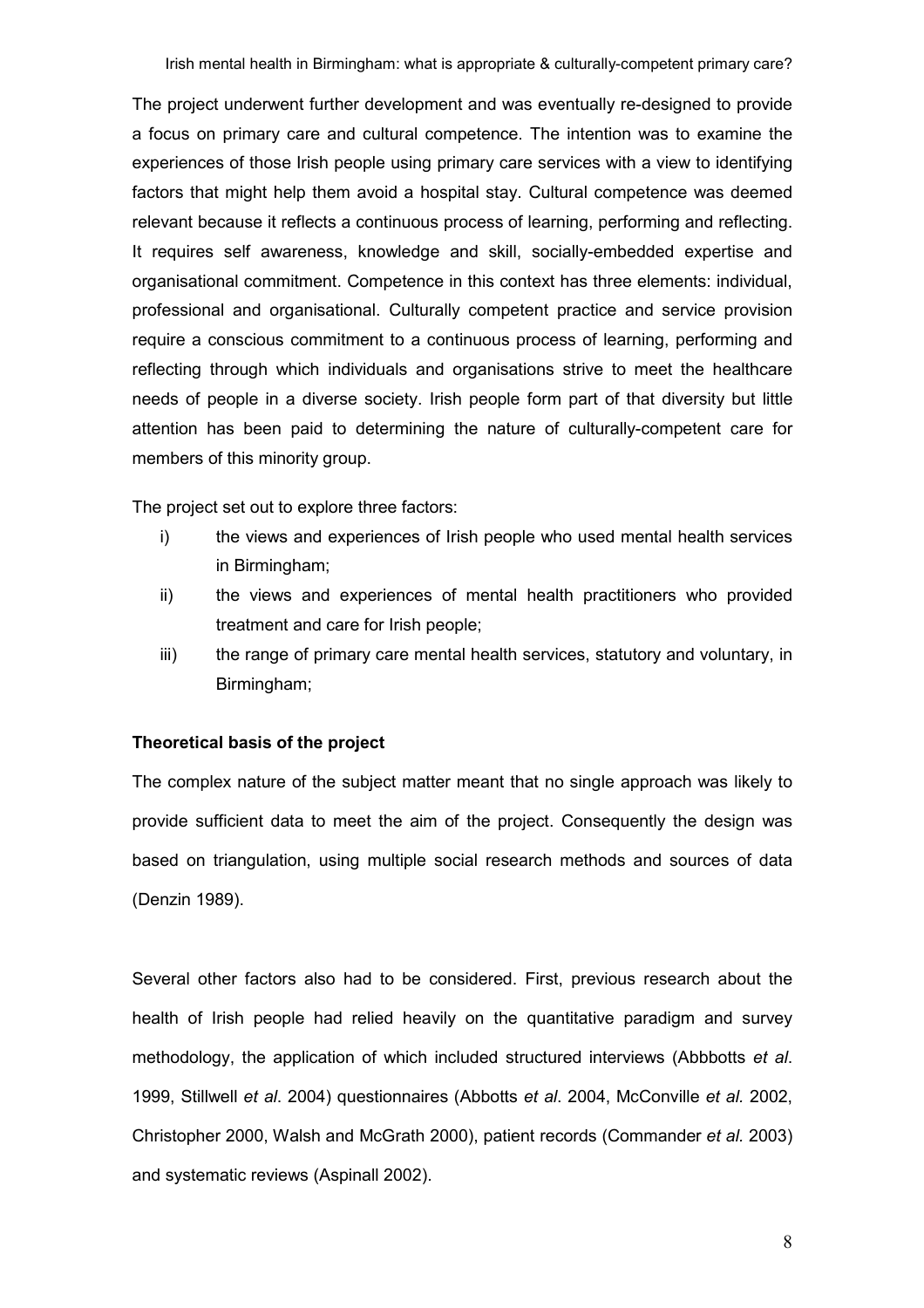Irish mental health in Birmingham: what is appropriate & culturally-competent primary care? Whilst these studies yielded valuable data, what was absent from the research were the perspectives of Irish people, of how they felt about their mental health issues. Studies that reported the views of Irish people themselves, as opposed to those of the professionals, were less common.

Second, there appeared to be little or no research about mental health practice in relation to Irish people in either the UK or Ireland. Cowman et al.'s (2001) study used a qualitative research design with multiple methods to examine the role and function of psychiatric nurses in clinical practice in Ireland but this study was not related to meeting the needs of members of minority ethnic groups. When the research began, no research could be found on how psychiatric nurses in the UK recognised Irish patients, identified their cultural needs or adapted their practice. Consequently, there did not appear to be any definitive statements about the nature of culturally-competent mental health care practice in relation to Irish people despite the fact that transcultural psychiatry is well established as a field that has generated a not inconsiderable literature. In addition, there did not appear to be any research from Ireland on mental health practice in relation to ethnicity despite the fact that the country was then experiencing a rise in immigration generally and an increase in asylum applications. It seemed that this research might be the first to address these issues and it was, therefore, appropriate to use an exploratory, qualitative approach that drew on different data sources.

Methodological triangulation was based on the application of a qualitative, phenomenological approach (Husserl 1999, Heron 1981, Hammersley and Atkinson 1995) and a quantitative approach, using a postal survey. Data triangulation was based on the collection of data from multiples sources that included mental health service users and practitioners and staff in voluntary organisations.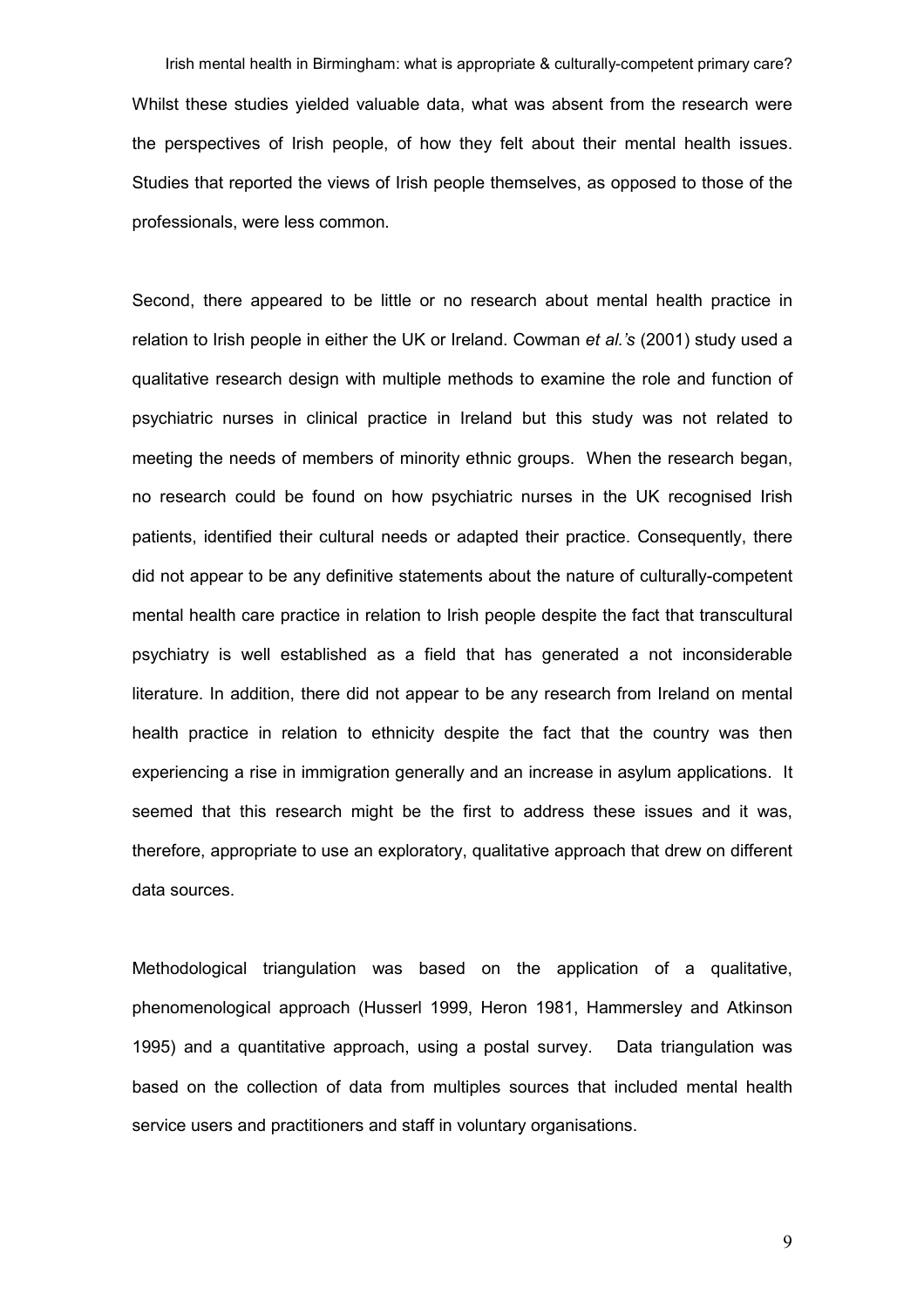#### Ethical review and permissions

A favourable opinion was obtained from East Birmingham Local Research Ethics Committee and West Cork Mental Health Services.

Sponsorship was provided by Birmingham City University.

Approvals and permissions were obtained from the appropriate NHS Research and Development Departments in Birmingham and their appropriate equivalents in Ireland. The project was launched in January 2007.

#### Project design, methods and sampling

Aim 1: To explore the views and experiences of Irish people who used mental health service users in Birmingham;

Method of data collection: Irish people with mental health problems were invited to take part in either small focus groups or semi-structured interviews. Where possible, permission was obtained to tape record every data collection event but in circumstances in which participants refused, or were unhappy about this, detailed notes were made to record the content.

Data analysis: All recordings were transcribed verbatim. They and field notes were analysed to identify themes based on Giorgi (1985).

Sample: Participants were all self-selected. Multiple strategies were used to recruit people from across the city with a view to gathering a wide range of views and experiences (table 1.1). Two groups of participants were recruited

- Group 1: twenty-seven people born in Ireland;
- Group 2: thirteen people born in England but who had one, or both parents born in Ireland.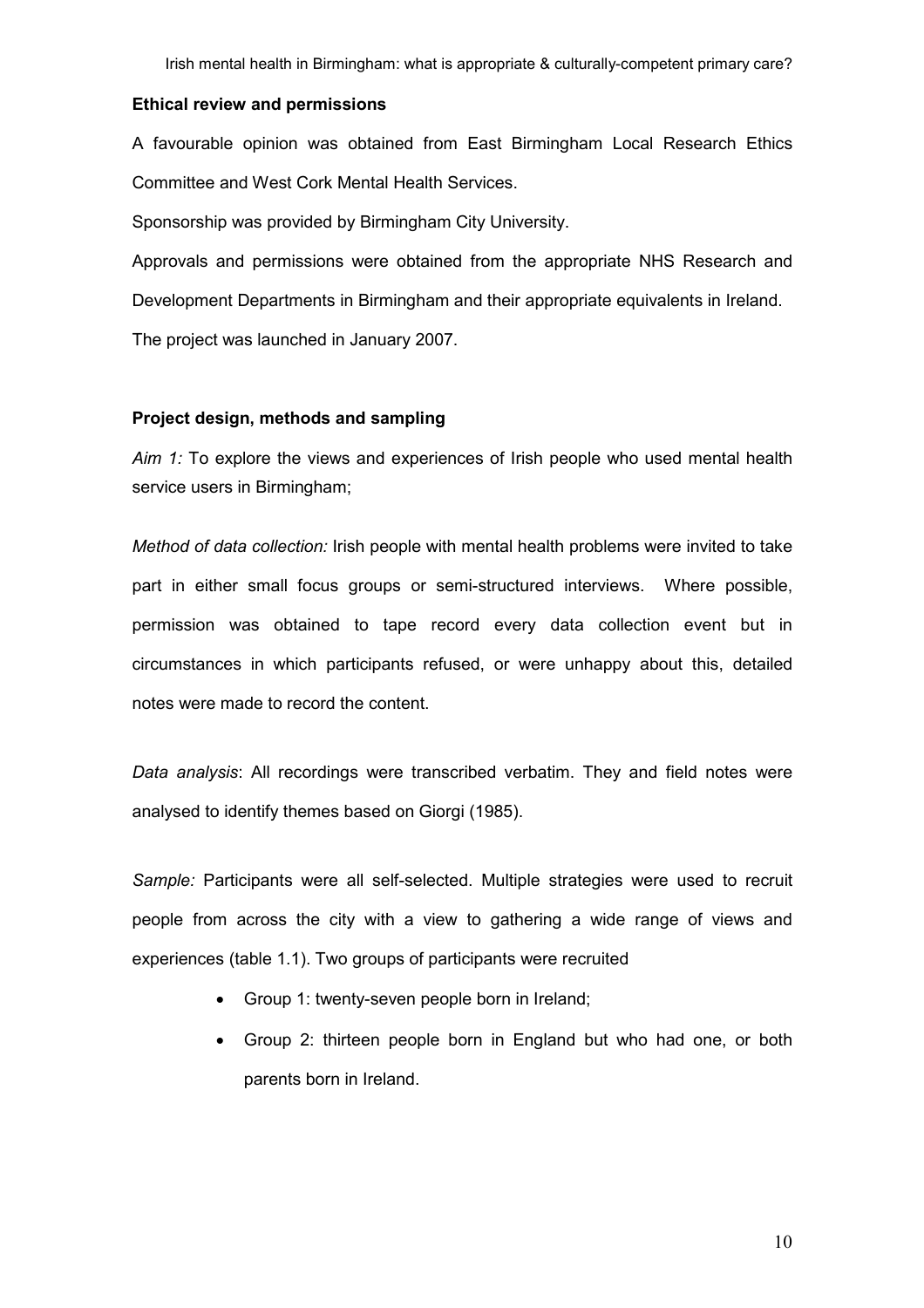Table 1.1 Multiple strategies used to recruit Irish people with mental health problems

| Radio                                                                                                                            |
|----------------------------------------------------------------------------------------------------------------------------------|
| Features in newspapers and newsletters                                                                                           |
| Mail-shots containing posters and leaflets to GP surgeries, parish priests, mental health<br>clinics and voluntary organisations |
| Local public libraries                                                                                                           |
| Oral presentations to Irish organisations such as the Irish Heritage Group, Survivors'                                           |
| Group and day centres                                                                                                            |
| CD recordings of information about the project                                                                                   |
| Birmingham and Solihull Mental Health Trust intranet                                                                             |
| Oral presentations to mental health support groups and community psychiatric nursing                                             |
| teams.                                                                                                                           |

Aim 2: To explore the views and experiences of mental health practitioners who provided treatment and care for Irish people;

Methods of data collection: Mental health practitioners and other key personnel were

invited to take part in focus groups or individual interviews to discuss their experiences

of working with Irish clients and issues relating to practice. Practitioners were recruited

using multiple strategies (table 1.2).

Where possible, permission was obtained to tape record every data collection event

but in circumstances in which participants refused, or were unhappy about this,

detailed notes were made to record the content.

Table 1.2 Multiple strategies used to recruit practitioners working with clients who had mental ill health

Oral presentations to CPN teams and other staff groups Birmingham and Solihull Mental Health Trust intranet Posters and leaflets Oral presentation to mental health support groups.

Data were collected about mental health service provision, in the Republic of Ireland and Northern Ireland, through focus groups and in-depth semi-structured interviews with staff with a view to clarifying the nature of culturally-competent mental health services for Irish people in Ireland.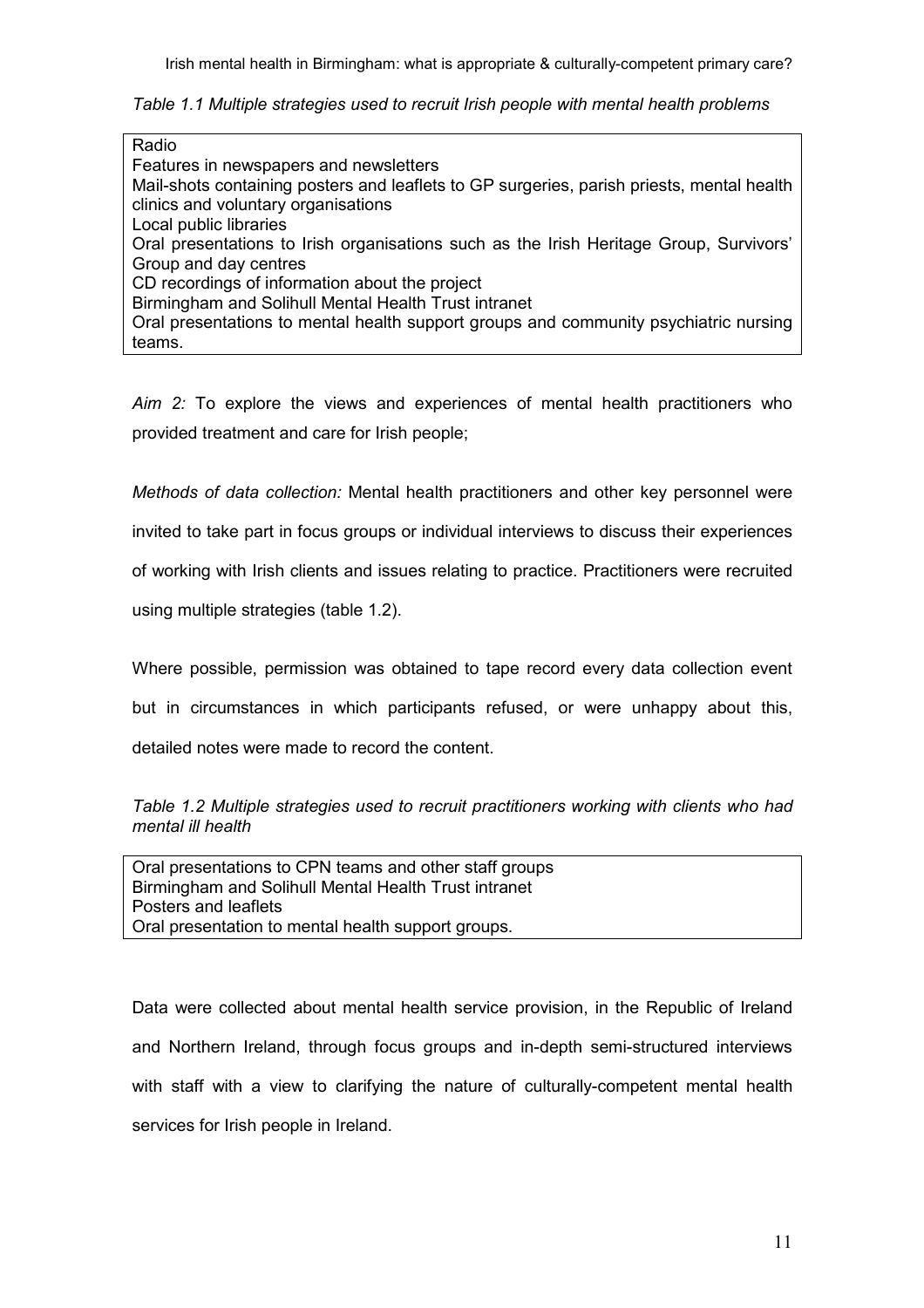Irish mental health in Birmingham: what is appropriate & culturally-competent primary care? Data analysis: All recordings were transcribed verbatim. They and field notes were analysed to identify themes based on Giorgi (1985).

Aim 3: To identify the range of primary care mental health services in Birmingham; A postal questionnaire was sent to 273 organisations that provided community-based services for people with mental health problems. These organisations were identified through the various data bases used by project team members, Birmingham City Council directory of voluntary organisations, word of mouth and internet searches.

Data analysis: Survey data were analysed using Access 2000.

# Consent

Information about the project was circulated through multiple channels. Written consent was obtained from each participant whenever possible.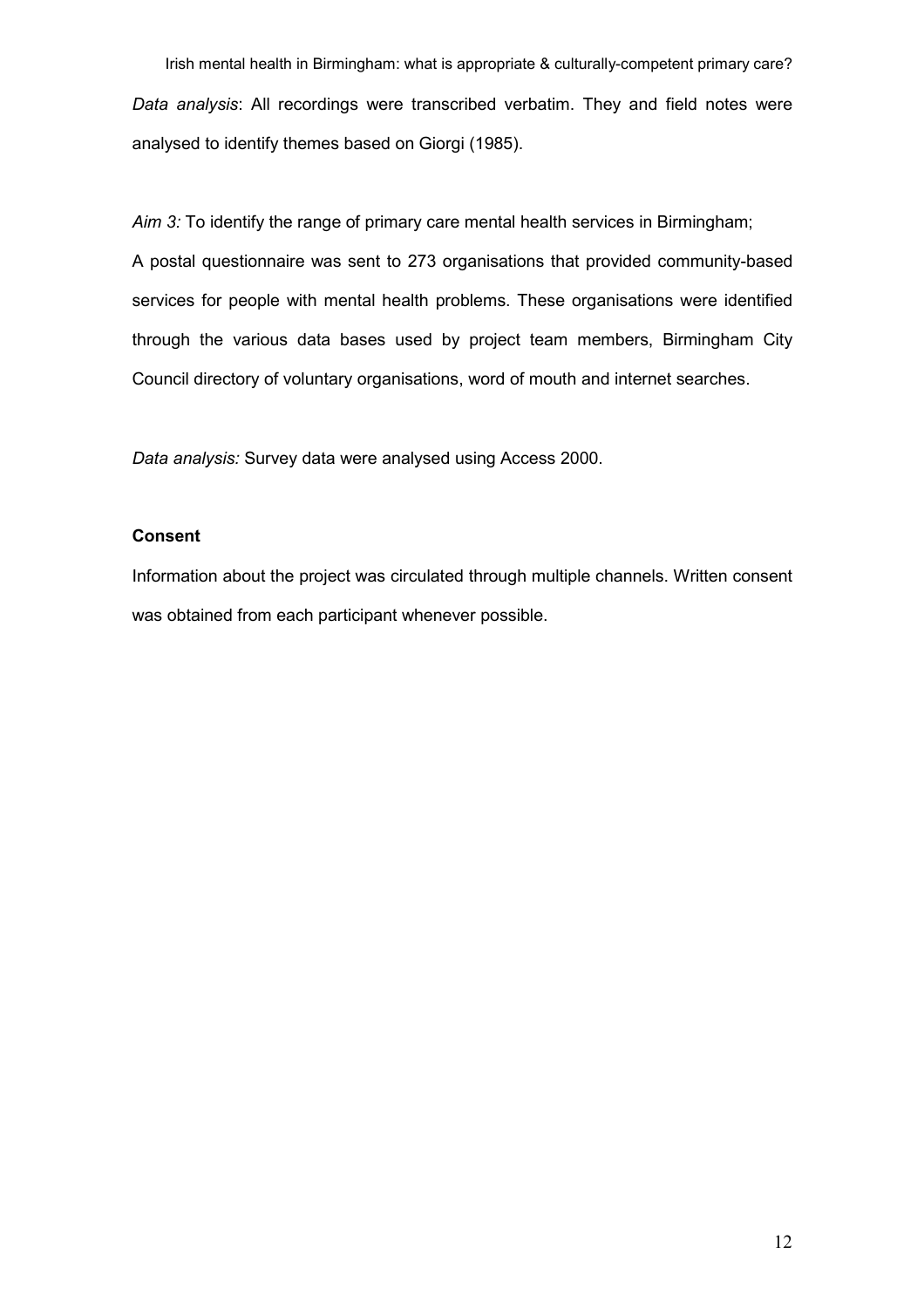# Chapter 2: Executive summary

This project was undertaken as a partnership between Birmingham Irish Welfare and Information Centre, Birmingham City University, Birmingham and Solihull Mental Health Trust, a GP practice at Balsall Heath Health Centre, Immigrant Counselling and Psychotherapy and the Federation of Irish Societies. This is the first time that these organisations have all worked together to investigate Irish people's health. Funding for the project was provided by the former Birmingham Health Authority.

The project set out to explore three factors:

- iv) the views and experiences of Irish people who used mental health services in Birmingham;
- v) the views and experiences of mental health practitioners who provided treatment and care for Irish people;
- vi) the range of primary care mental health services, statutory and voluntary, in Birmingham.

Information was collected through a mixture of semi-structured, in-depth interviews with 28 Irish people who were born in Ireland, 13 who were born in England and 41mental health nurses and other staff in the NHS and voluntary organisations. A postal questionnaire was sent to all the services in Birmingham in order to identify the range and nature of services available to Irish people who have mental health difficulties.

# Key findings and recommendations

# i) Delivering race equality

In Birmingham, statutory and voluntary organisations provide a wide range of services for people with mental health problems but it does not follow that these are designed or delivered with Irish people in mind.

There seems to be a lack of engagement between service providers and Irish people who have mental health problems. Service providers seem to have limited information about Irish people and their culture.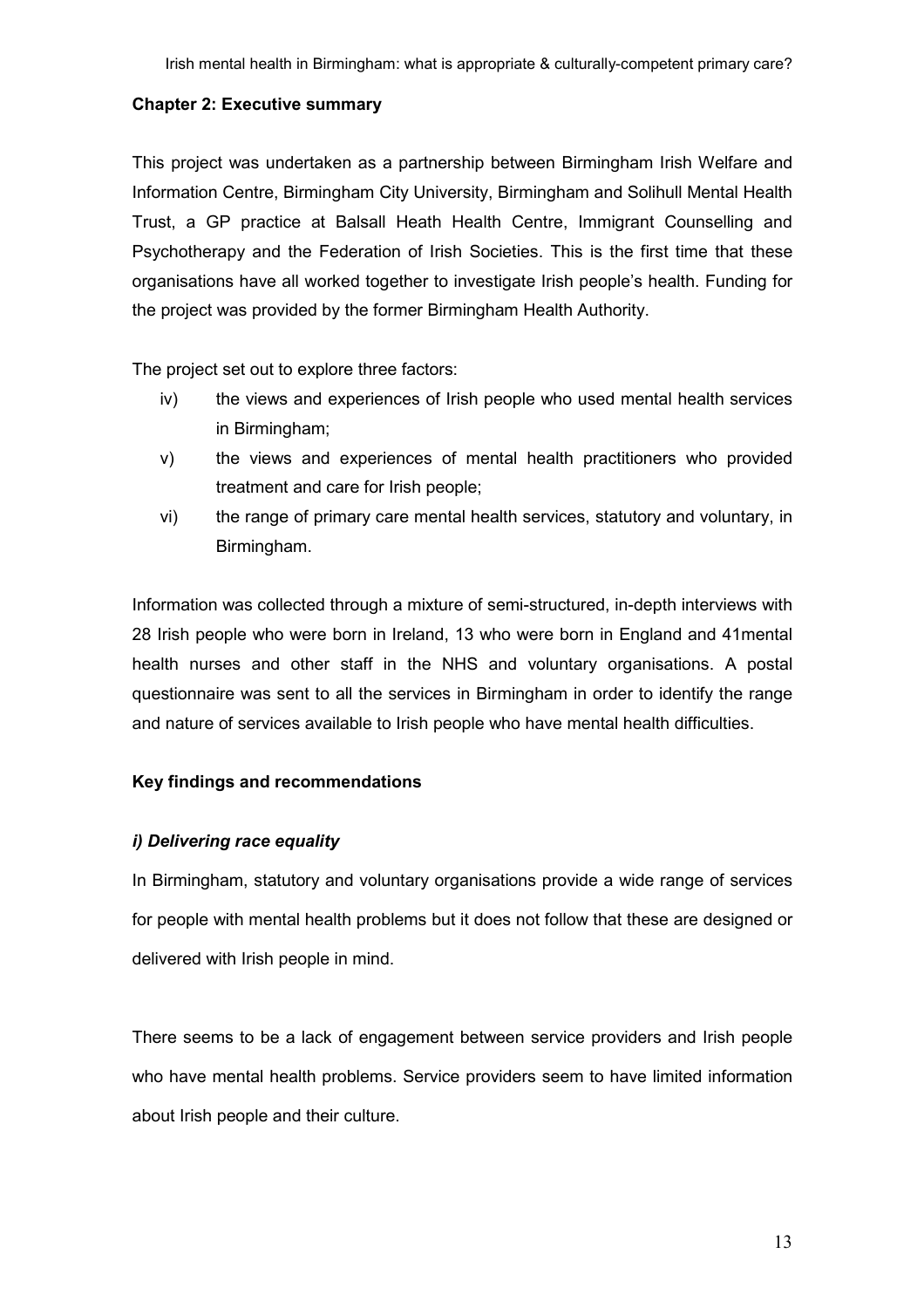Irish mental health in Birmingham: what is appropriate & culturally-competent primary care? It is, therefore, recommended that

- i) Advertising should target mental health service providers and commissioners to promote awareness of Irish welfare organisations and the services they offer.
- ii) Attention is paid to the development and maintenance of a resource that provides details of the principal agencies that provide help for Irish people, particularly those with mental health problems.
- iii) Inter-agency networking and cooperation, in which statutory and voluntary organisations work together, should be encouraged. This cooperation requires sustained commitment from all parties, and include, where necessary, designated staff who cannot be withdrawn to cover shortages in other parts of the service.
- iv) The promotion of race equality and ethnic monitoring should include the Irish, alongside other minority ethnic groups, as a basis for developing a knowledge base that informs organisational policies, procedures and practice.

### ii) The health of Irish people

Many Irish face multiple health problems regardless of whether they were born in Ireland or in England; mental and physical health problems are interrelated. Irish people are atypical in that, among most minority ethnic groups, the health of members of the second generation shows an improvement when compared with their parents. Individually, those who look after and support people with mental health problems do their best to provide good care for all patients, but their professional preparation does not equip them to address the cultural dimensions of looking after Irish people. Whilst individuals are aware of Irish people's needs and Irish members of staff use their own ethnicity to facilitate therapeutic relationships, too much depends on individual good will. There is no evidence of organisational commitment to change.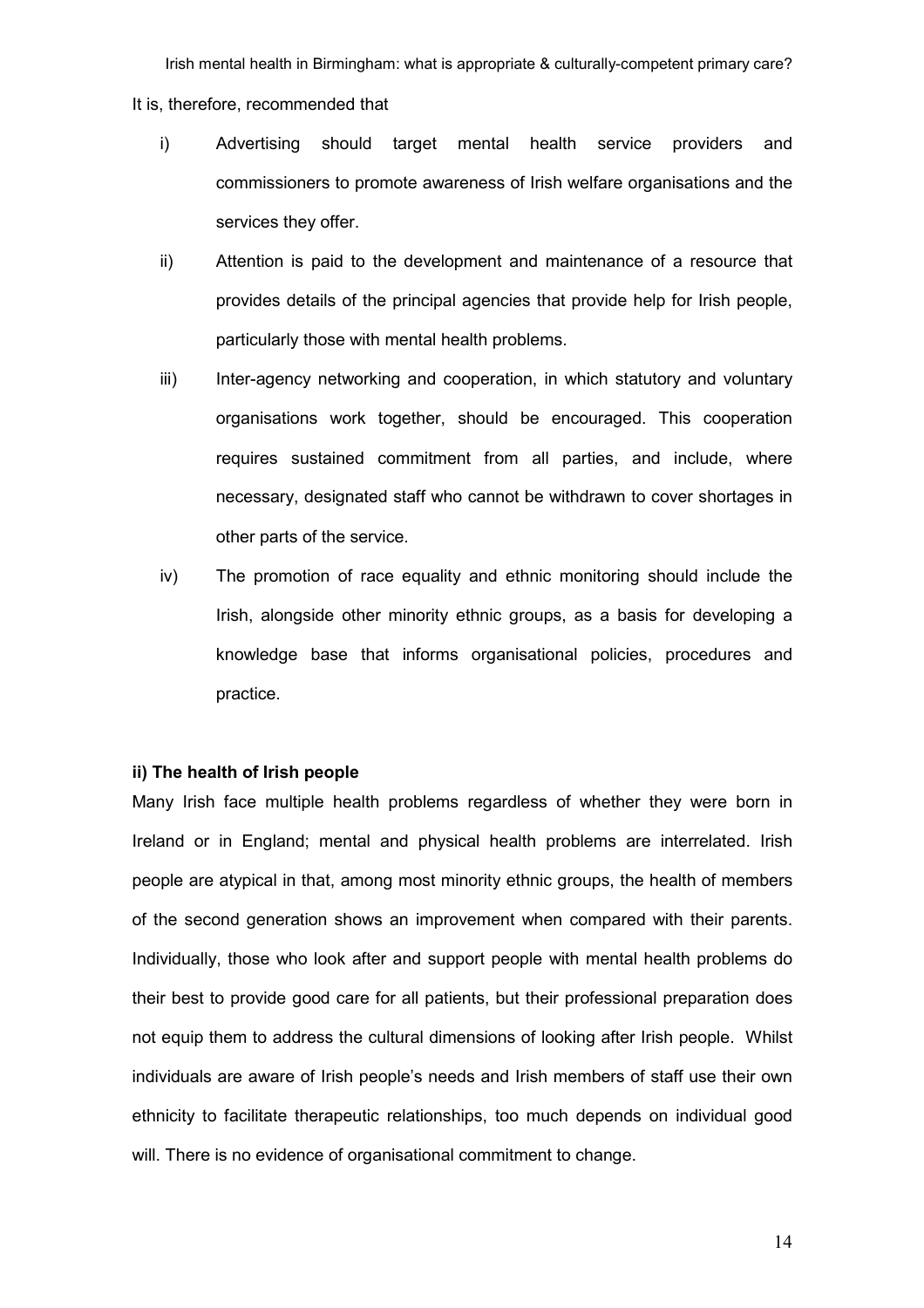Irish mental health in Birmingham: what is appropriate & culturally-competent primary care? It is, therefore, recommended that:

- i) Current emphasis on cultural competence within the preparation and continuing professional development of practitioners should be further developed to include a focus on white minorities such as the Irish. This is an essential part of developing a workforce that is fit for future practice.
- ii) Organisations that provide services for people with mental health problems should expand their commitment to clients by recognising the inequalities that Irish people experience and supporting staff in bringing about change. This commitment should be made evident through policies, procedures and practice.
- iii) Attention is paid to tackling the negative stereotyping of Irish people. In particular, attention should be paid to
	- a) avoiding the view that Irish people are homogenous;
	- b) tackling the prevailing stereotypes about alcohol.
- iv) Staff development about diversity in mental health care should be expanded to include the health care needs of Irish people. Service provision would be retained at the current points of delivery, but with raised awareness and support.
- v) Assessment of Irish clients should include specific questions that reflect health patterns and trends among Irish people.
- vi) Liaison with Irish welfare organisations should become part of established practice when working with Irish clients.
- vii) Irish members of staff should not be pressurised into acting as interpreters or advocates for Irish clients. Members of staff who are happy to take on these roles, should, regardless of the ethnic groups concerned, receive organisational support.
- viii) Irish welfare organisations could do more to make Irish people aware of the services they have to offer.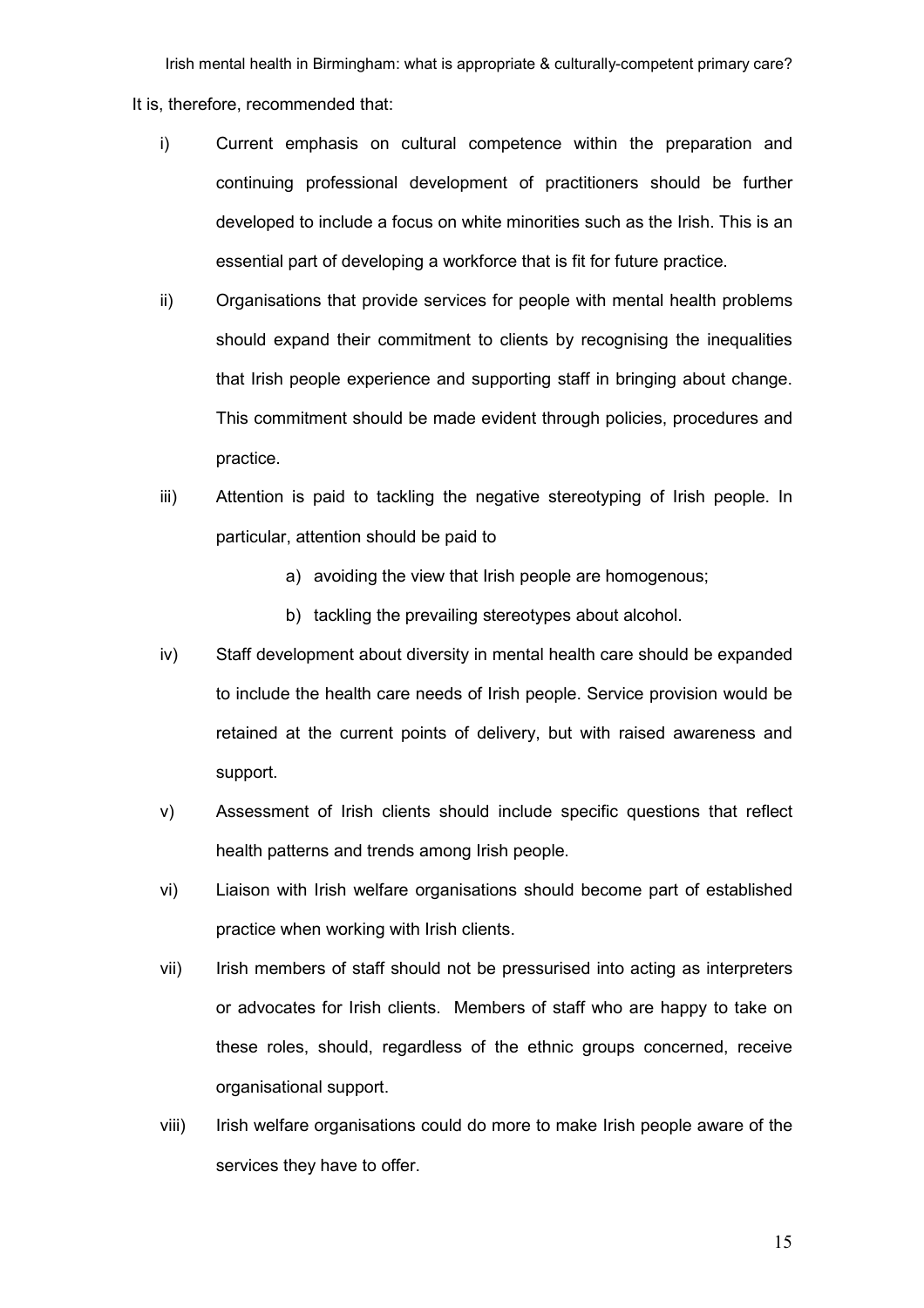#### iii) Born in Ireland: Irish culture and health

Recognition and understandings of the cultural differences between Ireland and England is an important step in providing culturally-competent mental heath care. Inherent in this step is the need to avoid stereotypical thinking; Ireland is not a homogenous, static society but one in which a great deal of change is taking place. There are now multiple Irelands with differing cultural values and beliefs.

Nevertheless, caring for older adults does require some understanding of traditional Irish society and the lives of those who migrated to England to find work. Sending money home, working in manual jobs, living in rented accommodation became, for many migrants, a permanent way of life. Factors such as exposure to anti-Irish racism and, for some, the legacy of trauma and abuse that caused them to leave Ireland all have a bearing on their mental health.

Added to this, is a cultural value placed on privacy and not talking about private matters outside the home. Older Irish people tend not to seek help even about health problems. The role of linkworkers is highly beneficial in enabling them to access and use mainstream health services thus promoting social inclusion. The skills of mental health practitioners and service providers are important in establishing therapeutic relationships in which older Irish clients feel able to tell their stories.

Finally, Irish migrants appear to share many of the experiences of other minority ethnic groups and further work is needed to document the ways in which being Irish in a city such as Birmingham has changed over time. This could have important implications for future health planning and for the Birmingham Irish community as a whole. It might also allow for the development of some comparative studies that examine Irish experiences alongside that of other minority groups, a factor that receives very limited attention from researchers\*.

\*The project team wishes to thanks Dr Louise Ryan, Middlesex University for this point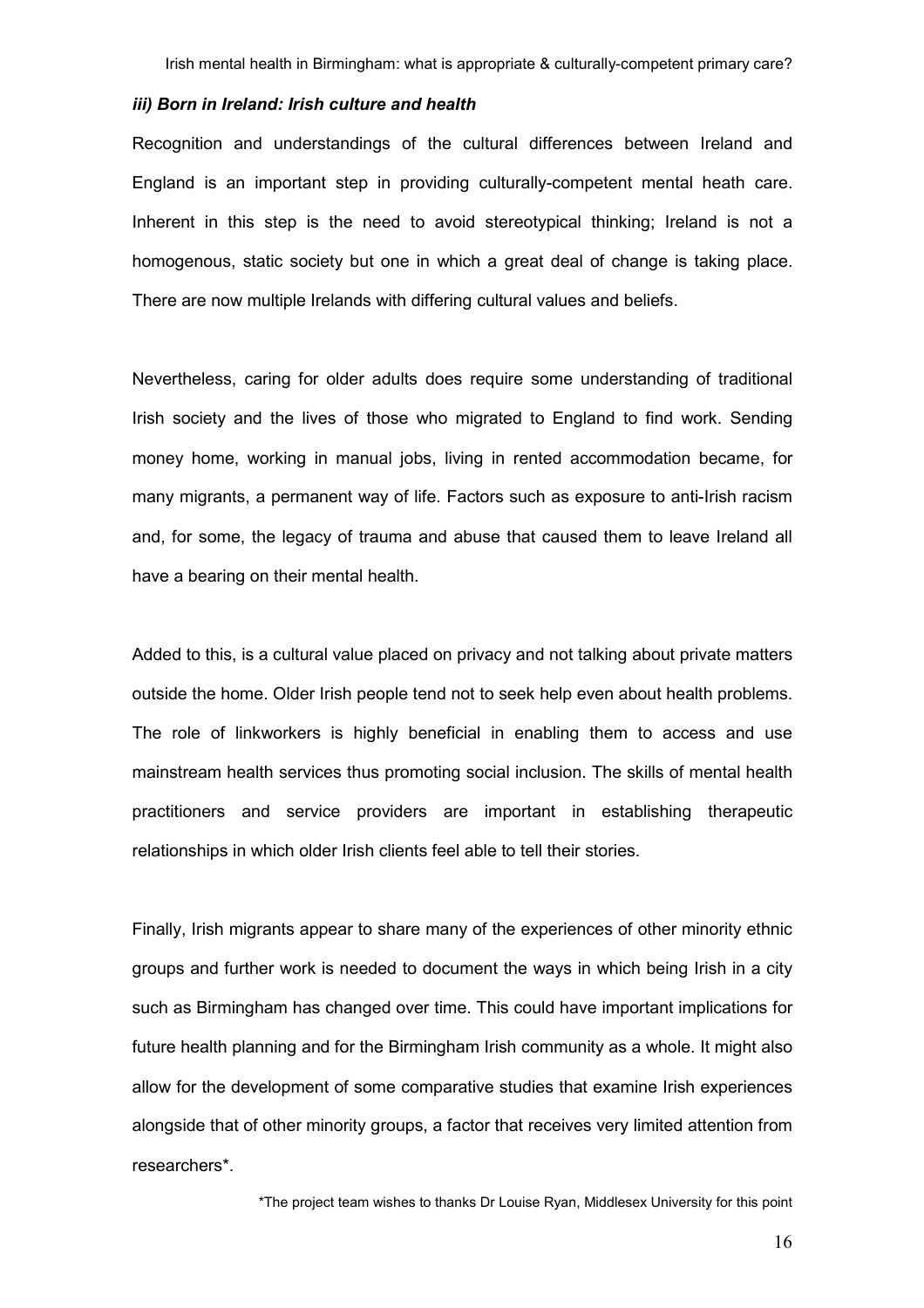#### It is, therefore, recommended that

- i) Professional education and staff development should aim to present a balanced view of Ireland that takes account of the
	- a) the ways in which Irish cultures differ from those in England;
	- b) changes that have occurred in both the Republic of Ireland and Northern Ireland.
- ii) Consideration be given to supporting and further developing the linkworker role to facilitate in-reach that:
	- a) Enables Irish clients to access, negotiate and integrate into mainstream services as a strategy for improving health and promoting social integration.
	- b) Supports or liaises with local mental health and Irish welfare organisations.
- iii) Attention is focused on the specific ways in which practitioners can use their expertise to work therapeutically with Irish clients, particularly those with histories of trauma.
- v) Further work be undertaken to document Irish people's experiences of coming to England and living as members of a minority group, in different decades, with a view to identifying changes in health needs and promoting more comparative research.

## vii) Born in England: the hybrid generation

The children of Irish migrants occupy a unique position with regard to Irish and English societies. Their identity appears to be characterised by hostility from those born in Ireland, fluidity and selectivity; they can chose whether to accentuate their Irish or English dimensions in any situation. Many of the issues that they face are similar to those experienced in other minority ethnic groups but these have not been sufficiently documented in relation to Irish people. These issues include cultural brokerage on behalf of their parents. Practitioners and service providers need to be aware of the issues and experiences of the children of Irish migrants and how these may impinge on their mental health.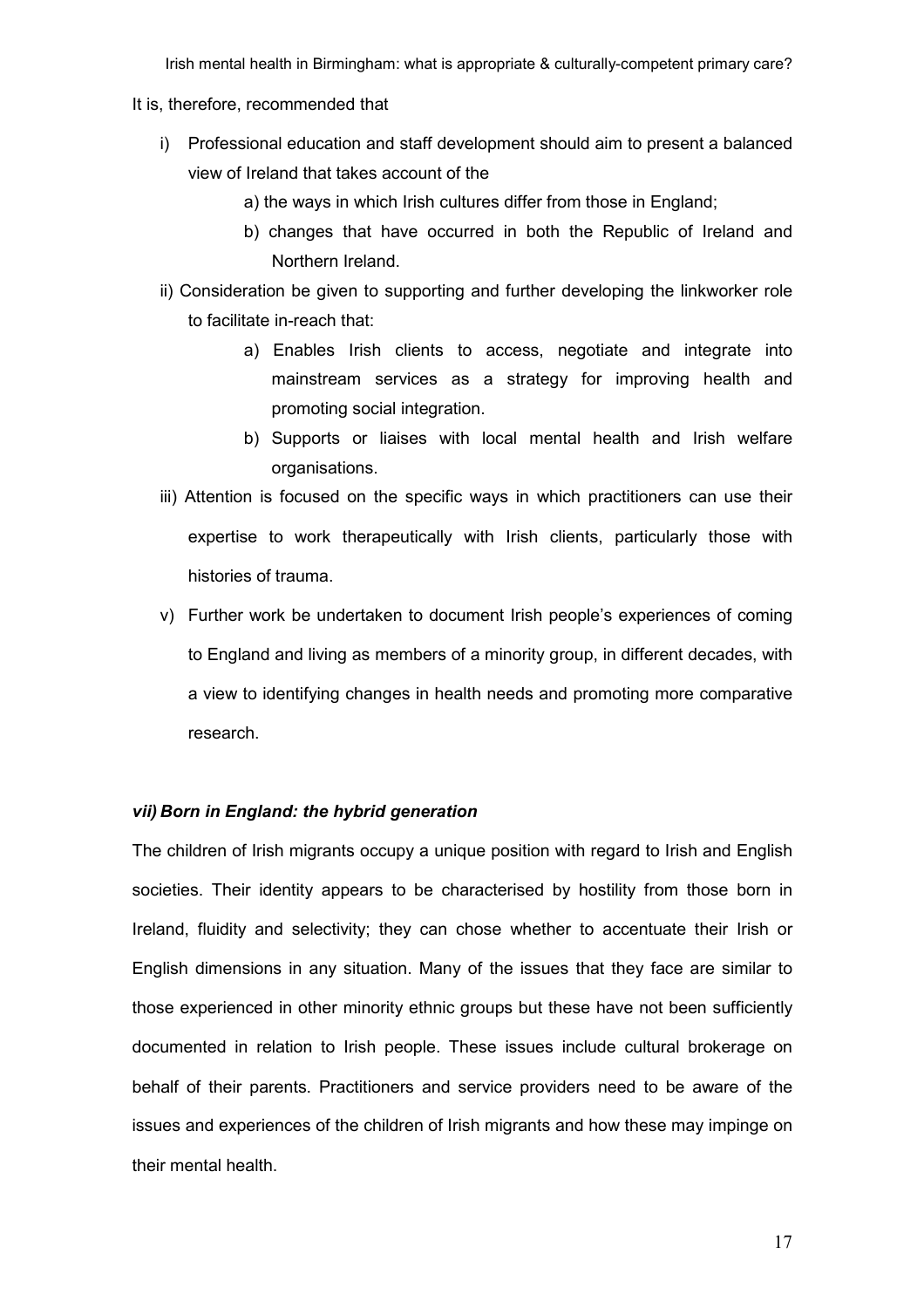Irish mental health in Birmingham: what is appropriate & culturally-competent primary care? Linkworking can be seen as a form of cultural brokerage that, in relation to other minority ethnic groups, is well established. However, whilst linkworkers do excellent work with older Irish people, little attempt has been made to document their activities or the contributions that they make. It is, therefore, recommended that

- i) The children of Irish migrants should be regarded as a separate group.
- ii) More research is needed to explore the idea that the children of Irish migrants are symptom carriers of the trauma experienced by their parents.
- iii) Irish welfare organisations should emphasise their inclusive approach, welcoming the children of Irish migrants.
- iv) Linkworkers' activities should be documented as a basis for comparison with similar activities in other minority ethnic groups.

# Conclusion

This report highlights the complex nature of the health needs of Irish people in Birmingham. In particular it has demonstrated the importance of recognising the Irish as a separate, minority ethnic group and some of distinctive features of Irish culture.

The report raises a number of issues for mental health practice. The project team hope that practitioners and service providers will take account of the recommendations provided so that Irish people can receive the culturally-competent care they need to improve their quality of life.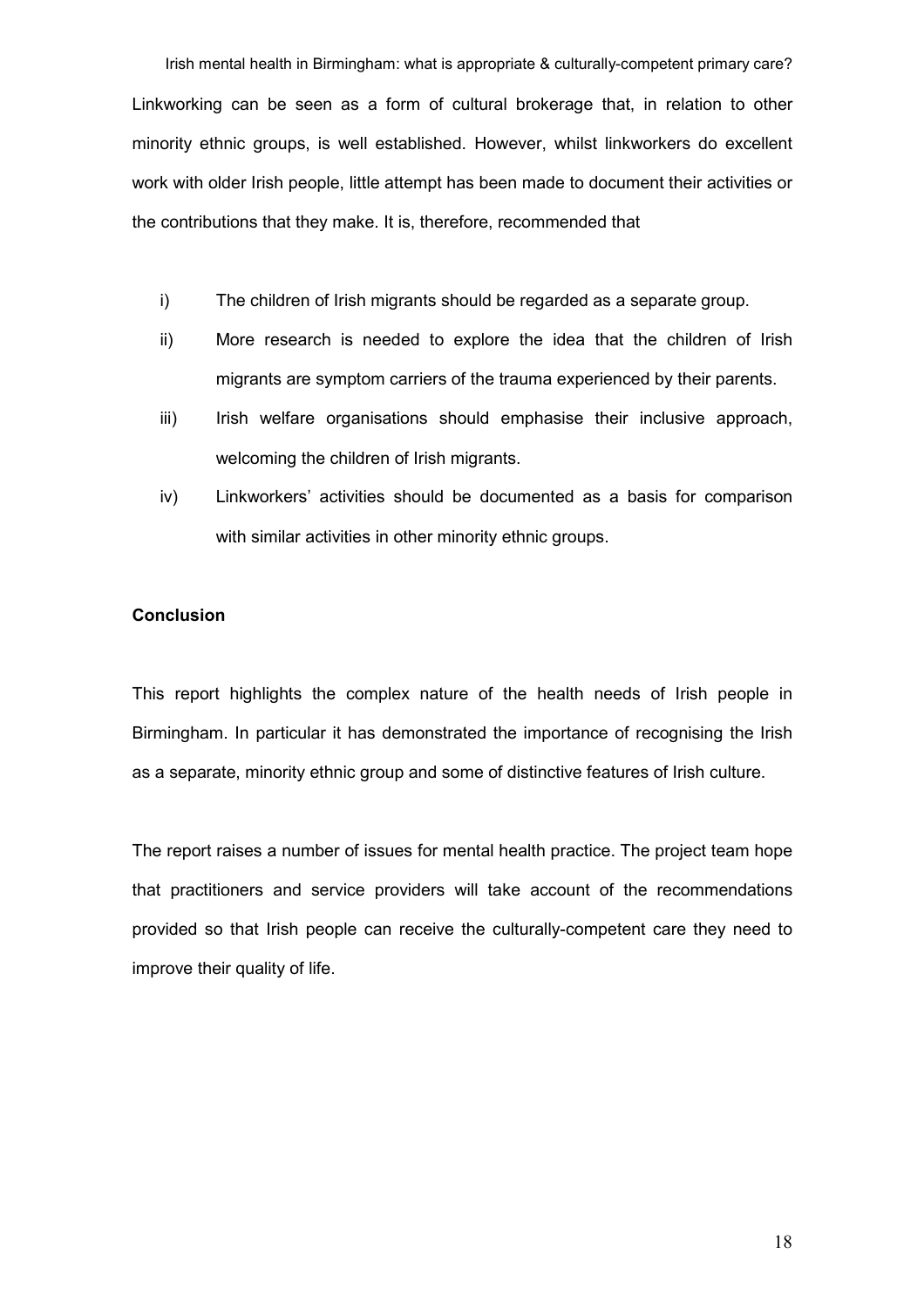# Chapter 3: Findings

# Introduction

This chapter presents an account of the findings of each section of the project:

- i) current service provision for Irish people in Birmingham;
- ii) the Irish Elders project;
- iii) the views of mental health service users who were born in Ireland;
- iv) the views of mental health service users who were born in England;
- v) the views of primary care mental health practitioners and service providers;
- vi) the views of mental health practitioners and service providers in Ireland.

All data were anonymised using codes (table 3.1). Each participant was allotted a unique code regardless of whether they took part in an interview, a focus group or simply completed the questionnaire. The only exception was a very large focus group of over twenty people in which it was often difficult to determine individual contributions; this group was, therefore, given a single code followed by  $a + sign$ .

| Questionnaire responses                                    | $QR + number$ allocated<br>individual<br>each<br>to<br>respondent | QR <sub>12</sub><br>questionnaire<br>$\mathbf{r} = \mathbf{r}$<br>respondent 12 |
|------------------------------------------------------------|-------------------------------------------------------------------|---------------------------------------------------------------------------------|
| Mental<br>health<br>service<br>users                       | SU + number allocated<br>individual<br>each<br>to<br>respondent   | $SU35$ = service user 35                                                        |
| Mental<br>health<br>practitioners and service<br>providers | SP + number allocated<br>individual<br>each<br>to<br>respondent   | <b>SP20</b><br>service<br>provider/practitioner 20                              |
| Practitioners in Ireland                                   | PIE + number allocated<br>individual<br>each<br>to<br>respondent  | PIE $10 =$<br>practitioner in<br>Ireland 10                                     |

# i) Current service provision for Irish people in Birmingham

A postal questionnaire was sent to 273 organisations, in Birmingham, that provided community-based services for people with mental health problems.

Forty-four responses were received, a response rate of 16.1%: twenty-four statutory and twenty voluntary. Two questionnaires from statutory organisations were returned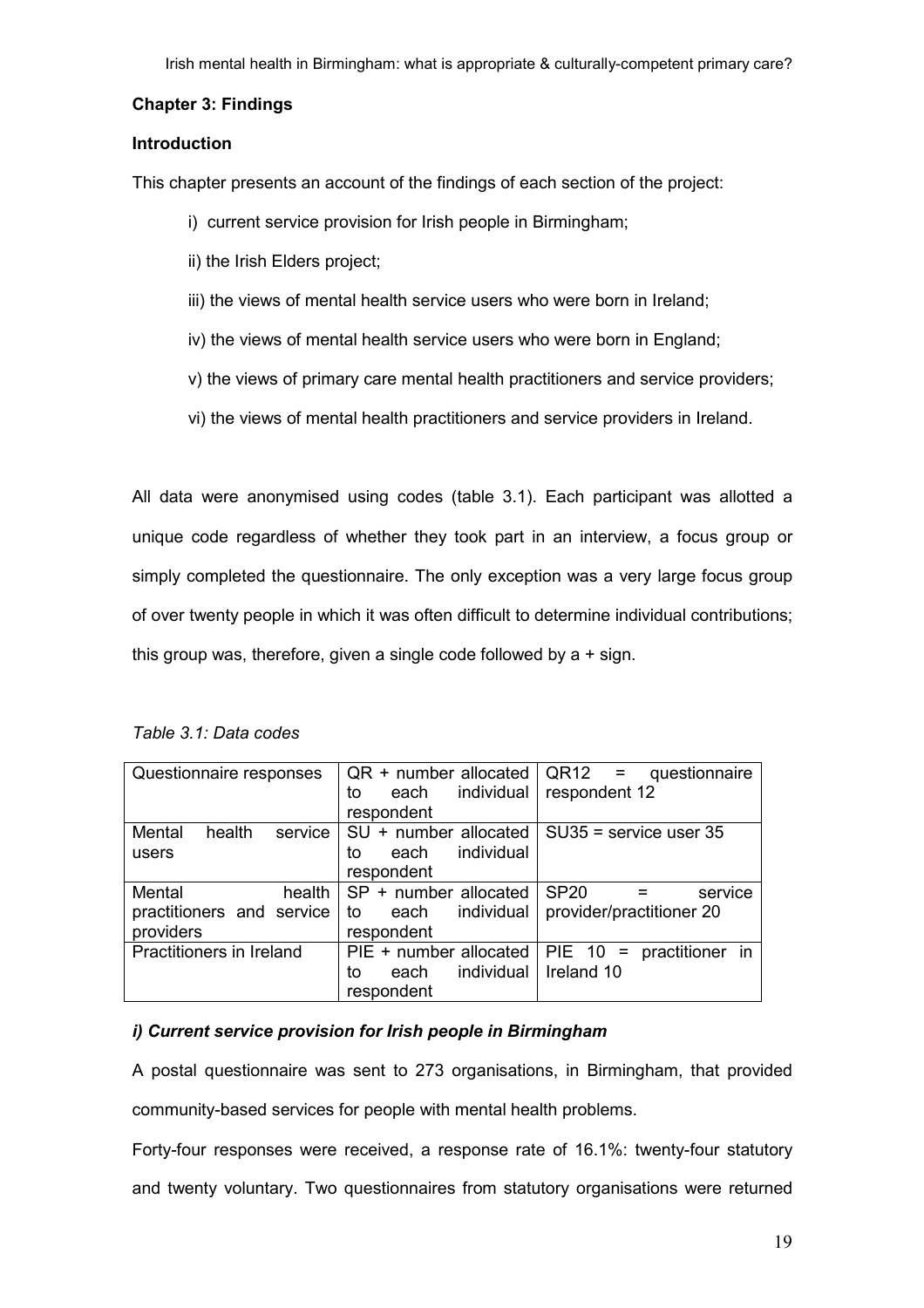Irish mental health in Birmingham: what is appropriate & culturally-competent primary care? blank and two organisations, one statutory and one voluntary, sent duplicate responses which were amalgamated leaving a total of forty usable responses: twenty-one statutory and nineteen voluntary.

#### a) Staffing

Statutory organisations included various services within the Mental Health Trust, each of which was treated as a separate response, and a GP practice. Nineteen statutory respondents stated that their organisation employed mental health practitioners (MHPs) and thirteen employed social care professionals (SCPs) as paid staff alongside a smaller number of volunteers and other staff.

Voluntary organisations represented a wide range of activities and services that included housing, advocacy and befriending. Almost all employed paid staff but just under half also relied on volunteers. Five organisations employed SCPs and three had MHPs.

#### b) Range and availability of services

Statutory organisations provided a wide range of help and support with the most frequent being counselling (86%), support for carers (76%) and therapy (71%) (table 3.2). In contrast, very few statutory organisations provided debt counselling (14%), laundry facilities (14%) or legal advice (5%). Organisations varied in the number of services provided. At one end of the spectrum some were able to cover nineteen or twenty services whereas others concentrated on one or two. 86% of statutory organisations were open during the daytime and 57% provided evening services. 14% covered weekends and 29% were open during bank holidays.

57% of statutory organisations were advertised in GPs' surgeries; other popular venues were community centres (48%), out patients' departments (29%), local public libraries (14%), hospital wards, the Mental Health Trust's intranet (9.5% each), and shops (5%).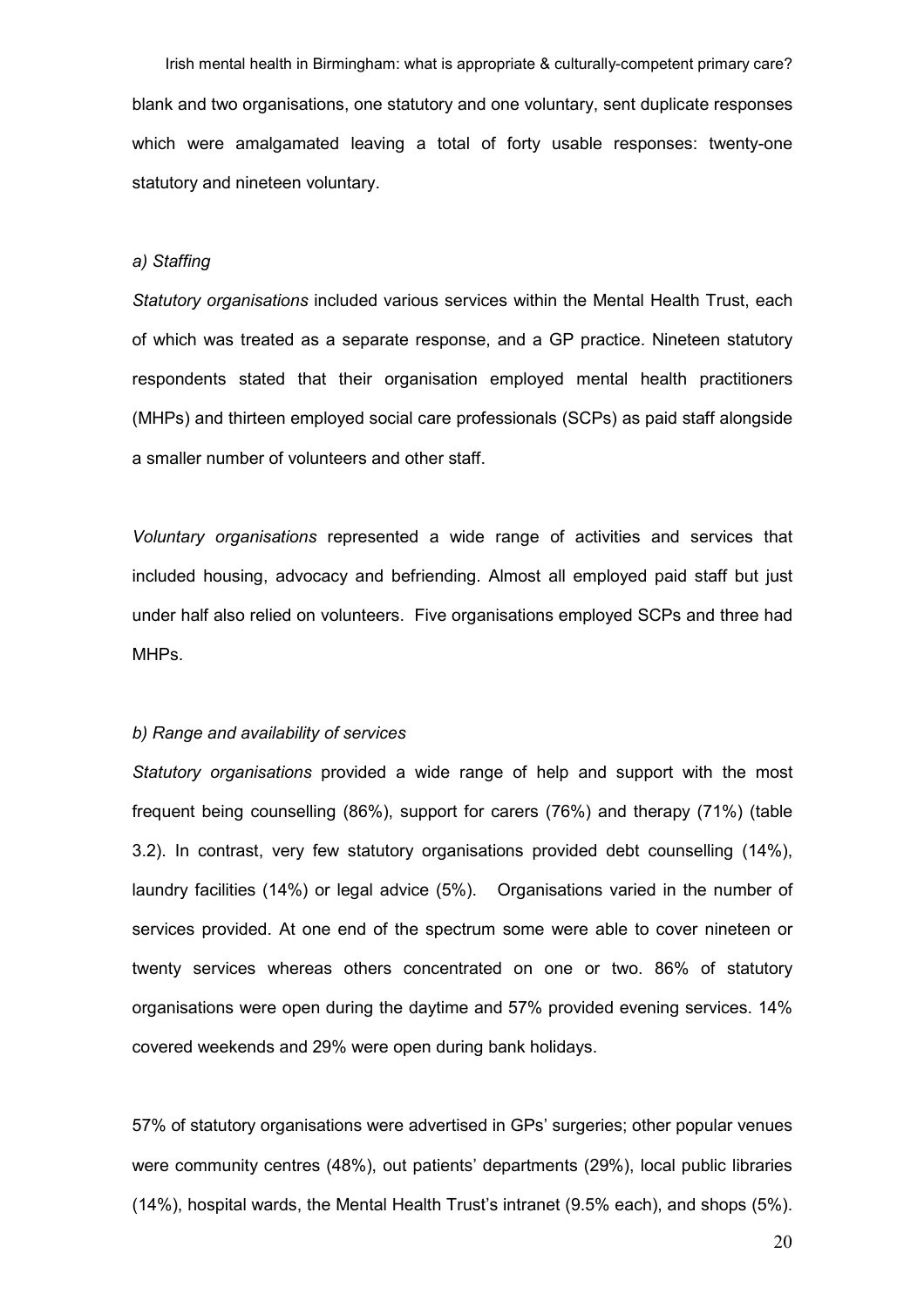Irish mental health in Birmingham: what is appropriate & culturally-competent primary care? One organisation advertised in all five places and all respondents used more than one venue. Individual organisations also advertised at day centres, mental health awareness events, organisational literature or relied, to some extent, on word of mouth.

Voluntary organisations also provided many different services. The most frequent were social events (68%), advocacy (58%), benefit advice (47%) and support groups (47%) (table 3.2). Very few voluntary organisations provided therapy (5%). In addition to the list tabled in the questionnaire, individual voluntary organisations provided other services such as liaison with statutory services, pastoral support, and employment training. The number of services provided by an organisation varied: one provided a range of twenty-one different services whereas others focused on only one or two. 94.7% of voluntary organisations were open during the daytime and 36.8% were available in the evenings. 15.7% covered weekends and a similar number were open during bank holidays. 73.6% of voluntary services advertised in GPs' surgeries; other venues were community centres (63.1%), out patients' departments (52.6%), local libraries (47.3%) and shops (15.7%). Two organisations advertised in all five places and every service used at least two. In addition, voluntary organisations advertised via mailing lists (15.7%), yellow pages, leaflets, the press/media, websites (10.5% each), the job centre, the local PCT, hospital wards, outreach and the community mental health team (5.2% each).

|                |                | Statutory organisations provided the Voluntary organisations provided the |                |                |        |
|----------------|----------------|---------------------------------------------------------------------------|----------------|----------------|--------|
| following      |                | following                                                                 |                |                |        |
|                |                |                                                                           |                |                | %      |
| <b>Service</b> | <b>Numbers</b> | $% (n=21)$                                                                | <b>Service</b> | <b>Numbers</b> | (n=19) |
| Counselling    | 18             | 86                                                                        | Social events  | 13             | 68     |
| Support for    |                |                                                                           |                |                |        |
| carers         | 16             | 76                                                                        | Advocacy       | 11             | 58     |

Table 3.2 Services provided by statutory and voluntary organisations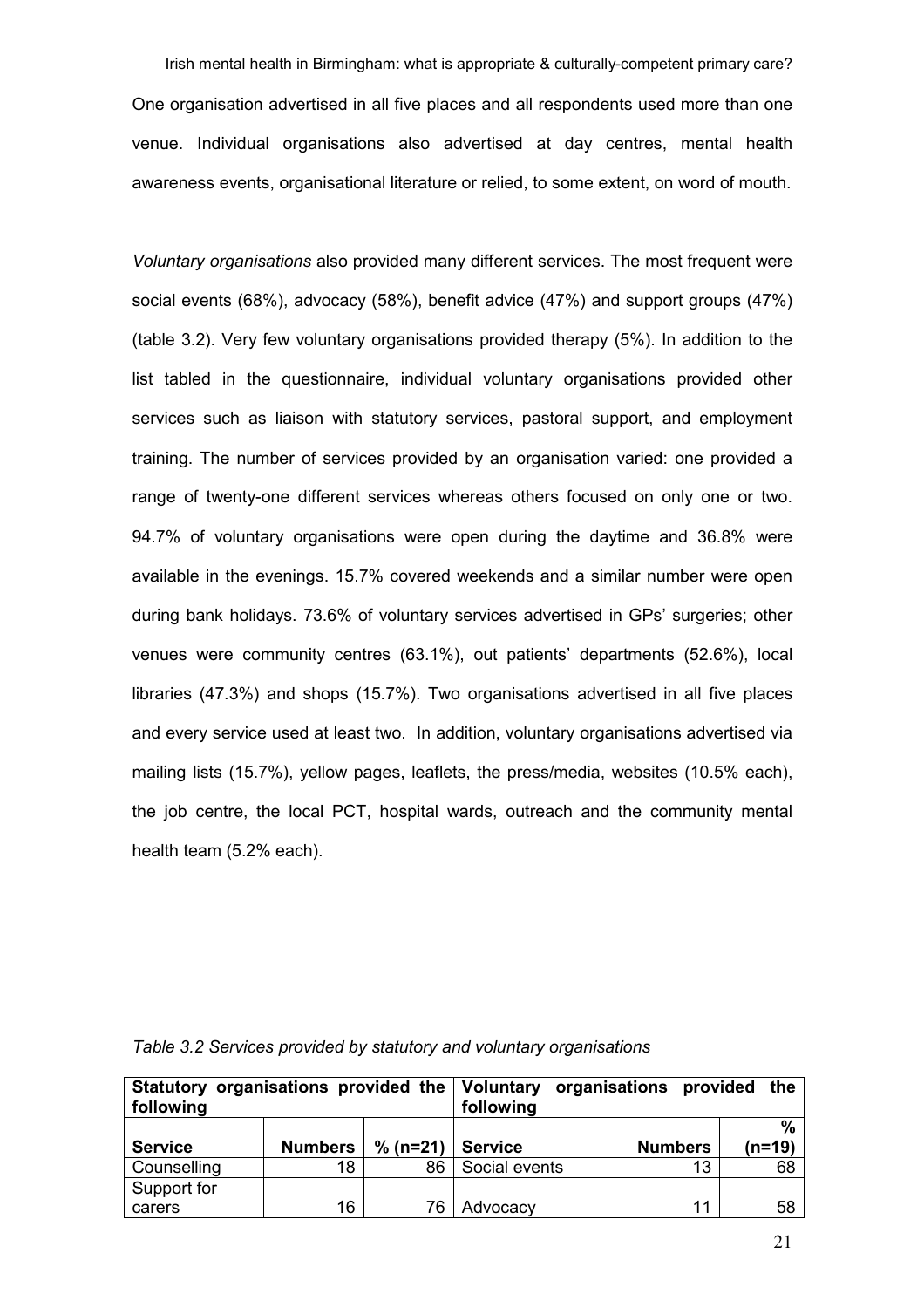| Doctors/nurses   | 15                      | 71 | <b>Benefit advice</b> | 9                       | 47              |
|------------------|-------------------------|----|-----------------------|-------------------------|-----------------|
| Therapy          | 15                      | 71 | Support groups        | 9                       | 47              |
|                  |                         |    | Help with drug        |                         |                 |
| Support groups   | 14                      | 67 | dependence            | 8                       | 42              |
|                  |                         |    | Help with alcohol     |                         |                 |
| Benefit advice   | 14                      | 67 | dependence            | 8                       | 40              |
| Housing advice   | 12                      | 57 | Housing advice        | $\overline{7}$          | $\overline{37}$ |
| Social events    | $\overline{12}$         | 57 | Befriending           | $\overline{7}$          | $\overline{37}$ |
| Advocacy         | 12                      | 57 | Shower facilities     | $\overline{7}$          | 37              |
| Interpreters     | $\overline{12}$         | 57 | Food                  | $\overline{6}$          | $\overline{32}$ |
| Help with drug   |                         |    | Help with literacy    |                         |                 |
| dependence       | 12                      | 57 | problems              | 6                       | 32              |
| <b>Help with</b> |                         |    | Doctors/nurses        |                         |                 |
| alcohol          |                         |    |                       |                         |                 |
| dependence       | 10                      | 48 |                       | 6                       | 32              |
| Help with        |                         |    |                       |                         |                 |
| literacy         |                         |    |                       |                         |                 |
| problems         | 9                       | 43 | Support for carers    | 6                       | 32              |
| Financial help   | $\overline{7}$          | 33 | Laundry facilities    | 6                       | 32              |
| Resettlement     | $\overline{7}$          | 33 | Financial advice      | $\overline{5}$          | 25              |
| Food             | $\overline{7}$          | 33 | Resettlement          | $\overline{5}$          | 26              |
| Befriending      | $\overline{7}$          | 33 | Clothing              | $\overline{5}$          | 26              |
| Shower           |                         |    |                       |                         |                 |
| facilities       | 6                       | 29 | Chiropody             | 5                       | 26              |
| Chiropody        | 6                       | 29 | Legal advice          | $\overline{4}$          | $\overline{21}$ |
| Clothing         | $\overline{5}$          | 24 | Holidays              | $\overline{4}$          | 21              |
| Furniture        | $\overline{4}$          | 19 | Furniture             | $\overline{3}$          | 16              |
| <b>Dentist</b>   | 4                       | 19 | Counselling           | $\overline{3}$          | 16              |
| Holidays         | $\overline{\mathbf{4}}$ | 19 | Debt counselling      | $\overline{2}$          | 11              |
| Debt             |                         |    |                       |                         |                 |
| counselling      | 3                       | 14 | Interpreters          | $\overline{\mathbf{c}}$ | 11              |
| Laundry          |                         |    | <b>Dentist</b>        | $\overline{1}$          |                 |
| facilities       | 3                       | 14 |                       |                         | 5               |
| Legal advice     | 1                       | 5  | Therapy               | 1                       | $\overline{5}$  |

# c) Clients

Statutory organisations were intended for anyone with mental health problems (86%) although most served some form of specialist need (81%). Clients could belong to any background; 62% of respondents stated that clients included Irish people with enduring mental illness and 43% added Irish carers. For 90% of clients the usual route into services was via an individual's GP. In addition, 71% were referred by Community Psychiatric Nurses, 52% by social workers and 47.6% by therapists. Other sources of referral included the police, carers and the clients themselves (table 3.3).

# Table 3.3 How clients accessed services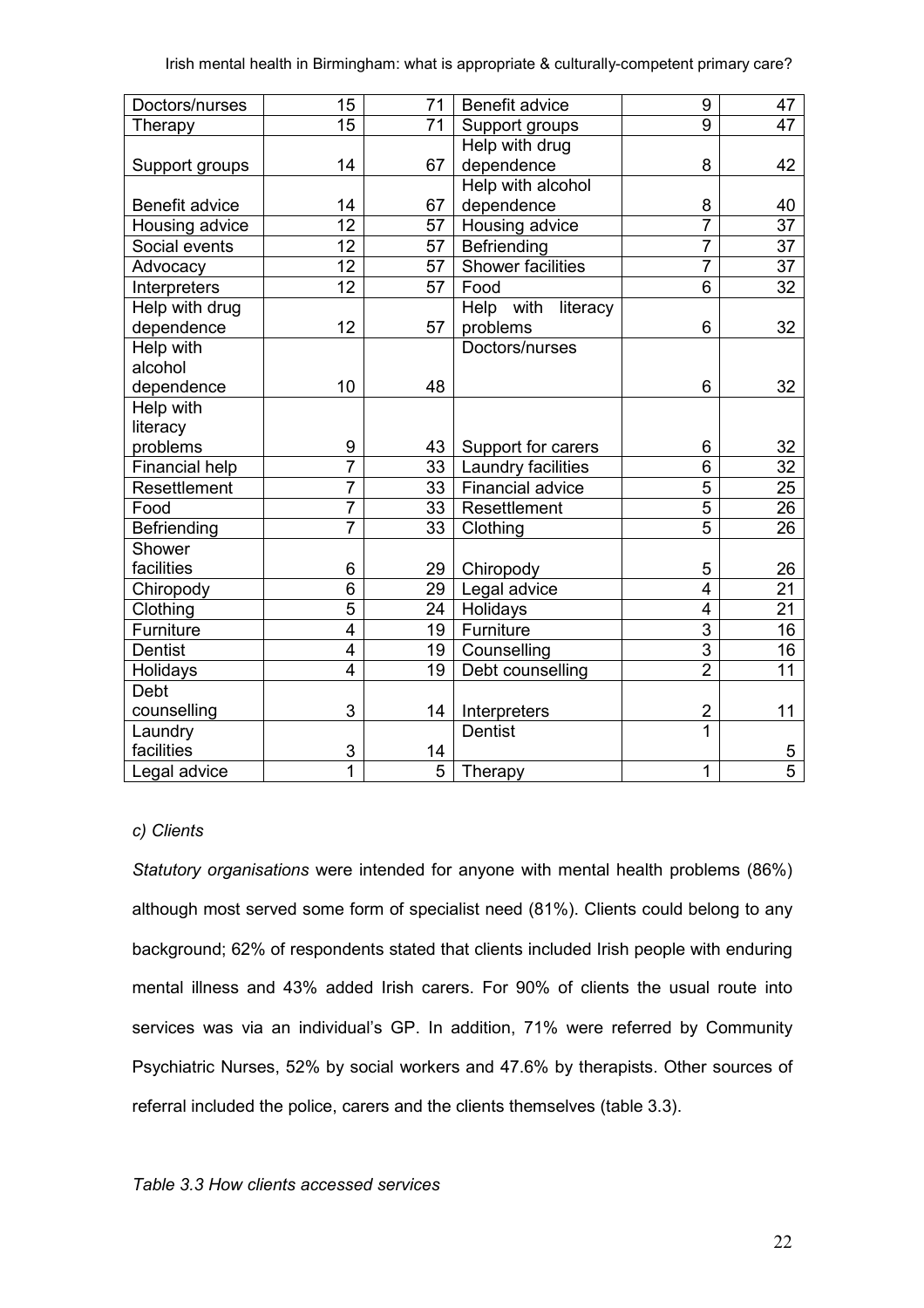| <b>Statutory organisations</b> |                |            | <b>Voluntary organisations</b> |                |                |
|--------------------------------|----------------|------------|--------------------------------|----------------|----------------|
| <b>Service</b>                 | <b>Numbers</b> | $% (n=21)$ | <b>Service</b>                 | <b>Numbers</b> | $\%$<br>(n=19) |
|                                |                |            |                                |                |                |
| GP/consultant                  |                |            |                                |                |                |
| referral                       | 19             | 90%        | Self referral                  | 18             | 95             |
|                                |                |            | Social                         |                |                |
| CPN referral                   | 15             | 71.00%     | workers                        | 14             | 74             |
|                                |                |            | Carer brings                   |                |                |
| Social workers                 | 11             | 52.30%     | client                         | 12             | 63             |
| Therapist                      |                |            |                                |                |                |
| referral                       | 10             | 47.60%     | <b>GP</b> referral             | 11             | 58             |
| Self referral                  | 10             | 47.60%     | <b>CPN</b> referral            | 10             | 53             |
|                                |                |            | Therapist                      |                |                |
| Police                         | 8              | 38%        | referral                       | 10             | 53             |
| Carer brings                   |                |            |                                |                |                |
| client                         | 7              | 33.40%     | Police                         | 4              | 21             |

Voluntary organisations were intended for everyone but 15.7% specialised predominantly in helping people with mental health problems and a further 16% concentrated on the needs of Irish people. 47% of voluntary organisations provided services for Irish clients with enduring mental illness and 21% did so for Irish carers. 21% had services that were accessed by Irish carers. Respondents stated that 94.7% clients accessed their services by self-referring. 73.6% were referred by social workers and 63% were brought by carers. Others routes into the services included referrals from health professionals or the police (table 3.3).

# d) Issues in service provision for Irish clients

Statutory organisations collected data about their clients via ethnic monitoring, client satisfaction surveys and or consultations with Irish people (table 3.4). Information about Irish people was shared through staff meetings (33.3%) staff development seminars (29%) and in-house newsletters (14%).

Respondents added comments about attending one-off training events (14%), in-house handbooks and databases about minority ethnic groups (9.5% each). One respondent was not aware that the Mental Health Trust provided any training about Irish people and a second stated that referrals have identified a generation of Irish people who used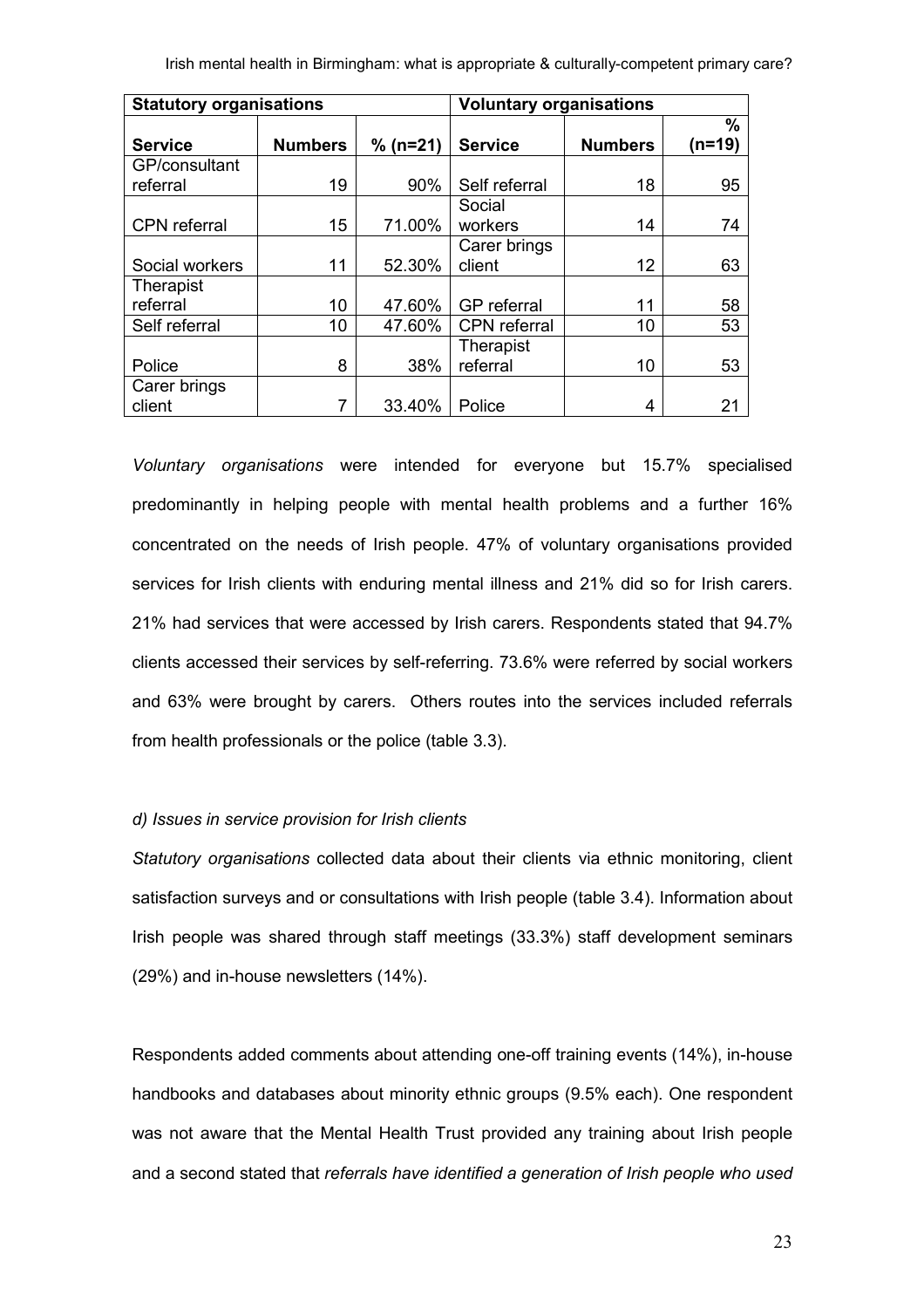Irish mental health in Birmingham: what is appropriate & culturally-competent primary care? to access services more often QR42, the implication being that they now went elsewhere.

Respondents could not identify any barriers that might specifically affect Irish people who wished to access services. Respondents suggested that whatever barriers there were might arise because of the nature of a service, for example, as referral only (1 response) or difficulties that might apply to any client, for instance, because of the stigma associated with mental illness (1 response) or transport problems (1 response). However, one respondent stated that there was a lack of awareness and understanding of what exactly is or isn't available to meet Irish people's needs QR21 and another suggested that there might be a reluctance to accept that illness is psychological in origin QR26. 29% respondents stated that their organisation had taken action to address possible barriers but each respondent in this category had taken only one.

Respondents identified a small number of factors that inhibited their organisation from working with others to meet the needs of Irish people. These included resource issues, stereotypes about Irish people and lack of awareness about their cultural needs but each was mentioned only once.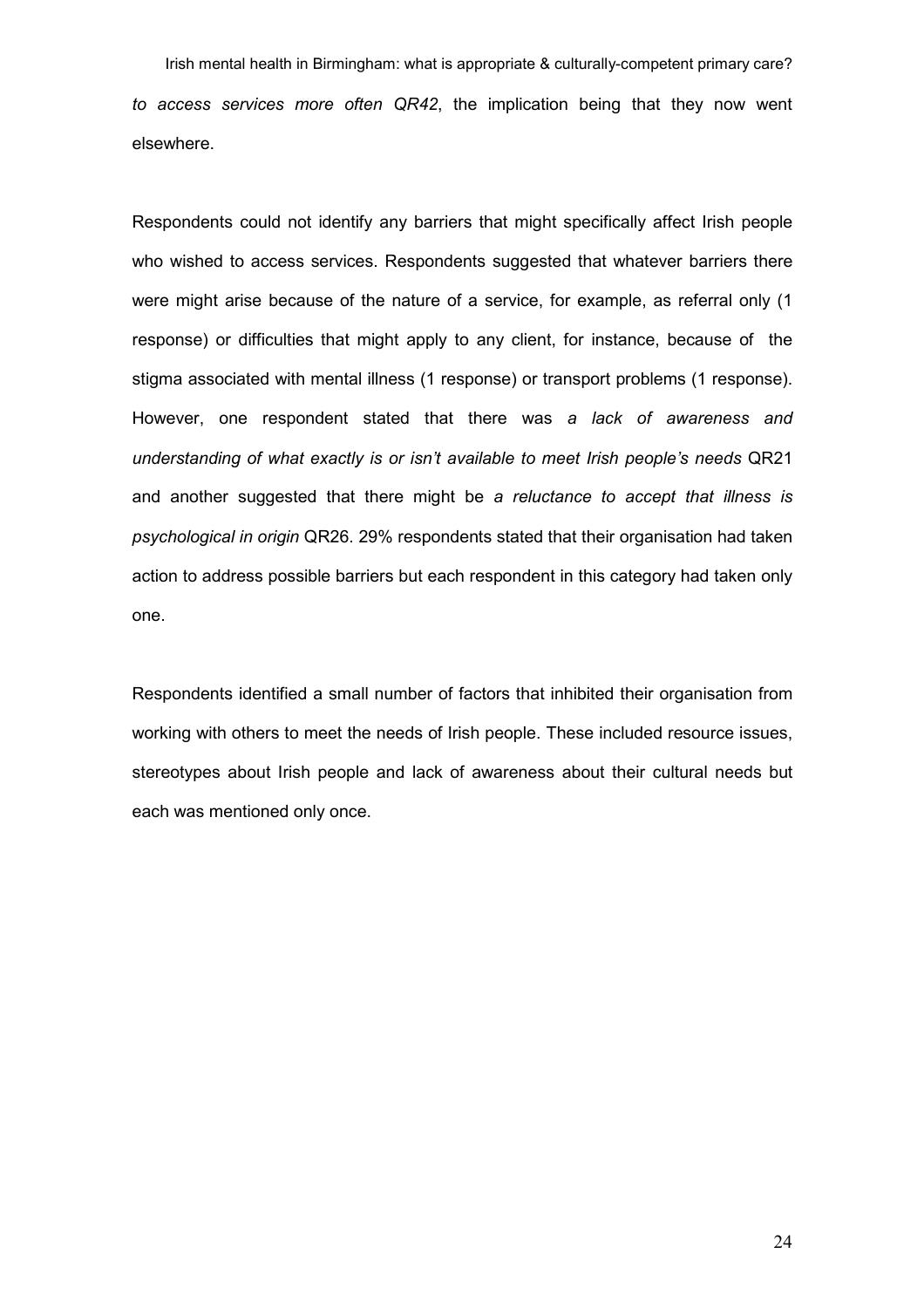| <b>Statutory organisations</b> |                |            | <b>Voluntary organisations</b> |                |        |
|--------------------------------|----------------|------------|--------------------------------|----------------|--------|
|                                | <b>Number</b>  |            |                                | <b>Number</b>  | %      |
| <b>Service</b>                 | s              | $% (n=21)$ | <b>Service</b>                 | s              | (n=19) |
| <b>Ethnic</b>                  |                |            | Ethnic                         |                |        |
| monitoring                     |                |            | monitoring                     |                |        |
| data                           | 16             | 76         | data                           | 15             | 79     |
|                                |                |            | Satisfaction                   |                |        |
| Census data                    | 11             | 52         | surveys                        | 8              | 42     |
| Data from                      |                |            |                                |                |        |
| social                         |                |            |                                |                |        |
| workers                        | 8              | 38         | Census data                    | 4              | 21     |
|                                |                |            | Consultation                   |                |        |
| Satisfaction                   |                |            | with Irish                     |                |        |
| surveys                        | 6              | 29         | people                         | 4              | 21     |
|                                |                |            | Public                         |                |        |
| Carer groups                   | 6              | 29         | consultation                   | 3              | 16     |
| Consultation                   |                |            | Data from                      |                |        |
| with Irish                     |                |            | social                         |                |        |
| people                         | $\overline{2}$ | 10         | workers                        | $\overline{2}$ | 11     |
| Public                         |                |            | <b>Risk</b>                    |                |        |
| consultation                   | 1              | 5          | assessment                     | 1              | 5      |

Table 3.4 Organisations collected the following information about Irish people

Voluntary organisations collected similar data about their clients drawing on ethnic monitoring data and client satisfaction surveys. In contrast to statutory organisations, 21% had consulted directly with Irish people (table 3.4). Voluntary organisations shared information about Irish people mainly through staff meetings (47%), staff development seminars (26%), training events (21%) and in-house newsletters (15.7%). Additional individual opportunities arose through conferences, joint working with Irish organisations, open days and other events.

Respondents' volunteered very little about factors that might inhibit Irish people from using their services. 16% suggested that such barriers might be linked to some aspect of the service, for example, stereotyping or lack of advertising. 37% made statements to the effect that Irish clients might be deterred from seeking help because of factors such as fear, pride, lack of confidence or low self-esteem. 47% of voluntary organisations had taken some steps to address possible barriers to their services. Individual examples included promoting services to the Irish Centre, education, perseverance and training.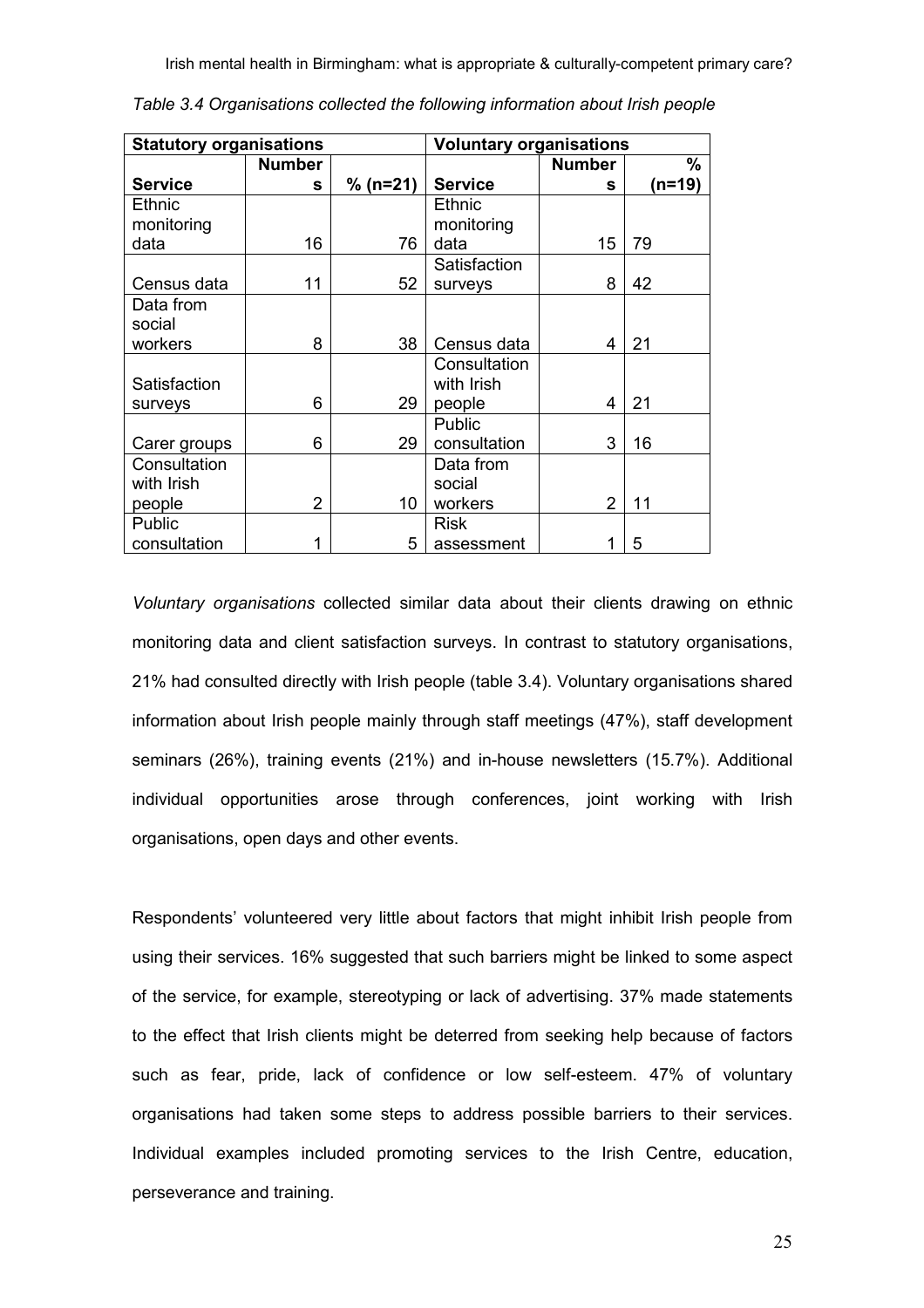Irish mental health in Birmingham: what is appropriate & culturally-competent primary care? 15.7% of respondents identified a small number of factors that inhibited or prevented their organisation from working with others to meet the needs of Irish people. These factors were a reluctance to work across agencies, lack of staff time to set up networks and lack of space. Two respondents stated that their organisation had tried to set up links with Irish organisations to address inhibitory factors and a third added that any initiative to tackle this issue would be welcome.

#### e) Information needs of service providers

Statutory organisations provided a number of statements about the information that would be useful to them in meeting the needs of Irish people. These statements were divided into three categories. Practice issues (29%) raised concerns about the relationship between somatic and psychological problems among Irish people, the need to combat discrimination and improve access to services. Cultural issues (29%) focused on the need to understand Irish culture and the specific needs of Irish clients. In-house training and the contact details of Irish welfare organisations were requested. Service issues (14%) included the need to network with Irish organisations, identify appropriate venues to advertise information about services and develop research.

Voluntary organisations also provided similar types of statements but with more emphasis on cultural (42%) and service (32%) issues. Cultural issues were concerned with training and the likelihood of any possible differences in the manifestations of mental illness in Irish people. Like the respondents from statutory organisations, those in this group wanted the contact details of Irish welfare organisations. Service issues (32%) focused on access to dual diagnosis services, the need for forums that facilitated direct contact with Irish welfare organisations and inter-agency working. There was only one comment about practice issues and this was on the subject of how best to respond to specific needs.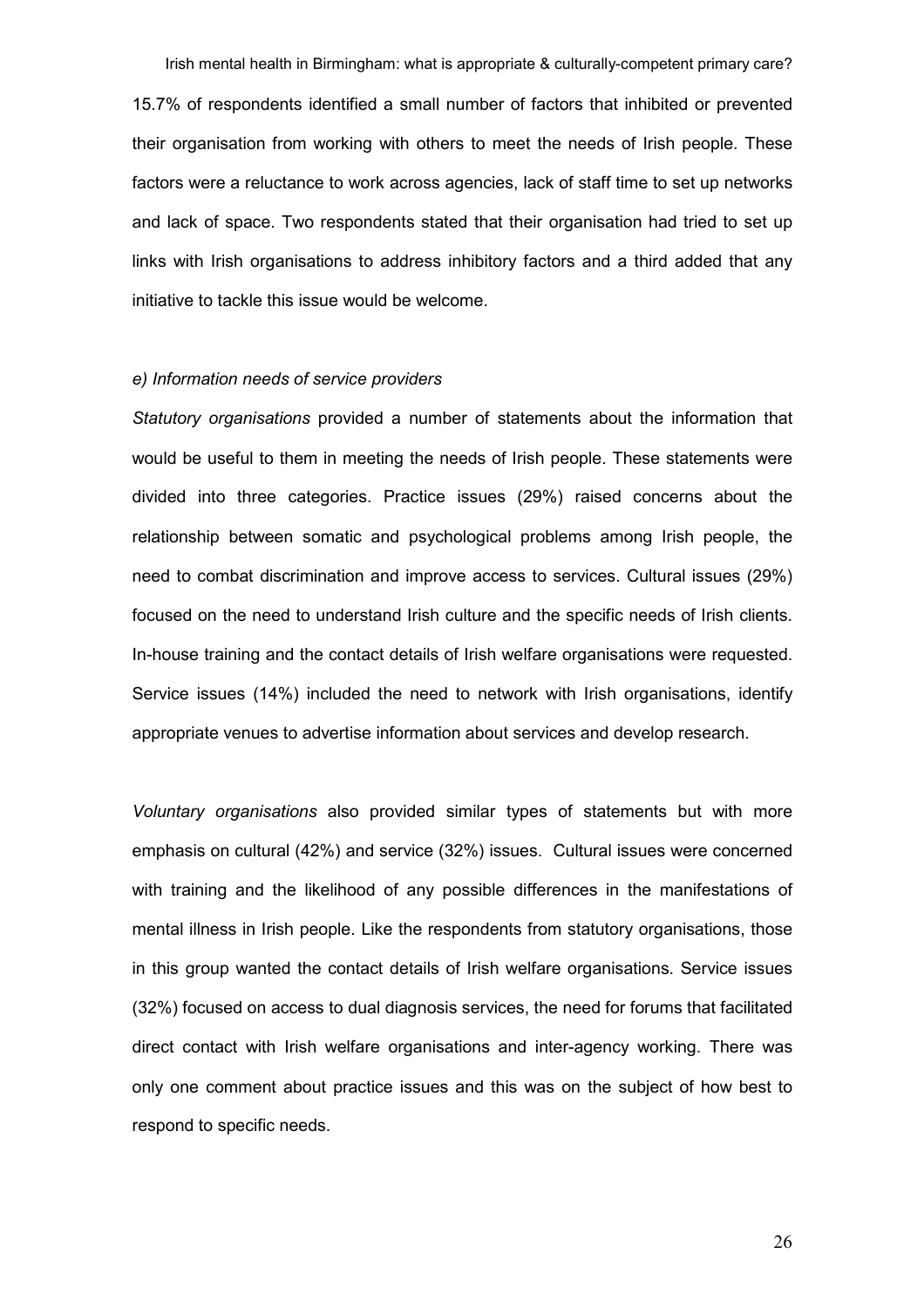#### ii) The Irish Elders Project

This project was developed by Birmingham Irish Welfare and Information Centre and Balsall Heath Health Centre with the intention of addressing the health needs of older, Irish people who were born in Ireland. Although not part of the original project the findings are presented here as an example of an initiative that might otherwise go unreported. Even more importantly, the findings illustrate the level of health need within the Irish population in Birmingham which reflects previous research undertaken in various parts of the UK.

Linkworkers actively encouraged older Irish adults to attend the clinic which was held, at the Health Centre, every Friday. Data for 2007 showed that 427 individuals were invited to attend during the course of the year resulting in an attendance rate of 98%.





40% of attendees were aged 61 or over and 73% were male; 89% had lived in Britain for at least five years and represented every part of both Northern Ireland and the

Republic of Ireland (fig. 3.1). Over 90% were raised within traditional Irish culture which was predominantly Catholic. 19% were either married or cohabiting but the remaining majority were single, widowed or divorced. 75% had a next of kin, usually a blood relative, in the West Midlands, although 19% had no contact with their families and 2% had no next of kin anywhere. 93% were literate; 11% had police records.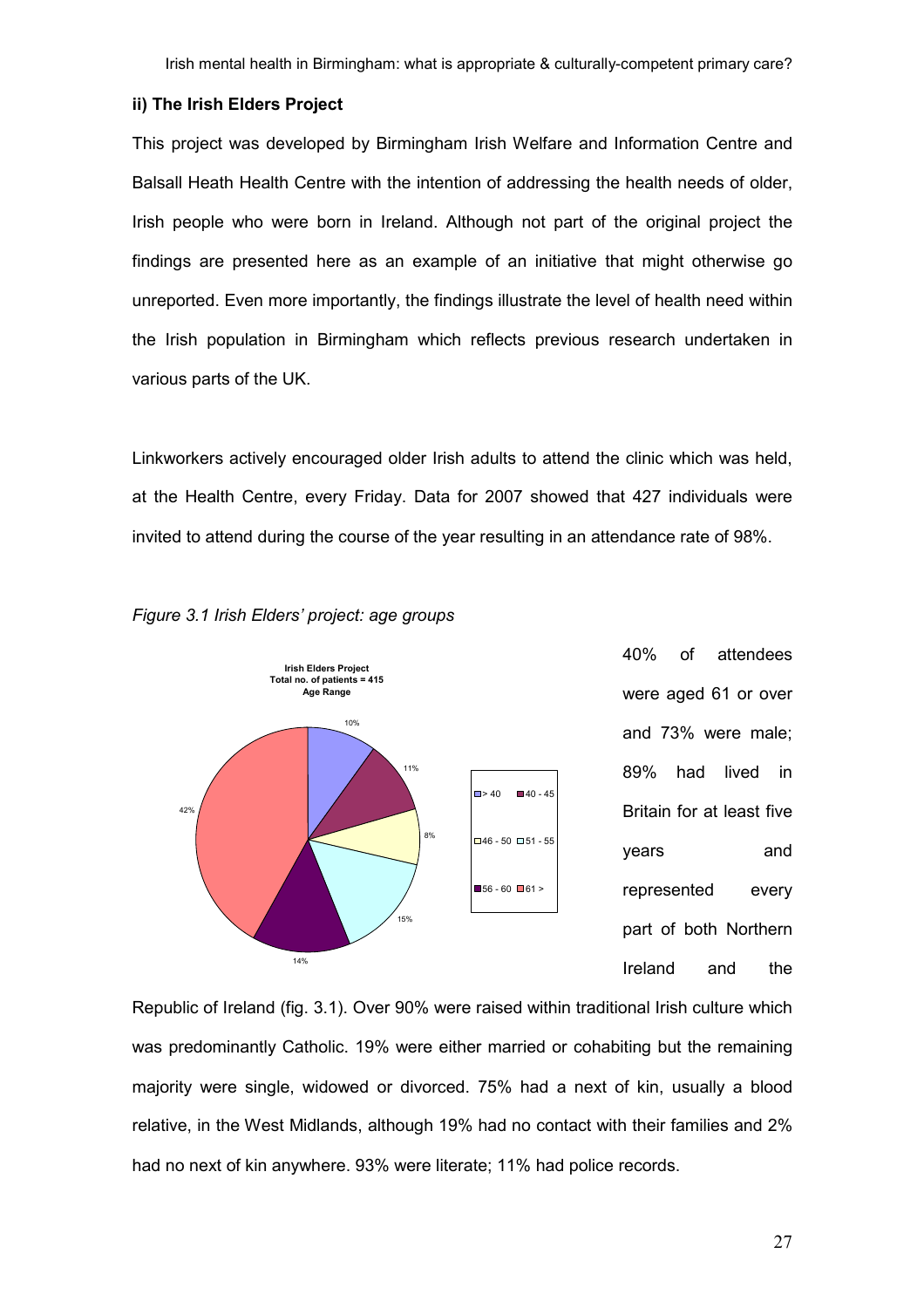Irish mental health in Birmingham: what is appropriate & culturally-competent primary care? The majority of attendees, 65%, had been registered with the Health Centre for less than a year before attending the clinic, 51% were new patients and 4% had not been in contact with the Health Centre during the previous year. Every individual had, at some point, been in contact with other agencies but only 11% received any type of care.

Attendees' accommodation varied but only 10% owned their own homes (fig. 3.2). 62% had lived in their present accommodation for more than five years. The standard of accommodation was not recorded but photographic evidence collected by the Birmingham Irish Welfare and Information Centre revealed sub-standard housing, examples of which are included here (fig. 3.2, illus. 3.1, 3.2).





Illustration 1:

Example of sub-standard housing in which older Irish people were found.

Photograph courtesy of Birmingham Irish Welfare and Information Centre

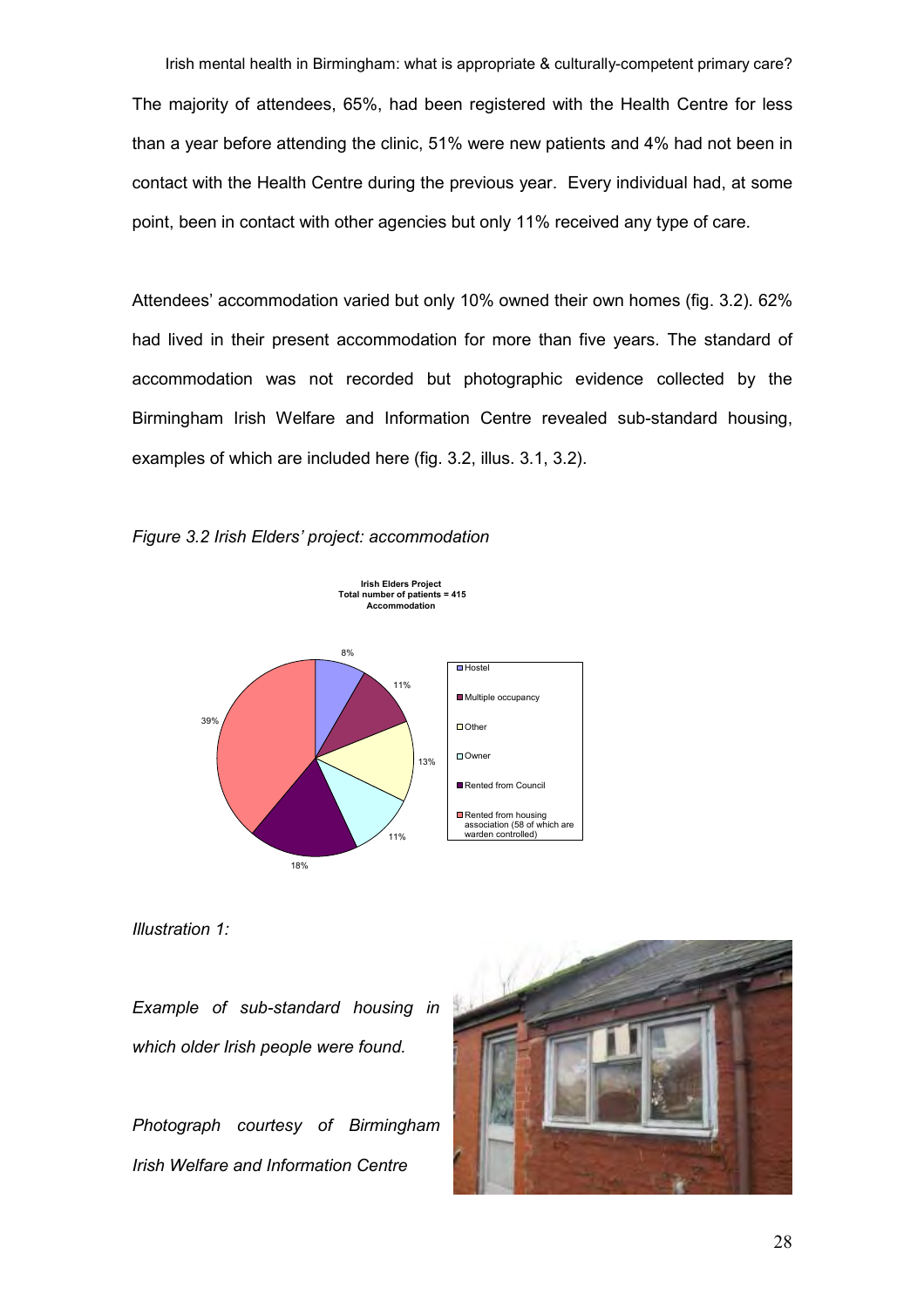

Illustration 2:

Example of sub-standard housing in which older Irish people were found.

Photograph courtesy of Birmingham Irish Welfare and Information Centre

Figure 3.3 Irish Elders' project: financial situations



52% were unable to work because of poor health, 9% were unemployed and 29% were retired leaving only 10% in work. 85% of those who were employed or who had previously been

employed worked in manual occupations. With the exception of those in employment, all attendees were living on state benefits and 42% were entitled to more than they were receiving (fig 3.3).

Medical assessment and examination revealed a wide range of health problems. The most common diagnoses were depression (57%) with 20% of patients reporting suicidal feelings, arthritis (42%), breathing (25%), urinary (23%) and gastric problems (22%) (table 3.5). 69% had raised levels of helicobacter pylori. 35% were overweight.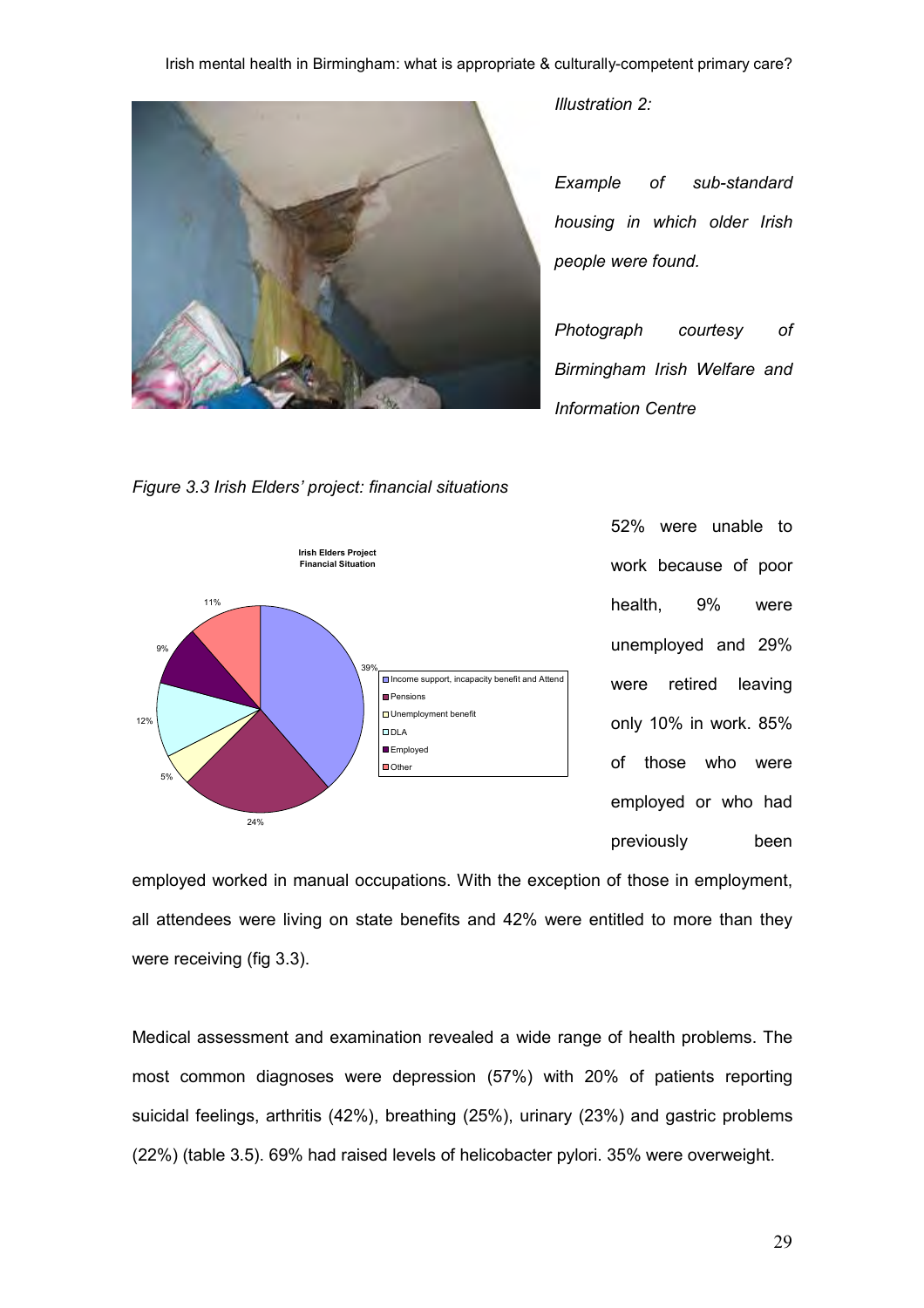Irish mental health in Birmingham: what is appropriate & culturally-competent primary care? Breathing and gastric problems may have been linked to tobacco as 61% smoked and alcohol. Every attendee drank alcohol and 18% listed going to the pub as leisure activity. Just under half, (48%) felt that their drinking was a problem. The incidence of arthritis may reflect large numbers employed in manual occupations especially those who worked in the construction industry before the introduction of modern safety regulations that were introduced in 1994 (Health and Safety Executive 1996).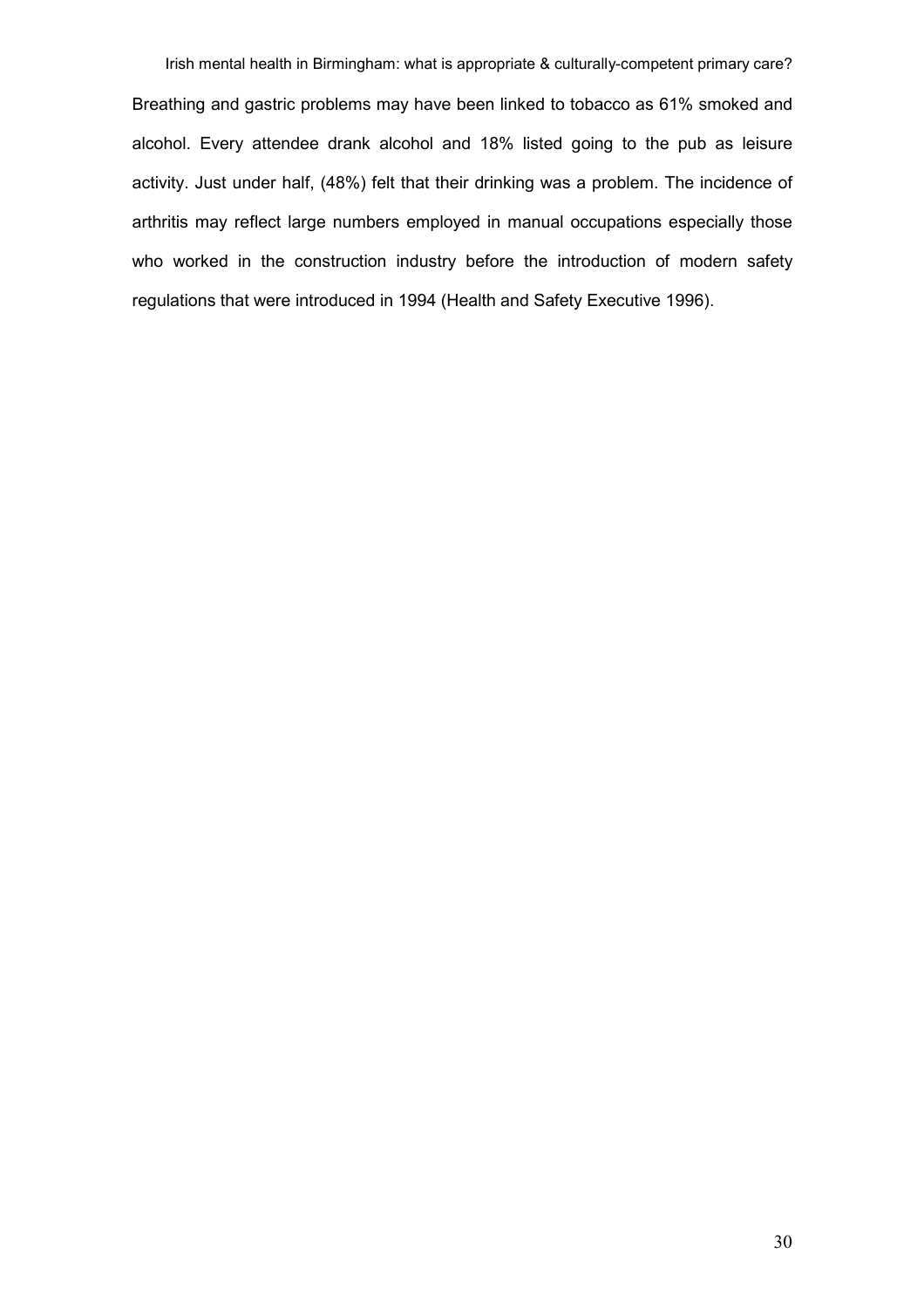| <b>Outcome</b>                                                                                                       | <b>Numbers</b> | $\%$<br>$(n=415)$ |
|----------------------------------------------------------------------------------------------------------------------|----------------|-------------------|
| Depression*                                                                                                          | 235            | 57                |
| <b>Arthritis</b>                                                                                                     | 174            | 42                |
| Cardiovascular disorders (ischaemic heart disease, cerebro-<br>vascular accident, hypertension, heart murmur, angina | 121            | 30                |
| Shortness of breath                                                                                                  | 102            | 25                |
| Urinary problems (haematuria, frequency, nocturia,                                                                   | 100            | 24                |
| incontinence, infection)                                                                                             |                |                   |
| Indigestion                                                                                                          | 90             | 22                |
| Chronic obstructive airways disease, asthma                                                                          | 80             | 19                |
| Skin diseases (scabies, lesions)                                                                                     | 23             | 5                 |
| Palpitations                                                                                                         | 23             | 5                 |
| <b>Diabetes</b>                                                                                                      | 22             | 5                 |
| Weight loss                                                                                                          | 20             | 5                 |
| Hearing problems                                                                                                     | 10             | $\overline{2}$    |
| <b>Hernias</b>                                                                                                       | 8              | $\overline{2}$    |
| <b>Cancer: Prostate</b>                                                                                              | 8              | $\overline{2}$    |
| Colon                                                                                                                | 5              | 1                 |
| Lung                                                                                                                 | 5              | 1                 |
| Rectal bleeding                                                                                                      | $\overline{7}$ | $\overline{2}$    |
| Prostatism                                                                                                           | 6              | $\mathbf{1}$      |
| Oedema                                                                                                               | 6              | $\mathbf{1}$      |
| Child sexual abuse                                                                                                   | 5              | $\mathbf{1}$      |
| Constipation                                                                                                         | 5              | $\mathbf{1}$      |
| Insomnia                                                                                                             | $\overline{4}$ | $\mathbf{1}$      |
| Melaena                                                                                                              | $\overline{4}$ | $\mathbf{1}$      |
| Parkinsons disease                                                                                                   | $\overline{3}$ | $\mathbf{1}$      |
| Genital problems                                                                                                     | 3              | $\mathbf{1}$      |
| Epilepsy                                                                                                             | 3              | $\mathbf{1}$      |
| Schizophrenia                                                                                                        | $\overline{3}$ | $\mathbf{1}$      |
| <b>Bronchitis</b>                                                                                                    | $\overline{2}$ | $\mathbf{1}$      |

\* 46 (20%) out of 235 were suicidal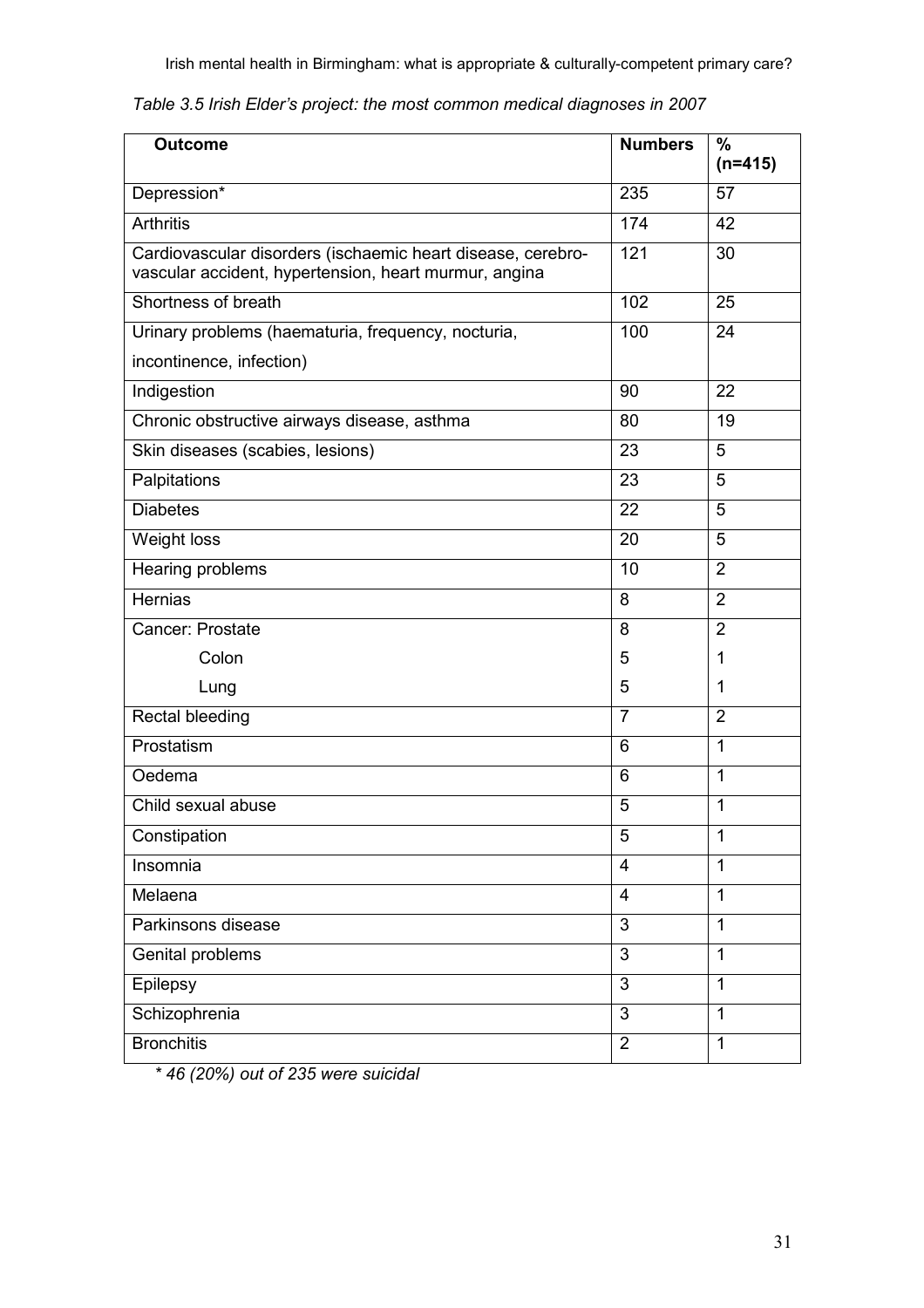# iii) The views and experiences of mental health service users who were born in Ireland

Twenty-eight Irish-born people agreed to take part. Eighteen were men but one changed his mind a few days before the interview; all except one was over forty years of age. Twelve lived alone; of these, one was divorced, two were widowers and one was separated from his partner. Two men lived with partners but the remaining men did not provide any information about their circumstances.

Ten participants were women, nine of whom were over forty years of age. Five lived alone; of these, two were divorced, two were widowed and one had never married. Two other women lived with partners. A further two were members of a religious order and one did not provide any information about her circumstances.

Nineteen themes were identified from the data. These were grouped into eight major themes each of which is discussed below.

# i) Coming to England

Twenty participants, thirteen men and seven women, talked about coming to England. They came to England from many different parts of both the Republic of Ireland and Northern Ireland. Two men and one woman were brought to England as children (SU13, SU5, SU19). The remainder came as teenagers and had lived in England for between 28 and 50 years. Reasons for coming to England were mainly about work (SU12, SU18, SU9, SU34, SU39, SU31, SU25, SU33, SU35) 'to make a fortune' (SU25) as a natural progression in a working life that began very early. One man recalled that 'we went to school but not a lot because when you were that height you were needed on the land. If I counted how long I went to school I'd say about two and a half years' (SU25). By the age of twelve this man was earning a living picking potatoes in Scotland and never went back to Ireland.

Earning a living was important but part of coming to a wealthier country such as England was the need to contribute to the support of family back home: 'My parents needed the money and I'd send it home every week, if I had enough, and they'd be grateful' (SU34). Families were large with maybe eight, ten or even nineteen children and parents depended on money sent home by older children who had left home (SU34, SU25, SU21, SU41).

For some of the young people (SU25, SU34, SU39,), leaving home was associated with a sense of adventure, 'all those dreams you know. I thought I could make it'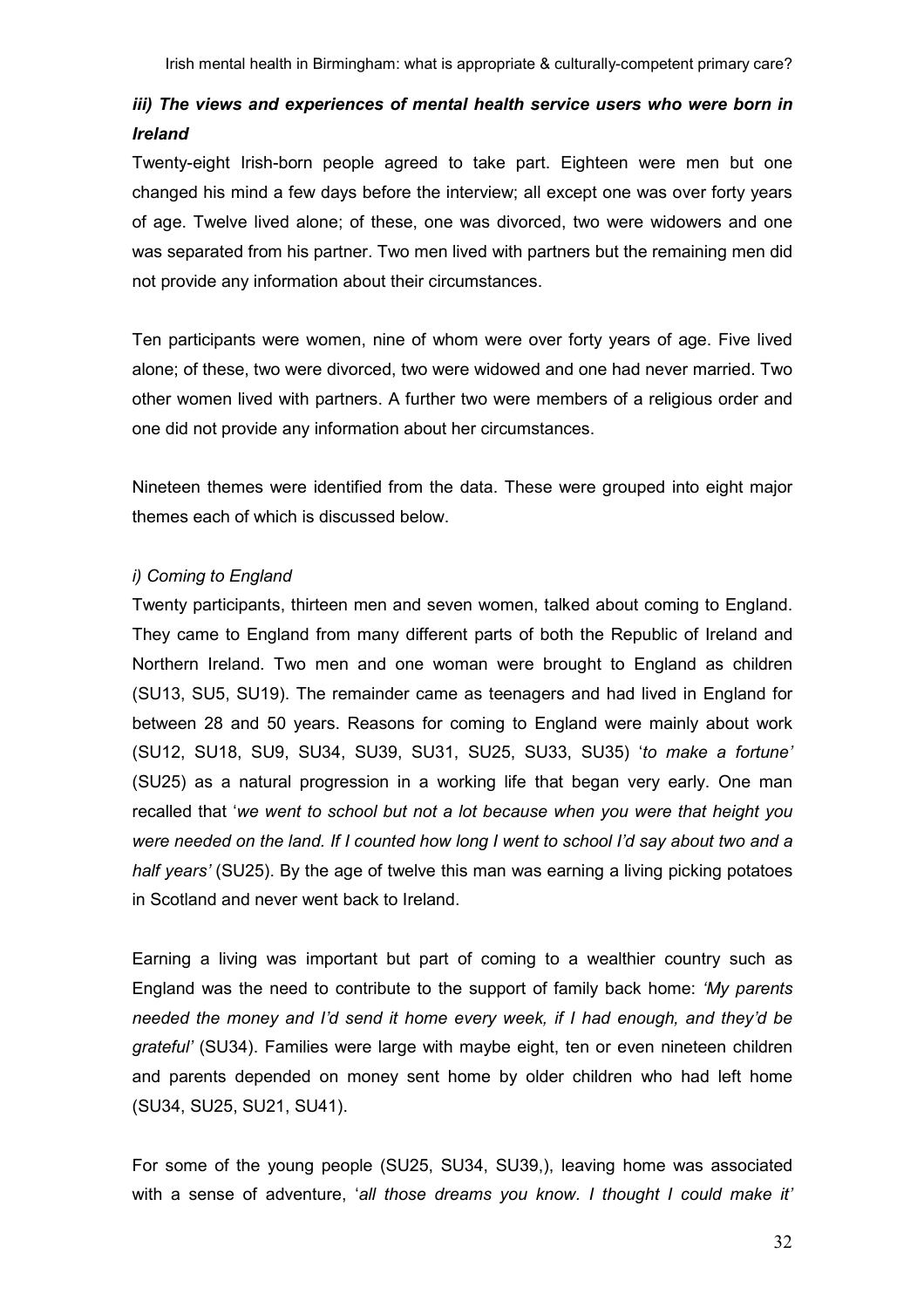(SU25) and travelling without any plans: 'I wouldn't be here at all without my sister she was travelling with a pushchair and the big case and she couldn't manage. I only planned to come only for a day or two. I was supposed to go back several times but never did' (SU35). For one of the nuns the adventure lay in wanting 'the English mission' (SU24), the chance to go somewhere different. After life in the countryside or a small town, England offered a liberating experience: 'I love the English. I love the way they're so liberated but, in another way, very conservative. I love the fact that this society welcomes everybody and that we've gone to the stage of equality and diversity for everyone, it's wonderful (SU42). For other Irish people, (SU23, SU42, SU41, SU27, SU16), coming to England offered a way out of traumatic situations that included sexual abuse in childhood (SU41, SU23, SU27), parental suicide (SU16) bereavement (SU42) and physical abuse (SU27, SU20).

#### ii) Living and working England

Seventeen participants, twelve men and five women, talked about the type of work they did. The older men had worked mainly in a variety of unskilled occupations: five had worked in construction all their lives (SU39, SU31, SU25, SU35, SU41). These men, plus one other, also took jobs in factories and anywhere else they could find work, for instance, emptying dustbins (SU32, SU16, SU39, SU31, SU25, SU35, SU41); none of the jobs seemed to last very long and the men moved around the country quite a lot. For example, 'you went around with your mates. We'd head into Southend for the weekend and you wouldn't get beaten up. We lived in digs in Birmingham and would go back to the same place because you could always sleep on the floor until you got yourself fixed up. Young lads then you know' (SU25). Two men went into the army (SU19, SU16). Another had been a junior school teacher for about six years and then switched to factory work (SU32). A much younger man was working part time in an office and had been a student (SU42). Two of the women had worked in unskilled occupations, cleaning or packing goods in factories (SU34, SU23). Two were members of a religious order and one was unemployed (SU5, SU24, SU36).

Short-term jobs, living in digs and moving regularly meant that some of the older men had never married or settled down either because they 'never thought of it' (SU16) or because they were 'too wild, running around you know, never settled. This is the first time I've really settled' (SU25, SU16, SU35). At home their mothers had done everything for them but in England they had to learn to be independent. One man whose wife had divorced him after forty-seven years had never learned to cope on his own. He had put his wage packet on the table every week and his wife had sorted out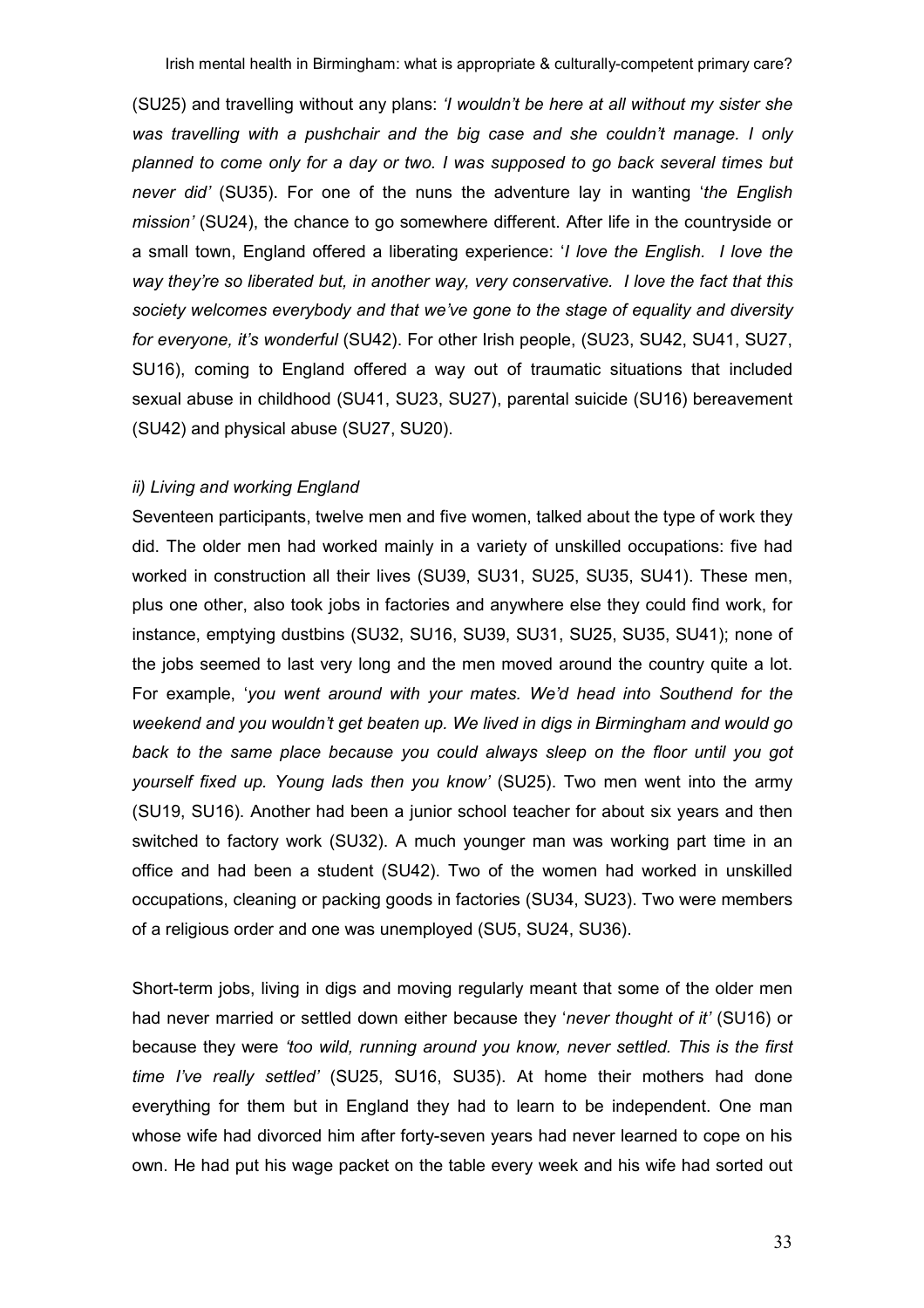all the bills. He had never paid a bill, did not know how to deal with official letters and missed appointments because he could not organise his time (SU12).

In some instances, family members helped in both providing support and work. For example, SU41 came to England to work for his brother's building firm where he eventually became a foreman. Those who came to England as children or with family members found their relatives' support helpful (SU31, SU5, SU34); for instance, SU5 reported that she 'couldn't cope without my family'. However, in later life, such relationships seemed to offer little. SU37 had 'contact with brother and sister, I don't see much of them really. We're in contact all the time but I don't really see a lot of them but they can't come running backwards and forwards to see me'. Similarly, SU16 had 'got brothers and sisters but they're, there's only one younger than me, the others are older and you can't take anything off them'.

Maintaining links with relatives back home was even more problematic. Six participants reported that, whilst their parents and close family members were alive, they tried to keep up contact and visit them whenever they could (SU32, SU34, SU18, SU20, SU33, SU38). Inevitably, over the years, these visits home became associated with funerals (SU33, SU32, SU34). Five people said that they felt unwelcome when they went home; they didn't fit in any more for various reasons (SU5, SU34, SU41, SU42, SU23). SU5 recalled her visits back to Northern Ireland in the school holidays: 'my cousins would be, 'well don't ask anyone the time, talking like that', because we'd lost our accents..... my family were embarrassed, my cousins who were the same age, were embarrassed of us'. SU34 also felt that 'some people mightn't want you, you know, you get the feeling, you know' especially if you were gay (SU41, SU42).

The sense of distance from home was hard to bear because, even after more than forty years, 'you do get homesick sometimes. I miss Ireland'. Irish culture and social mores differed: 'I thought I was completely prepared for life here and I was taken by surprise actually. It took me quite some time to adjust. I think I really missed the Irish sarcasm and sense of humour. British people's attitude to money: Irish people, I find, are so embarrassed about money. In Ireland, if you bought your friend that's your friend buying you coffee but here your friend might say, 'Oh you owe me £1.50 for that'. I used to be shocked and quite offended at just how easy it was for them. I thought it was much closer than it actually is' between the two cultures (SU42).

Despite the homesickness, going back to Ireland was not an option when participants had children and grandchildren in England; there was no base, no home to go back to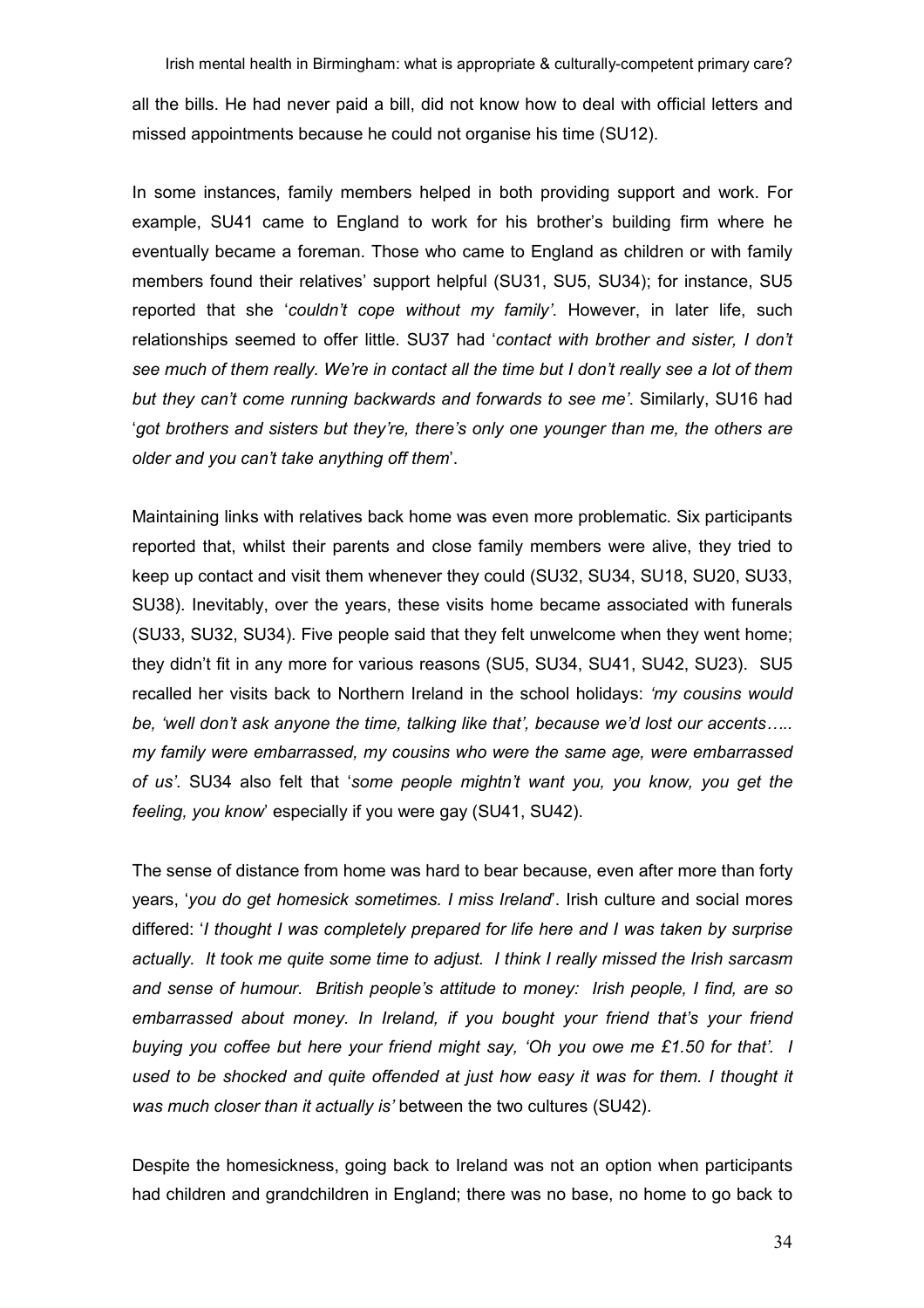(SU9, SU18, SU21,SU25): 'my father is buried here, the girls are settled here. Why would I take myself away from all that?' (SU9). Coupled with this was a sense of regret. Coming to England 'all seemed exciting but it was a big letdown' and 'do I regret it? I regret it? Yes, of course I do, you know, that I didn't settle down there in the first place…I mean I'm very close to all the lads but it would've been nice to be there and be part of it all' (SU18).

#### iii) Negative feelings about the self

Six men and three women, all of whom had mental health problems, expressed very negative feelings about themselves. Another woman was very tearful throughout the interview, especially when talking about her husband's poor state of health (SU34). For two of the people in this group negative feelings were linked to bereavement. SU18 had loved his wife very dearly throughout their forty years together but caring for her during her last illness had worn him out. SU9 had just learned of the death of friend with whom she went to school. This friendship had marked her final link with Ireland 'but that's the connection now finished'.

The other participants had different, much darker stories that impacted on how they felt about themselves and which were associated with feelings of shame. SU21 had never been to school because it was too far away from his home and winter conditions made travel impossible. Consequently, he had never learned to read and write and had employed a wide and elaborate range of strategies to hide this fact. He was a widower but his wife had never known about this and he was too ashamed to reveal his secret to his England-born, England-educated adult children (SU21). SU20 had been considered a very bright child and was sent to a junior seminary, a boarding school that prepared boys for training to become priests.

He was very badly bullied by other children and beaten by the teachers. Each holiday he refused to return and his father beat until he agreed to go back to the school: to have a son studying to become a priest brought prestige that would be forfeited if he gave up. When he reached the age of fifteen, SU20 was too big for his father to beat him and so he was able to leave the school but by then he had lost his ability to learn.

Another man had seen his father hang himself when he was a small boy, after which he had spent some time in a children's home that he hated. He had drifted through many different jobs in England and now lived alone in very poor circumstances and with minimal possessions. He expressed very negative feelings, shame and embarrassment about himself and didn't want anyone to know about either himself or his living conditions: 'I don't want to communicate with people. I'm embarrassed about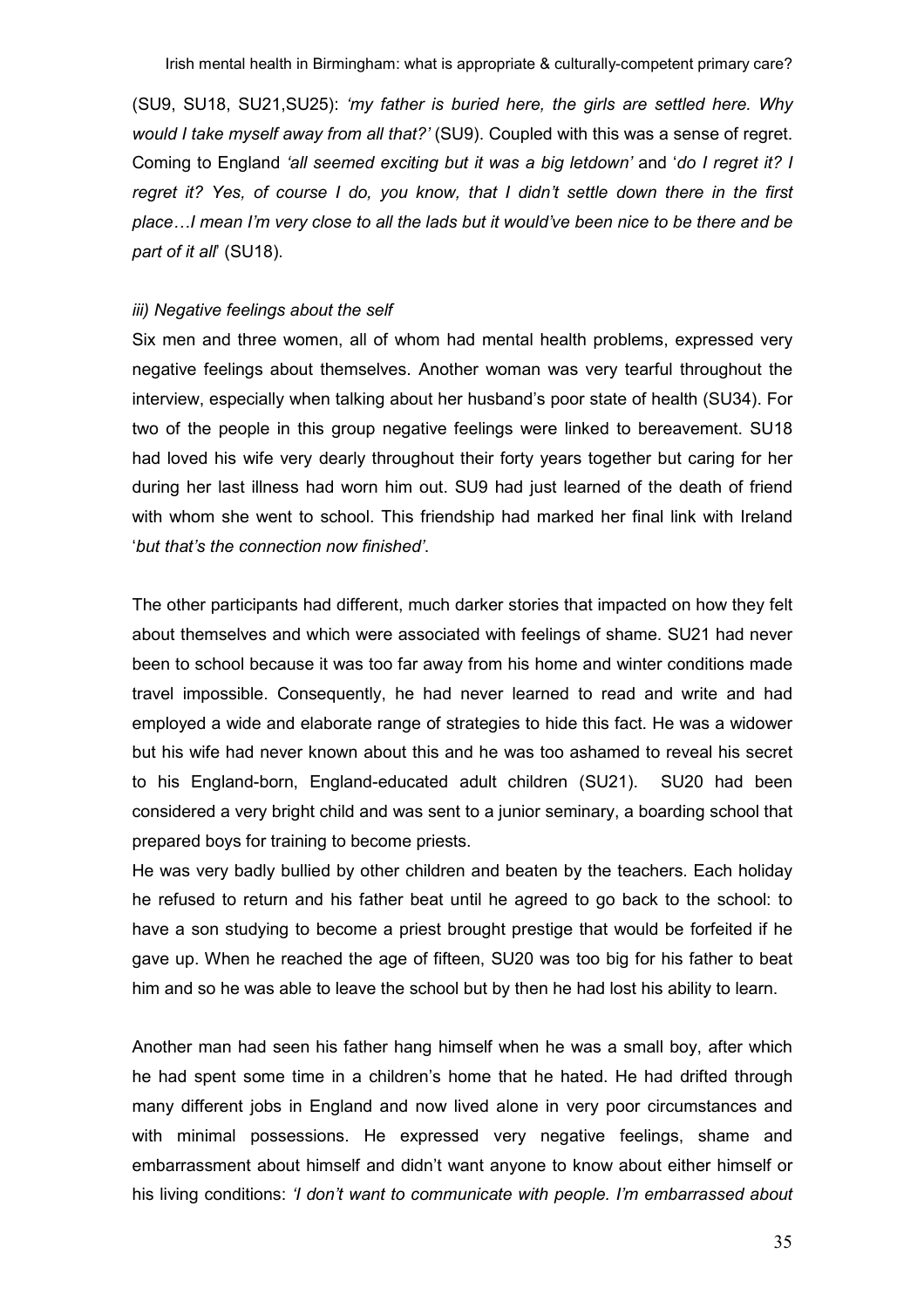my appearance and also the situation I'm living in, even though a lot of people don't know about it, but I know about it  $(SU16)$ . Two other men felt that they could never be accepted in their home towns in Ireland as gay men (SU42). Neither had felt able to tell their parents about their sexual orientation. Such revelations in a small town would mean that 'they'd all be talking about you' (SU41) and not in a kind way which 'just inspired such fear' (SU42).

One of these men had been repeatedly abused sexually by a teacher, who he had never reported, once again out of fear of rejection (SU41). Both men had tried to fit in, to conform to what their families and local society expected of them but, in the long term, this strategy undermined their development so that, as one of them stated, 'I have no idea who I really am' (SU42).

Two of the women had been sexually abused, by family members, from early childhood, experiences that had led to feelings of shame and dirtiness (SU23, SU27). In one case these feelings were compounded by years of physical abuse by nuns who ran the children's home in which she was later placed. As she described it, her childhood was one of continuous ill-treatment: 'When I was with my parents I endured rape, when I was with the nuns I endured beatings. I often had to stand out in the snow, peeling potatoes for the nuns' dinner and we had to lay out the nuns that had died. There were the bullies, the girls they were committing sexual acts with us younger girls'. As a result she said she developed a belief that she was 'not fit for human society, so I always had an inferiority complex, I couldn't join in, couldn't communicate. I lied all the time, all the time. I would go to the pub and drink all day long and then I would come back here at night and I'd drink a bottle at night' (SU27). The root of this behaviour, she said, was that '*I hate who I am'* (SU27).

## iv) Health

In talking about their health participants highlighted the inter-relatedness of mental and physical problems. It was clear many men and women suffered multiple health problems and consequently, focusing on psychological issues such as depression would not have revealed the context in which it might be experienced.

Of the seventeen men who took part, twelve stated that they had multiple health problems. Seven reported that they experienced physical and mental ill health; four reported experiencing only mental health problems and three others said that they had only physical health difficulties. Three said that that they did not have any health problems at all (SU30, SU26, SU12).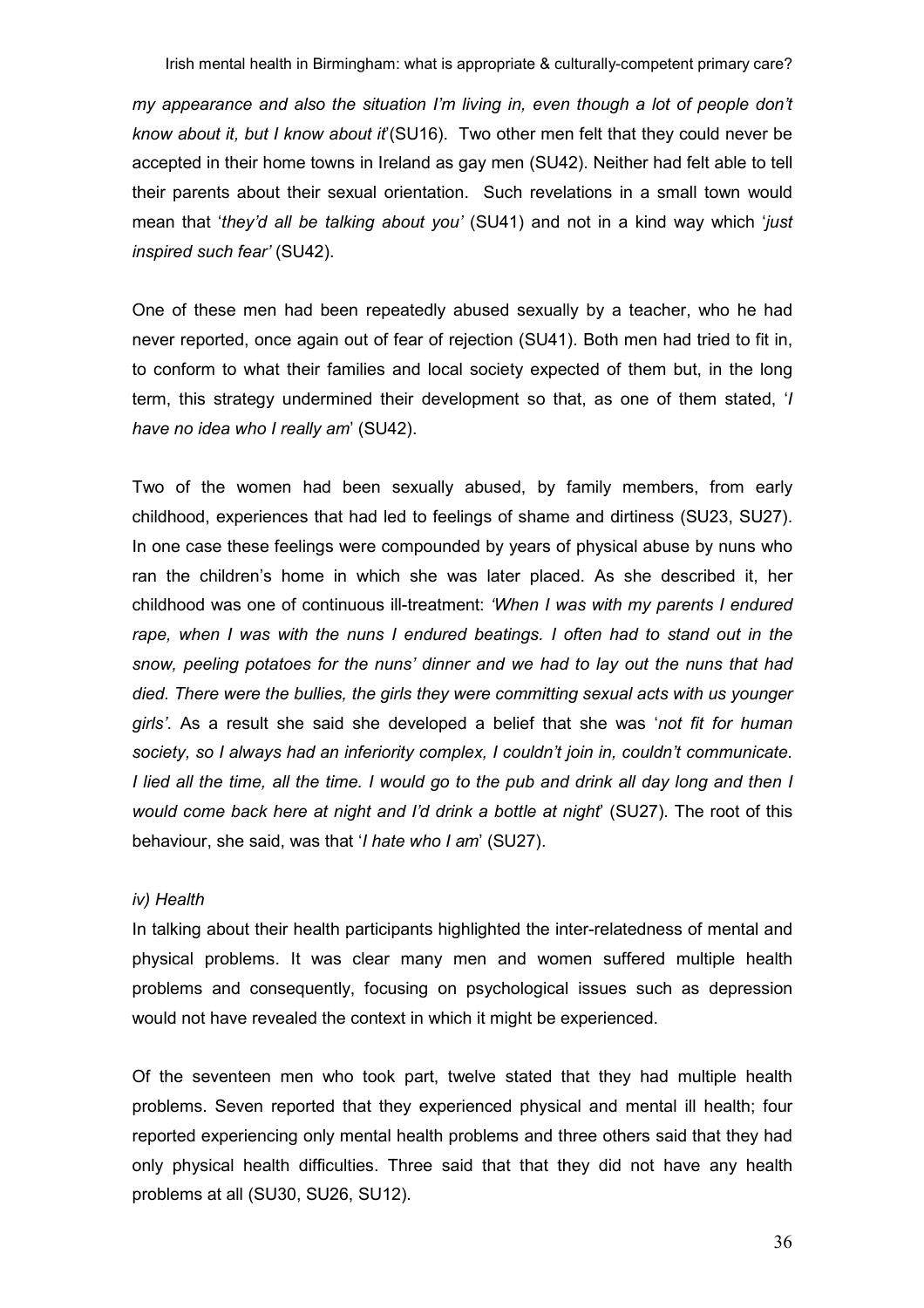With regard to physical health, four men had arthritis and another said he had problems with his hips (SU33). Four men had long-term chest conditions such as chronic obstructive pulmonary disease (SU39, SU32, SU41, SU31). Two had heart conditions (SU16, SU39). Other physical health problems included two men with shingles (SU25, SU19), two with back problems (SU25, SU39, and two with diabetes, one of whom was insulin dependent (SU31, SU35). Individual men also reported deafness, stomach problems, skin problems, varicose veins, osteoporosis, weight gain and thrombosis (SU31, SU31, SU39, SU42).

Seven men reported experiences of depression which in two instances were associated with having had to retire because of poor physical health (SU39, SU33); another linked his depression to the death of a close family member (SU31); three men reported suicidal feelings (SU20, SU13, SU16). Six men reported heavy drinking, in one instance up to twenty-two pints a night. This group included all three of those reporting suicidal feelings as well as two others who suffered from depression (SU20, SU13, SU16, SU32, SU41, SU35). Other mental health difficulties reported included panic attacks experienced by three men (SU18,SU21,SU41); one of whom also suffered from agoraphobia and acute episodes of anxiety (SU41). Three men reported that they experienced other mental health difficulties relating to specific events in their lives that, in one instance, involved having been sexual abused during childhood (SU32, SU42 SU41).

Nine of the women talked about their health; the other woman did not report any health problems (SU28). Six women experienced multiple health problems (SU23, SU24, SU27, SU34, SU37, SU38); five of these experienced physical and mental ill health (SU38, SU37, SU34, SU27, SU23). Two women had mental health problems but did not suffer from physical illness (SU5, SU9); two had physical health problems only (SU24, SU 36). Two women had been treated for cancer (SU23, SU 36) and two others had cataracts (SU34, SU38). Individual women also reported a range of physical health problems: gastroenteritis, vertigo, chest infections, bladder problems, hypertension, osteoarthritis, hearing loss, hay fever, asthma and menopausal symptoms (SU23, SU27, SU34, SU37, SU38).

Five women suffered from depression that, in two instances, was untreated (SU23, SU27, SU34, SU37, SU38); two other women in this group reported a history of sexual abuse in childhood (SU23, SU27). Two women had enduring mental health problems that began during or just following pregnancy (SU5, SU9). One woman suffered from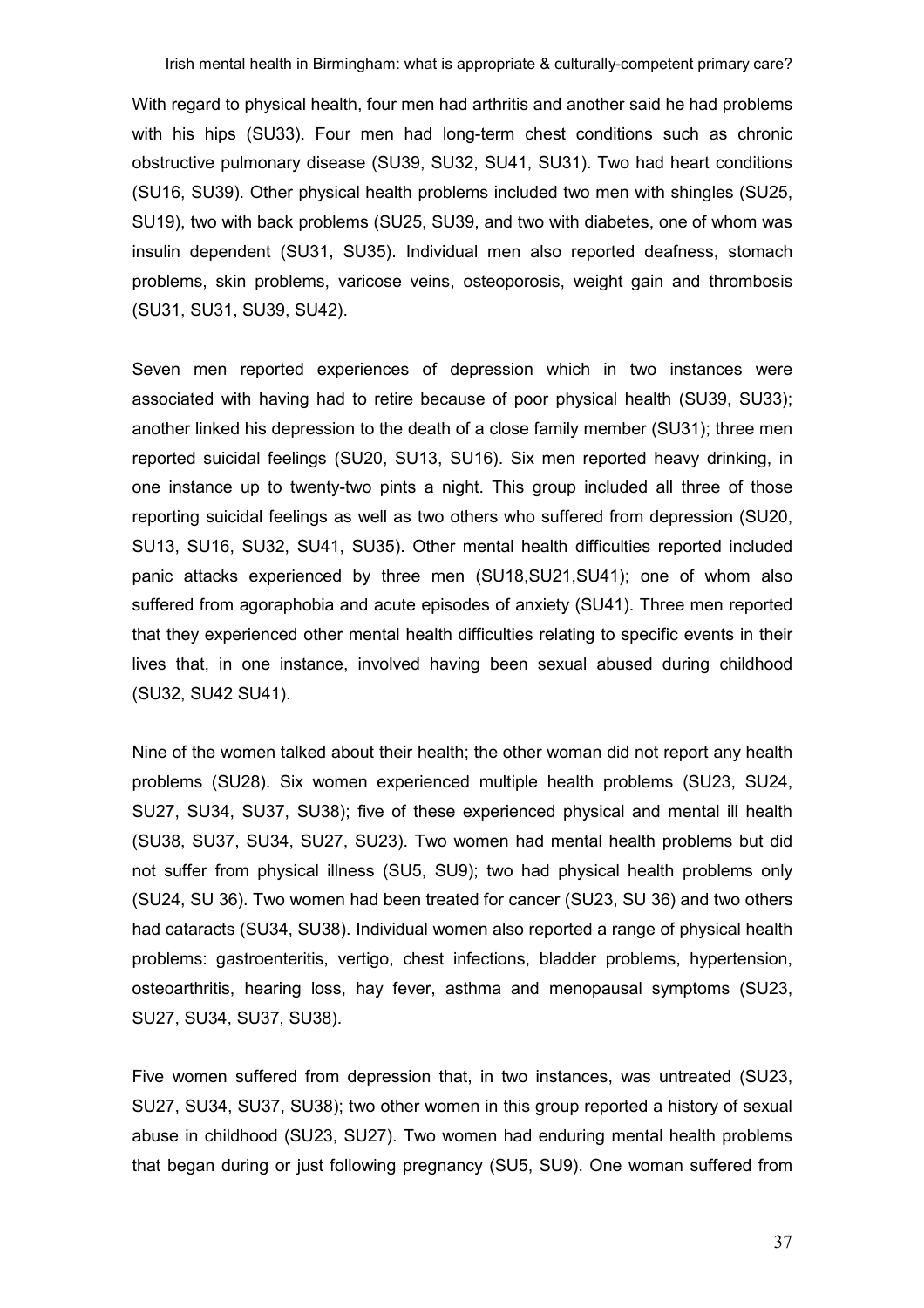agoraphobia and obsessive compulsive disorder (SU23). Only one woman reported a previous problem with alcohol abuse (SU27).

## iv) What helped and why

Participants were asked what they did when they were 'feeling rough', 'feeling down' or depressed and who or what was most helpful to them. Sixteen identified sources or activities that they found helpful (SU16, SU13, SU37, SU41, SU42, SU23, SU5, SU21, SU39, SU31, SU33, SU20, SU27, SU18, SU38, SU22); ten participants used more than one of them (SU13, SU37, SU41, SU42, SU23, SU5, SU39, SU27, SU18, SU38). For seven participants, doctors were a major source of help (SU16, SU13, SU37, SU41, SU42, SU23, SU5). Having a good GP with whom the participant could relax, 'have a bit of a laugh with' (SU16) and who knew the individual well enough to know when something was wrong was considered very important (SU13, SU37, SU16). SU5 and SU41 also valued having good relationships with psychiatrists.

However, having a good relationship with a doctor did not necessarily mean that individuals disclosed any mental health problems. SU16, for example, did not talk to his GP, or anyone else, about his depression. Similarly, SU41 felt that he had a good relationship with his psychiatrist but had not disclosed to her anything about the sexual abuse he had experienced. Reasons for non-disclosure included an inability to relate to the therapists or the organisation in which they were employed (SU41, SU42). However, one of the women stated that she did not like to take her problems to the GP. She didn't 'really fancy talking about (it) to him (GP). He's got a lot of other clients besides me. I'd sooner leave it' (SU34).

Nevertheless, some participants did appreciate psychiatrists and the services they could provide (SU41, SU42, SU23, SU5). For SU42, medication could be helpful (SU42, SU23): antidepressants 'actually afforded me a period of time without peaks and troughs of emotion….almost like a bit of a buffer to help, it helped me to forget the trauma'. Residential psychiatric care, that included medicine, nursing and other therapies, was very helpful in making SU5 'take a long hard look at myself …learn to open up, I'd been conditioned as a child not to talk about feelings, not to talk about thoughts or anything, fears or anything, and it had a massive impact on my life' .

The voluntary sector was seen as providing three major sources of community-based help for ten participants (SU13, SU21, SU39, SU31, SU33, SU20, SU41, SU42, SU13, SU5). The first of these was the Irish Welfare and Information Centre. The linkworkers were praised for the practical help and support staff provided in filling out forms,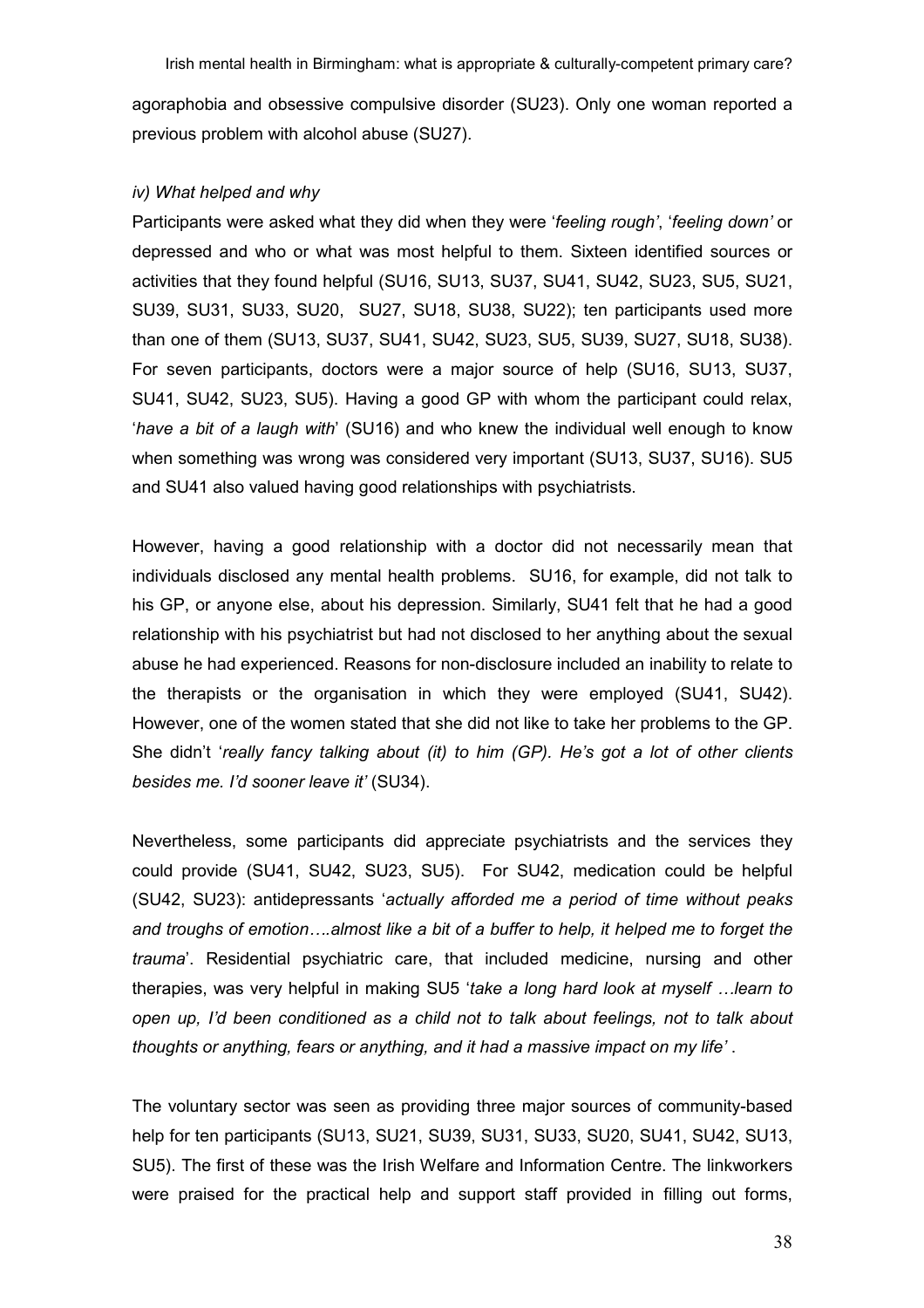obtaining passports, helping people move to sheltered accommodation and sorting out benefits (SU21, SU39, SU31, SU33): 'they've helped me out. My wife was very ill, they helped me sort out all the paperwork and came back just to make sure I was alright' (SU18) and I 'had the shock of my life, (when the money arrived), couldn't believe it' (SU31). In addition, one man valued the day centre at St Eugene's court where he was able to buy an inexpensive lunch and gain support to avoid drinking alcohol (SU13).

The second source of help in the voluntary sector was Immigrant Counselling and Psychotherapy (ICAP). Two men used this service and found the counsellors very supportive (SU41, SU42). What attracted both was, first, that '*it's an organisation that's* built around Irish people. My therapist comes from Ireland and can understand the narrow mindedness that I experienced and that influenced my thinking around being homosexual' (SU42). Thus participants did not have to waste energy setting the scene in order to explain what had happened to them.

In addition, there was a feeling that, even if they were not actually using the service right then, the door was never closed in terms of further help: 'there's no time limit in the back of your mind' (SU42) and 'I can phone up (therapist's name), I can go back to ICAP' (SU41).

The final source of help in the voluntary sector came from other community-based organisations that, for example, provided assistance in applying for benefits or practical support in terms of accompanying clients when they went to the GP and helping them explain their mental health difficulties (SU13). Other examples of this type of help included an organisation that provided anxiety management courses (SU41, SU5).

Five participants stated that they gained support from family and friends SU23, SU5, SU42, SU27, SU37), for instance, in understanding complicated written information or filling out forms (SU23). They might also offer a welcome respite or escape from difficult situations (SU42). For one woman, relatives offered a chance to make amends. In her view she had visited some of the abuse she had endured, during her childhood, on her own children but being with her grandchildren was 'like being given a second chance. I went wrong first you know' (SU27).

Finally, six individuals described their own personal strategies that they had devised to help themselves (SU39, SU18, SU38, SU39, SU33, SU27, SU23). All members of this group suffered from mental health problems but only one was receiving any formal help (SU23). These strategies included learning to read and write (SU23), gardening (SU39, SU18), writing about their lives (SU27) and cleaning (SU23).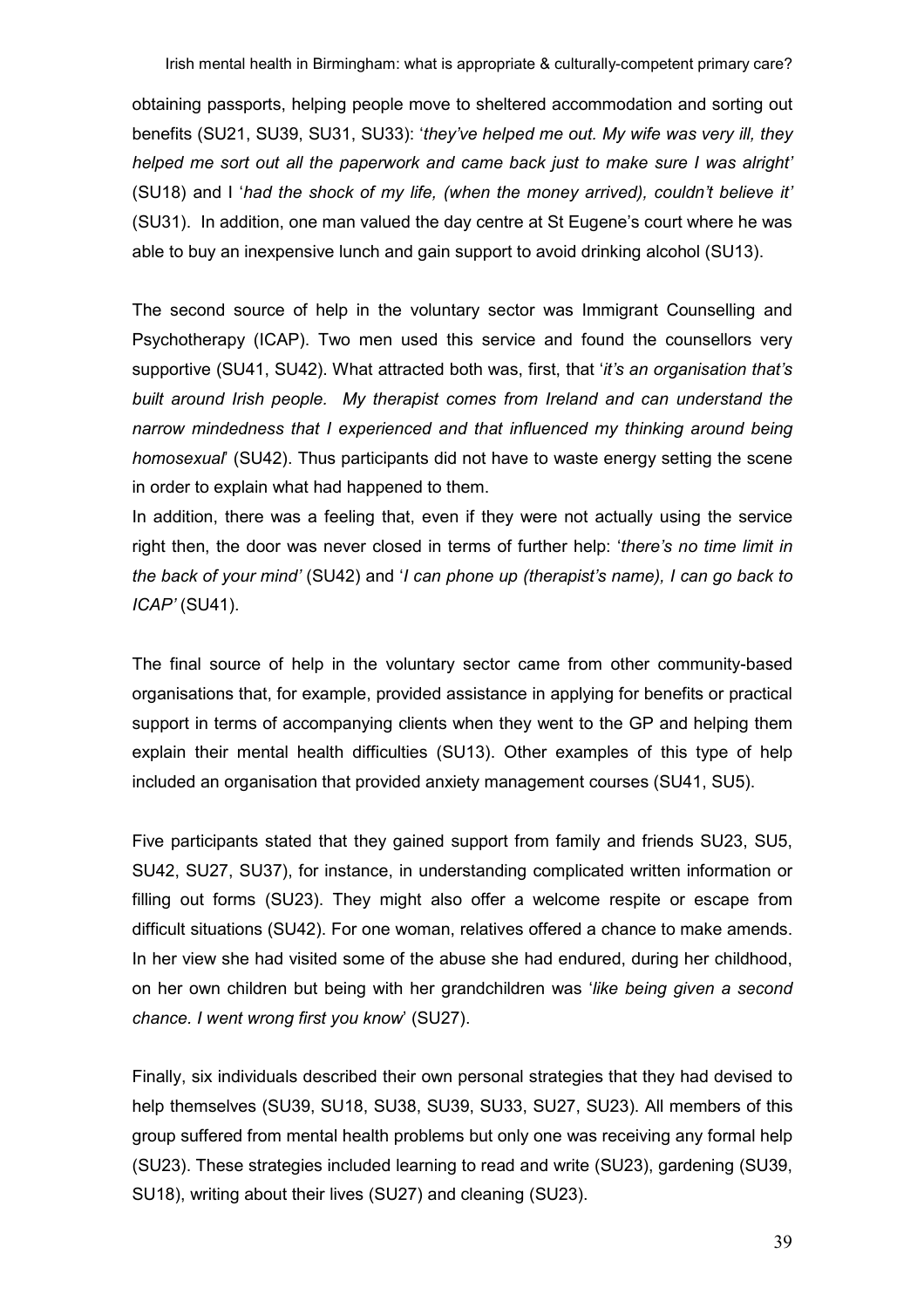# v) What didn't help and why

Eleven participants talked about experiences that they had found particularly unhelpful when trying to address their mental health difficulties (SU32, SU41, SU23, SU5, SU13, SU37, SU41, SU42, SU9, SU20, SU34). Three women and two men stated that they found admission to hospital unhelpful (SU5, SU9, SU41, SU20, SU23). They felt that staff did not listen to them, that 'they just don't really seem to care' (SU23). There was no emphasis on recovery and one woman had witnessed staff physically abuse another client (SU5). Two men and one woman complained that mental health professionals did not take them seriously (SU32, SU41, SU23). For example, when SU32 attempted to explain to a psychiatrist the event that had first triggered his depression, 'they laughed at me and they told me to stop smoking'. The other two participants also felt that they were not taken seriously when they asked for help with their mental health difficulties: 'you see if you're Irish and alcoholic' they don't take you seriously (SU41).

This failure to take Irish clients seriously linked with the ways in which Irish people were stereotyped, particularly with regard to alcohol (SU32, SU5, SU23). Two of the women illustrated this point very clearly (SU5, SU23). Both were adamant that they had never drunk alcohol at any time in their lives but mental health professionals persisted in thinking that this could not possibly be true. The women argued that these professionals did not have 'not a lot of understanding of your background and what Irish people are like. All they know is all the drink and that's all really. That's the first question we get asked; I don't drink' (SU23).

Three participants found therapy unhelpful either because 'the people that were running (the place), I didn't get on with them' (SU41) or because they couldn't get on with the counsellor. The lack of support in between appointments was also seen as unhelpful because it meant that there was no one to call when a crisis arose (SU23). Added to this was a lack of continuity in care and services. Seeing a new psychiatrist every three months did not help SU23 because 'you never actually see them (the consultant). Each time you see a psychiatrist for about three months, the same one, and then he's gone or she's gone, so you never progress. So you still have the problem there all the time' (SU23). A similar criticism was levelled at Childline in that callers had to speak to a different person every time they rang and although the organisation maintained some records, 'you kind of have to start from scratch each time; that put me off calling' (SU42).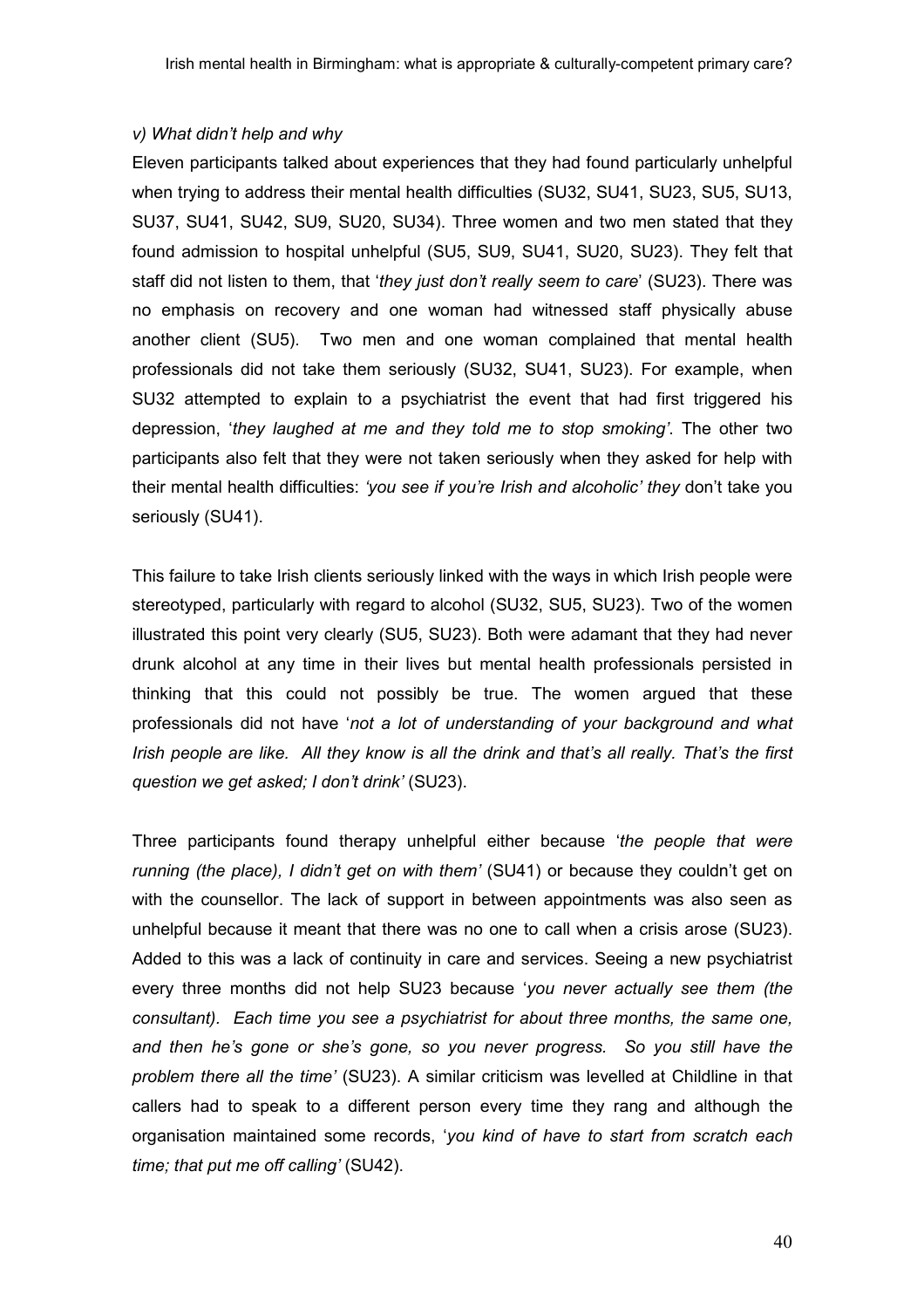Diagnostic labels created confusion for some participants. Both SU13 and SU5 had been given specific diagnoses; specific that is to the practitioners responsible. However, when these individuals were transferred to other practitioners, these specific diagnoses did not seem to travel well and were discounted. A man and a woman found medication unhelpful (SU13, SU37). SU13 was discharged from hospital with medication that he did not understand. He went to the park with a bottle of cider where he swallowed all his tablets, following which he was admitted to hospital.

Two of the women found day centres very unhelpful (SU23, SU5). Those they had attended were 'very dirty and the people there aren't interested in learning anything; all they did was sit around and drink tea and have a cigarette. I'm not against anyone doing that but, you know, it's nice to learn something' (SU23). The underlying message was that 'oh you're mentally ill and this is all you're worth' (SU5). For these two women, what was needed most in the mental health services was 'a bit more care; they don't care about you a lot, you're just another number' (SU23, SU5).

Additional sources of complaint included the length of time between referral and the start of treatment (SU5, SU41), not knowing where to go for help (SU42), being turned down for a disabled driver's car sticker (SU9) and being criticised by the GP for wasting his time (SU34).

#### vi) Alcohol

In considering what helped and what did not, drinking alcohol occupied a position between two extremes. Some, but not all, participants liked to drink but this did not automatically mean that they habitually drank to excess or that they were alcoholics. For three people alcohol provided a way of coping with distress. SU32, who reported being laughed at when he tried to explain his mental health difficulties, regretted ever going to see a psychiatrist because he felt he was under surveillance all the time. He preferred to drink alcohol, eight or nine pints a night, rather than consider professional mental health support. SU27 and SU41 provided similar accounts of using alcohol to deal with trauma although both had given up drinking. The problem for these two was that the 'alcohol took over (and I) suffered from severe anxiety, depression, can't go outside, can't go to shops sometimes, think people are talking about me' (SU41).

At the opposite extreme were two men who drank prodigiously from an early age (SU39, SU35). It was a habit they had acquired when they first arrived in England. They had lived in rented rooms which meant that you couldn't go 'home and just sit in the room. There was company in the pub' (SU39). Going to the pub after work was part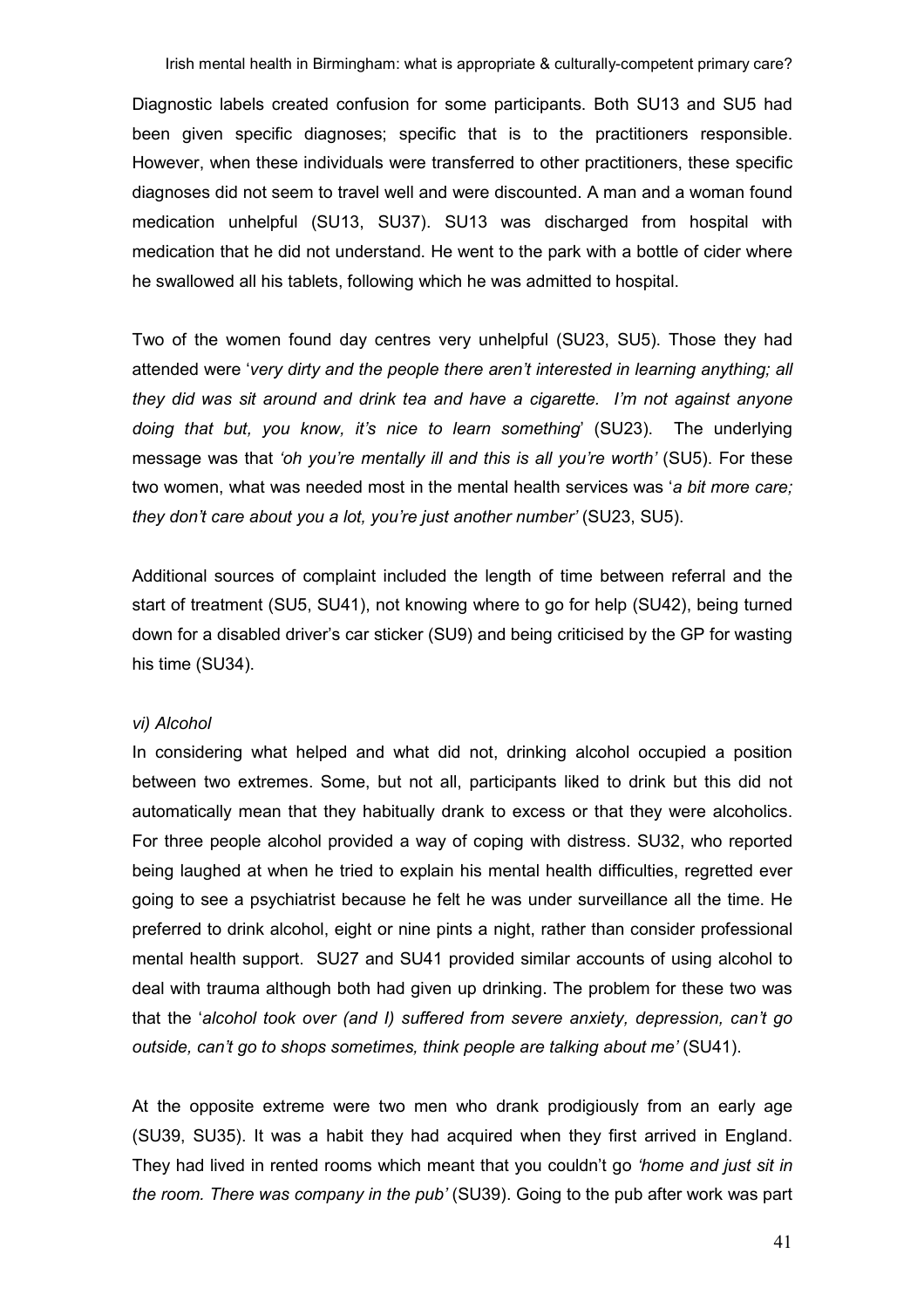of the way of life. SU39 had reduced his intake to around two pints at any one time, found a partner and settled down. Not everyone was so lucky. The other man had lost his chance to marry when the woman he was courting broke off their relationship because 'I was too fond of the drink' (SU35).

# vii) Attitudes to Irish people in England

Fourteen participants talked about British attitudes towards them, as Irish people. This was not a subject easily discussed and participants tended, at first, to either deny experiencing any anti-Irish sentiments or to argue that these were only ever directed at other people, never towards themselves. Eight began by stating that they themselves had not experienced any discrimination (SU13, SU9, SU24, SU34, SU33, SU41, SU42, SU12). One young man who had come to England quite recently firmly denied any problems adding that 'I'm quite happy to sign as white Irish' (SU42). Two men who had arrived in 1956 and 1960 respectively made similar comments. In their view 'the factories were full of Irish, (they) were well liked in this town. We were in the building trade, on the gas. The Murphys and the Gallaghers (the main building firms) were well thought of, good employers, things were well organised' (SU25). The Irish got on well with the Birmingham people.

SU13 was adamant that being Irish had not disadvantaged him in any way within the mental health services and another man felt that everyone had 'always treated me right' (SU33). SU42 was able to draw comparisons, as a service user, between Ireland and England and, in his opinion, 'my experience of healthcare, actually it's much more positive here in the UK and I think that it's a wonderful, wonderful system. I have this stomach condition. I take a tablet every day and in my later years of living in Ireland I got a medical card so the prescription alone for three months was nearly 100 Euros. So, coming to the UK and having three months of medicine for about six pounds or seven pounds was wonderful' (SU42).

However, in considering these views, it is useful to note that both SU13 and SU42 had lost their Irish accents. Moreover, as the interviews progressed, different experiences began to emerge. Whilst insisting that they themselves had not experienced discrimination, participants were aware that it could happen (SU9, SU34, SU42, SU13, SU25, SU41). Even SU42, who expressed the most positive views about life in England, acknowledged that when his mother lived in London there were 'signs in the windows saying No Blacks, No Irish, No Dogs' (SU42), something confirmed by SU20 who had directly experienced this 'now I came here first - No Dogs, No Irish, and No Blacks. You couldn't get a job as an Irish person' (SU20).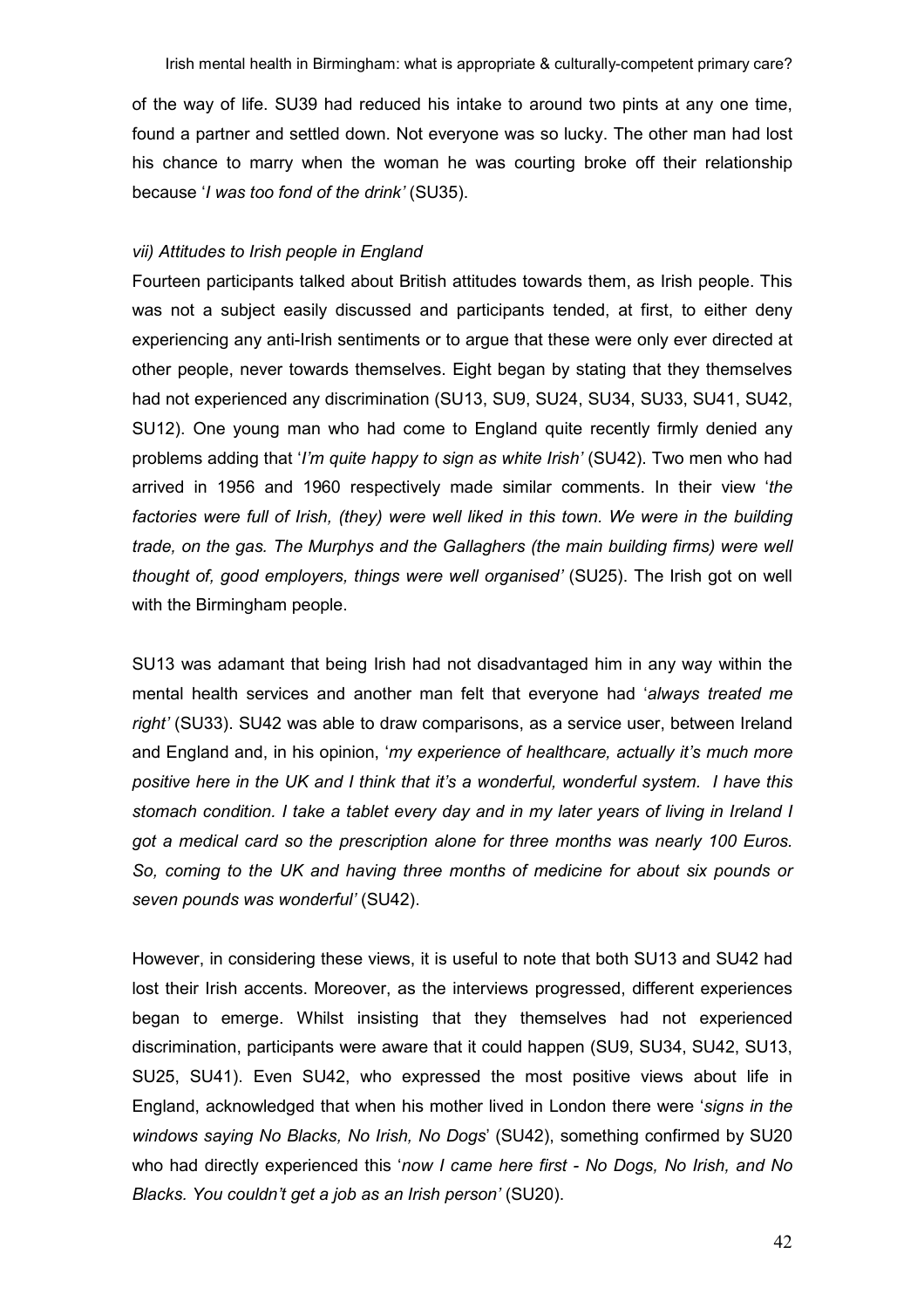Six participants, including two who had initially stated that they had no direct experience of discrimination, revealed a rather different picture (SU5, SU32, SU27, SU16, SU9, SU41). Most of the discriminatory behaviour described was verbal and directed towards individuals. Following the 1974 pub bombings, SU32 felt that the atmosphere at work changed. Comments were made, remarks were passed although nothing was said directly to him; it was impossible to pin anything down. Years later, in the 1980s, SU5 found much the same thing when she and her sisters first went to school in England. She recalled the school canteen where 'if we said to someone, 'pass the water jug', they'd say, 'pass the water jug' (in an Irish accent), and they'd be like, 'what did you say?' and they'd laugh and then we went without water because we didn't want to say it again' (SU5). Discrimination could also operate in others ways; for example, a woman recalled a senior colleague who 'hated the Irish' and who got her sacked from her nurse training (SU9). Only two participants recalled events that involved outright bullying and physical violence by the police, prison officers (SU27, SU16) and staff in detoxification units (SU16).

Stereotyping was seen as a form of prejudice. SU23 and SU5, both of whom had never drunk alcohol, reported that some mental health practitioners refused to accept that they were telling the truth. This caused feelings of frustration and undermined therapeutic relationships but refusal to accept that clients were telling the truth was only half the problem. Even those who admitted having a problem with alcohol found themselves dismissed as just another, hopeless, Irish alcoholic.

# viii) The Church

Eight participants expressed views about the Catholic Church as a source of help; only two were in any way positive. SU19 was the only participant who had continued to be an active member of the Church. One young woman with severe mental health difficulties that had necessitated a stay in hospital felt that her local priest had provided very good support; she had felt able to telephone him whenever she needed to. However, he had now left the parish and she was finding it very difficult to build a relationship with the new priest (SU5). She found certain aspects of Catholicism helpful but 'it's so conflicting and so contradictory'. She and her sister took 'take from it what we want and use it for our own strengths and for myself (there has) been a lot of guilt and trying to forgive myself. I've been to confession and had absolution… It does help' (SU5).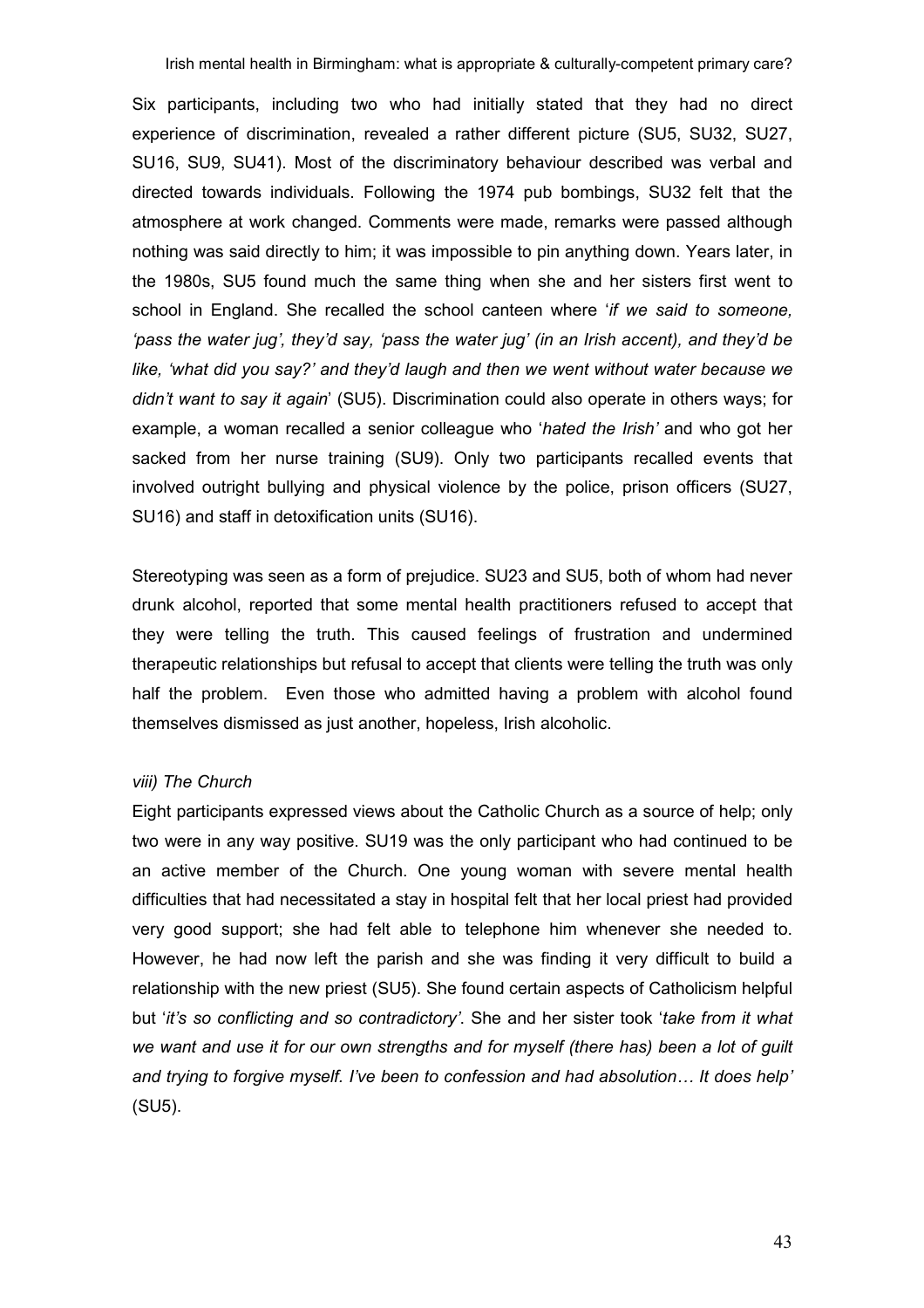Other participants had either drifted away from the Church and never considered it as a source of help (SU16, SU31) or had felt oppressed by it in some way even if they continued to believe in its teachings. Two men and one woman had experienced considerable abuse: sexual, physical or both. SU20 had been physically abused at a junior seminary by both staff and other boys. He described the school as being like a prison to which 'you went in at night so that you couldn't see' that it was surrounded by high walls. From the start there was bullying by the other boys and beatings from the teachers: 'I think I cried nearly every night' until he was eventually able to leave.

For SU41 his uncertain sexual identity and sexual abuse by a monk at school placed him in conflict with traditional Catholic values. Looking back he thought he should have reported it but at that time either nothing would have been done or he himself would have been blamed. Consequently, he had parted company with Catholicism.

In contrast, a woman who had suffered years of severe physical and emotional abuse from nuns still believed in Christ. She was beaten repeatedly and 'when I say beaten I don't mean a couple of slaps, I mean you were literally thrashed'. The nuns made the children do all the work 'and we used to have to go on our hands and knees and pick up all the weeds ..in the stone and gravel…… waxing wooden floors, polishing wooden floors; it was all done on our hands and knees…. you know we had prayers 24/7 .. we weren't praying three times a day, we were praying all day and night' (SU27). However, whilst she was in hospital and before she was sent to the home, she had a vision of a man she believed to be Jesus in the night sky: 'it was like a door opened ... he came out, long hair, long robe and he walked from there not very far away and then knocked and then this other door opened and I saw candlelight inside there. That figure made me believe in God …I believe that there is a God and I believe it's a good God (SU27).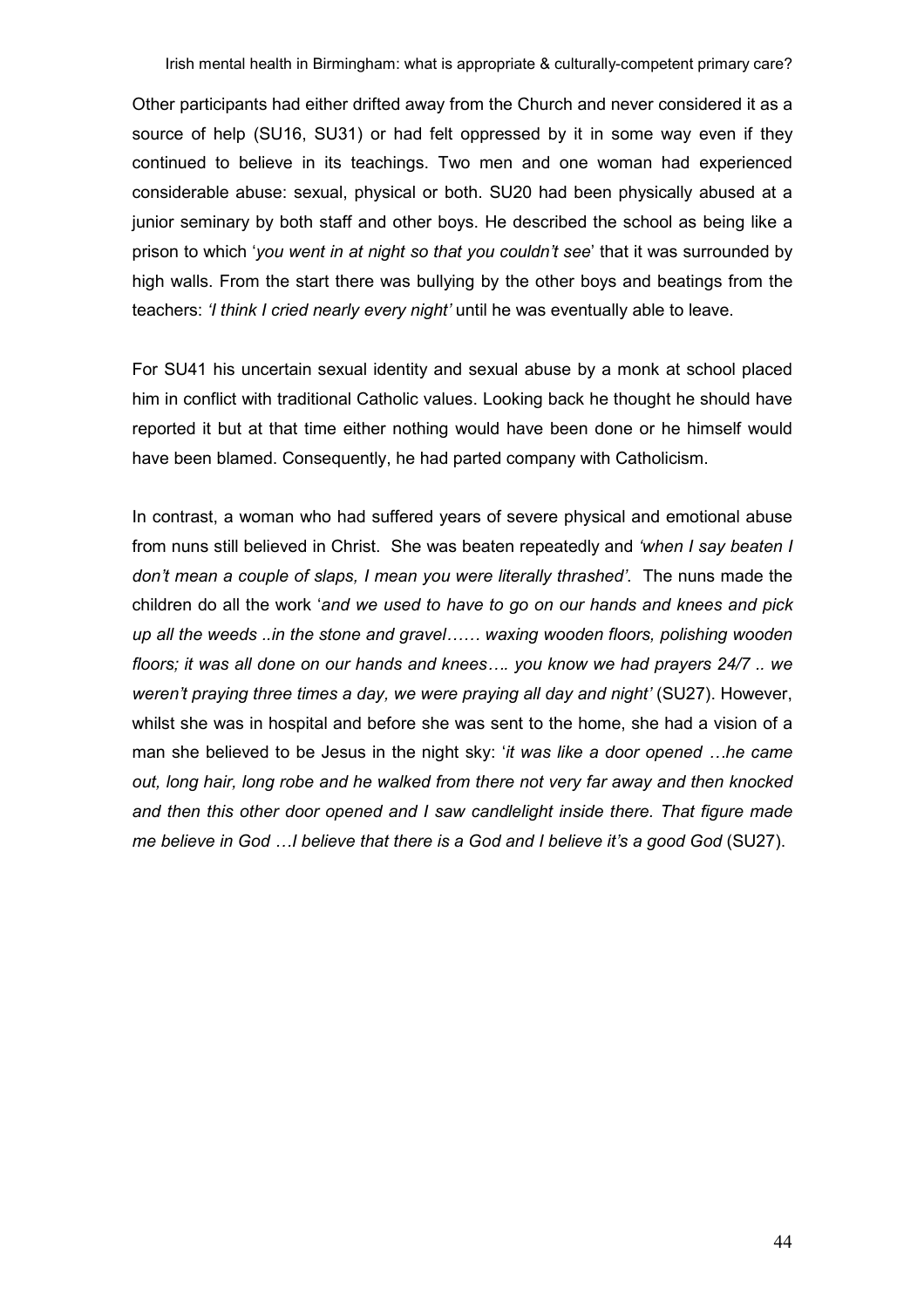## iv) The views of mental health service users who were born in England

A total of thirteen English-born people volunteered to take part. Twelve were secondgeneration Irish, that is to say that each had at least one parent born in either the Republic of Ireland or Northern Ireland. The remaining person had an Irish grandparent. To preserve her anonymity, because she was the only third-generation participant, her data were added to that of the other participants in this category. Seven participants were men, all over thirty years of age. Four lived alone and had never married. One man lived with his wife and another with a friend. The other man did not provide any information about his circumstances. Six participants were women all over thirty years of age. Four lived alone; of these, three were divorced. One woman lived with her son and the other did not provide any information about her circumstances.

Twelve participants gave information about their occupations. The majority were or had been employed in white collar or skilled occupations. Some had been employed in more than one type of job. Seventeen themes were initially identified. These were grouped into nine major themes, each of which is discussed below.

#### i) Parental origins

Ten participants, five men and five women, talked about their parent's origins and their decision to move to England to find work. Five participants had two parents who were born in Ireland (SU3, SU15, SU10, SU2, SU1); two had one Irish-born and one English parent (SU17, SU40) and one had an Irish-born mother and an English-born father of Irish parentage (SU14). The remaining participant had an Irish grandmother (SU4). Three participants' fathers came to England from Northern Ireland (SU10, SU17, SU40) but all the other Irish-born parents originated in different parts of the Republic of Ireland. Two participants stated that their parents did not share the same religion; one was Catholic and the other Protestant.

# ii) Family life and relationships

Seven participants talked about growing up with their parents. Each of these accounts reflected difficulties in relationships between parents and their children. In three instances, verbal and physical abuse or violence was a part of family life (SU14, SU17, SU40). For example, one woman who had an English mother and a father from Northern Ireland, felt that 'there was no way she was prepared for the heavy drinking and he also became quite violent, and was violent, all the way through our childhood' (SU17). As small children, she and her brother learned to fear the television news because her father would start accusing her mother over events in Northern Ireland, as though she had personally perpetrated or was responsible for them. Her mother would respond and an argument would start: 'he'd come home from work, reluctantly, and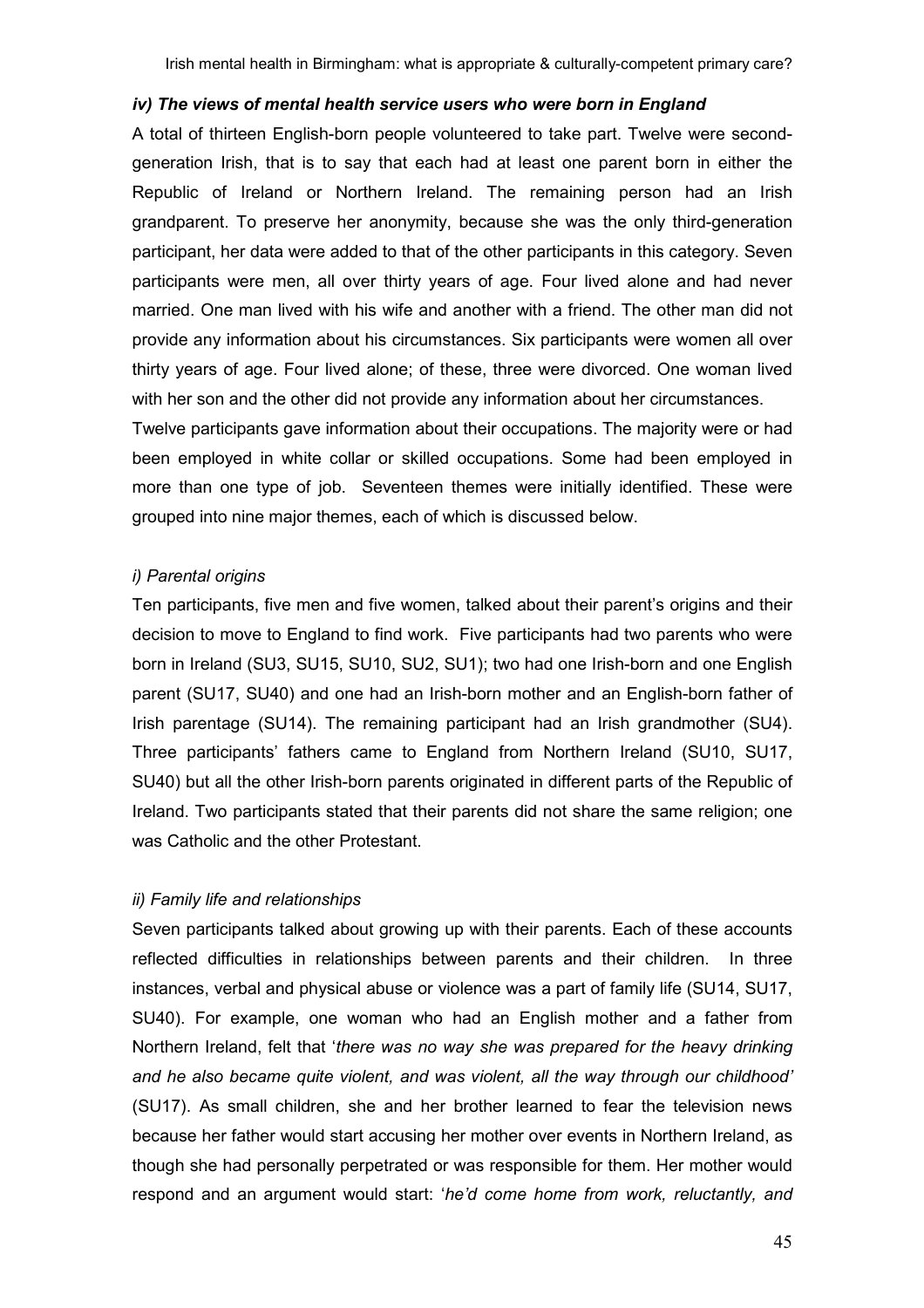paralytic and the news would be on every night and our experience, in fact we both remember this very clearly, was the news. Either the first item was Vietnam in which case we were relieved or it was Northern Ireland in which case we were in for trouble'. Her parents would argue and 'it was very difficult for children to listen to because it's two halves of you warring in front of your eyes, incredibly frightening' (SU17).

In another example, physical violence was directed at a child who had been raped but had not told her parents or any other adult because the man had threatened to stab her if she did so. She didn't know how much time passed after the rape but it was probably several weeks. She recalled lying in bed asleep one night when her father came in and grabbed her by the hair and pulled her, by her hair, down the stairs. He was very angry and the policewoman, who was there, had to intervene and told him to stop what he was doing (SU40).

For at least one man, violence at home was linked to mental illness. SU15's Irish mother was mentally ill, as was his brother. As a child he had been deeply embarrassed by her behaviour; 'she'd go round shouting her mouth round the streets and stuff, she accused a taxi driver of raping her (and) I was embarrassed' (SU15). She had tried to stab his father; his brother had smashed windows. His father was an alcoholic and little help. SU15 had learned to be responsible from a very early age, to do what he could to look after the home but he had found it very difficult.

Two other men felt that their parents had not treated them well, although no mention was made of violence. One recalled a very unstable family life that resulted in him, and his siblings, being taken into care for a while. His older sister had, in his opinion, virtually raised him and she was the only contact he now had with his family (SU10). The other man felt great bitterness towards his parents, 'that awful lot' (SU14). He had been born in England but grew up in Ireland which was still, in his opinion, home. They had brought him to England when he was fourteen and made him lie about his age so that he could get a job. He missed Ireland and the opportunities he felt he would have had there. For two of the women, their own mental health problems seemed to be linked to difficulties in relationships with their parents (SU6, SU1). One felt that she had been rejected by her family when she became ill (SU6). The other, commenting on her relationship with her mother, felt that 'it's strained our relationship. I'll always be my Mom's daughter and I'll always be a child to my Mom but I want to be' someone better (SU1).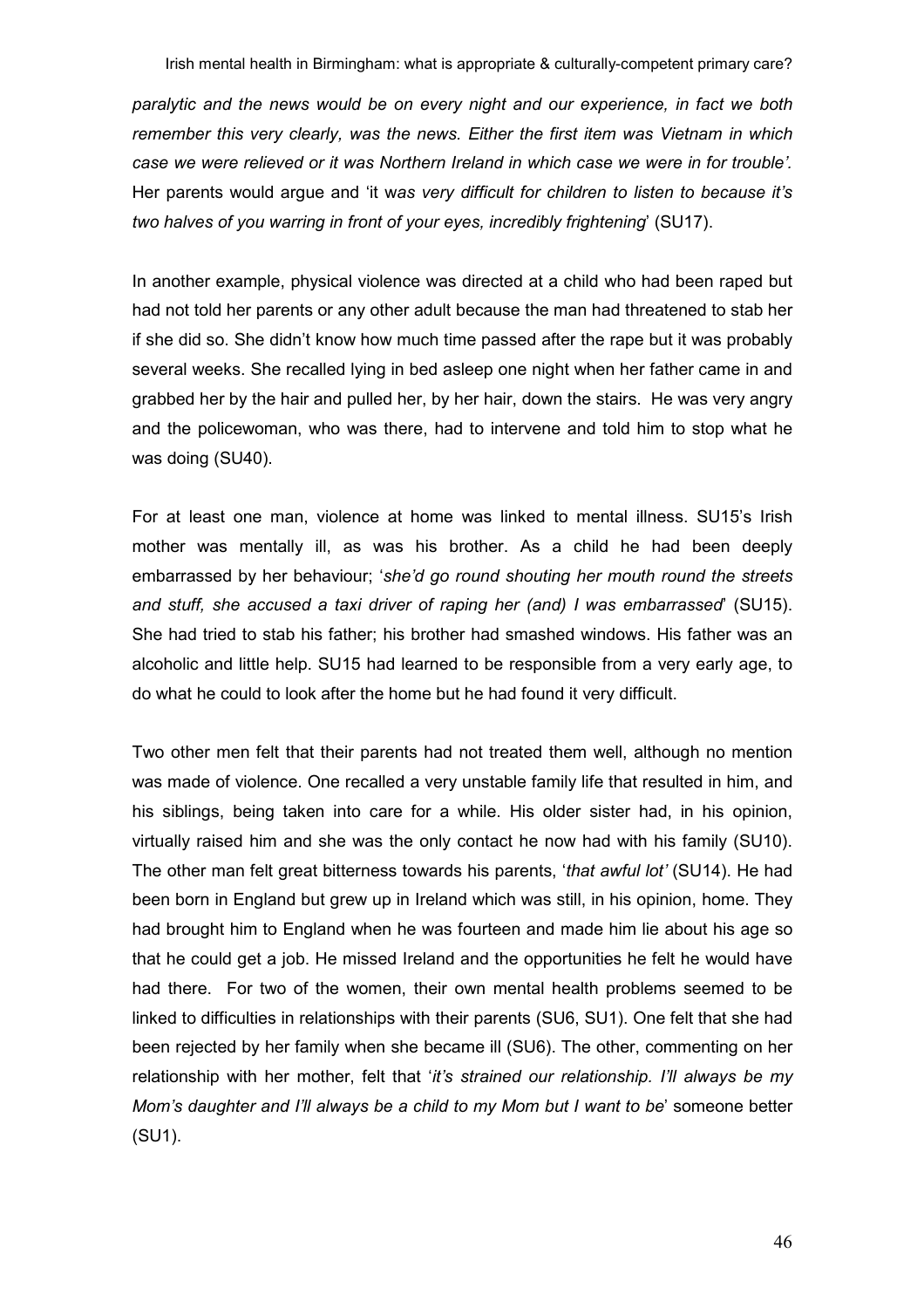#### iii) Health

Like the participants who were born in Ireland, those born in England experienced mental and physical problems that could not easily be separated. All thirteen made statements about their health. Five men reported that they had multiple health problems (SU10, SU11, SU14, SU15, SU29). Three had experienced a mixture of mental and physical ill health conditions (SU11, SU14, SU29). With regard to physical health, two men suffered from arthritis. Both had worked on building sites until ill health forced them to give up work (SU14, SU29). One man had a history of heart disease and another was confined to a wheelchair following the amputation of one of his legs (SU29, SU11). Three men had multiple mental health difficulties (SU10, SU14, SU15). Two stated that they had only mental health problems (SU2, SU7).

In speaking about their mental health two men described themselves as having suffered nervous breakdowns\* (SU14, SU15). One of these men also had a schizophrenic disorder\* (SU15). Three men suffered from depression and anxiety (SU14, SU29, SU15). In one instance this was linked to constant fear of a heart attack; this man had already had one such attack and his father had died as a result of one (SU29). The other two men had histories of alcohol abuse and one was also agoraphobic (SU14). The severity of the anxiety was seriously disabling. One of the men described how he had lost his job. He 'just walked away; I couldn't even tell anyone what was wrong, you know' (SU14). Whenever he felt anxious 'I can't go out at all and if it hits me when I'm out I just try and get home as quick as I can; I couldn't even catch a bus. It just happens in a split second and it gradually gets worse and worse and I shake and the only thing that seems to get rid of it is when I do eventually fall asleep. I'm normally alright when I wake up but the shaking is still there for a little while' (SU14).

A less acute form of anxiety was described by two men as a persistent lack of confidence (SU15, SU2). For SU15 this was linked to going out. He couldn't cope with crowds and felt that people were talking about him. The other man attributed his lack of confidence to the behaviour of his parents who 'used to make me feel so uptight about a lot of things' and failed to accept his relationship with another man (SU2).

Two men did not provide any information about their specific mental health problems (SU2, SU11). One man had been diagnosed with short-term memory loss and another had moderate learning difficulties (SU7, SU15).

\* = participants' own terminology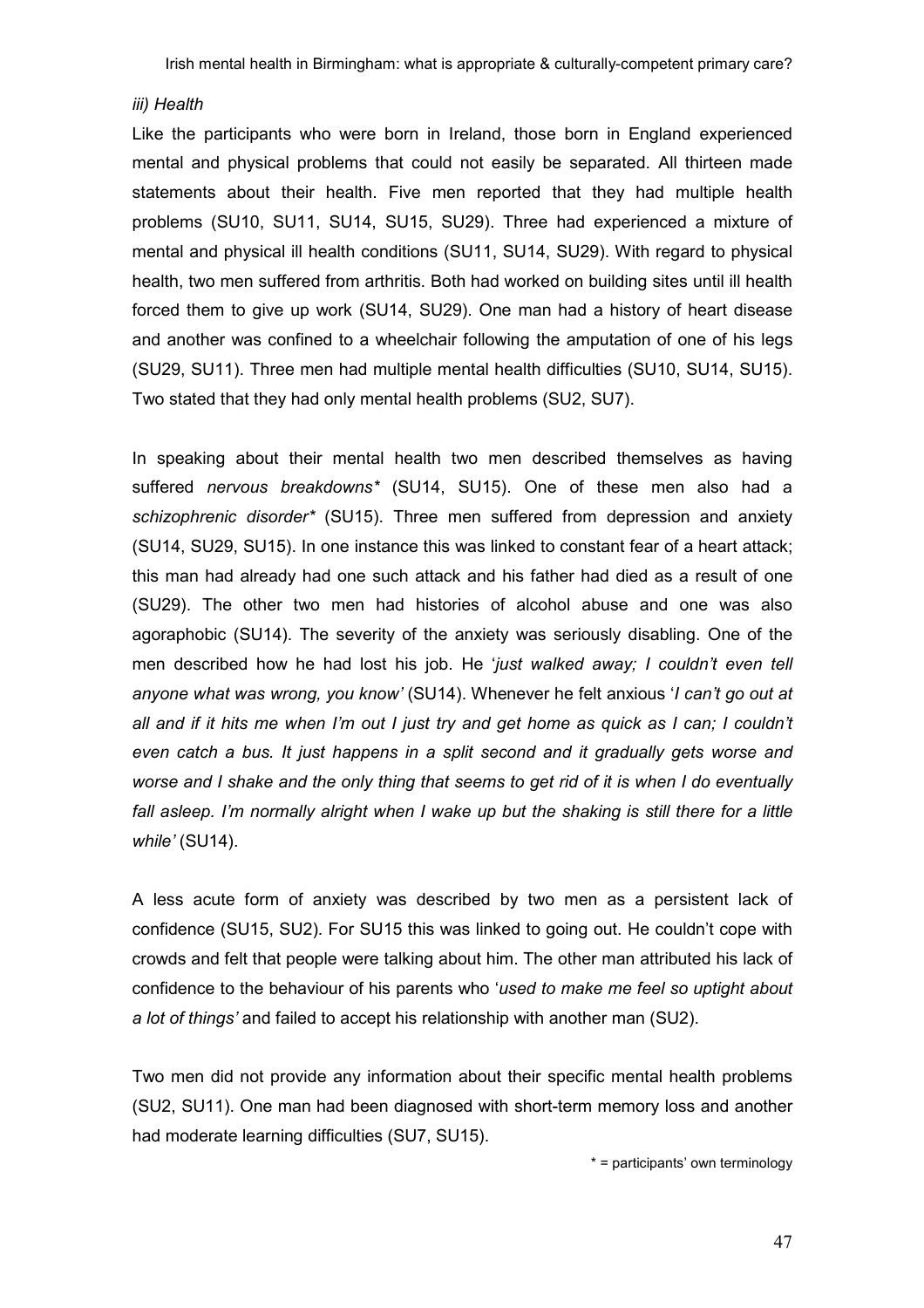At the time of interview, five men were receiving some sort of help, from statutory mental health services, in managing their difficulties (SU7, SU10, SU14, SU15, SU29). Another was not receiving any help at that time but had done so in the past (SU2).

In contrast, all the women experienced mental health problems and were either currently receiving help from statutory mental health services (SU1, SU3, SU17, SU40, SU3) or had done so in the past (SU6). Four also reported physical health conditions that included chronic fatigue syndrome, an under-active thyroid gland, emphysema and throat problems (SU3, SU6, SU17, SU40).

Two women suffered from depression (SU6, SU3) that, in one instance, started after the birth of her second child (SU3). Another described herself as *bi-polar*<sup>\*</sup> and reported attempting suicide once (SU4). A fourth said that she had suffered a nervous breakdown\* (SU17). The other two women did not give any details about their mental health problems (SU1, SU40) although one added that she thought she 'must have had it since I was a young girl because when I was eight I got raped' (SU40).

# iv) What helped and why

Participants were asked where they went for help when things were difficult or when they felt down\*. Twelve identified positive sources and experiences (SU3, SU15. SU10. SU40, SU1, SU14, SU29, SU2, SU6, SU11, SU17, SU 4); seven participants used more than one of them (SU3, SU15, SU40, SU1, SU14, SU2, SU6). Having a good relationship with a doctor was very important for seven participants (SU3, SU15, SU17, SU10, SU40, SU1, SU14). For these individuals, a GP who is 'sympathetic to my issues' (SU3) and who treated clients with respect made all the difference when they were feeling unwell: 'we discuss the thing collaboratively and he's a very warm and open person and I can sense that he struggles with his lack of what he can offer. He recognises that I am the expert in my own experience' (SU17). Other doctors could also be a source of help. For SU10 a particular psychiatrist was 'the only bloke who put me right at ease' and advocated on his behalf so that the service this man received at his local health centre improved. Such relaxed relationships did not prevent practitioners from firmly pointing out to clients that some of their actions or behaviour were unacceptable. For example, SU10 recalled that his psychiatrist had, on several occasions, told him bluntly what he thought. It was not complimentary but SU10 had accepted it because of the relationship between them. One of the women recalled a similar experience with a psychiatrist who had seemed more of a friend than a doctor but who had, nevertheless, talked her out of her plans to murder her first husband.

\* = participants' own terminology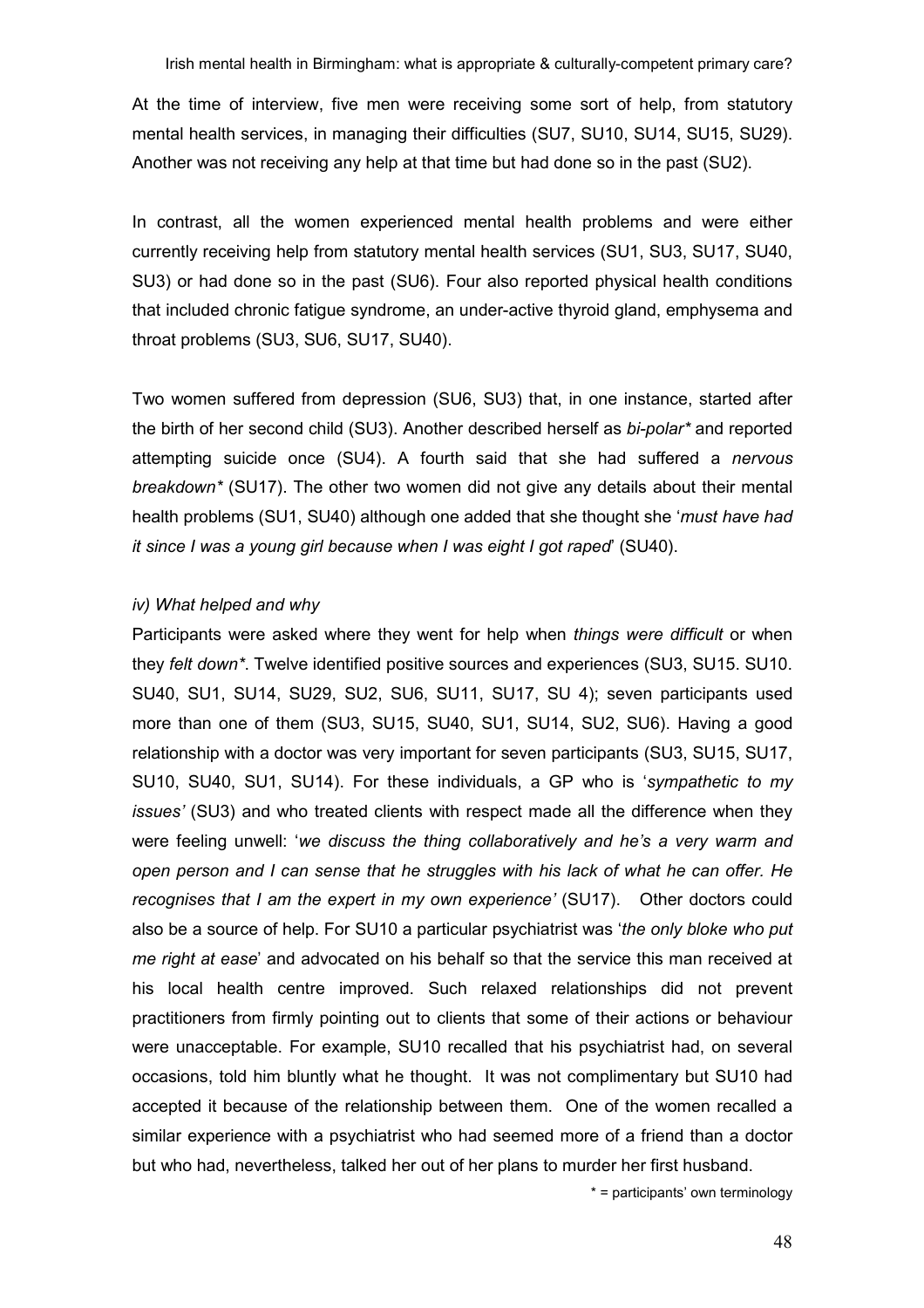However, feeling at ease with a doctor did not mean that participants would disclose their problems. One man, who felt he had been severely ill-treated by his family, did not tell anyone about this because '*I don't like to talk about that an awful lot but I suppose I* should because I never really spoke to doctors, I never really told them what could be troubling me or reasons why I could be cracking up or anything, I couldn't because it was too personal, just something that I'm trying to forget, don't want to drag it all up again' and in any case, as he explained, 'there's people worse off' (SU14). He also wondered whether some of his symptoms might be caused by his medication but had never raised this with the doctors.

Despite the avoidance of revealing personal stories, participants did appreciate their doctors. Their ability to provide a diagnosis could open doors to other, much-needed help (SU6) and, for four people, the medication they provided could relieve unwelcome symptoms (SU15, SU14, SU40, SU3). Even if the medication did not appear to help it still offered the hope of improvement even if, deep down, participants thought this might not happen: 'they're not working yet but the fact that I've got them gives me a bit of hope' (SU14).

Finally, one woman recalled obtaining medical help from an expected source. A psychiatrist had invited her to take part in a research project which led him to diagnose her underactive thyroid for which she then received treatment which helped to improve her health generally (SU3).

Other sources of assistance included a local pharmacist who 'knows when I'm poorly and there's been times when he's dropped my medications round because I'm not able to go in and collect them' (SU1). Non-medical staff at the local health centre or hospital could also help when it came to learning to manage day-to-day difficulties (SU6, SU11). One woman reported that her CPN provided a lot of support and felt secure knowing that she could contact him if necessary, even if she did not actually do so: 'he comes and sees me every month now. I've got his mobile, anything's wrong I've got to phone him, but I've only ever phoned him twice in twelve years' (SU40).

Three participants, one woman and three men, had accessed the community-based support available at the Irish Welfare and Information Centre. One had received help with claiming benefits (SU29, SU15) and the other two had enjoyed visits and lunch in the day centre (SU2, SU40). The linkworkers had also been able to find suitable accommodation for SU15's mother. He 'felt guilty looking after my Dad and not my Mum but I couldn't cope with Mum' (SU15). SU14 knew about the welfare service but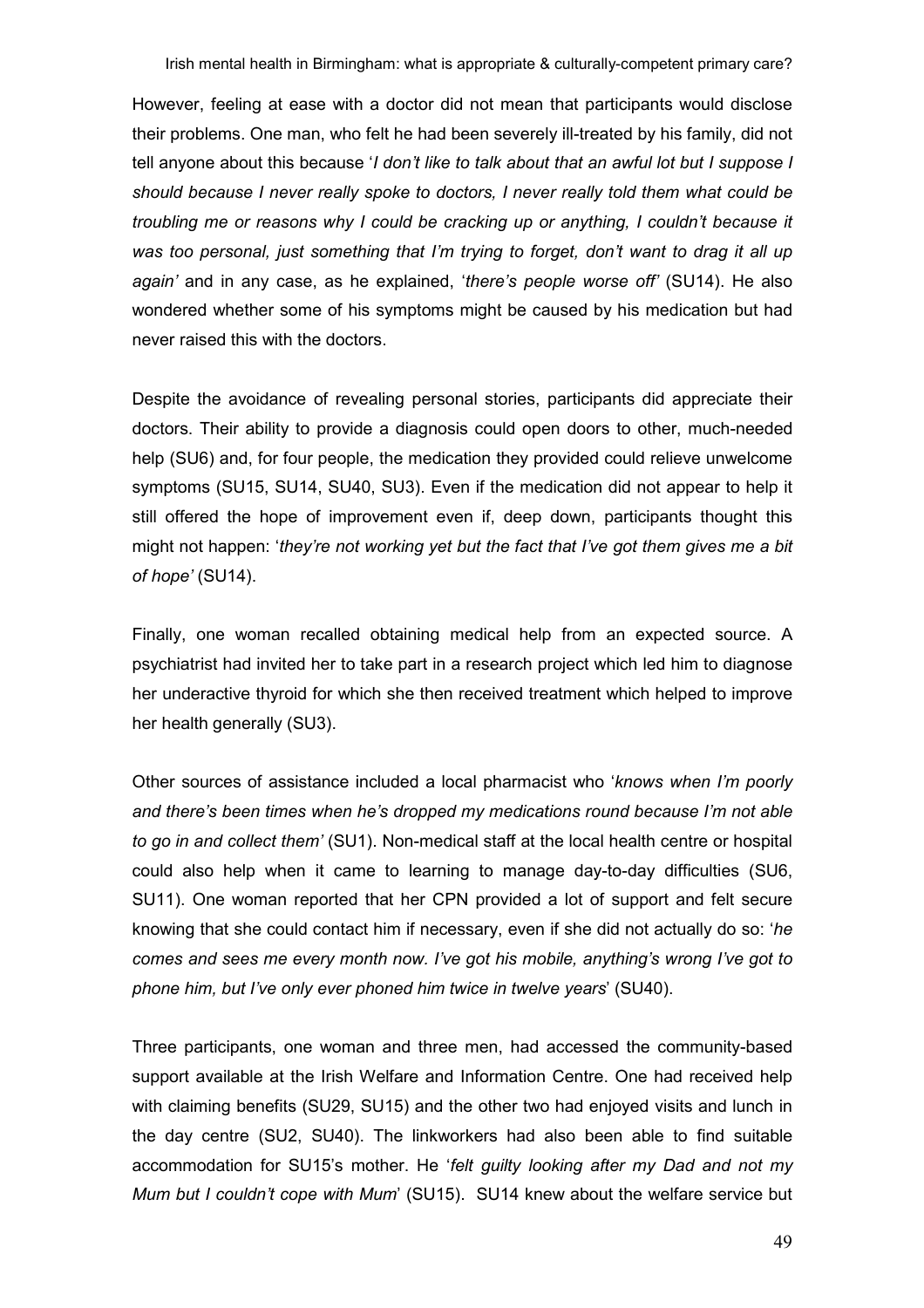had not used it because 'I'm always thinking about charity. I'd become some kind of charity case when I don't want to be' (SU14). SU1 thought the Centre was too far away from where she lived and she felt unable to travel there.

SU3 had recently discovered the Irish Welfare and Information Centre but had not used the services. She and another woman were attending ICAP regularly (SU3, SU4). SU3 was impressed by how quickly she was able to begin therapy. It was 'intrusive but I feel after eleven years of going on anti-depressants. I need to resolve some things' (SU3). The other woman had gone on the recommendation of a friend of a friend but '*I didn't* know it was there to be honest' (SU4). Her experience at ICAP led her to 'recommend (it) highly' (SU4). One woman described the help and support she received from her local parish church. The priest made her feel welcome, that she was as good as everyone else and had even arranged for financial support for so that she and her son could go on the parish holiday, their only break in the year (SU1).

Two women and one man stated that they had found help and support in attending various clubs or sheltered workshops (SU6, SU2, SU40). Family and friends could also be very supportive (SU17, SU1) but, whoever people chose to approach, what was most important was that 'time after time people pick out the beacon, the person, who sat with them and stayed with them, very often didn't say anything very much, but abided with them while they went through it. That's it, that's what they needed, that's what they wanted, that's what they usually didn't get very much of' (SU17).

# v) What didn't help and why

Ten participants recounted experiences that they had found particularly unhelpful, unpleasant or both. Four made statements about the negative attitudes of doctors such as the GP who refused one woman's request to see a psychiatrist because for someone in 'your professional position to have that on your medical record, that you've had psychiatric care and referral, is bad news' (SU17). One of the men had also been refused a request for help: 'I wanted to go to a clinic for the alcohol thing and she wouldn't put me down, she wouldn't put me in there. She said it cost too much and something about it not being done anymore' (SU14). Lack of continuity could also be a problem (SU15, SU1, SU40) because 'you never get the same consultant two of three times and if you do you've got 10 or fifteen minutes. You can't go through what's going on in your head in 15 minutes. You're thinking, here we go again' (SU1). Consequently, service users had to starting from the beginning each time, a situation made more difficult because, in their opinion, psychiatrists did not seem to read their notes. This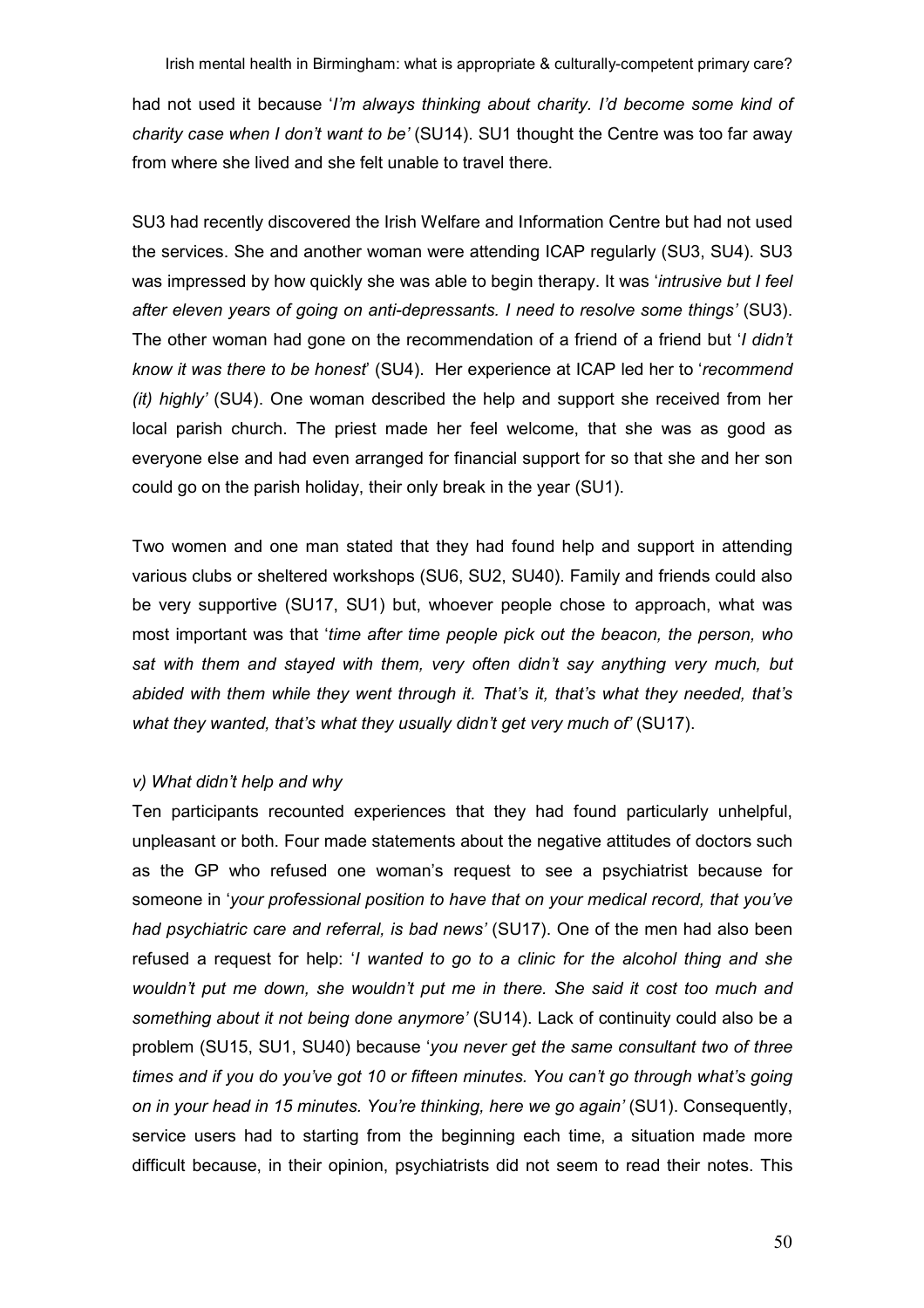added to their sense of frustration: 'you're thinking you've got two files, you may not want to read two files but quess what it's your homework' (SU1).

Alongside relational issues were concerns about medication. SU3 had been prescribed Seroxat but 'now I wish I hadn't. I didn't feel right on it, coming off it was dreadful and I became very high on it as well so sometimes I wish I could have gone to secondary (care) because I realise I was bit high on it. It was nasty to a point where I was acting irresponsibly' (SU3). Another woman complained that a similar drug, Prozac, had caused stomach problems and abnormal bleeding (SU40).

Alterations in medication 'sent me mad, couldn't sleep' (SU15) until the prescription was changed back again. Discharging clients without explaining their medicine regimen caused misunderstanding and confusion: 'she sent me out different tablets, I forget what they were now, and a prescription for tablets and a prescription for vitamin tablets, I mean I didn't know why they were sending me vitamin tablets. Nothing was explained to me, just a script in an envelope' (SU14). SU17 recalled that, whilst she was in hospital, she was blamed for not responding to medication. She was given 'all sorts of cocktails and they kept changing it and it wasn't working and they actually decided I was 'treatment-resistant' as if I got up one morning and decided to be awkward' (SU17).

The attitudes of other mental health professionals and services generally were also criticised. The NHS was so over-stretched that, when SU4 had been admitted to hospital following an overdose, 'the way they treated me I was like a prisoner, the doors were locked behind me. I wasn't allowed to go home, they told me I had to stay in' (SU4).

Two participants took issue with the whole idea of being labelled as having a mental health problem. One of them felt that 'with the mental health problem I feel that it's something I should be able to cope with and I shouldn't have a mental health problem' (SU7). SU6 and SU17 were uneasy also about labelling, arguing that these could be very destructive. They cited examples of what mental health professionals wrote in their notes and which could not be erased, although corrections could be added later on. In their view, mental health professionals had power that could be misused: what 'can be frightening, if it gets into the wrong hands, is the power there and a lot of the rigidity about, 'You need to take this medication', or, 'You need to do what we tell you'. I'm not going down that road again, you know? I'd rather perish in my own sweet ways' (SU17). There was a lot of rhetoric about how the service had to change and become more accessible but the professionals only made it so between 8am and 6pm.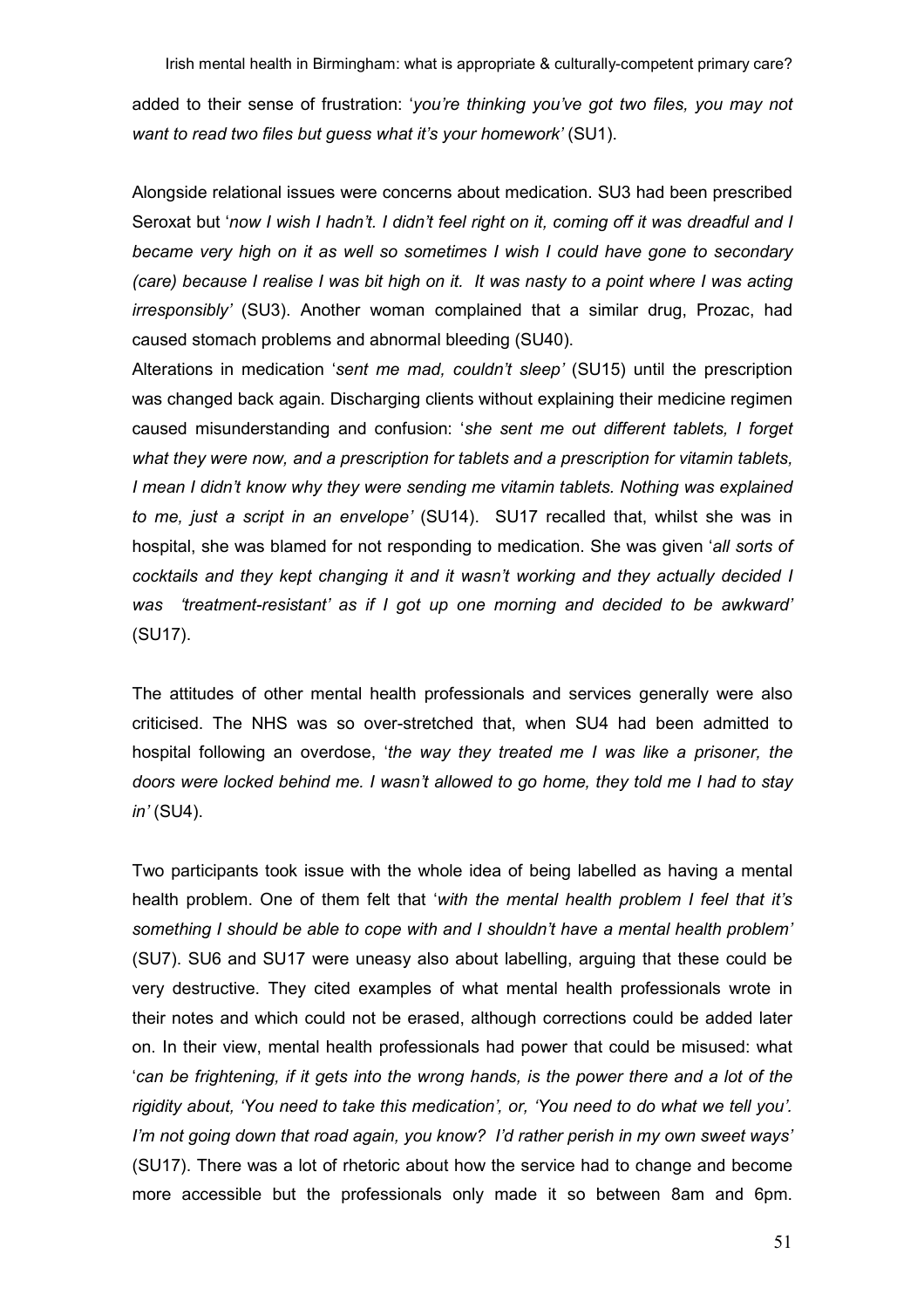Professionals had to make more effort to accommodate the fact that 'you ask anybody with mental health, they sleep all day and are up all night. Your body for some strange reason reverts its clock' (SU1).

Four participants described difficulties with some form of therapy (SU17, SU3, SU10, SU14). One woman had found psychotherapy intellectually fascinating but of little use in addressing her emotional problems (SU17). Another complained about waiting times. She had undergone a two-hour assessment and then waited eleven months only to be offered a student therapist.

In her view this was not good enough and she had made her own arrangements by going to ICAP (SU3). Two men described walking out of a therapeutic setting. In one instance this was because he simply did not like the residential detoxification unit to which he had been sent (SU10). The other man had been referred for counselling after his discharge from hospital. He felt that the therapist had offended him and so left as quickly as he could (SU14). Criticism was also directed towards social services (SU14, SU1). Both of these complaints reflected a perception that the severity of the participants' conditions was not appreciated by assessment panels. Rejection of applications for benefits and withdrawal of existing ones caused considerable stress and frustration because, in the end, they 'either they believe what the GP says or they don't' (SU1).

## vi) Alcohol

Six participants talked about drinking alcohol. Two of the men had histories of alcohol abuse which had caused many problems in their lives. Both had worked in the construction industry and drinking was 'part of being Irish and that you drank at work' (SU14), a sentiment echoed by one of the women: 'dad drank even harder because of working on the road. (It was) part of the culture here' (SU17). This man felt that he had managed to get the drinking under control. He still liked to drink but '*I'd be afraid to* drink too much now with all the painkillers and anti-depressants' (SU14) but it was not clear whether the other had done the same. A third man said that he too had given up drinking alcohol (SU29). One woman and one man described their fathers drinking as 'alcoholic' (SU15) or men who 'drank heavily' (SU17), behaviour that, in both instances, was associated with violence. SU17 commented that, in her experience, Irish women did not drink; it was only the men who did so. However, heavy drinking could also be seen, not so much as a gender issue but as an expression of homesickness. SU3 called for greater appreciation of this saying that there was a need for 'an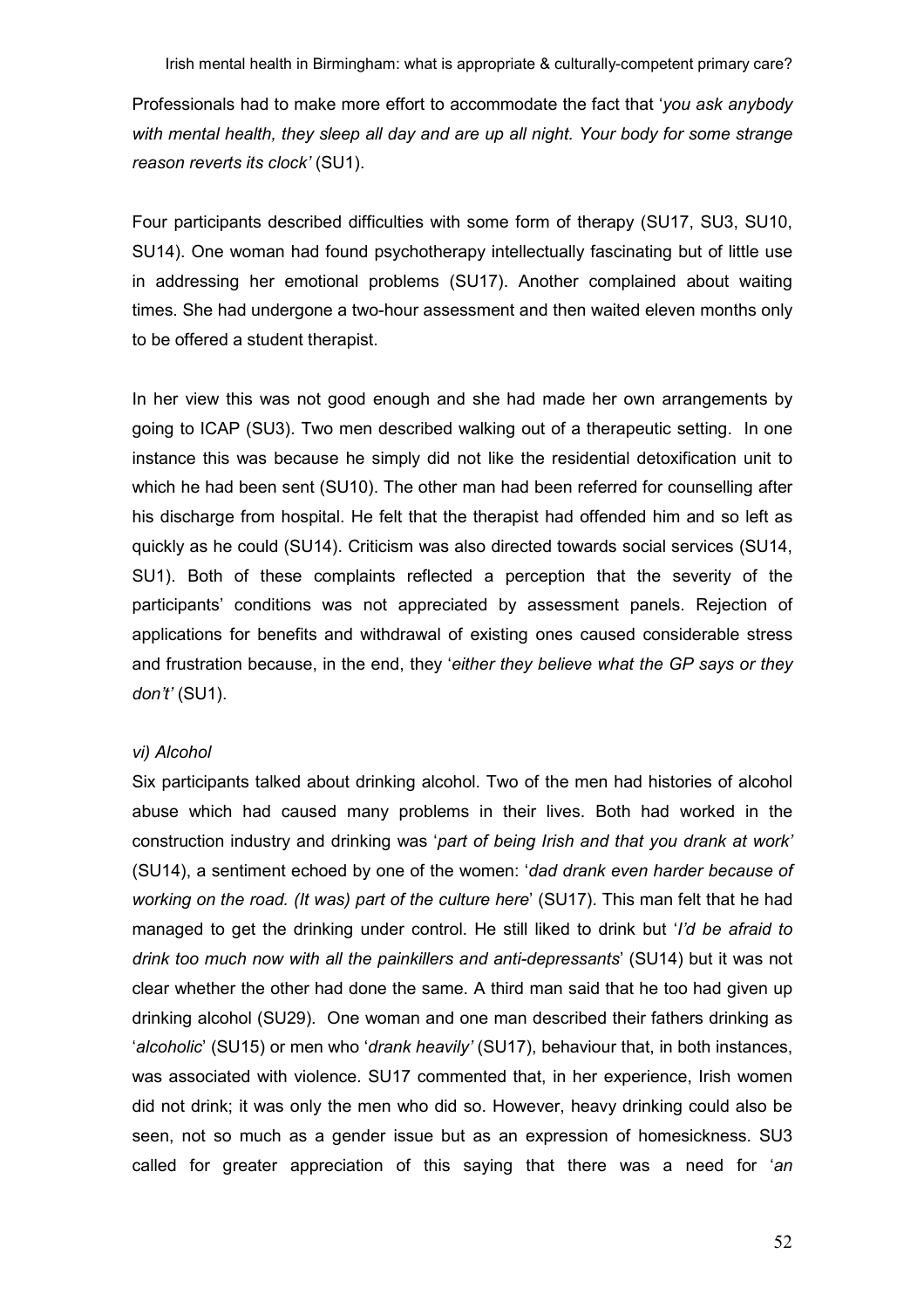understanding perhaps of the first generation and how they adapted to Birmingham life and drank all their life because, they missed home so badly' (SU3).

## vii) Identity and belonging

Ten participants expressed their views about how they saw themselves: English, Irish or something else. Only two participants were clear about their identities. SU11 described himself as English. SU14 regarded himself as Irish because he 'grew up there and it's my home and I still go there when I can. I was brought back (to England) when I was very young and I was homesick and I missed it for an awful long time' a situation that perhaps was reinforced by working on building sites because these afforded little or no social contact with English people (SU14).

For the other participants, the question of identity prompted discussion about what it meant to be Irish and Irish culture. One woman argued that this meant distinguishing between the popular tourists' images of Ireland and the reality. Real Irishness was much more hard headed: 'I don't think they ever were, particularly into the kind of tradition that people see on picture postcards. There's absolutely nothing sentimental about them' (SU17). For SU3, being Irish meant a sense of belonging: 'if you mention to the person, you're Irish, it means instant family, there's a bond. It makes a huge difference' (SU3). Irish people were seen as 'very, very proud. Asking for money is not the done thing. I used to see people come to my Dad (saying) "Joe have you got a fiver?" And it might be his last five pounds (but he would) never tell anybody and never ask for it back' (SU1). Pride meant that they would not ask for handouts and receiving benefits was a source of embarrassment (SU1, SU14).

Pride did not only apply to money. Maintaining a public face on behalf of the family was also important; certain things were never discussed outside the home. The older generation were brought up to ensure that any problems were always 'kept in the family; it was always done at home. And it was never brought out. If you'd got a problem at home very few people outside the family and your house would know' (SU1). Consequently, many things were never discussed (SU6) and so parents often did not tell their children about their own backgrounds, the kind of family lives they had lived or what had happened to them when they were young (SU17).

Being born and brought up in England automatically created a sense of conflict between an English and an Irish self (SU29). The possibility of a place at Cambridge University had crystallised this conflict for one participant who came to realise that she couldn't 'culturally or socially be in this place without either cutting off from home or to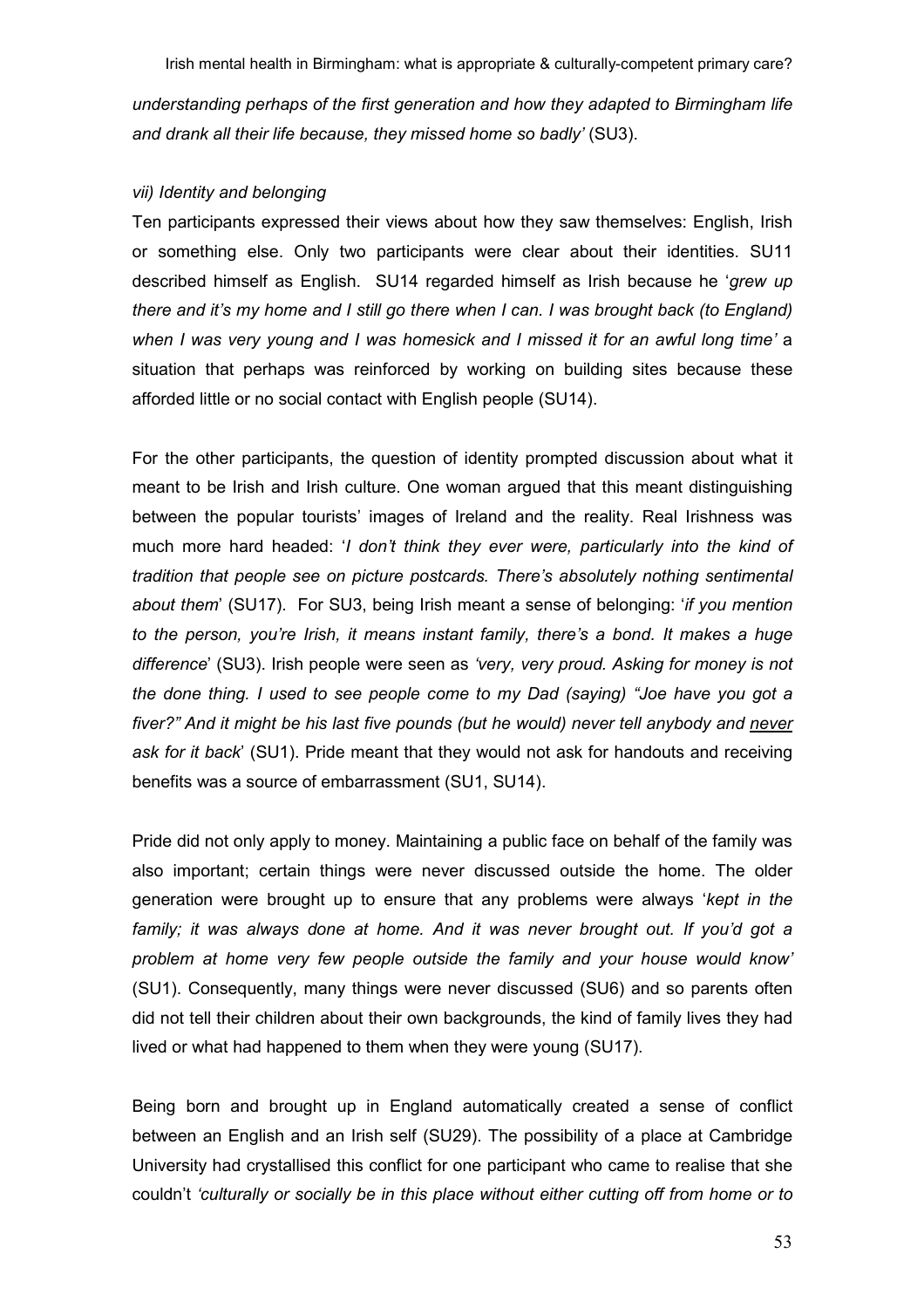try to pass' as English (SU17) so she turned it down. Participants' sense of identity depended to a large extent on circumstances (SU7, SU4, SU3). For example, some 'things have made me feel more Irish. If I'm on the bus or in the pub or whatever and I hear somebody with anti-Irish sentiments talking I'm more aware of my Irishness' and 'on application forms I always call myself Anglo-Irish' (SU4) but when this woman went to the St Patrick's Day parade she felt 'like an outsider looking in' (SU4). SU3 felt a similar ambivalence adding that 'when we're with people from Ireland we talk about Irish things if you like and then you adapt to the culture' (SU3). Identity was fluid so 'I can be Irish when I want' (SU4). However, this ability to be selective about identity, particularly the English part of oneself, could attract hostility especially from Irish people who, having been born in Ireland, considered themselves to be more or purer Irish. These Ireland-born Irish referred to the England-born Irish as 'plastic Paddy .. if we talk about our heritage' (SU3). This was seen as deeply unfair because 'I look at people from other cultures whose parents are perhaps Indian, Caribbean and they're not called 'plastic Caribbeans' or 'plastic Asians' (SU3). Hostility could also come from members of other minority groups who refused to recognise the separate ethnicity of the Irish (SU6, SU3).

For England-born participants, identity was also complicated by other factors that affected both their links with Ireland and their sense of belonging. Most participants had visited Ireland as children. This could be quite exciting because 'for weeks, (you'd be) dying to go and then you'd meet your school friends on the bunk beds and sing whatever it was they were singing and I found all that incredibly exciting, couldn't wait to get there' (SU17). SU15's mother had taken him to Ireland for a year when he was in primary school. She would 'go to these friends and talk Gaelic and you know I'd sit there and not know what was going on' (SU15). He had loved his time in Ireland and did not want to come back to England where, because he had missed so much schooling, he was put back a year. He reflected that his mother seemed to be well whilst they were in Ireland: 'No, she wasn't bad then at all. I think it was after she had my brother that she got bad again' (SU15).

In adult life, participants had to make their own links with Ireland (SU1, SU14, SU3, SU17). Four had managed to do this. SU17 had some of the strongest family ties. She travelled to her father's home town about twice a year and was very involved in family commitments there. She had a place in the community, a place that she described as 'the place in the world that I would say was home' (SU17). Being part of such a small place meant that 'they all know your business and they all talk about you but, still, you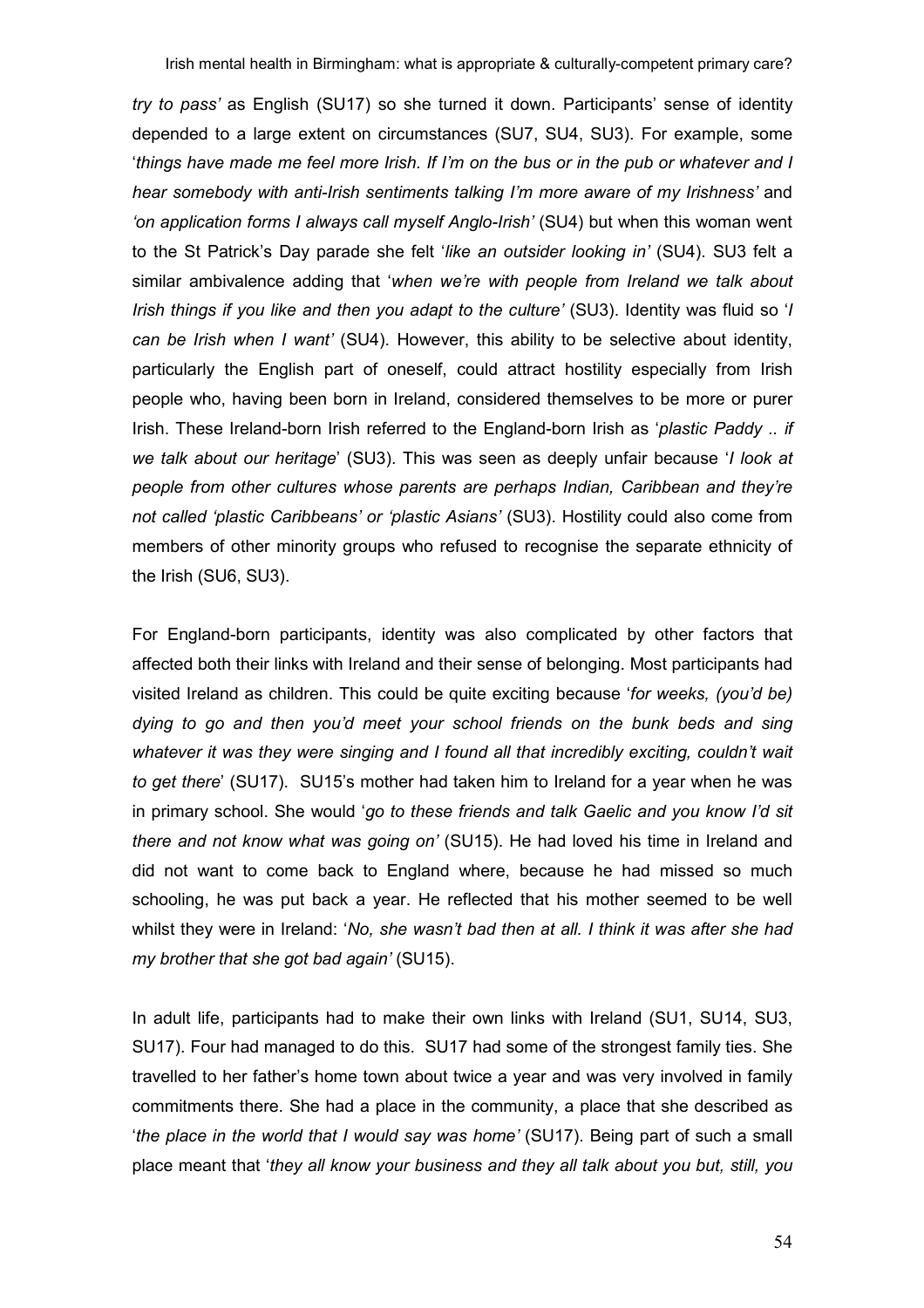belong' (SU17). Despite this apparent integration she did not wish to live there permanently because '*I'm not of there and I'm not sure I belong there either'* (SU17).

SU3 also visited whenever she could and felt that she was Irish whenever she was there. Visiting Ireland as adults meant that participants noticed a lot of changes that challenged their childhood memories (SU2, SU3, SU17). Ireland was now a multicultural society. It now contained many different cultures and these were evident in many places, not just in Dublin (SU3). It was also wealthier. The money was welcome: 'you can't blame people for enjoying having some wealth and grabbing it with both hands' (SU17). The problem was that so much was being discarded' (SU17). She had expected better: 'I thought Ireland had more depth and more perception and more reflective stock, that it wouldn't just grab it to the exclusion of everything else' (SU17).

Links with Ireland took on a different complexion if parents decided to return, leaving their adult children in England. SU1's parents had returned to Ireland when they retired. It had taken her father a long time to settle down but now they were both happy there and she tried to visit regularly because, for her, Ireland was home: 'I live here but Ireland is home' (SU1).

# viii) Attitudes to Irish people in England

Six participants commented on the extent to which they felt that being Irish affected their care or any other aspects of their lives. In their view the Irish were not regarded as a separate, ethnic minority. Other minority groups such as the Muslims seemed to get more attention and, in one example, even objected to support being given to an Irish organisation so 'I do feel the Irish have really been badly let down' (SU4, SU6).

The problem was that 'people don't know we're Irish' because our 'skin's white, people wouldn't recognise whether we were from Ireland or not' and there was no accent to draw attention to any difference (SU3). People could be racist, for example, in telling anti-Irish jokes, without realising that they were in the presence of Irish people or recognising that they were causing offence (SU3).

There was little current and direct experience of anti-Irish attitudes. SU11 was aware that some people 'put on the Irish' but had not experienced this himself. However, this changed when the 1970s were mentioned. One man had been working in a factory at the time of the Birmingham pub bombings and his accent meant that he became a target for bullies: 'people'd hit you and even people that weren't in this, you know, coloured people and Asian people and I was fourteen and they were all sixteen or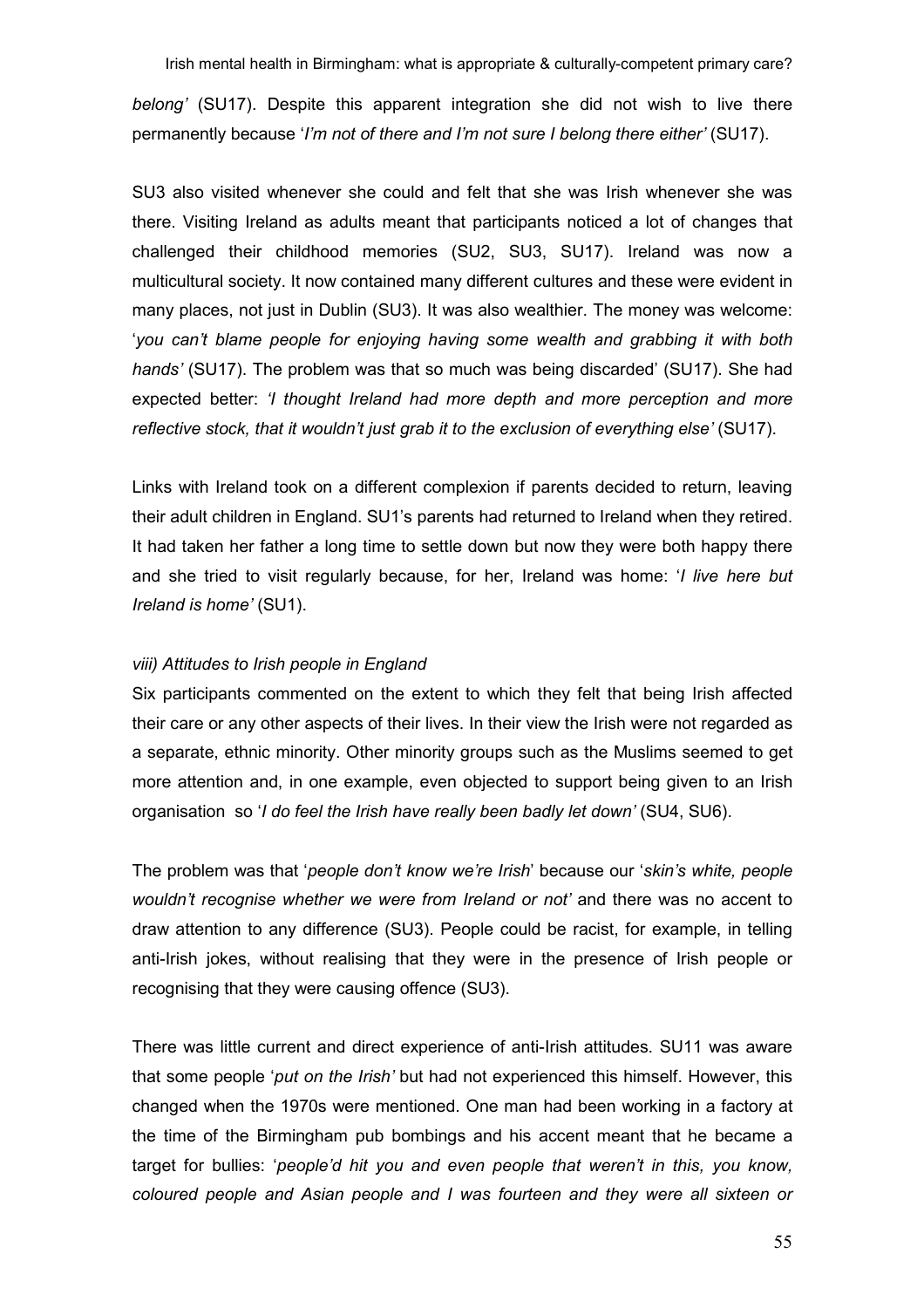upwards. So, I defended myself once or twice and after a while they left me alone, but there was always that stigma' (SU14). As a result he got a job on a building site where the presence of a lot of other Irish people protected him. Nowadays, he could sense if someone 'is thinking you're a second class human being because you're Irish' and he avoided them (SU14). Both he and SU2 felt that black, Pakistani and other South-Asian people had to put up with far more prejudice. SU2 felt that there had been 'racism after the bombings but life's not fair is it (and) I don't think the Irish are an oppressed minority any more or anything like that, I think they're generally accepted and generally fit in well' (SU2).

SU3 felt things had improved since the 1970s. She had been in junior school at the time of the bombings and had not felt that her Irish background was a problem. However, she and the other children of Irish parents 'were always told not to talk about being Irish' (SU3). This did not stop them feeling proud of their Irish heritage of scrawling the IRA's initials on the bus shelter (SU3). Nowadays it was far more acceptable to be Irish and it was members of other cultures who were made to feel unwelcome (SU3).

# ix) The Church

Six participants expressed views about the Catholic Church. Two women held positive views about the Church having both received help from their local priests when they had been mentally unwell. Both felt that going to Mass was very important. Even though they did not feel up to going every week, they appreciated the support and encouragement they were given by their local priests (SU3, SU1). SU3 recalled coming home one day, whilst she was getting divorced and finding a pint of orange juice and a prayer on the doorstep. They had been left by a nun who, she felt, really understood 'what I was going through and I just thought that was really lovely. That sort of thing encouraged me to go. I don't go very often but I go more than I used to' (SU3). She drew comparisons between the people in charge at her local church nowadays and the parish priest of her childhood who 'was not a very nice man. I'd seen him beat children' (SU3).

Two of the men were indifferent to the Church. They had been baptised as Catholics and had gone to Mass as children. However, in adult life they had drifted away (SU15, SU2). A third man had also drifted away and did not go to Mass because he found it to long. Nevertheless, he still believed in God. '*I've got a fair few points why I shouldn't* believe in God but I just do'. He still found it helpful to 'visit the church and light a candle and say a prayer' (SU14).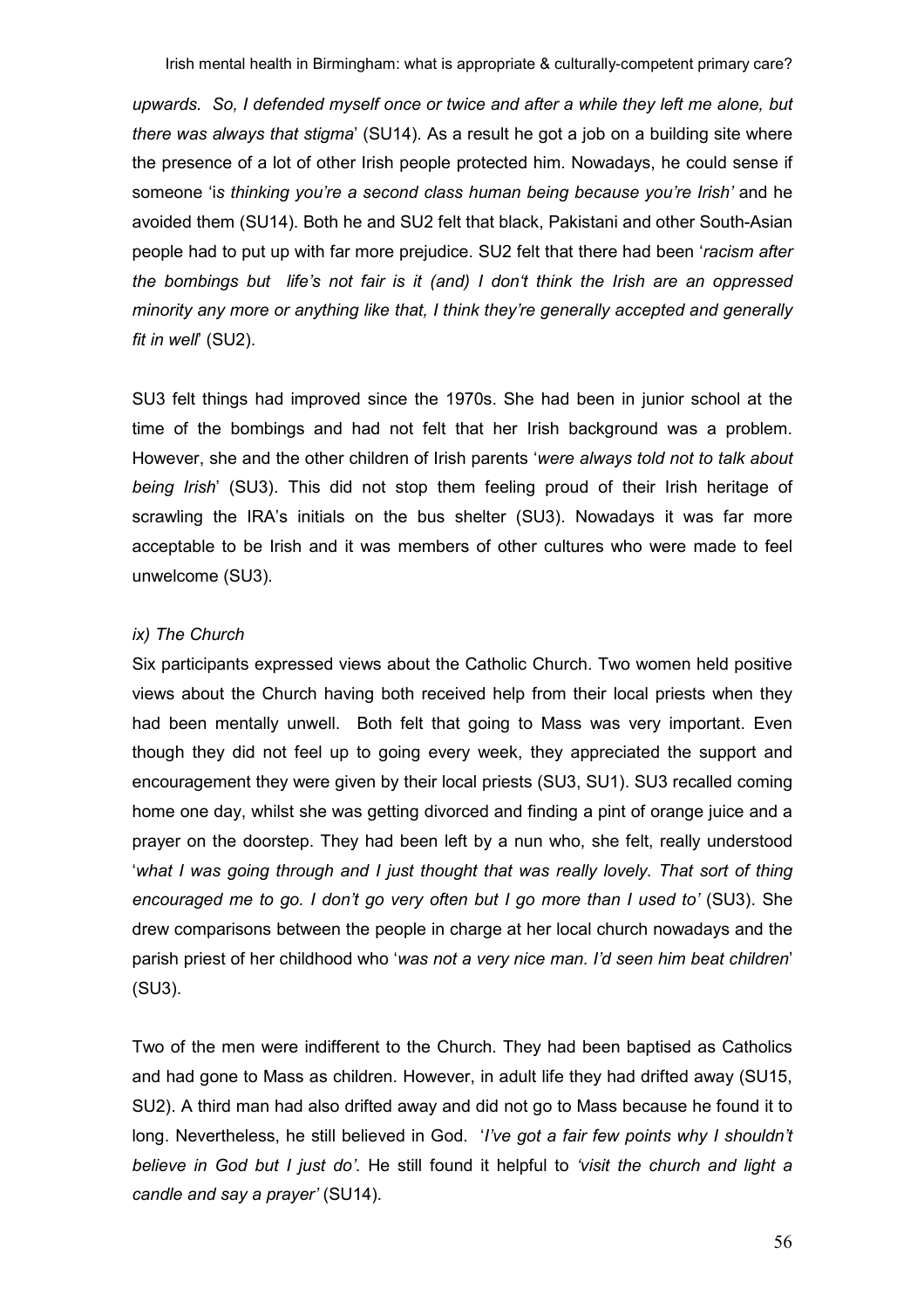The remaining two women were rather more ambivalent, arguing that the church had done a lot of harm to Irish people and to women in particular 'how it made women feel, and how it made me feel as a woman growing up in it, and the churches attitude to sin and self-esteem' (SU17, SU6). She added that the priest to whom SU17 had expressed these views agreed with her unreservedly and said that the Church was trying to address these issues. She now attended Mass when she felt like it. SU6 did not attend church at all but felt that there was much to be done by the institution to heal the damage done to Irish people.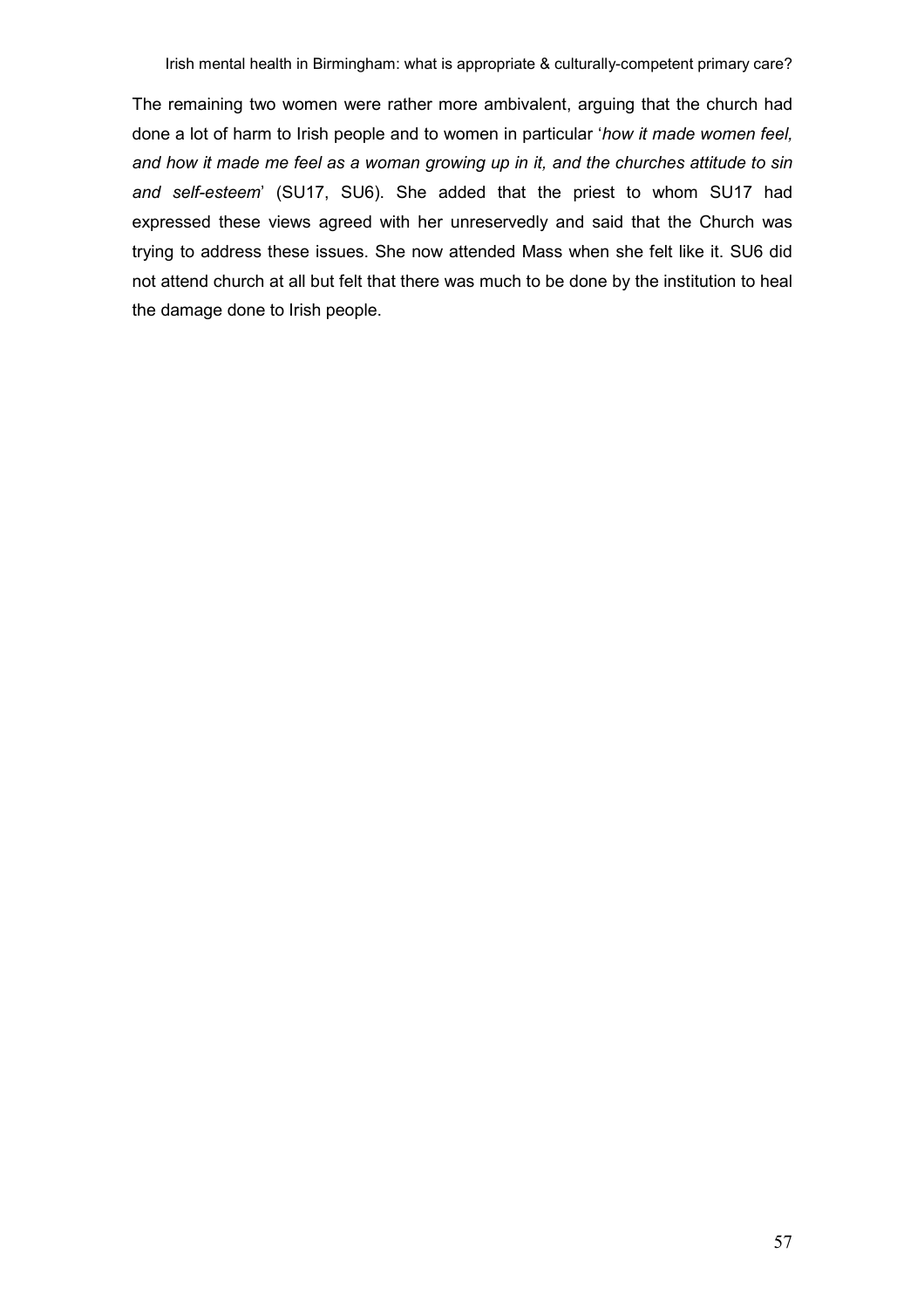# v) The views of primary care mental health practitioners and community-based service providers

A total of forty-one people agreed to take part in the project: Fourteen worked in statutory services. Ten of these individuals were employed as mental health professionals; four worked in general practice. One mental health professional proved impossible to contact and was deemed to have changed her mind.

Of the remaining thirteen, seven were born in Ireland, two had Irish parents and the remaining four had other ethnic identities. Twenty-five participants worked in voluntary organisations. It was not possible to gather data about their backgrounds. Data were gathered through a mixture of twelve individual interviews and three focus groups. One group was composed of three mental health professionals. The other two were made up of two and twenty-two people respectively. Fourteen themes emerged from the data. These were grouped into eight major themes each of which is discussed below.

## i) Issues in statutory health service provision for Irish people

Eight individuals made statements about health service provision for Irish people with mental health problems. One community mental health professional estimated that between 30% and 40% of the people that he saw were of 'Irish heritage. I don't carry a caseload but I see people as and when they present with mental health issues. In a week, I'd say see fifteen or twenty. I'm thinking five, six, maybe seven would be Irish' (SP9). Another professional added that he thought there was 'a real genuine need' because Irish-born people tended not to seek out mental health support or, indeed help with the physical conditions either so this is why the Irish are a special category where you have actually got to look for them' and check their health on a regular basis (SP15). Identifying early signs and symptoms of serious health problems made them cheaper and easier to treat so 'you do something about protection for them well ahead and in a way you are saving a lot of work for the future and a lot of money' (SP9).

Attitudes to health and this reluctance to consult a doctor were rooted in Irish culture in which sickness was simply an accepted part of life and not something to take to a doctor: 'I think that's going back people in Ireland, I know when I was a child you didn't call the doctor, you didn't go unless you were really ill. It was automatic that you would get colds and flu and cuts. They were a normal part of living' (SP11). People simply got on with things and used home remedies for their ailments. Professionals, therefore, needed to reach out to Irish-born people and ensure that services were accessible. However, even when this was successful, Irish-born people might not reveal very much about themselves because they did not like to bother the doctor: 'not many (tell their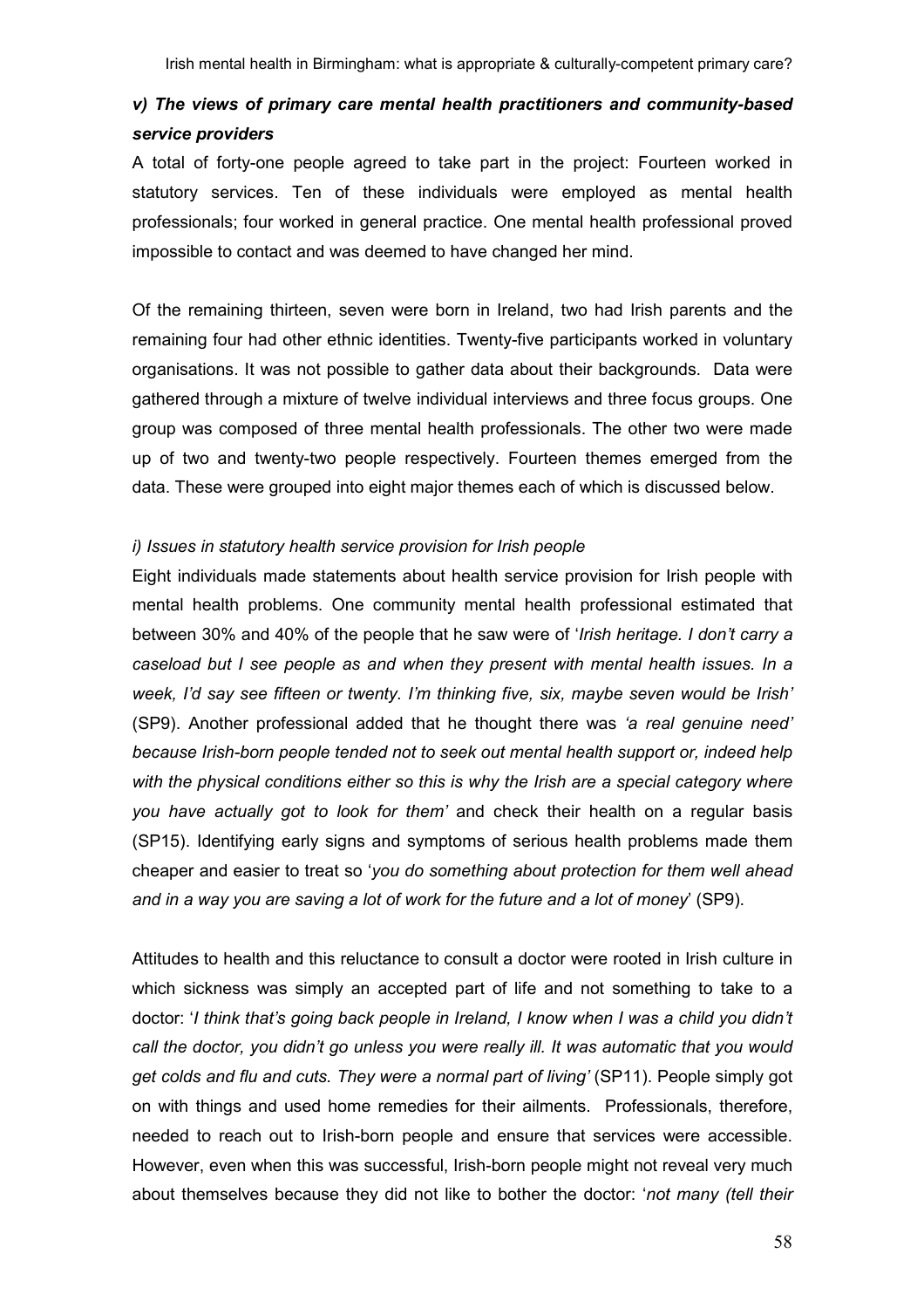stories) because I think they're embarrassed and of those people who do, which is very few, they don't tell you the whole story and from time to time they actually tell me that the other details are not very nice and won't tell' (SP15).

In contrast, the second generation seemed more prepared to seek out and accept help (SP9). South Asians behaved quite differently: 'for everything they are here like a shot, that's the first generation. Second generation are much better, they would try to look after themselves, look on the internet etc. and then they'll come' (SP9). It seemed that the principles of good practice for working with members of minority groups were not applied to Irish people. For example, 'if you were to talk to a South Asian woman - the language and dialect, the religious and family connotations that are attached to that somehow it's not transferred to Irish people' or members of other, white minorities (SP7).

Professionals had little knowledge about the needs or culture of Irish people and, consequently, 'didn't realise half the problems that they'd encountered or experienced. In Birmingham we've got good services for a whole range of ethnic minority communities but, on the whole, they're (the Irish) not particularly recognised as an ethnic group' (SP9). Lack of understanding of Irish people and their background could make it difficult to treat them (SP4). Despite this, the Irish did not feature in diversity education: 'throughout my training and all the work that I've done, when you talk about minority communities, Irish people don't figure in that' although motivated professionals would make an effort (SP9).

The Irish did not feature in any of the planning regarding diversity in the NHS (SP3, SP9). This meant that not only were they disadvantaged but also that other white minorities might be similarly disadvantaged (SP7). The influx of white migrants into the UK afforded Irish people the chance to renegotiate their social position but changes also had to be made in the Irish community itself in which many people were uninformed about health issues (SP4).

# ii) Issues in voluntary service provision for Irish people

Eight individuals and the large focus group made statements about voluntary services for Irish people. These concerned two organisations based in Birmingham. Immigrant Counselling and Psychotherapy provided counselling for Irish people although members of other ethnicities also used the service. Clients were predominantly from the Republic of Ireland: 'we've got very limited facilities in terms of the waiting areas but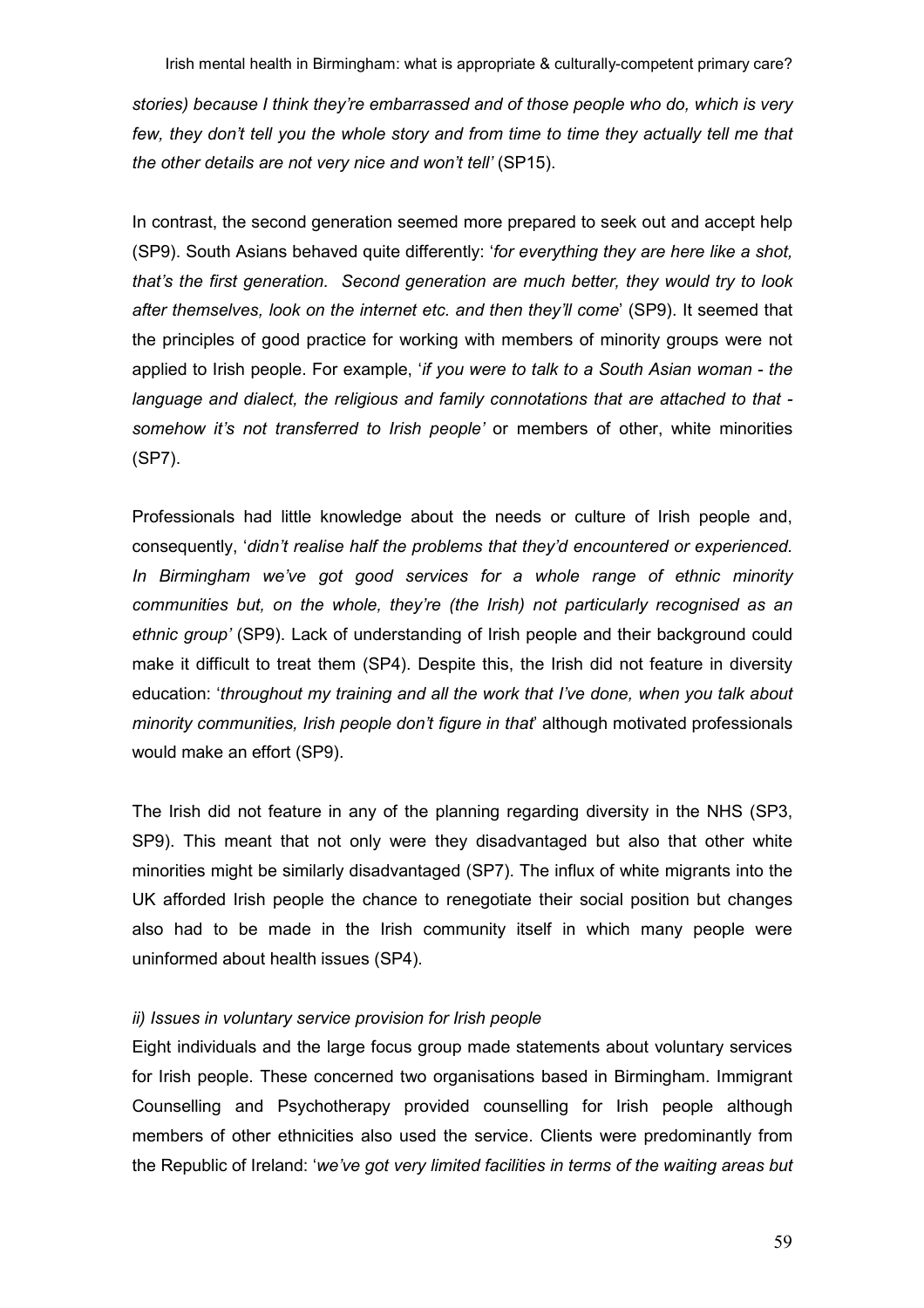there's a sense of people making themselves quite at home which suggest to me that there is an active transference to the organisation' (SP17, SP18).

The Irish Welfare and Information Centre had thirty two members of staff who provided a wide range of services that included primary care, outreach to older adults, pastoral care, housing support, tracing birth certificates, helping people to give up alcohol, obtaining Irish passports and a recently appointed opportunities coordinator (SP13). These services were important because 'these people are here and if we don't help them' no one else will do so (SP12). Their needs were multifaceted; ill health, poor housing, poverty, isolation all had to be addressed (SP12). Outreach, visiting people wherever they lived was an essential part of the work but there were risks. All the linkworkers had an alarm and a mobile; risks assessments had to be undertaken and where necessary, workers visited in pairs (SP14+). Whilst care had to be taken to avoid dependency since the Centre was not geared for long-term support, clients deeply appreciated the services provided: 'you should read the comments book. It's from reading that that you realise what a valued service it is' (SP13, SP14+).

Despite this success, practitioners and service providers in both statutory and voluntary services, even very experienced individuals, seemed to know little about the Centre. SP16 had 'been linking in with Irish welfare to find out what's available' and SP2 remarked that the Centre was good at helping people who wanted to reconnect with relatives back home but little other information was volunteered.

# iii) Mental health and other problems

Nine individuals and the large focus group talked about mental health and related issues. In their view mental ill health was never discussed among the older generation of Irish people. Sometimes people disappeared, went away or lived in the back room of the house to which no one was allowed access and no one talked about them (SP5). Mental illness carried considerable stigma but there was 'this very strong sense that you just looked after your own and so you had to manage it within the family' (SP7). This sense of stigma was reinforced whenever the project leader visited Irish community organisations to give short talks about the project in order to recruit participants. Afterwards, older people would whisper in her ear about their relatives who had developed mental health problems and how things had turned out for them.

There were various perceptions of the causes of mental health problems among Irish people. Some individuals had experienced considerable trauma in during childhood. This was frequently perpetrated by family members. Often they had told no one about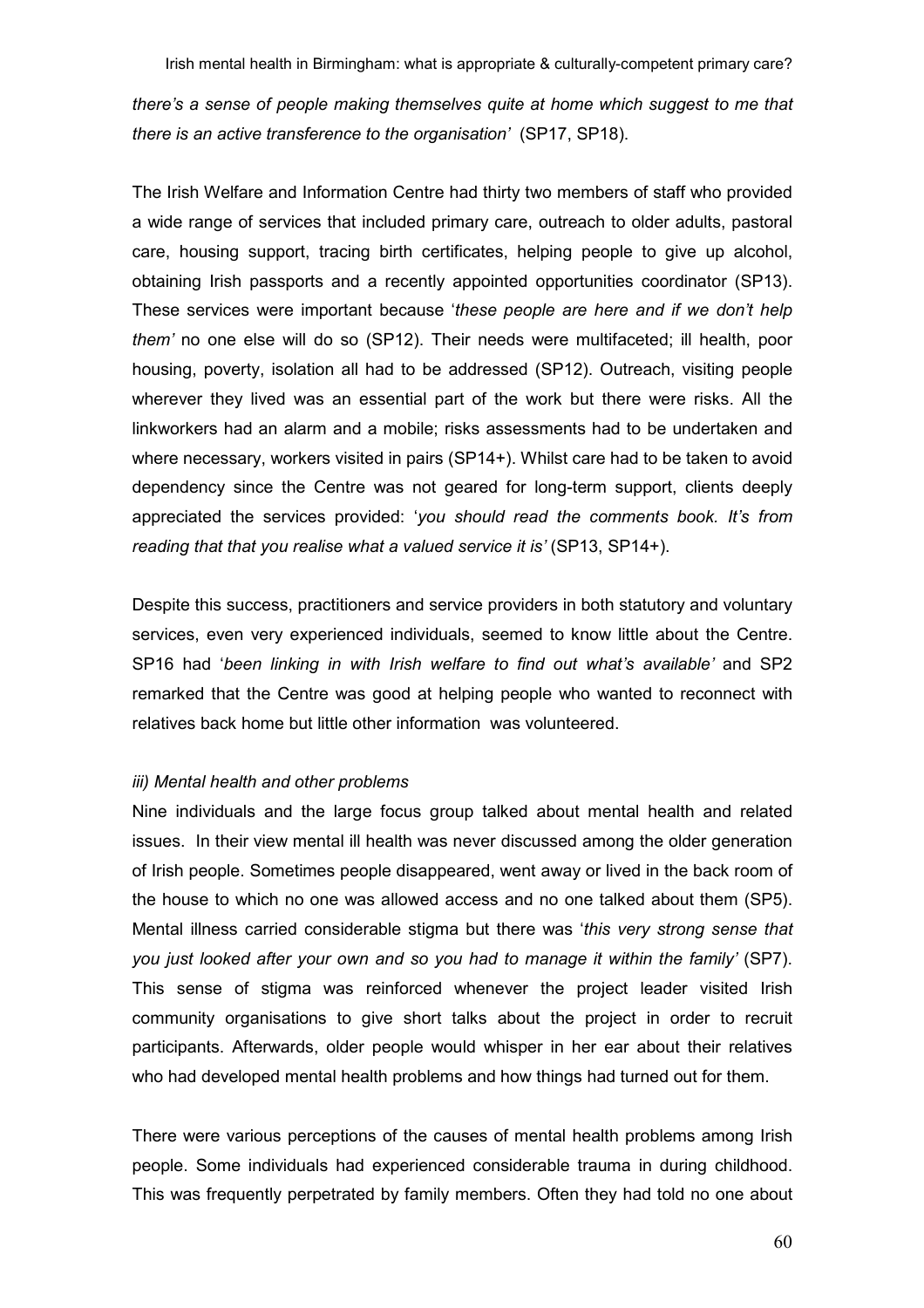Irish mental health in Birmingham: what is appropriate & culturally-competent primary care? this but, on reaching later life felt that they needed to deal with their suppressed feelings (SP9).

There was a great deal of loneliness and depression amongst Ireland-born people, especially men, who had been on their own for a long time (SP14+). The principal reason for coming to England had been to find work but, for many men, the type of work they did created a lot of stress because of the way in which it was organised. To get a job in the construction industry men had to get up very early and then go to a collection point which was normally a pub. This was where the contractors selected men for work, where they picked them up and dropped them off each day and 'it was always living in fear that they may not be picked for the job , if they got picked for the job, what were they going to be paid for the job?' (SP16). The constant stress took its toll. Many did not settle down or marry but continued to live in rented rooms. They felt too ashamed to go home because 'they feel that they're a very long way from here and don't want to say they've failed. They're ashamed' (SP11). Over the years 'being cut off from the family back home and maybe siblings here that they've not been able to keep in touch with over the years' and not forming sustained friendships, all contributed to their loneliness and depression (SP9). When they looked back at the Ireland they left and which did not exist any more, they felt anger and loss (SP1). In later life, when they could no longer work, their main purpose in life was gone (SP15).

Allied to the loneliness and depression was the cultural background from which they originated; an authoritarian society in which they were made to feel that they counted for very little: 'they were ruled in their homes by their own parents' who made them feel worthless or in institutions that did the same. Then they came to England where they were treated very badly. They need to know that what happened to them was not their fault (SP11). However, it was necessary to strike a balance and not see every Irelandborn person as having a terrible past: '*it's the victim thing that concerns me*, the bleeding heart bothers me' because it provides another way of stereotyping people (SP1). It also created a foundation for blaming Ireland-born people for their children's misfortunes. Thus, when they became mentally ill, the 'second generation would be reflecting a lot of the blame back on their parents in that their parents weren't broad minded enough' (SP16). In other words such blame may not necessarily be justified.

The incidence of physical health problems was also commented upon, for example arthritis and back problems were attributed to poor working conditions. When working on building sites men 'wore discarded Sunday suits. There were no such things as working gear' (SP9). Poor physical health was also linked to alcohol (SP15). Men who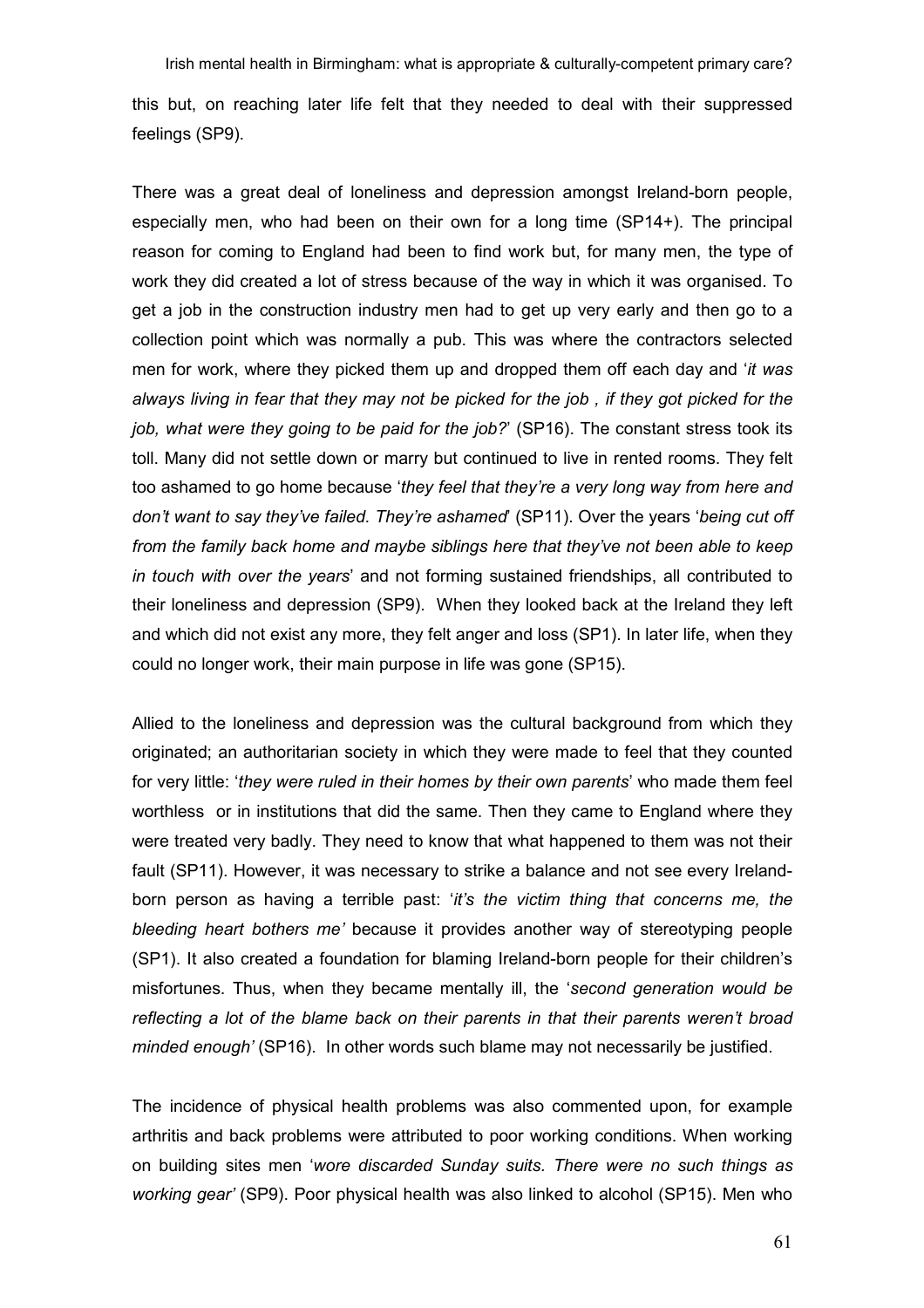were dropped off at the pub at the end of a working day, and who had nothing else to do, or to go back to, except a 'bed sit which was a lonely place', went to the pub 'which ended with them drinking and excessive drinking causes a problem which they wouldn't have been aware of' (SP16). Going into the pub for a drink provided company in a warm, friendly environment; it was only later on that the physical effects on their livers and other organs became apparent (SP16, SP15). Alcohol abuse was said to be more likely to occur among members of the first and second generations of Irish people than among the third generation which seemed to be moving on to other substances (SP4).

One of the problems with alcohol abuse was that individuals tended to be referred for detoxification first before their mental health problems were addressed. Rather than refer clients by saying that they were alcoholic and depressed, it was better to say that they were depressed and that this was causing them to drink heavily because 'I haven't met any alcoholic who actually likes to drink. They are reduced to drinking because there is nothing else on offer. One analysis of the reasons why they took up drinking is that they're very distressed, (with) problems and you wonder how they survived. So the main problem in my view is not alcohol, it's the depression, the trauma, it's the psychological upset' (SP15). It was imperative to stop the assumption that nothing could be done about mental ill health because an individual had a drink problem. What was needed was on-call psychiatrist or GP who could be accessed quickly to perform on-the-spot assessments that enabled people access the help that they urgently needed (SP14+).

# iv) Alcohol

Six individuals and the large focus group made statements about alcohol consumption. Drinking alcohol was an accepted part of Irish culture that, for many men who came to England, was reinforced by the association between work and the pub (SP4, SP1). So if somebody said they drank 'that was normal, that was what people did. Maybe Sunday dinnertime after Mass, you'd go down the pub and then be home for three. I think there was a general perception that men drank hard' (SP7).

However, alcohol also served other purposes in that it helped people to cope with loneliness and many other difficulties (SP15, SP9). It helped to block out negative feelings and experiences and release tension. Other people might regard the amount of alcohol consumed as a problem but, from a practitioner's perspective it could be seem as a readily available coping mechanism, albeit one 'that's not particularly healthy' (SP9). Moreover, when listening to individuals' life stories 'sometimes I think, if you've got no friends, you've got nothing to do with your time, lots of issues playing in the back of your mind, then it's very, very difficult to face those issues sober' (SP9).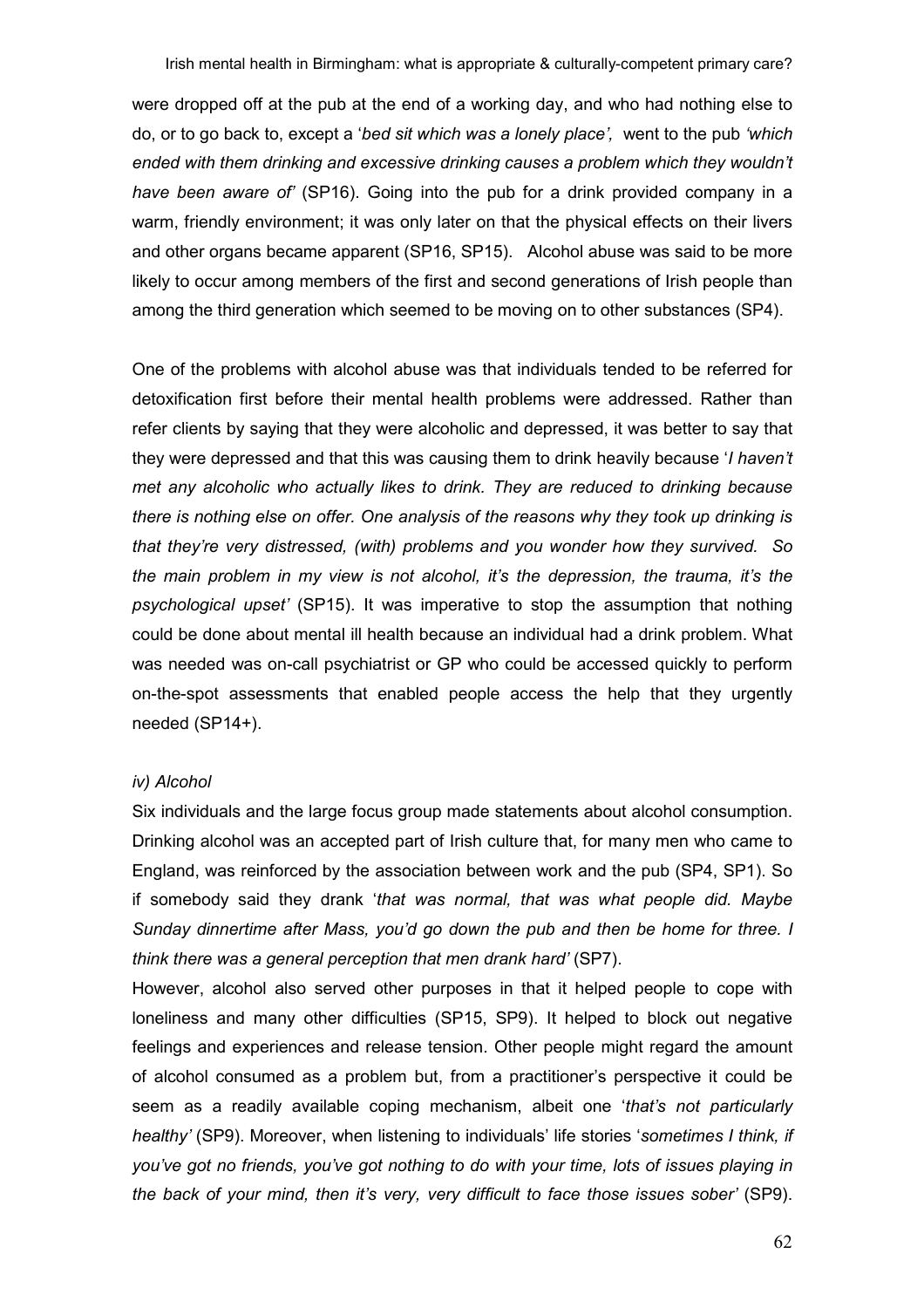Thus the focus for the practitioner should be on what the alcohol consumption means for each person rather than on detoxification.

It was also essential for staff to understand that their ideas about drinking alcohol could be part of a stereotype of Irish people. Not everyone had a problem with alcohol or even drank (SP14+, SP5, SP7, SP6) but 'there is still that underlying idea that all Irish people are drunks' (SP12). This attitude was so ingrained that one participant had encountered Irish people who were pioneers but had been referred for detoxification on the assumption that alcohol was the root cause of whatever was wrong with them (SP5).

# v) Caring for Irish people

Twelve individuals and the large focus group made statements about their experiences of working with Irish people using health services. Staff development was needed to help practitioners develop an understanding of the society from Irish people have originated and which may influence how they behave, irrespective of whether they were born in Ireland or in England (SP6). What is or was considered normal behaviour in Ireland could be viewed quite differently in England and vice versa (SP6). Moreover, Ireland was not homogenous. People who originated from the Republic of Ireland were culturally different to those of Northern Ireland but this was not the only cultural division and 'I think there is a huge problem about identifying the different types, the different groups of Irish people' SP17, SP18).

The stigma associated with mental illness, the cultural value placed on privacy, not talking about family problems and past experience of anti-Irish attitudes in England meant that 'Irish people are very secretive and are untrusting of authority figures. They don't feel respected; when they do get that (respect) they will open up more on mental issues or personal issues' (SP11, SP12, SP16). This meant that Irish people could be very reluctant to seek or accept help. They were 'such private people all the time, not really that willing to accept help a lot of them because they feel they're putting people out and then it's a pride thing as well' (SP12) because they do not want to admit that they have problems (SP16).

Consequently, staff needed to invest some extra time in putting people at ease, building relationships because 'once they discover that doctors and nurses and staff are not all superior beings' they will begin to relax (SP11). Once they 'feel comfortable and they get to know the staff' they will begin to open up but staff had to be watchful. look out for signs of this and be ready to respond because if people felt that their first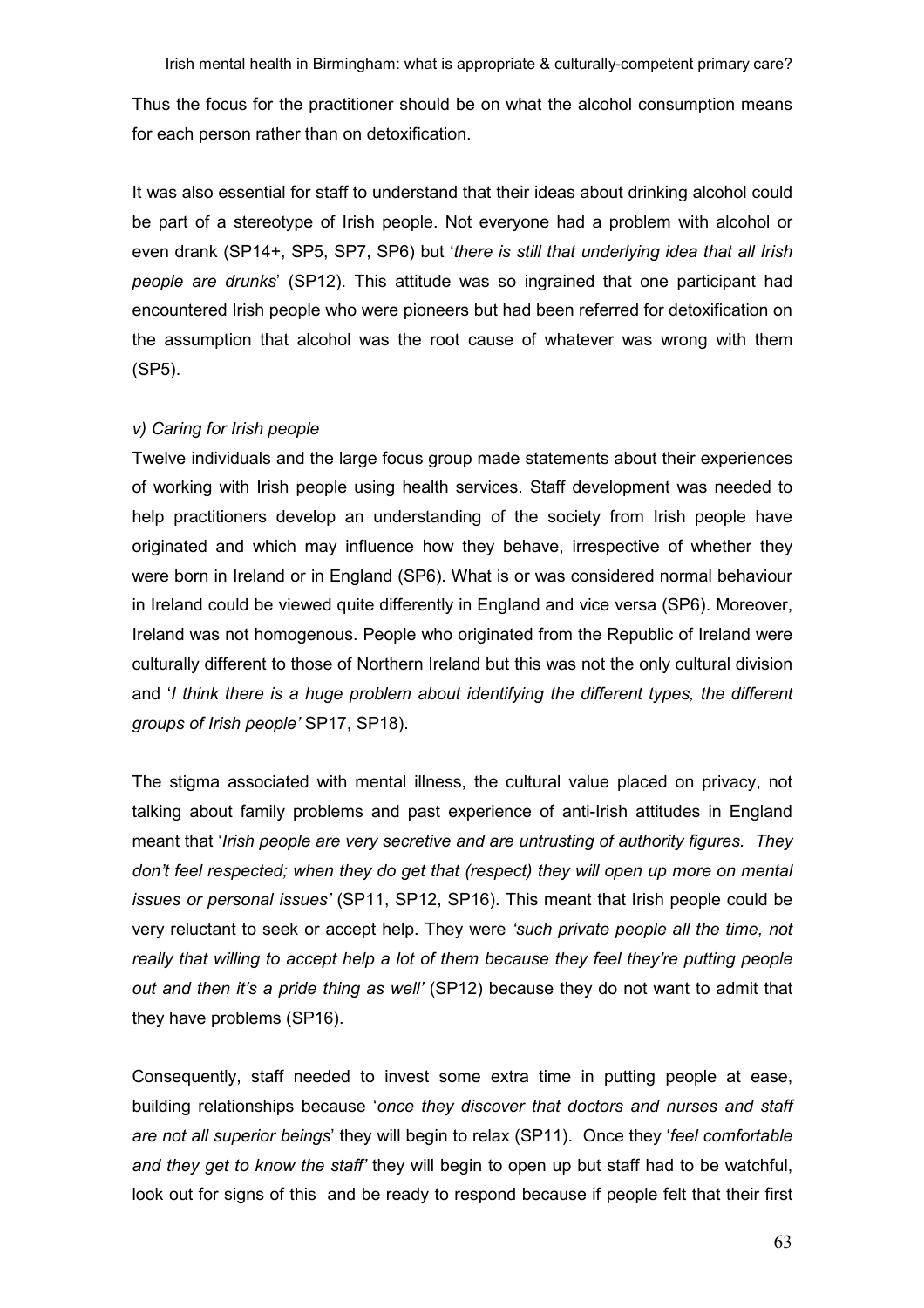efforts had been, as they saw it, snubbed, they might not try again (SP10). Once trust was established 'you'd be amazed at what people will tell you' (SP10, SP12). Reminiscence therapy could provide a useful therapeutic tool in helping some people tell their stories and reveal other, previously unseen, aspects of themselves (SP2).

Ireland-born members of staff could also help to enhance experiences of care because people would 'hear their accent, one of our own so you can talk to us' (SP11, SP16). The advantage was that, from the client's perspective, certain experiences and events were already accepted as givens that did not have to be explained: '*I know that some* of our clients have expressed a sense of ease about the fact that they know I'm Irish. They don't have to explain everything' (SP17, SP18). One of the factors that did not then have to be explained was that 'there's something about the experience of displacement; it's just crucial, displacement in terms of being uprooted' (SP17, SP18).

Membership of a community inevitably conveys a better understanding of behaviour, gender dynamics and many other factors but this was not an argument in support any form of apartheid psychiatry for the Irish or any other minority group. Practitioners who shared the same ethnicity as the client could be too close to the situation, hindering rather than facilitating recovery (SP3). Sometimes it was necessary to challenge clients about their behaviour, what they were either doing or not doing to help themselves (SP14+). It was unrealistic to expect services to bring about social change 'because we are fleeting in people's lives, we're not resourced to do it' (SP1).

In many ways Irish people just needed the same as everyone else: 'information (and) people with them who can work alongside them' (SP16, SP14+). Participants argued that the Irish were not alone in having to deal with sadness or feelings that prevent individuals from getting the help they need; like others, they also had to contend with poverty, poor nutrition and other difficulties (SP14+, SP1).

Practitioners should not assume that clients or their families knew how the mental health services worked or what was available to them. They were likely to be very frightened about what was happening, so they needed to be told what was available to help them and to understand that they could recover (SP16). Where possible, family members were included so that they understood the treatment and 'what sorts of options are available and (how) they can be involved' (SP16). The aim was to facilitate recovery and enable clients to achieve independence if possible whilst recognising that some clients would never achieve this (SP14+).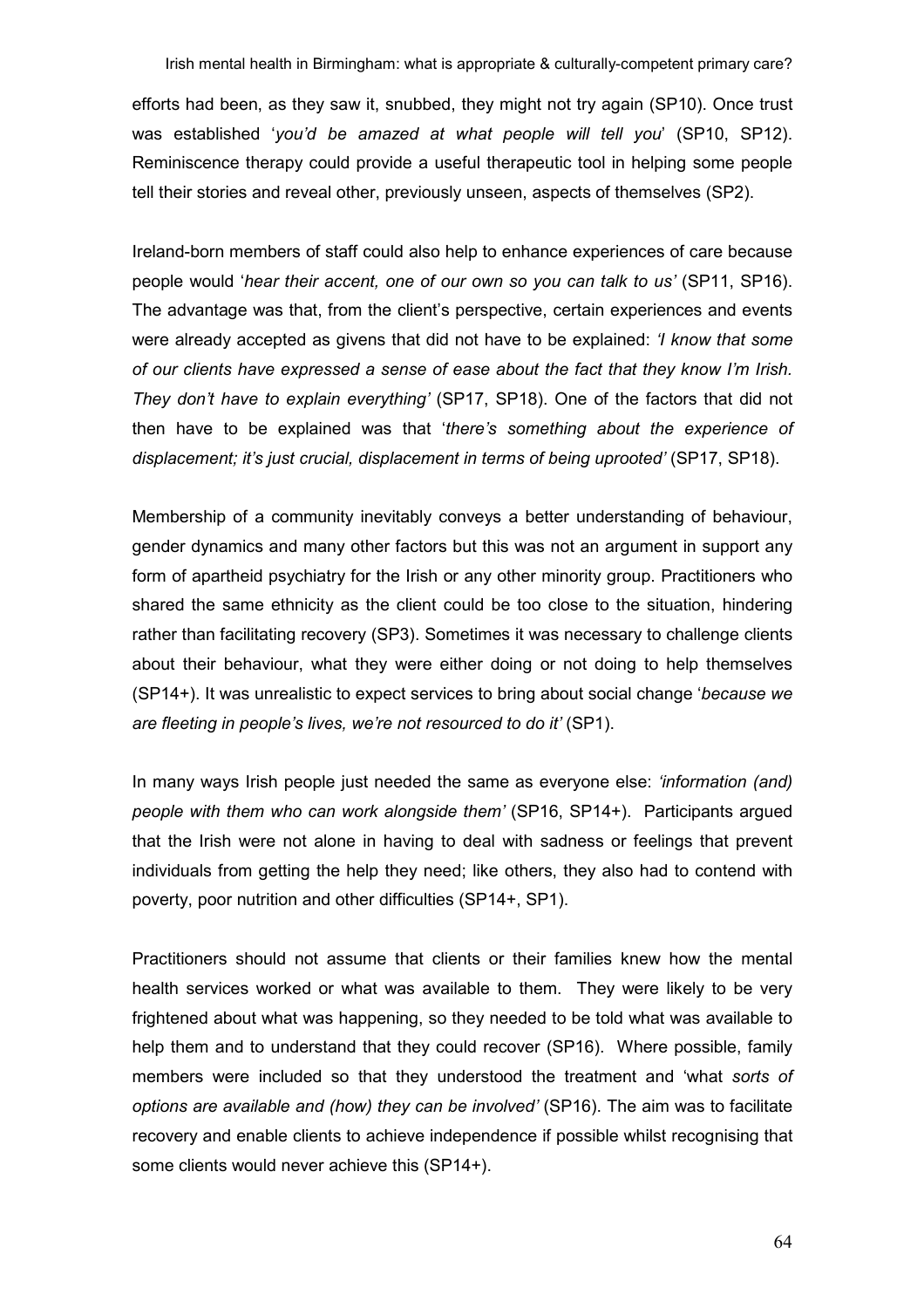#### vi) Language, literacy and communication

Five individuals and the large focus group made statements about communication factors in working with Irish people (SP5, SP7, SP9, SP11, SP16, SP14+). These were principally concerned with those who were born in Ireland. Irish accents could be difficult to understand even for those practitioners who worked regularly with Irish people. Practitioners who originated from Ireland or who had Irish parents sometimes found themselves having to interpret what clients were saying (SP16, SP5, SP5). This interpreting role was not simply a matter of repeating, without an accent, whatever the client said.

Interpreting involved understanding the meaning of English words used in a different context: 'a woman who was an in-patient (with) depression. She was agitated, she couldn't sit still, she was wandering around the ward and she was saying things like, 'I've got to go, I've got to get my messages' (and) 'I've got to get a milk pan'. And then, by chance, one of the Home Treatment workers, who's first generation Irish herself, came on the ward. I know they were thinking about (sectioning the woman) and then she said, 'Don't be silly. That woman's talking about she wants to go to the shop,' 'Don't worry about it, we've got plenty of shopping in', she said, 'I've got bread downstairs, I'll get you some'. And she (the woman) was alright and that could've quite easily, I think, have ended up with her being sectioned' (SP7, SP5).

There was also a need to explain clients' circumstances to colleagues who did not understand the significance of what was said. As an example, SP7 recalled another client from Kerry who 'had worked mainly on the buildings and never married and lived in landlady accommodation (rented room); there was a lot of that in Sparkhill. He was depressed. People didn't quite understand the setting, this landlady-type accommodation, that it was a woman who had two or three lodgers' (SP7).

Interpreting was also needed for Irish people who did not speak English. Older people, especially those who originated from the west of Ireland, the Gaeltacht, might not speak English to any great extent. They might have a few words of English for everyday needs but nothing more. This could cause difficulties if practitioners did not appreciate a client's lack of understanding and lead to misunderstandings, inappropriate treatment and stereotyping as thick Paddies (SP5, SP16).

Reading and writing were also problematic for many older Irish people (SP5, SP11, SP7, SP9). One practitioner explained that 'Mum and Dad can read and write but their writing isn't brilliant at all. I was about six or seven writing the letters and they'd put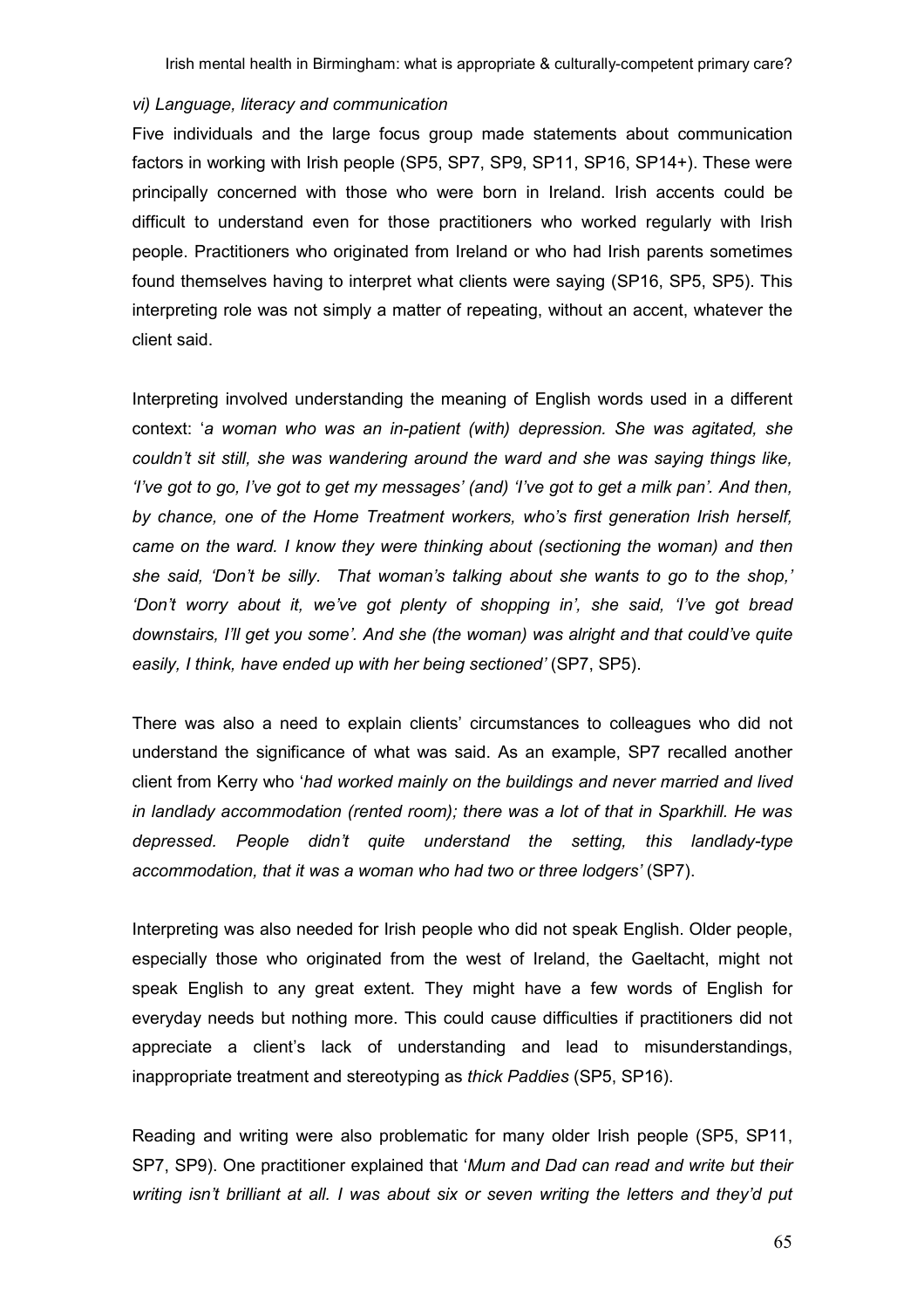money in it, they'd always send money back' home (S7). In health care, a lot of information for service users and their families is produced in writing which disadvantages those who cannot read. Practitioners need to bear this in mind when assessing clients: 'it's one of the interview questions I ask. I will just ask (the) question straight about reading and writing: some will say yes' (SP11). Others might not answer straightforwardly so 'it's something that I have to try and suss out quite subtly' (SP9). Lack of literacy did not mean that a client was uneducated. One experienced practitioner with good educational qualifications obtained in Ireland, had learned English after coming to England and still, after many years in the country, found difficulty in writing in English (SP).

## vii) Irish culture and the Church

Thirteen individual participants and the large focus group made statements about Irish culture. Irish culture was described as very rich and creative with a strong tradition of literature. There was a unique sense of humour, a genuineness and use of banter based on shared meanings and experiences that did not have to be explained (SP6, SP4). The Irish also had a strong relational capacity and could fit in with others anywhere in the world (SP6). The younger generation was highly educated. In Northern Ireland the Troubles caused young people to stay in school much longer (SP1).

In the Republic of Ireland the standard of living had improved as the economy boomed and young people there now received a much better education than their parents. Young Irish people who came to England now, from all parts of Ireland, were more likely to be taking a gap year and going out on Broad Street: 'they speak a different language' to the older generation and 'they haven't lost Ireland' (SP16). This new, prosperous Ireland also brought pressures and higher expectations. Not everyone could cope with these and now 'nowadays every family in Ireland has been affected through suicide' among young people (SP16).

Older adults who came to England as teenagers came from a very different Ireland, a country that was extremely poor and in which there was 'no way of making a living' and so the only option was to leave (SP10). Leaving was not so much about starting a new life as sending money home, as fast and as often as possible, to support the family: 'there were about 15 families living in the village and all the husbands of these ladies (worked in England). The husband used to come home from work (in England), plough the land and then be away again until say September time' (SP10, SP8). Families were large so the older children had often left home before the younger ones were even born and, consequently, siblings might not even have met one another (SP8).

66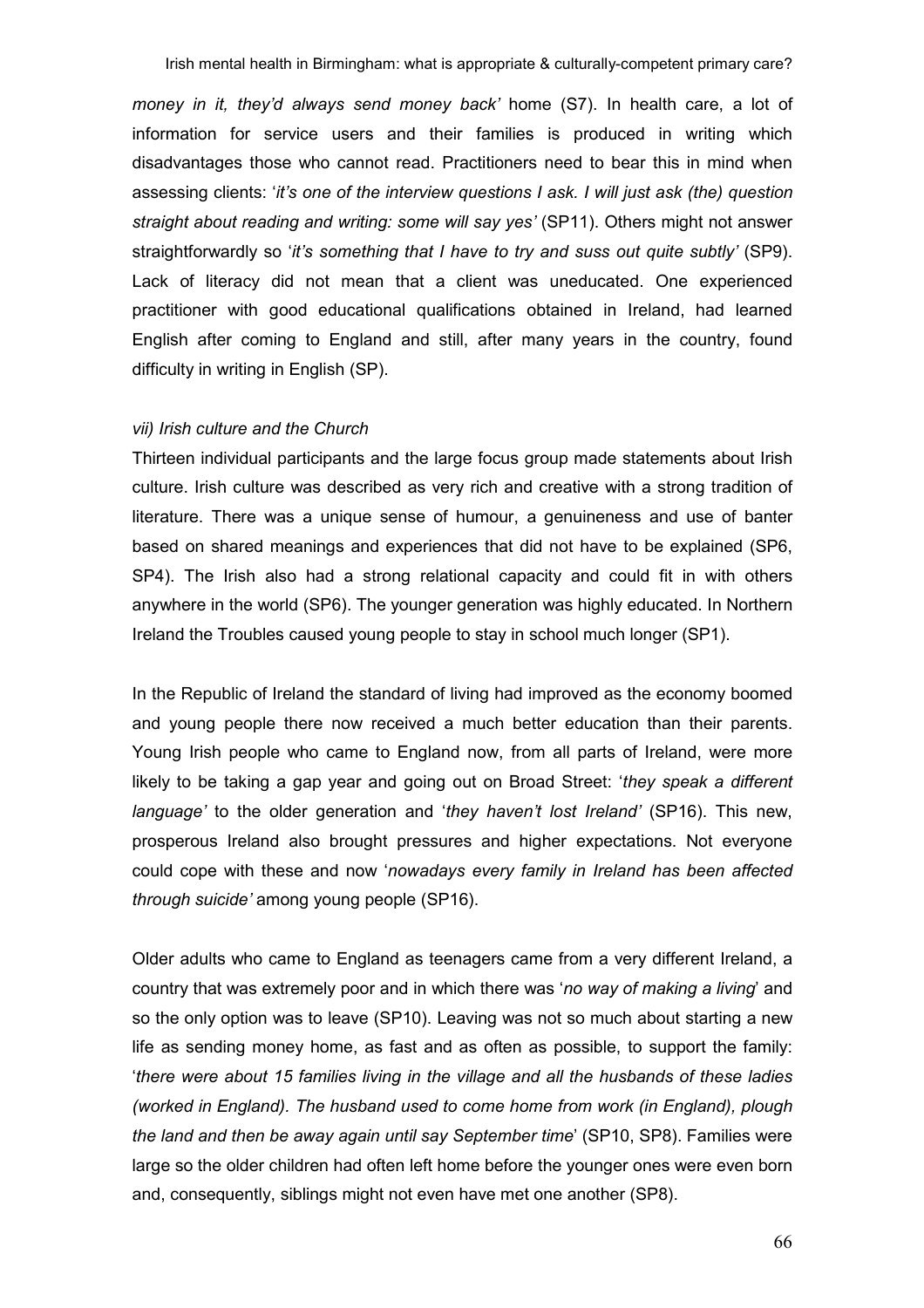Society was dominated by the Church. When SP8 was growing up she was told 'that from the cradle to the grave you could rely on the Church. When I was growing up the church ruled the government' (SP8). Evidence of the Church's caring side could still be seen. Parish priests referred clients to the Irish welfare organisations and being an active member of the Church 'does work for some but even if it only worked for one in a 100 that's good' (SP13). The problem was that, despite good intentions, the Church was no longer able to meet demand. In days gone by 'the churches had so much support in that they had the St Vincent de Paul, the Legion of Mary and other groups and that but then there's so few of those around'; aging parish priests, a lack of volunteers, 'the SVP is not active, the Legion is dwindling' reflected a decline (SP14+). Whilst some people continued to 'turn to the Church in times of desperation' and 'I don't recall ever hearing anything negative about' it, the Church was losing ground (SP1).

Despite its good work, the Church had a lot to answer (SP1). The Ireland that older people had left in the decades after the Second World War was a very authoritarian society. The principal source of authority was the Church. The priests had great power over every aspect of people's lives, especially in rural areas. The priest could use the pulpit to shame people. He could decide who should have a particular job and who should not. People could be disowned for crossing boundaries set by the Church, such as marrying a non–Catholic. Education was dominated by the Church because the schools were run by religious orders (SP5, SP6). The priest, the teacher and the doctor were held in high esteem. This authoritarianism masked a wide range of physical, emotional and sexual abuse perpetrated against children in schools and other institutions run by religious orders. Recent revelations about this abuse led to a crisis of confidence in the Church, causing people to leave. Leaving was exacerbated by social change: 'people are changing their views on things like contraception, sex before marriage and cohabitating before you get married and abortions', people led busy lives and the Church was no longer a priority (SP12).

Authoritarianism was not confined to the Church. At home 'Daddy's word was law' and mother too was a source of authority (SP6). Obedience was highly valued. Feelings were discouraged and suppressed; signs of affection were not encouraged; things were not talked about, not discussed. Children were to be seen and not heard. Consequently, there was a culture of silence (SP14+) in which people did not develop as emotional beings; they could not articulate their feelings because they never developed an emotional vocabulary and thus relied on external factors to garner self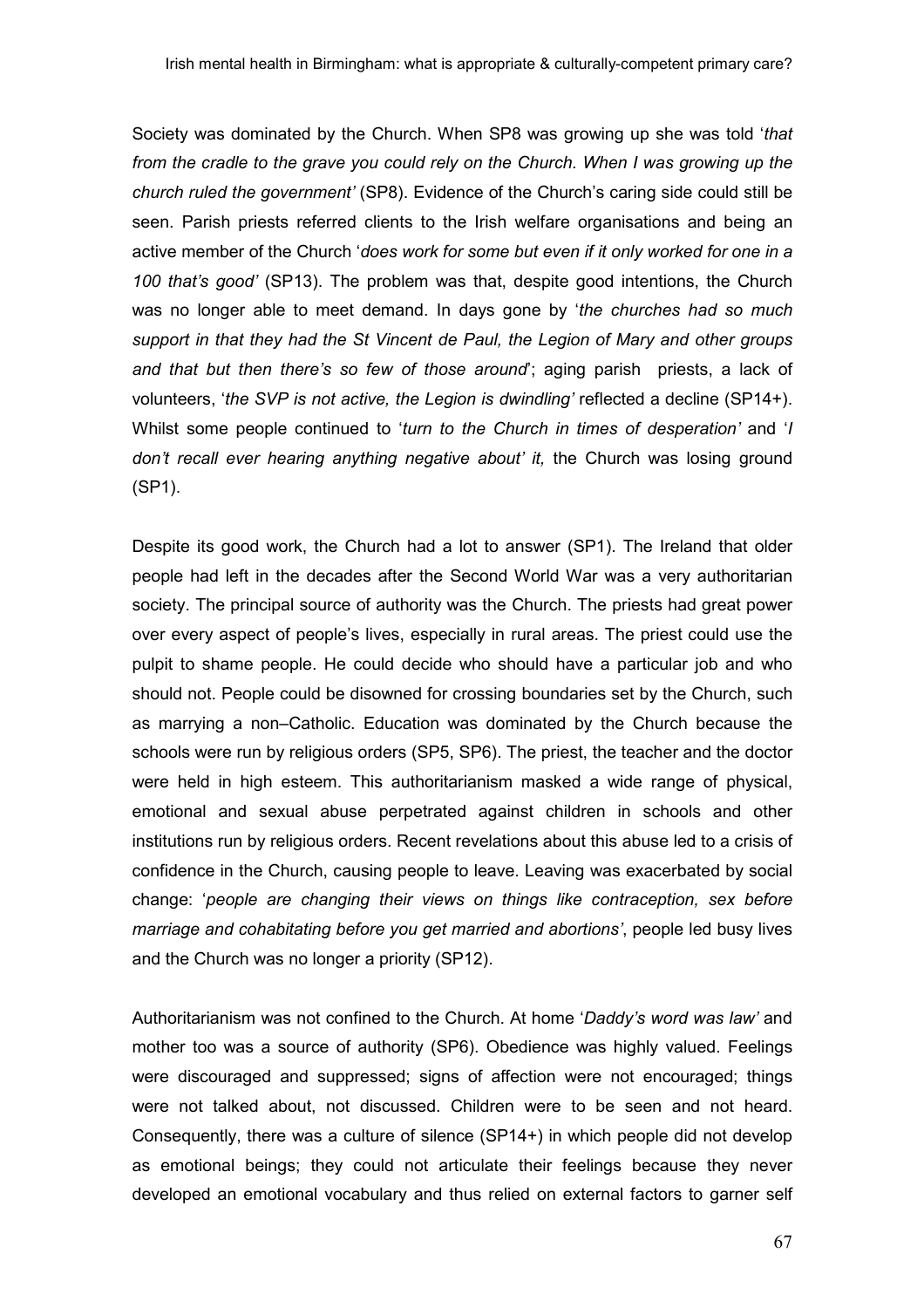Irish mental health in Birmingham: what is appropriate & culturally-competent primary care? esteem (SP6). In old age people from this authoritarian background could appear to lack focus in their lives as if they were waiting for something (SP2).

Pride was another feature of this culture, especially for men who were brought up never to complain (SP4). The image given to them was that of a tough, hard working, hard drinking man whose behaviour was validated by other men who did the same. Money was always about cash. SP7 commented that her father never had a bank account until he retired; he earned and paid all the bills in, cash. Many others like him did the same: they financed the education of their younger brothers and sisters, their nieces and nephews but they had no savings; everything was 'sent home to mother' (SP8).

Women lived under intense pressure coping with the demands of the Church and society. Domestic violence, heavy drinking and other problems could not be discussed; problems in a marriage could bring shame on the family (SP6). Pregnancy outside marriage was one source of shame. The women would work right to the end of their pregnancies, give birth and be back at work within a few days having given up their children for adoption. Their situations were never acknowledged, never discussed (SP6). Given such experiences, it is perhaps not surprising that mothers tended to favour sons over daughters. Sons were waited on and cosseted whilst their sisters did all the work at home: 'we were told we had to clean their shoes and we had to make sure their clothes were ready and it was our job to do so' (SP8) and so many men must have found it hard to live independently as adults (SP8).

# viii) Attitudes towards Irish people in England

Eight individual participants and the large focus group discussed the negative stereotypes of Irish people in England and the ways in which discrimination could occur. S10 had never experienced any discrimination, although she had heard other Irish people talk about it. Before she came to England she had hardly been away from home and felt that she might not have recognised signs of prejudice when she first arrived in England. The most frequent statements were about the assumption that all Irish people drank heavily (SP5, SP6, SP7, SP9, S12, SP14+). As one Irish practitioner observed, this stereotype was so strong that, when she first came to England, it didn't seem to matter whether she drank or not because the assumption was that she was drunk (SP6). Allied to this stereotype was the, still prevalent, assumption that Irish people were stupid (SP12, SP6, SP14+).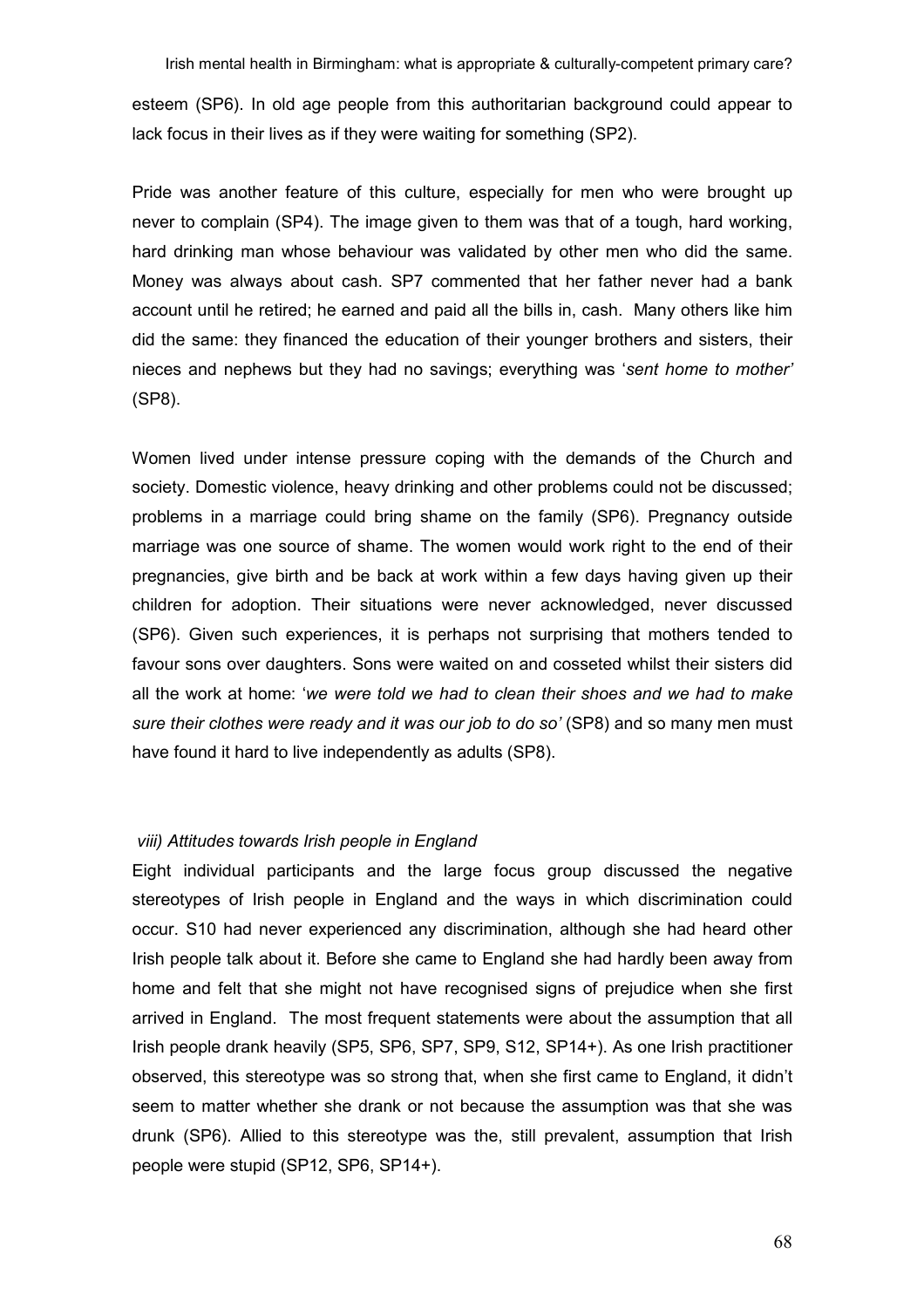For two participants the worst period was after the Birmingham pub bombings. There was hostility at school and 'my Mum going up Stratford Road and shops wouldn't serve her. I remember her coming in quite upset. I had to do the shopping and then there was this thing about being careful for ages' (SP7) and 'it frightened me and that time after the bombings, it really did' (SP8). SP12 described one of her clients as being so badly affected by the discrimination she had suffered that she was unlikely to accept help from English people. Parallels were drawn with the current situation for Muslims and 'I want to say, just wait thirty years' (SP8, SP4). Things were better. In the large focus group, one participant described how, when a client had gone missing, the police had put in so much effort 'you'd think it was the Queen' (SP14+). Nevertheless, anti-Irish feelings were still there, underground, and could surface when least expected, for example, when presenting documents written in Irish (SP10, S5). Thus going to a place where there were other Irish people still helped to give a sense of security (SP10).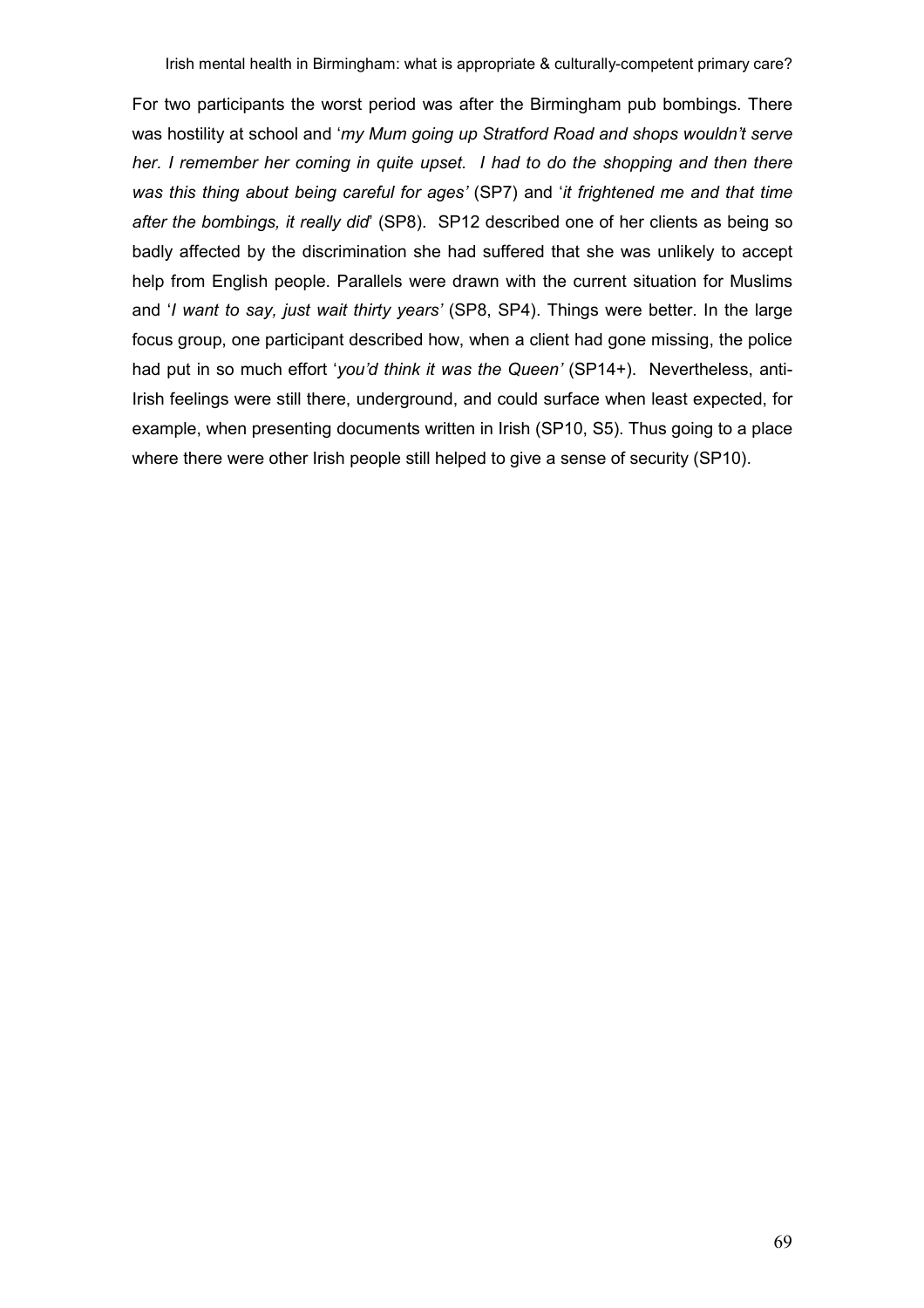# vi) The views of primary care mental health practitioners and service providers in Ireland

In the Republic of Ireland fourteen people agreed to take part. They were all based in a single mental health service in a rural area which was very similar to the places from which many service users in this study originated. Ten participants were women and data were gathered through two individual interviews and four small group discussions; one was of five people and the other three each comprised two.

In Northern Ireland data were collected from six organisations including the city Council services, an organisation that provided sheltered employment for people with mental health difficulties, a forum for service users, carers and providers and a voluntary organisation that provided help for those with addiction problems, a trauma counselling service and a residential mental health unit.

Eleven themes were identified. These were grouped into three major themes, each of which is discussed below with reference to both the Republic of Ireland and Northern Ireland

i) Service and practice issues a) Republic of Ireland

This was a rural area in which the distances between villages and towns and the limited public transport could make it difficult to provide services. There was a lot of travelling involved in both working and social lives. Many properties, up to one third, were empty, and were either second homes or let as holiday accommodation. The population was largely settled with people whose families had lived there for generations. Everybody knew everybody or at least knew of them.

In this setting all participants made statements about *issues in service provision and* practice. The total population was approximately 53,445. The client base was predominantly, that is about 60%, Irish with the remainder made up of 'mainly English, Scottish, some Americans, some Germans, some Swiss' Polish, other white minorities, hippies and older people who had moved there in retirement (PIE1-5). Amongst this last group were Irish people who had returned home but not always settled successfully; when one of them died or became ill, the other was left socially isolated. All these newcomers, or \*blow-ins, were accepted but only up to a point (PIE1-5).

\*A term used throughout Ireland to denote newcomers or strangers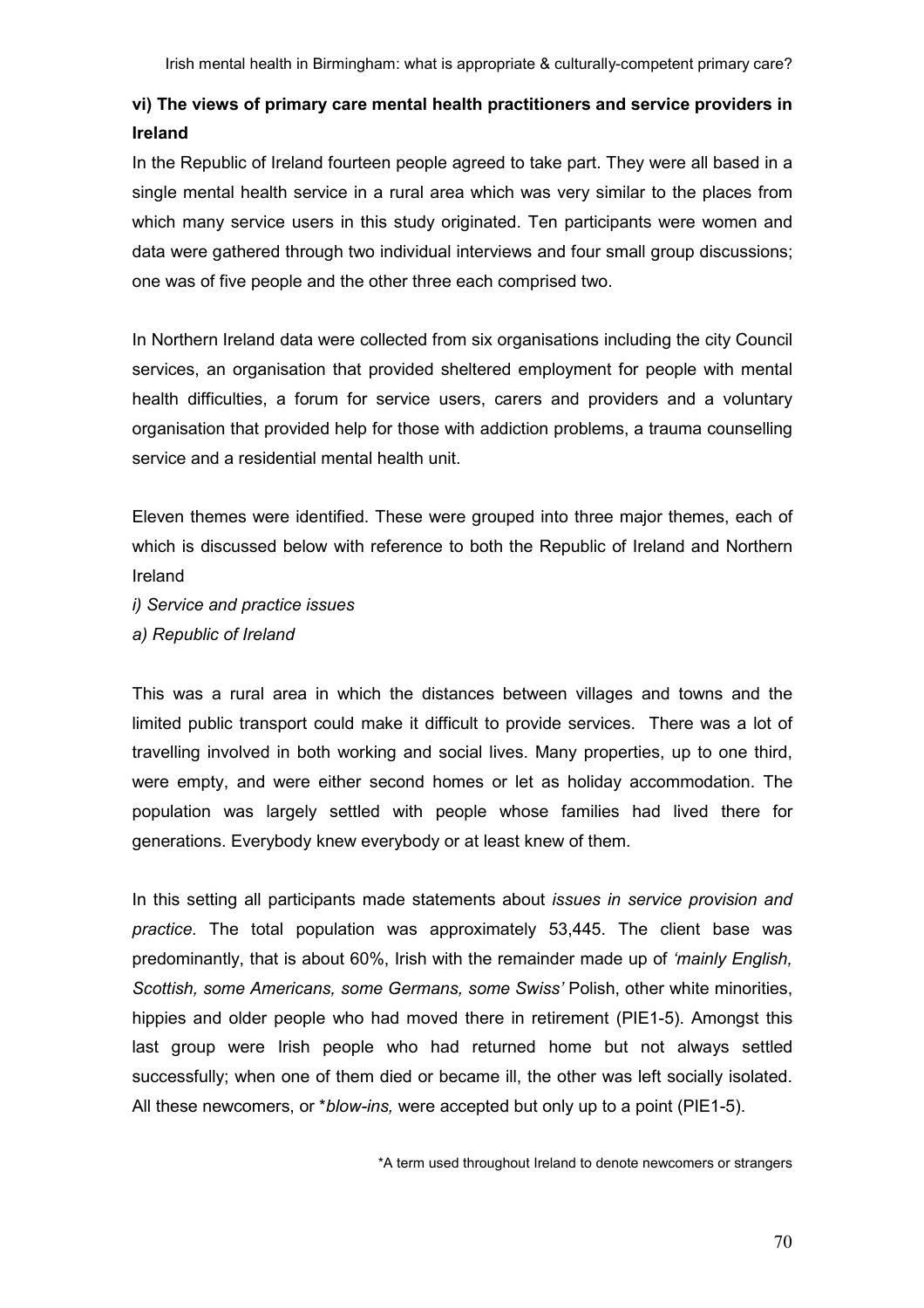The mental health service was quite small and the distances people had to travel meant that 'there is an accessibility issue' for some clients (PIE9). Staffing the service was a persistent problem and international recruitment had been undertaken in several different countries including the Caribbean islands (PIE9). There was an efficient referral system with waiting times of 'two or three weeks, six weeks in some clinics' (PIE1-5). There was an emphasis on 'engaging the community around mental health' and 'we have a fully developed community mental health team. There's a focus always about trying to keep people in the community' (PIE9).

Teams were multi-professional and the rate of admission to hospital, for clients with mental health problems, was the lowest in the country (PIE7&8). Nevertheless, some services seemed to be less developed than others. Although respite care, was available on a limited basis (PIE9) a lot of families struggled to care for relatives at home: 'the community nurses will tell you its very high percentage and struggling terribly, relatives who are at their wits end (PIE6).

Living and working in a small community meant that the practitioner was never really off duty (PIE13&14). Clients and practitioners knew and saw each other in a variety of different professional and social settings which facilitated a holistic approach to monitoring people that was also undertaken by the wider social network (PIE1-5). Thus practitioners developed an understanding of how individuals coped with various everyday situations, in some instances over many years, based on their own, direct observations; they did not have to rely solely on the time spent in therapeutic activities. In addition, they could depend on an informal network of friends and acquaintances who would do the same and who would contact the mental health team if they observed unusual behaviour such as leaving church early, or putting out loads of extra rubbish (PIE1-5, PIE13&14). Whilst this social surveillance was a useful source of information it could also serve as a form of oppression (PIE1-5). There was a tendency towards negative labelling, for example, 'he's like his father before him' that could prevent people from receiving help (PIE10-12).

Living and working in a small community was also an advantage in assessing clients. Practitioners knew, exactly, not only how to phrase questions that would be meaningful to clients but also how to interpret the significance of their answers (PIE13&14, 11&12). Thus they gained a holistic picture of each client's problems, family and circumstances. There were concerns that this locally-embedded expertise might not help in working with clients from other backgrounds: 'you wouldn't get, probably, the depth of information or the quality or the quantity because they would be different to us' and

71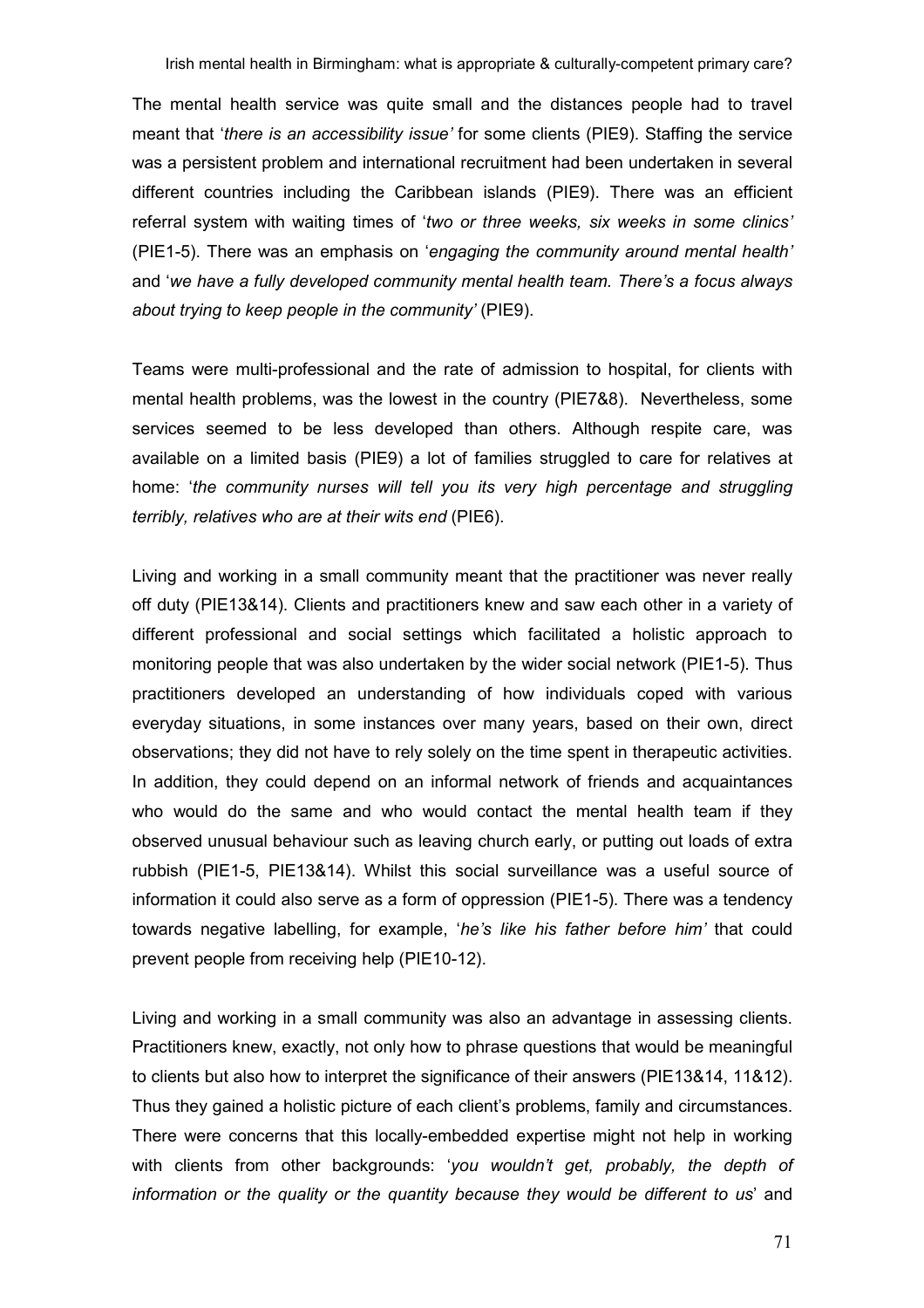would not share the same language (PIE1-5). Practitioners who were not Irish and who had trained elsewhere, had to work to achieve this level of expertise. They had to adapt their skills to learn how to communicate using the local idiom and body language whilst also coping with hostility and racism from some clients (PIE1-5, PIE 7&8).

Practitioners recognised that older clients could be very afraid of mental illness because, when they were young people, were either kept at home or taken away to an asylum; either way they were probably not seen again (PIE6). Younger people were less likely to be affected by the sense of stigma associated with being mentally unwell (PIE1 (PIE13&14). Thus, in providing therapeutic interventions, practitioners worked towards enabling clients to understand that modern mental health care was about helping them to articulate, in some way, what had happened to them 'what led them to that point. They begin to unravel it for themselves, what their symptoms might lead to and it becomes a personal journey. There's very little need for hospitals. There's very little need for long term admission. There's no need for long term care and I suppose that's what's changed, that the madness that society wanted to push away has actually been more integrated' (PIE6). Inherent in this journey was the need to challenge ways of thinking and behaving that had persisted perhaps over generations, for example, that someone was not allowed to speak to particular people or do certain things (PIE11-12). Addressing such issues linked with learning about the nature and severity of their symptoms, how these could be managed in 'right way for you, so you can live and have a decent life; it's that normalising of the experience' (PIE6).

Clients whose childhoods were marred by physical, sexual or emotional abuse might not have the words to explain verbally either what had happened to them or how they felt about it. They would also be afraid of how the practitioner might react when the story was told and so they tested practitioners to see what they would do. As an example, one man had come for twenty-two sessions before he told his story (PIE10- 12). Others needed to use non-verbal channels such as painting or to express themselves physically. For instance, 'one man put tissues around him… (he took) tissues out of a box and put them right round his chair and that was it…His story was told ' (PIE6). Others used body language: 'he stood right behind me and by the fourth session he sat and he spent about ten minutes sitting. He didn't need to say anything he just sat there, never told me more. I didn't need to know, it was the fact he thought it was time enough' (PIE6).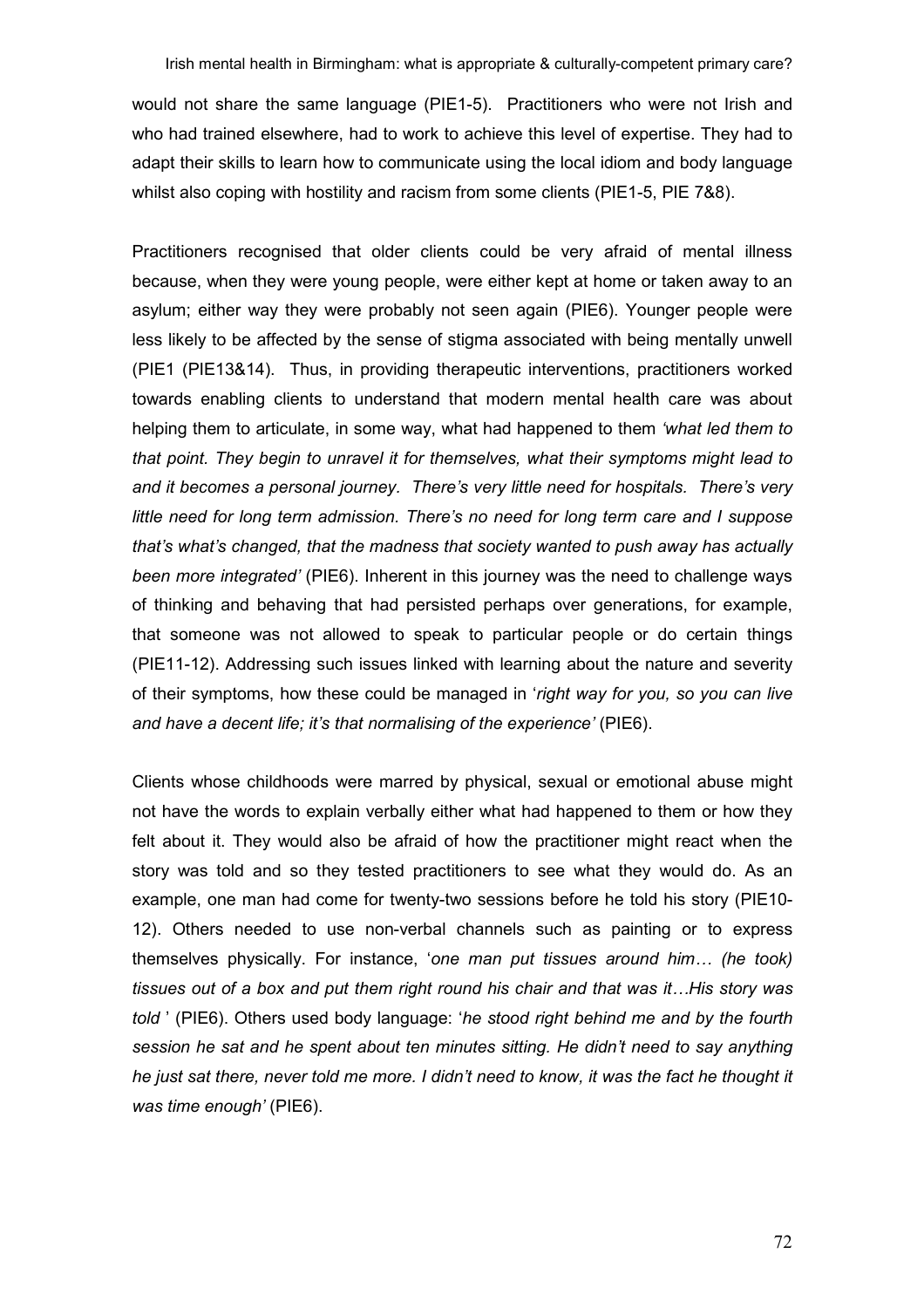Events such as these placed tremendous responsibility on practitioners particularly with regard to establishing trust, being non-judgemental and maintaining confidentiality (PIE1-5, PIE6). Achieving recognition as a trustworthy practitioner could take time.

Initially, clients would consider the practitioner in terms of that person's family: social standing, reputation, past events. After several years the focus would shift to the practitioner and how he or she behaved (PIE13&14).

#### b) Northern Ireland

This was a small city where the sense of belonging to a community, of having social support seemed very important. People felt a sense of pride in their city and were inquisitive about their neighbours, friends and family. Health and life expectancy was described as poor (PIE15). In terms of mental health there was a high incidence of anxiety and depression as a result of people living through and with the aftermath of the Troubles.

Throughout the Troubles the treatment and management of mental ill health was largely based on the use of medication such as tranquillisers, often in high doses, which helped people to cope with high levels of stress (PIE17, PIE18). Talking therapies were not used at that time because of the potential for breaches of confidentiality (PIE15, PIE17). Now that the political situation had changed there were many issues to be addressed. Two of the most pressing seemed to be a lack of expertise in dealing with trauma and a lack of respite care (PIE15, PIE18). The first attempt at mapping what support was available was undertaken in 1999 and led to the development of counselling services to enable people to cope with coming down from these high levels of stress (PIE17). For many service users, withdrawal from prescribed drugs was also an issue which, in itself, was very problematic. There were long waits for appointments in statutory services; the target for new clients was thirteen weeks but services were finding this difficult to achieve (PIE18). There were plans to place mental health professionals in GP clinics from 2008 (PIE18). Not everyone could afford to use voluntary services that required payment (PIE18).

## ii) Irish cultural issues

### a) Republic of Ireland

There was a strong sense of two Irelands co-existing in the same space. Each had features that could be seen as contributing to a very positive way of life but which, in certain circumstances, might lead in the opposite direction.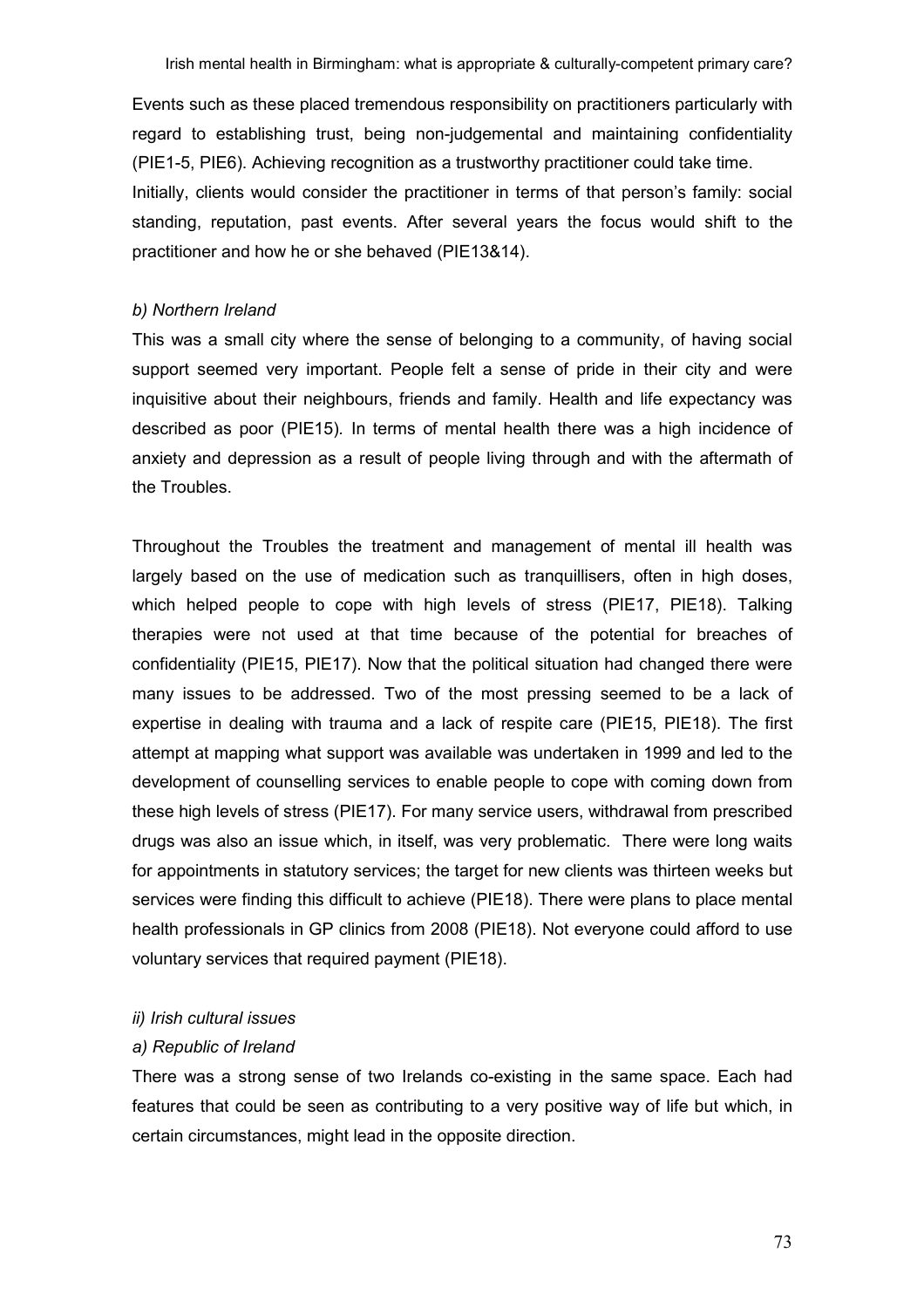Traditional Irish society was based on collectives, family, church, community in which only those with power could make decisions: parents and priests decided what should happen (PIE10-12). The family provided for all its members and took care of them when they became ill, old or infirm. Religion was an important part of this society and could provide great support for people with mental health problems. Asking the priest to see a client, who had something on their mind, 'in some cases did absolute wonders' (PIE1-5). Priests continued, in some instances, to contribute to recovery from mental illness through a non-judgmental approach. For example, a woman admitted following an attempt at suicide could not settle until she had seen the priest who told her that if she felt like that again he hoped she would go to him first (PIE10).

However, certain expressions of traditional religious belief could make clients' situations worse. These focused on God as an authority figure who issued punishment for sin. This belief was said to persist even today. For example, wars and other terrible events were thought to occur because the people affected must have done something wrong. The same might apply if someone were black or not a Catholic (PIE10-12). Working with clients could involve challenging such beliefs.

There was a strong collective memory, in this traditional society, that was transmitted through each generation and which gave people pride in who they were. The strength of this collective memory was such that individuals might talk about past events, for example, the Famine, as if they had experienced them. Therapists sometimes had to help clients distinguish between past and present contexts (PIE10-12). This was particularly the case with regard to family reputations. The negative actions of one family member many years ago could taint future generations, seemingly for ever: 'Johnny's father was the same before him and then there was Johnny's grandfather' (PIE6).

This was a culture in which it was polite to avoid confrontation and making a fuss. People were easily embarrassed. Thus it was not acceptable for a person to speak bluntly or straightforwardly about what was bothering them. For example, if a client did not like something that a particular practitioner had said or done they would not say anything outright to avoid making a fuss. Instead 'it might be like that for six months and (then) they might complain to somebody else about you but they won't complain to yourself. This thing about not wanting to make a fuss (is part of it) but there's also a feeling that you're actually going to make things worse. People are reluctant to ask for things because they might actually make things worse. Everything's been going ok, like this for years and let's just leave it as it is' (PIE1-5).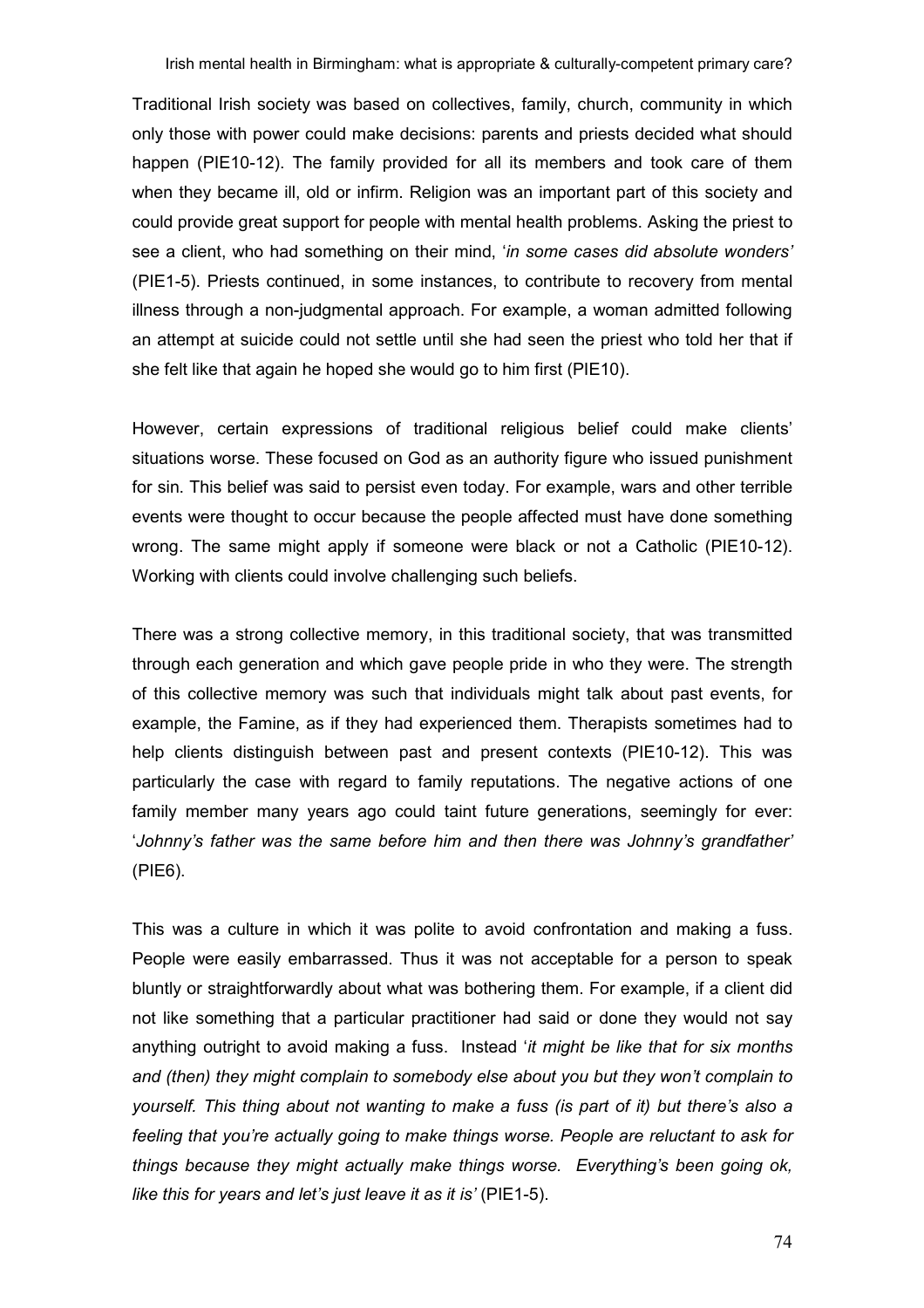This roundabout way of dealing with things, coupled with the stigma attached to mental ill health, meant that people carried a lot of secrets. Where, when and how these secrets could be told and to whom was a constant issue that required considerable patience: 'it can take ten years to get the secrets' (PIE1-5). There were places in which secrets could not be told. For example, 'a lot of people won't tell their secret in the home because you see, there, it contaminates their space. It's more likely in the environment of the office that you'd actually get them to say it' (PIE1-5). For some people, even telling their secrets in the practitioner's office might not be right because there was the possibility of being seen entering the building; they preferred to travel for maybe fifteen or sixteen miles to see a practitioner in another place rather than take such a risk (PIE6).

This traditional society contrasted with that of the Ireland of the younger generation whose members were likely to be much more direct in dealing with issues such as mental ill health. They were far more open about it; their friends still visited them if they were mentally ill and there was no need to hide the fact that someone was unwell (PIE6). Young people no longer had to emigrate to find work but there were concerns that the economic bubble might be about to burst (PIE13&14). House repossessions were increasing and there was talk of a recession (PIE13&14, PIE7&8). Prosperity had brought new problems. Cocaine had followed the Celtic Tiger right across the country whereas previously illegal drugs had been largely confined to the Dublin area. For practitioners who originated outside Ireland, the availability and use of alcohol was alarming (PIE7&8).

### b) Northern Ireland

There were no data relating to this issue.

### iii) Migrant issues

### a) Republic of Ireland

Traditional Irish society was a place that welcomed visitors, including many tourists, from many different parts of the world; many had been settled for anything up to twenty-five years (PIE13&14, PIE1-5). The poverty in Ireland and the lack of job opportunities had, in the past, led many young people to leave: 'you're talking about leaving in their droves, the sadness was in every house' (PIE6). Even many professionals had gone abroad for at least part of their careers (PIE6). However, such exposure to difference did not seem to lead to integration or an understanding of what it was like to be a migrant.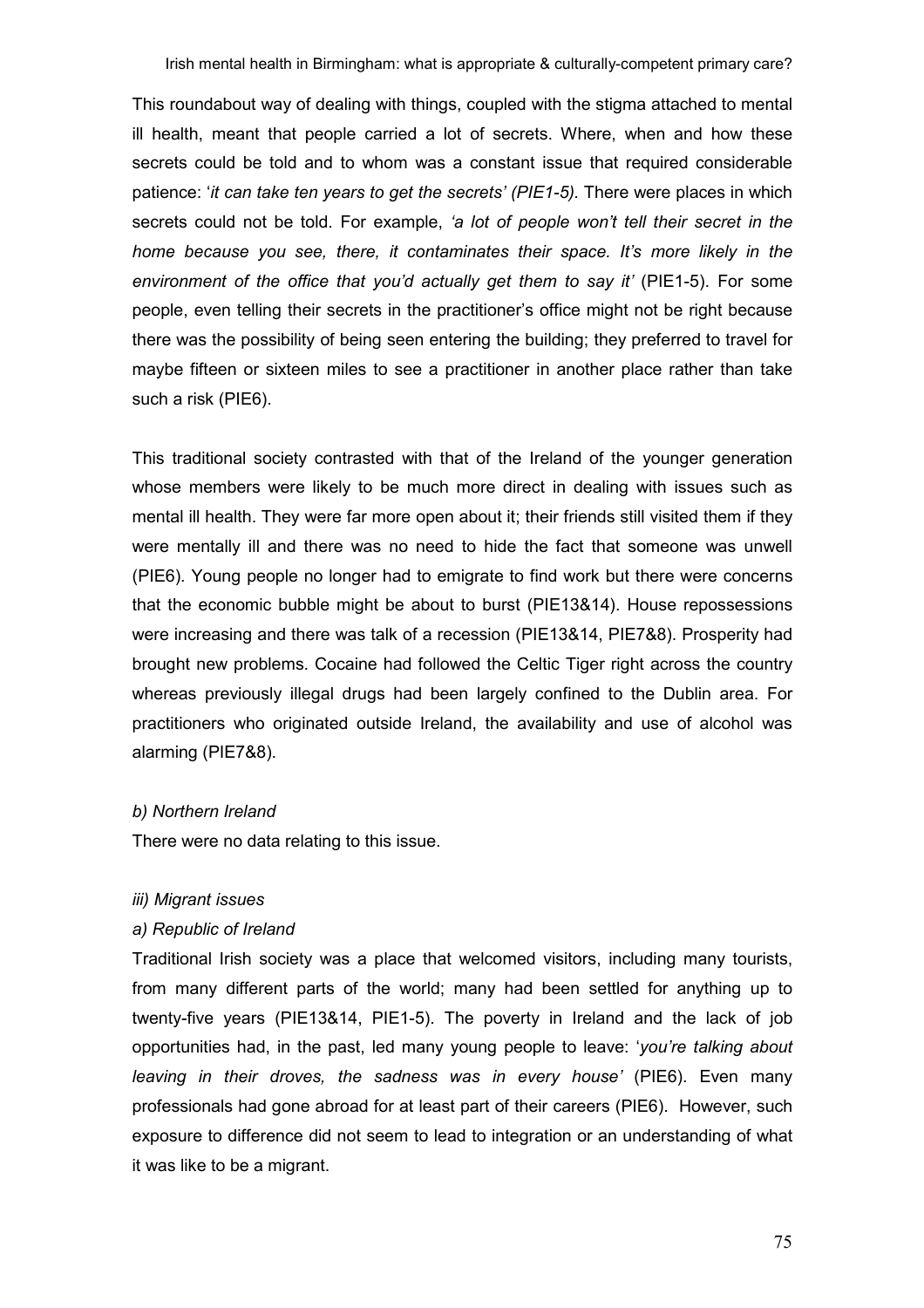Irish society could be very insular even towards Irish people who moved from one village to another; people would be pleasant and polite to outsiders, to whom they referred as *blow-ins*, but that was as far as things would go: 'we'll be very friendly and very welcoming but only so far' (PIE1-5). From the Irish point of view, whilst meeting and welcoming visitors was the right thing to do, it was by nature a transient activity. Visitors were meant to visit, not to stay. Recent immigration had changed all that; now people came to Ireland to stay and the Irish felt overwhelmed by this because immigration had happened so quickly with no transition period in which they could adjust (PIE13&14, PIE7&8). Practitioners had concerns about their ability to meet the needs of clients from minority groups; achieving the same depth of insight and understanding they reached with local people might not be possible with clients from other backgrounds especially if they experienced or exhibited signs of mental illness in ways that differed from the local population (PIE13&14, PIE1-5, PIE6, PIE7&8). Cultural difference was construed mainly in terms of language and difficulties in communication. Interpreters were available for the more common languages but the costs of booking them could be prohibitive (PIE1-5). Referral rates were reported to be low, allegedly because immigrants were paid only half the standard rate in many jobs and so could not afford health services for which they might have to pay (PIE7&8, PIE6). In addition there was a suggestion that maybe immigrant 'communities deal with issues themselves' (PIE6).

Practitioners who were outsiders faced many challenges. It could take about a year to become familiar with the local accent, idiom and body language. Patients were often seen at a different stage of their illness when compared with the practitioner's home country and so practice had to be adapted to suit not only a different culture but also the level of need. Even then it could be difficult to clearly identify psycho-social issues that might affect progress particularly when clients were hostile to the idea of being treated or cared from by a foreigner.

## b) Northern Ireland

Northern Ireland was receiving migrants from Poland, Portugal, China, Lithuania and many other places although numbers were very low. Service providers had undertaken mapping exercises to identify the level of need with regard to health care. The exercises included gathering information about occupation, languages spoken and level of education. Findings suggested that migrants lacked information about how to access the health service. For instance, in Poland, people would not automatically consult a GP (PIE16).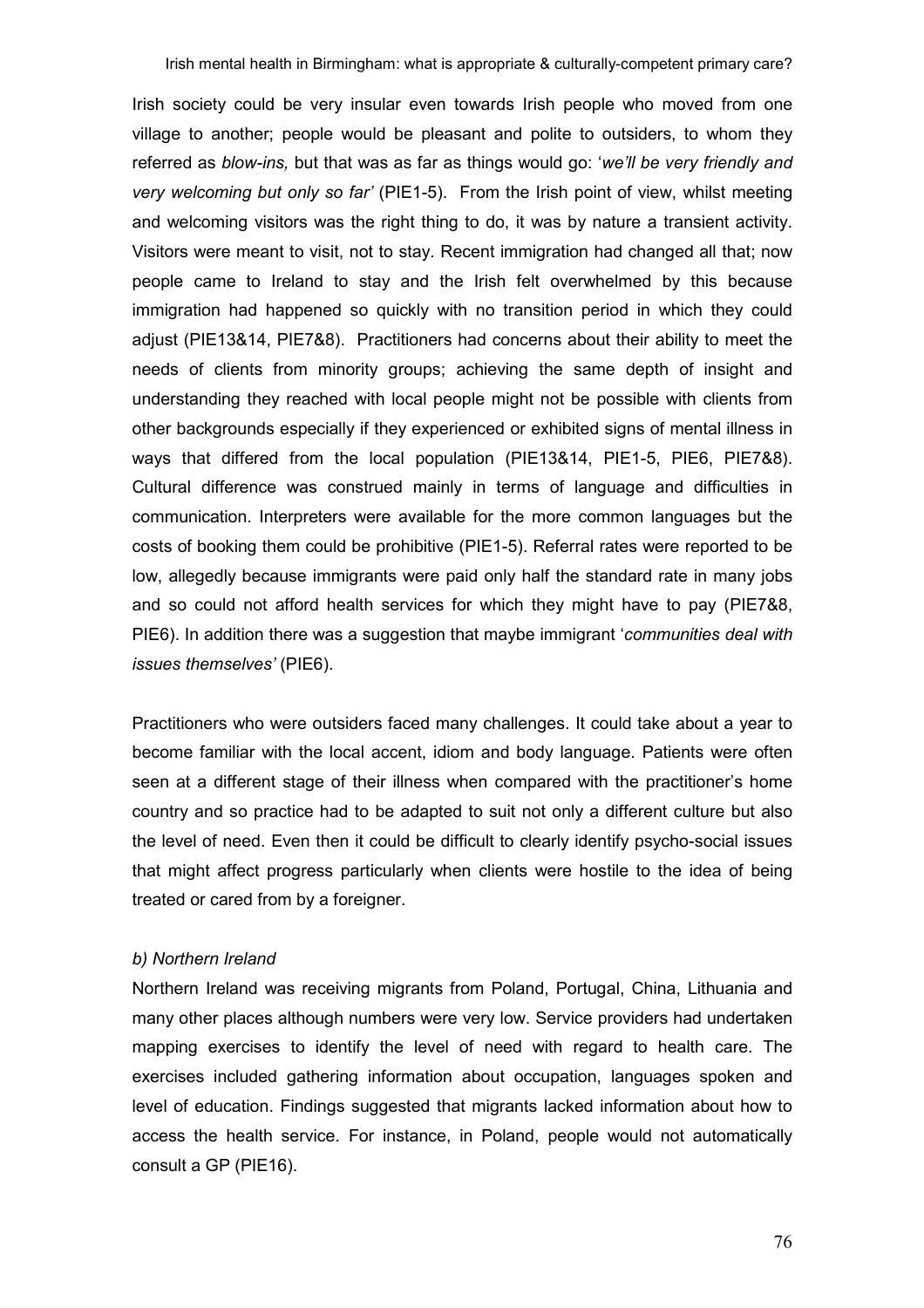This had led to misunderstandings with immigrants being charged for hospital treatment because they were not registered with a GP. There were also examples of hostility towards migrants. For instance, some GPs had told migrants that their patient lists were full (PIE16). However, some progress had been made in tackling these issues, for example through good practice initiatives, although more work was needed (PIE16).

## Conclusion

This chapter has presented the findings drawn from data generated through the use of multiple methods of inquiry. These findings raise a number of issues for the care and treatment of Irish people, particularly in mental health services. These issues are discussed in the following chapter.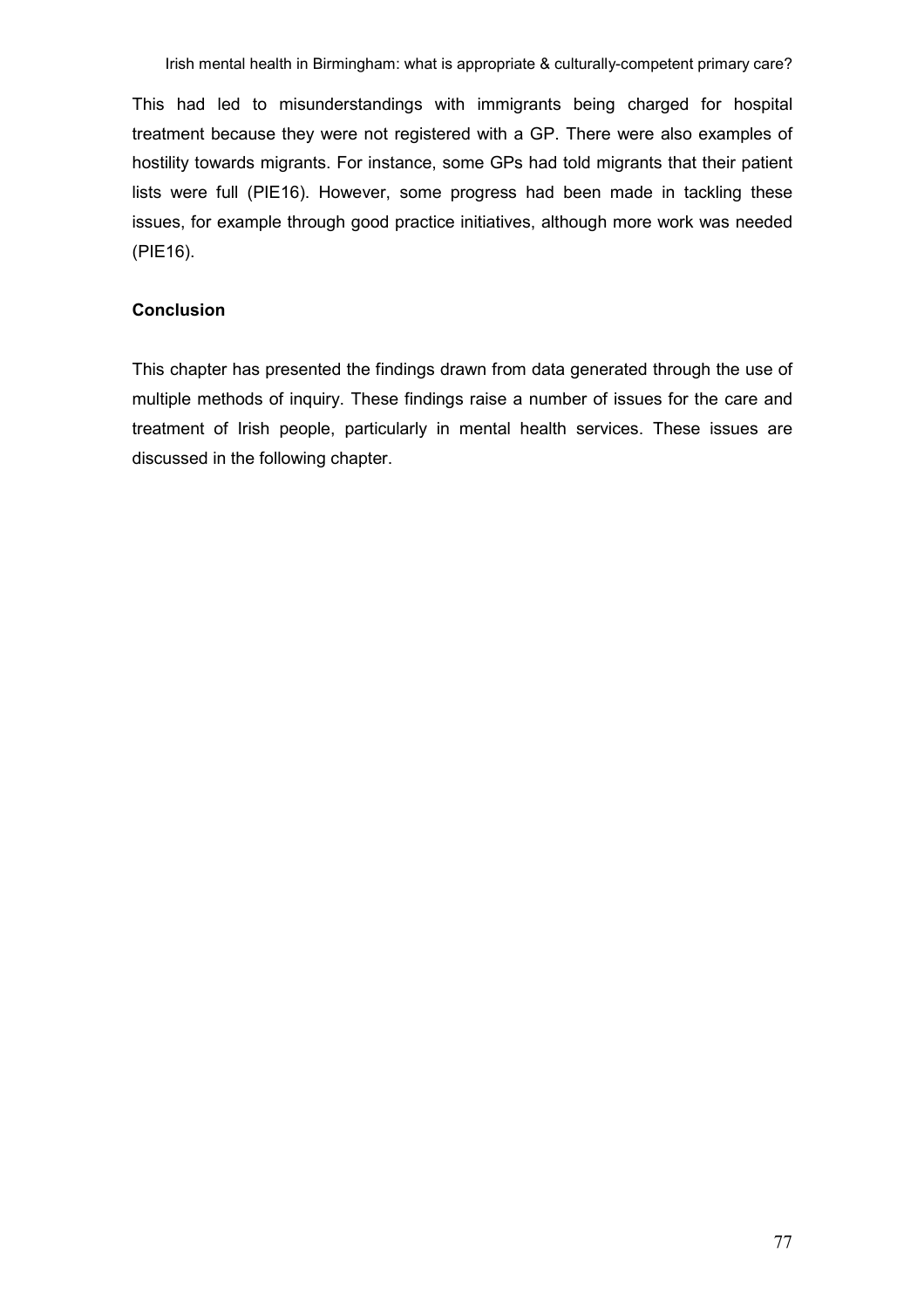#### Chapter 4: Discussion

## Introduction

The findings raised a number of key issues that had implications for the treatment and care of Irish people who use health services, particularly those seeking help when they are mentally unwell. This chapter a presents a discussion of the implications of these issues which leads into the conclusions and recommendations that form the outcomes of this research and which are the basis of the executive summary set out in chapter 2.

## i) Implications for delivering race equality

Survey findings revealed a lack of engagement between service providers and Irish people who have mental health problems. This lack of engagement was evident in a number of ways. First, during the data collection phase, it quickly became apparent that there was no single source of information about organisations that might provide services for Irish people or the nature of the help available. Statutory organisations were fairly easy to identify with the help of project team members from Birmingham and Solihull Mental Health Trust and the database held by Birmingham City University's Centre for Community Mental Health. Identifying voluntary organisations was rather more problematic and the project team had to draw on a variety of sources: the Birmingham Mental Health and Community Resource Directory 2006-7 (MIND 2006), internet searches, personal contacts and word of mouth. The mailing list developed for this project could be used to form the basis of a Birmingham directory of sources of help for Irish people.

Second, whilst organisations collected data about their clients via ethnic monitoring and the 2001 census, neither source was sufficient to develop a clear, reliable picture of the needs of Irish people. The 2001 census was the first in which a white, ethnic minority group, the Irish, was identified as a separate category. The census indicated that at least 600,000 people in the UK regarded themselves as Irish. The 31,467 Irish people in Birmingham made up 3.2% of the city's population and formed the third largest ethnic group (Birmingham City Council 2001). However, these census data cannot be regarded as accurate because some respondents will have found it difficult to decide whether to identify themselves as Irish, English or British because either they, or at least one of their parents, were born in England, Wales or Scotland. In addition, given the Troubles in Northern Ireland, some respondents may have preferred not to draw attention to their Irishness in any way, for fear of reprisals, and so cast themselves as English or British. Consequently, whilst census data may indicate that Irish people form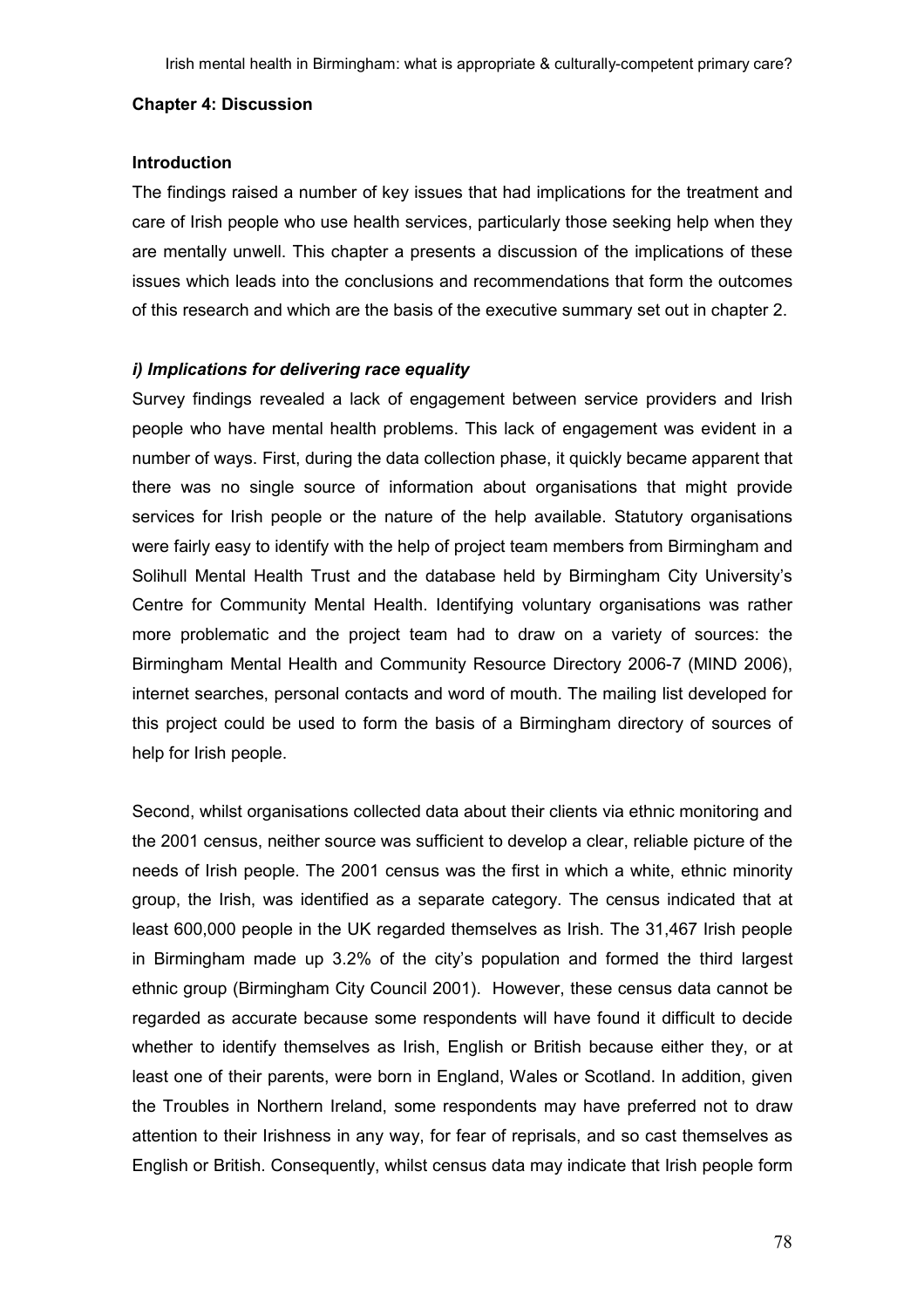a substantial minority within the population, it is not clear exactly how many Irish people are in the UK or in Birmingham.

Similar issues apply with regard to ethnic monitoring. Until recently, Irish people were not included in ethnic monitoring in any systematic way. Recent changes in health policy have tried to address this situation, for example, through the census of mental health clients belonging to minority ethnic groups, which included the Irish, but the fact remains that counting Irish people in England is problematic (Mental Health Act Commission 2005, DOH 2005a). Thus it is possible that lack of engagement between service providers and the Irish simply reflects the historical exclusion of Irish people from official statistics. If this is the case then it is imperative to establish other, reliable sources of information. One solution might be to consult with Irish people but there was little evidence of this and an apparent lack of contact between services and Irish welfare organisations. Only two respondents reported any contact; one had advertised services at the Birmingham Irish Welfare and Information Centre and the other had established a working relationship that had been in place for several years but which was, at times, hampered by staff shortages in the statutory organisation concerned. These two instances aside, request for names and contact details of Irish welfare organisations, together with an outline of the services they provide, indicates that organisations are operating without any advice or input from those with up-to-date experience of working with Irish people. The overall impression is that the distance between the general provision of services and Irish people is very wide indeed. This may, in part, explain the inability of respondents to identify aspects of their services that might inhibit their uptake by Irish people. Instead, respondents hypothesised about the possibility of pride, stigma or lack of confidence; in other words barriers were formed by the clients rather than the services. In this situation it is no surprise that negative stereotypes of Irish people, about which participants complained, continue to persist.

Bringing about change is dependent on the extent to which organisations take seriously their legal duty to collect data and the extent to which Irish people are included. Current evidence from the Health Care Commission suggests that, on a national basis, far more effort is needed to promote race equality for clients and staff in the NHS (Johnson and McGee 2008, Department of Health 2005). Similar work may be required in the voluntary sector. What is important is that organisations find appropriate ways to identify Irish clients and develop an expanding knowledge base about their needs that constantly informs policies, procedures and practice.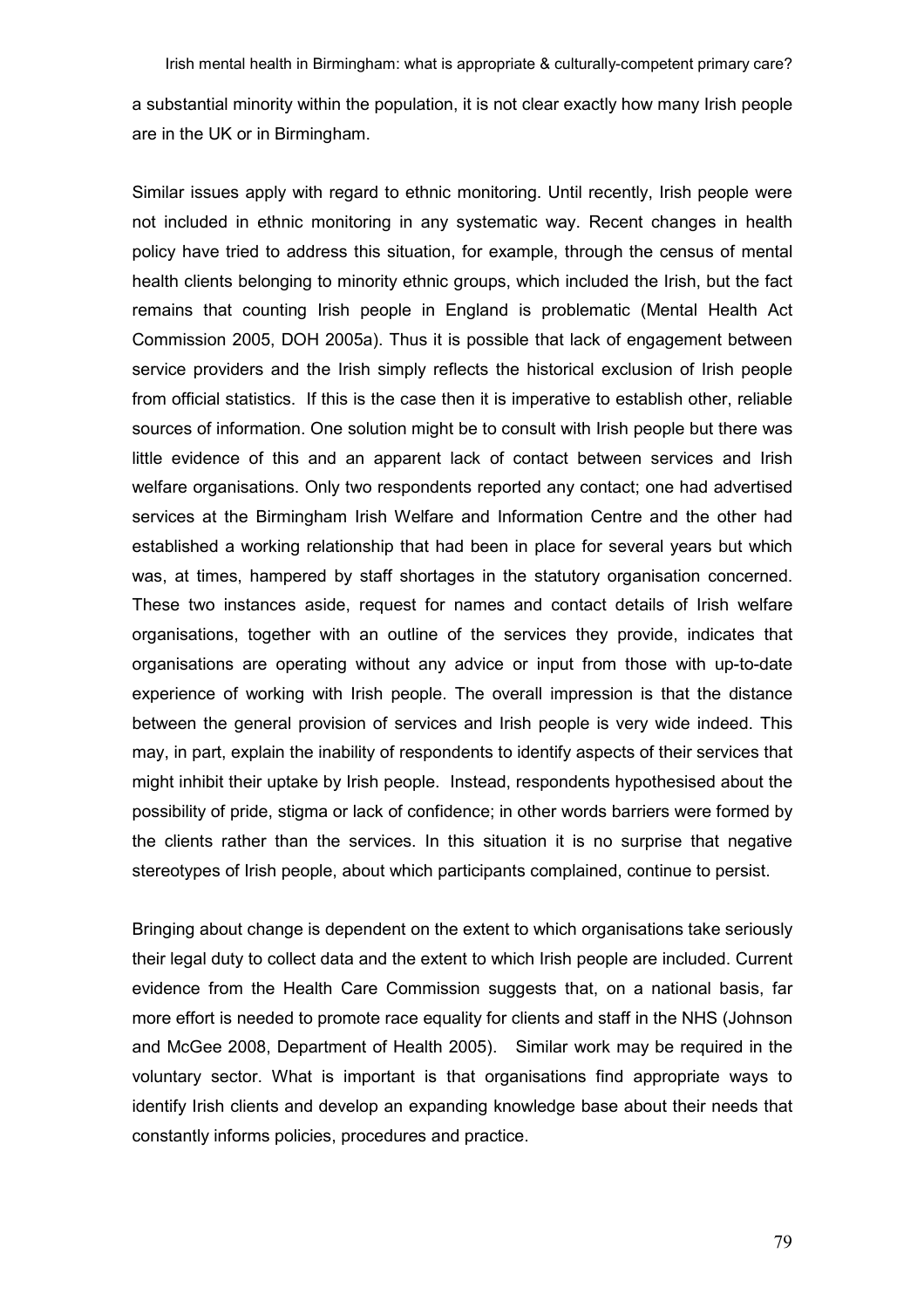## Conclusions and recommendations

In Birmingham, statutory and voluntary organisations provide a wide range of services for people with mental health problems but it does not follow that these are designed or delivered with Irish people in mind. Service providers seem to have limited information about Irish people and their culture; engagement between service providers and Irish welfare organisations appears to be limited. It is, therefore, recommended that

- i) Advertising should target mental health service providers and commissioners to promote awareness of Irish welfare organisations and the services they offer.
- ii) Attention is paid to the development and maintenance of a resource that provides details of the principal agencies that provide help for Irish people, particularly those with mental health problems and carer support.
- iii) Inter-agency networking and cooperation, in which statutory and voluntary organisations work together, should be encouraged. This cooperation requires sustained commitment from all parties, and include, where necessary, designated staff who cannot be withdrawn to cover shortages in other parts of the service.
- iv) The promotion of race equality and ethnic monitoring should include the Irish, alongside other minority ethnic groups, as a basis for developing a knowledge base that informs organisational policies, procedures and practice.

# ii) The health of Irish people

Findings demonstrated that many Irish people born in Ireland have poor physical and mental health and that their descendants fare no better. Over half of the 415 people who attended the Irish elders clinic were diagnosed with depression and of these, 46 people had suicidal feelings. Eighteen of the participants interviewed had mental health problems, the most common of which was depression.

These findings are supported by several earlier reports which demonstrated high levels of mortality and morbidity that exceeded that of both other immigrant groups and the host population. For example, Bracken et al. (1998) asserted that Irish people, particularly men, were twice as likely as white British people to be admitted to hospital with depression and alcohol-related problems. Rates of admission for Irish people continue to be higher than those of the white British.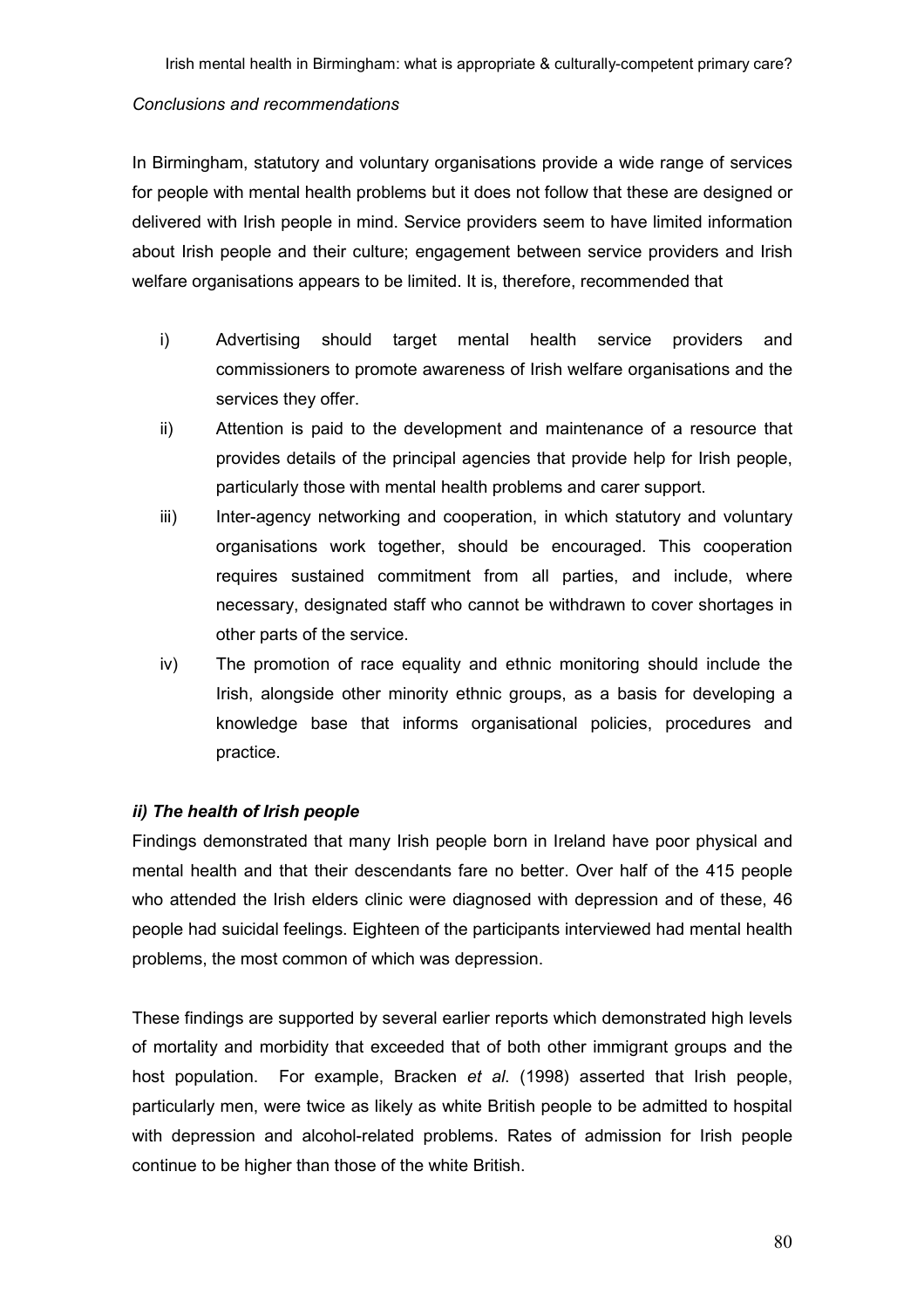Routes into hospital care for Irish people vary but are less likely to be based on GP referral than those for white British clients (Mental Health Act Commission 2005). Leavey (1999) found that Irish people were more likely than their white British counterparts to commit suicide. In his view Irish people found living abroad, particularly in the UK, stressful. This is a not uncommon view. Kelleher and Hillier (1996) argued that migration from Ireland to England was a journey from a society coping with the legacy of oppression to one in which the oppressor predominated. In coming to England, Irish people found that they had to deal face to face with a society that had historically, and very recently, considered them inferior. Thus the legacy of colonialism and the political issues surrounding Northern Ireland militated against the formation of a positive Irish identity in Britain (Aspinall 2002, Walsh and McGrath 2000, O'Meachair 1996).

Karlsen et al. (2005), in an exploration of the links between racism and mental illness in members of minority ethnic groups, including 733 Irish people, identified a relationship between disorders such as psychosis and the experience of verbal and physical racist abuse. They estimated that the annual prevalence of psychosis among Irish people to be about 10 per thousand, higher than that for Bangladeshi people but less than Indian, Pakistani or Caribbean people.

In a longitudinal study in the west of Scotland, Abbotts et al. (2001a, 2001b, and 1999) found that older adults of Irish Catholic descent were more likely than their white Scottish counterparts to suffer from depression. Stillwell et al. (2004) found that Irish girls in Britain were more likely to engage in alcohol abuse than young people from other backgrounds.

Thus the findings of this research are consistent with those of many previous studies. Where this particular research differs is, perhaps, in drawing out the interrelatedness of mental and physical health. Among the first generation, thirteen of the twenty-seven participants experienced mental and physical health problems: seven men and six women. Among the second generation, all six women and five of the seven male participants reported the same situation. Mental health problems, such as acute anxiety, caused distress that was experienced both psychologically as fear and physically as symptoms that incapacitated the individual (SU14). Similarly, physical conditions such as heart disease led to acute anxiety SU29).

These findings suggest that asking participants about their overall health, rather then focusing only on a particular aspect of it, may contribute to a more holistic understanding of the factors that contribute to the serious difficulties that many Irish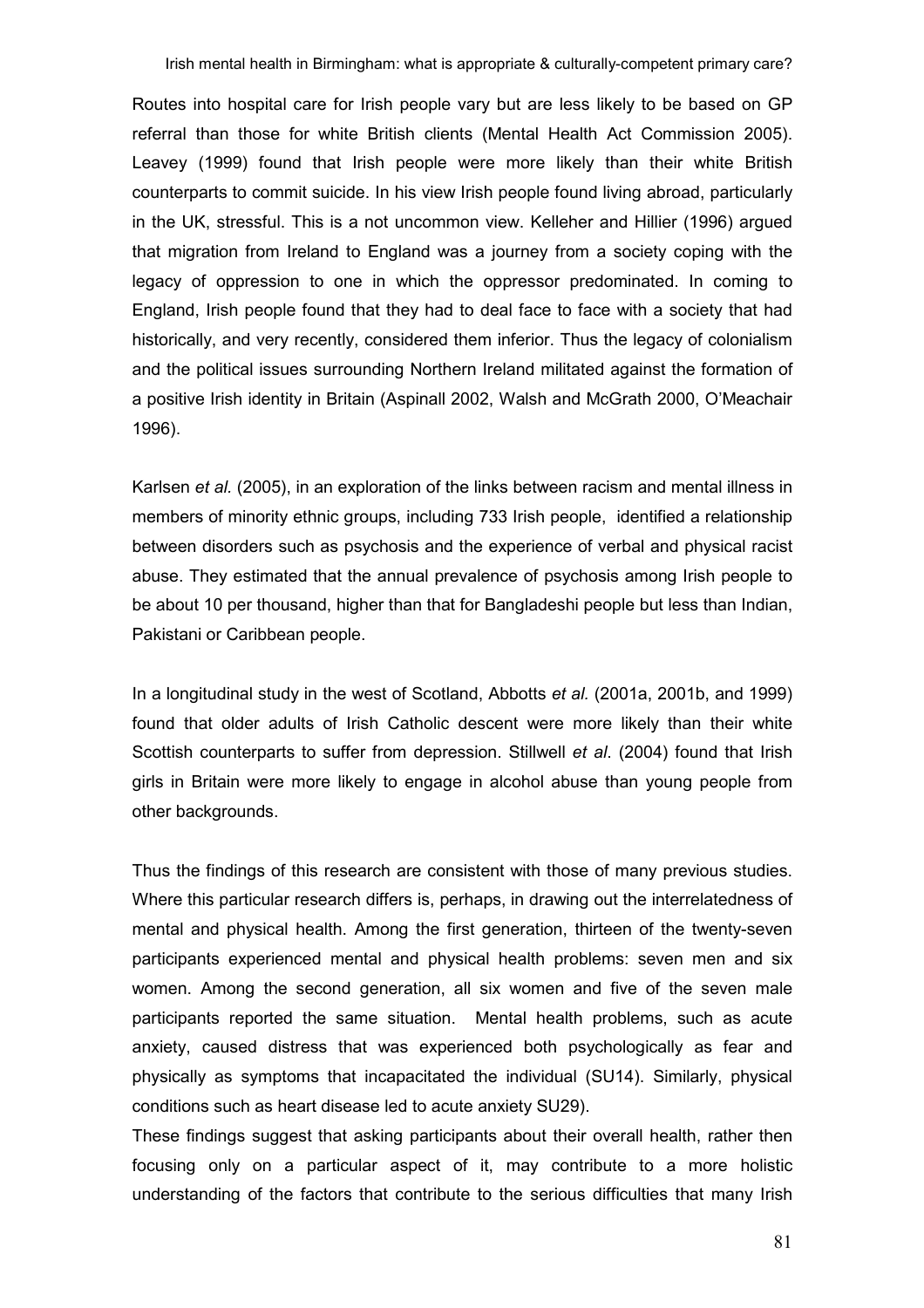people experience. This interrelatedness was also evident in examining what participants, both those born in Ireland and those born in England, found most helpful with regard to mental health, what did not help, and why. Overall, a great deal of what members of both groups considered most helpful hinged on relationships with professionals whom they could trust. A good GP, psychiatrist or CPN with whom a relationship could be developed over a long period of time, was essential and highly valued.

For example, SU40 was able to contact her CPN by phone if an emergency arose; she had done so only twice in twelve years but nevertheless she valued being able to make contact if necessary. SU1 and SU13 valued their relationships with their local pharmacists who ensured that they received their medication. Participants welcomed the time given to them and, for some, medication could provide some relief from symptoms. Even when medication did not work, the contact with professionals and what they provided, offered hope and the prospect of change.

Whilst participants valued these relationships they still maintained a distance between themselves and the professionals, rarely trusting enough to tell them their secrets. Some professionals were aware of this, commenting that clients would sometimes reveal snippets of information but then say that the rest to too horrible to talk about. Some of this reluctance can be understood within the context of participants' experiences of unhelpful relationships with other professionals who laughed at them (SU32), treated them as a joke (SU6, SU41), refused help (SU17, SU14) or stereotyped them as an alcoholics, even if they never drank (SU5, SU23, SU32). Such negative attitudes and behaviour towards Irish people reflected, in participants' opinion, both a lack of understanding of 'what Irish people are like' (SU23) and a more general absence of care. Other criticisms included seeing a different psychiatrist every few months (for example, SU1), being unable to access support between appointments, long waiting periods when referrals were made and day centres that did not encourage clients to make progress (SU23 SU5). Medication and even admission to hospital might be helpful but not if staff could not be bothered to listen to clients, explain what medication had been prescribed or why, when and how it should be taken (SU13, SU14).

Such criticisms have to be considered initially within the context of individual experience. For every participant who found mental health service provision helpful, there was another who had experienced the opposite. Nevertheless, there do seem to be issues about continuity in care and the negative stereotyping of Irish people,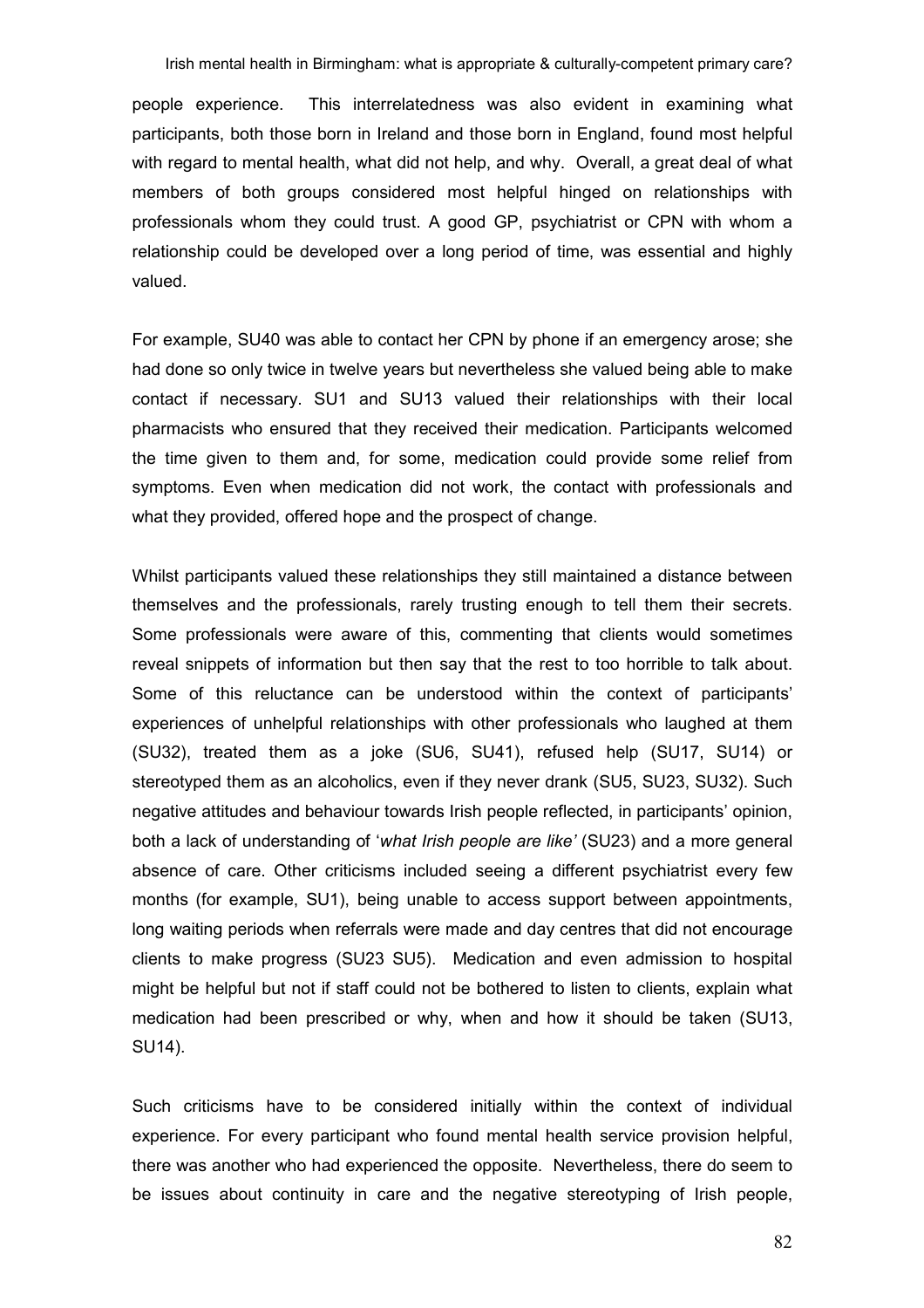Irish mental health in Birmingham: what is appropriate & culturally-competent primary care? particularly with regard to alcohol. For some participants the overall impression was that all Irish people are drunks and so 'this is all you're worth' (SU5).

Whilst some participants did have histories of heavy drinking (for example SU27, SU32, SU41) this was, in several instances, associated with either learned behaviour acquired whilst working on building sites or underlying trauma such as sexual or physical abuse. Some professionals acknowledged this, arguing that it was the trauma and ensuing mental health problems that led to drinking alcohol rather than the other way around (SP9, SP15). Despite this, service users felt that professionals focused on the drinking rather than the underlying problems.

Voluntary organisations were also a source of help. Birmingham Irish Welfare and Information Centre's linkworkers were held in high regard, by some of the participants born in Ireland, seven of whom had sought help in dealing with officials and complicated paperwork or securing a move to more appropriate accommodation. The Centre also supported people who were trying to give up alcohol. For some participants, the Centre's help brought real benefits that improved their quality of life although some worried about the possibility that this help meant that they were receiving charity. In contrast, only three participants who were born in England had used the Centre. SU3, for example, was unaware that it existed until she began attending therapy sessions nearby.

Immigrant Counselling and Psychotherapy was also praised by a small number of participants; two were born in Ireland and two in England. The main reason was that practitioners there understood their clients' backgrounds. However, other participants did not know that Immigrant Counselling and Psychotherapy existed.

A final potential source of help was the Catholic Church. Amongst the older adults born in Ireland, only one continued to be an active member although others still believed in God; most had parted company with the Church or drifted away from it. This situation contrasted with experience of one of the younger participants and with those born in England. It suggests that at least some older Irish adults feel alienated from the Catholic Church because of personal experiences of abuse or because they have simply lost interest. Consequently, care must be taken in broaching the subject of the Church as a possible source of help or support.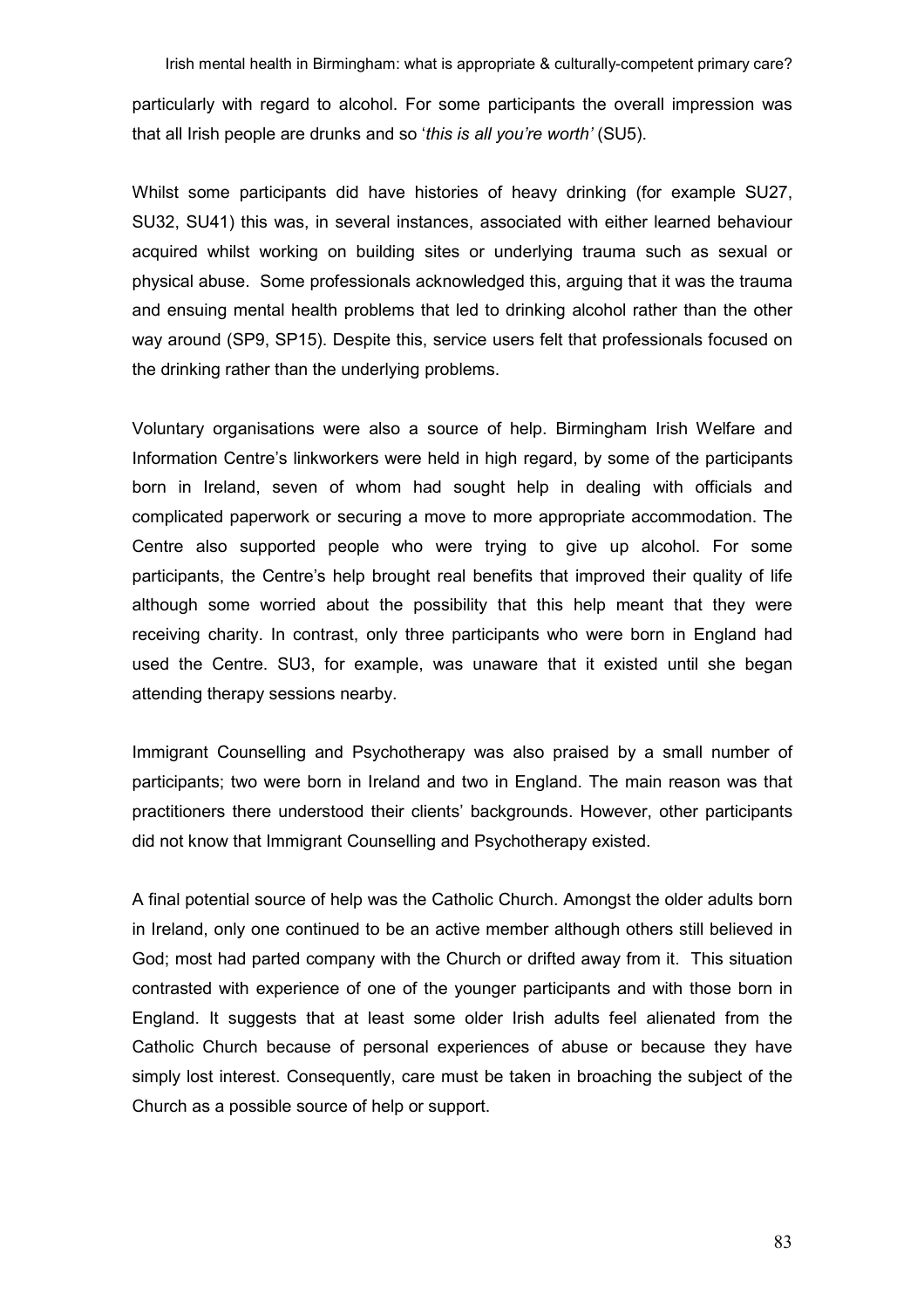#### Implications for practice and service provision

Individually, practitioners were aware of many of the issues surrounding Irish people and health. SP9 for example, saw, on average, five or six Irish clients each week and could comment on the level of need as he experienced it. Those with managerial responsibilities were able to comment on the absence of the Irish in service planning, the ways in which ignorance about Irish culture encouraged stereotyping (SP3, SP7). Members of staff such as SP9 and SP3 also noted that their professional education and in-house training courses failed to address the culture and health of Irish people. Cultural dimensions of care were conceptualised in terms of those of non-western, non-European origins and, consequently, practitioners were better prepared to care for South Asian clients than those whose roots were in white minorities such as the Irish. Recent migration from an expanded Europe has changed the profile of those likely to be accessing mental health services in future. In this context, learning to provide culturally competent care for Irish people is the first step towards meeting the needs of other, newer minorities.

Ireland-born members of staff in both statutory and voluntary organisations noted that their presence could be helpful and comforting to Irish clients who were terrified of what was happening to them (SP11, SP16, SP10). They and England-born staff with Irish parents could interpret and translate, prevent misunderstandings and mid-diagnoses. Thus they could use their own Irishness to help and support clients. These activities have been documented in relation to other minority ethnic groups. McGee (2000), in a study of culturally-competent care in acute general hospitals, found that nurses from other cultures were regularly required to interpret and perform other services for patients who shared their cultural background. The nurses were happy to take on these responsibilities, although often they had no choice, and the patients welcomed their presence. However, the nurses also complained about the pressures they experienced from both patients and colleagues. The patients would save up their problems and requests until the nurses were on duty.

Nurses who had not been educated in languages other than English could struggle when asked to interpret complex medical treatment or sensitive information, particularly if they were still students or junior practitioners. Colleagues seemed not to appreciate how stressful the responsibility could be and often assumed that, because the nurses could speak, for example, Urdu or Polish, that they could also speak any other language. This could generate hostility if nurses tried to explain that this was not the case; further hostility could arise if they spent too much time interpreting and failed to complete their other work. Thus the nurses had to cope with high levels of stress and a

84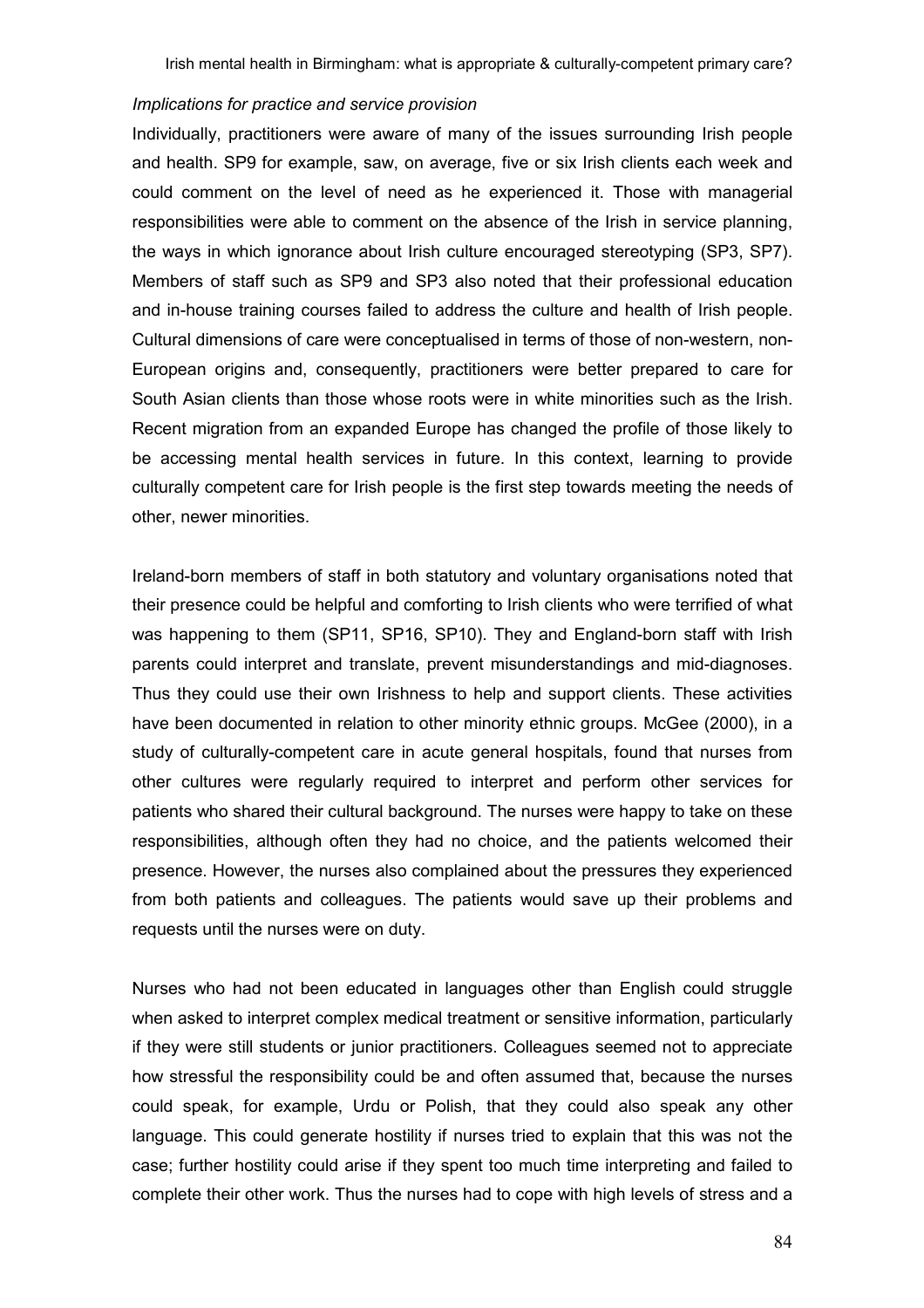lack of support. Similar situations may arise if Irish members of staff are to take on roles in which they have to advocate, interpret or perform any other role that involves using their Irish backgrounds. Moreover, it should not be assumed that they will all wish to do this.

#### Conclusions and recommendations

Many Irish people face multiple health problems regardless of whether they were born in Ireland or in England; mental and physical health problems are interrelated. Irish people are atypical in that, among most minority ethnic groups, the health of members of the second generation shows an improvement when compared with their parents. Individually, those who look after and support people with mental health problems do their best to provide good care for all clients, but their professional preparation does not equip them to address the cultural dimensions of looking after Irish people. Whilst individuals are aware of Irish people's needs and Irish members of staff use their own ethnicity to facilitate therapeutic relationships, too much depends on individual good will. There is no evidence of organisational commitment to change. It is, therefore, recommended that:

- i) Current emphasis on cultural competence within the preparation and continuing professional development of practitioners should be further developed to include a focus on white minorities such as the Irish. This is an essential part of developing a workforce that is fit for future practice.
- ii) Organisations that provide services for people with mental health problems should expand their commitment to clients by recognising the inequalities that Irish people experience and supporting staff in bringing about change. This commitment should be made evident through policies, procedures and practice.
- iii) Attention is paid to tackling the negative stereotyping of Irish people, particularly with regard to alcohol.
- iv) Staff development about diversity in mental health care should be expanded to include the health care needs of Irish people. Service provision would be retained at its current points of delivery, but with raised awareness and support.
- v) Assessment of Irish clients should include specific questions that reflect health patterns and trends among Irish people.
- vi) Liaison with Irish welfare organisations should become part of established practice when working with Irish clients.
- vii) Irish members of staff should not be pressurised into acting as interpreters or advocates for Irish clients. Members of staff who are happy to take on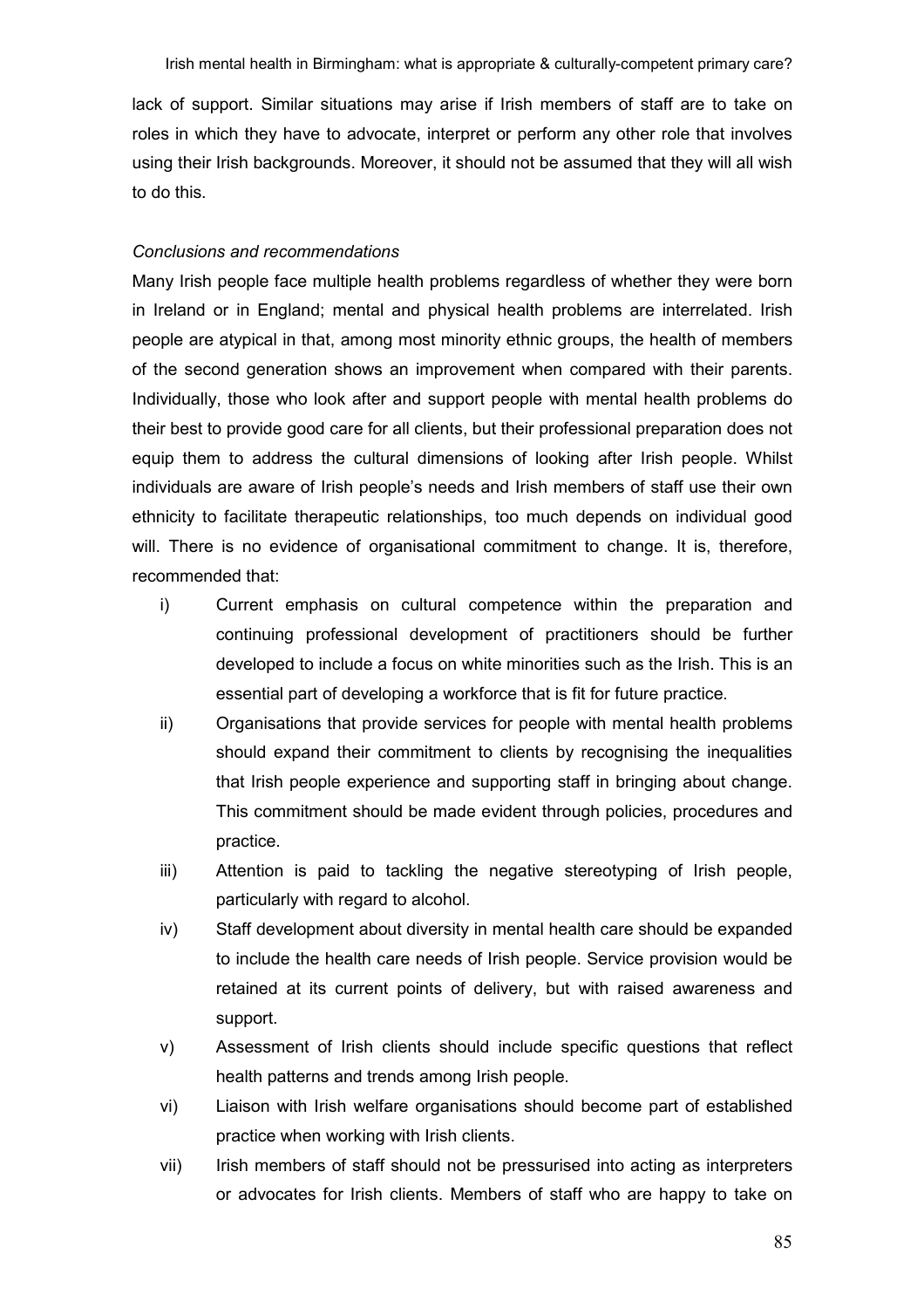these roles, should, regardless of the ethnic groups concerned, receive organisational support.

viii) Irish welfare organisations could do more to make Irish people aware of the services they have to offer.

### iii) Born in Ireland: Irish culture and health

Findings revealed a great deal about the nature of traditional Irish culture. The importance of understanding this culture is essential to practitioners and service providers working with Irish clients. Learning about the cultural context in which events occurred may facilitate the development of a deeper understanding of the presenting difficulties. This is not to say that learning about Irish culture should be a history lesson but that certain aspects of the past will help to clarify several current issues.

#### a) Sending money home

The main reason that participants gave for leaving Ireland was to earn money. Ireland was, at that time, a predominantly rural and extremely poor society in which the export of young people was a financial necessity. Going abroad, was not, primarily, about finding a new, more prosperous life but about sending money home to support parents and younger family members, some of whom the emigrants never met. Coming to England did not seem to involve a great deal of planning. In comparison to America or Australia, England was very close and easily accessible; less than a day's travel and thus an attractive destination (Kelleher and Hillier 1996, Clarke 1998, O'Dwyer undated, O'Meachair 1996). Consequently, some individuals seemed to almost drift into England. SU35, for example, travelled with his sister because she needed help with her luggage; he didn't intend to stay but time passed and so did about forty years.

This lack of planning seems to have continued into life in England. Young people who arrived in the 1950s, 1960s and 1970s, especially the men, took unskilled jobs and led transitory lives moving from one job to another in different parts of England. They lived in rented accommodation and never settled anywhere. O'Grady and Pyke (1997) have vividly described this life: the craic in the pub, the company of other men and pride in the physical strength needed to do hard, manual work. This contrasts with the often primitive accommodation, the long emptiness of Sundays in which, after Mass and the paper from home, there was nothing to do until work started the next day. In later life, when there was no work at all, that emptiness and loneliness became a way of life (O'Grady and Pyke 1997).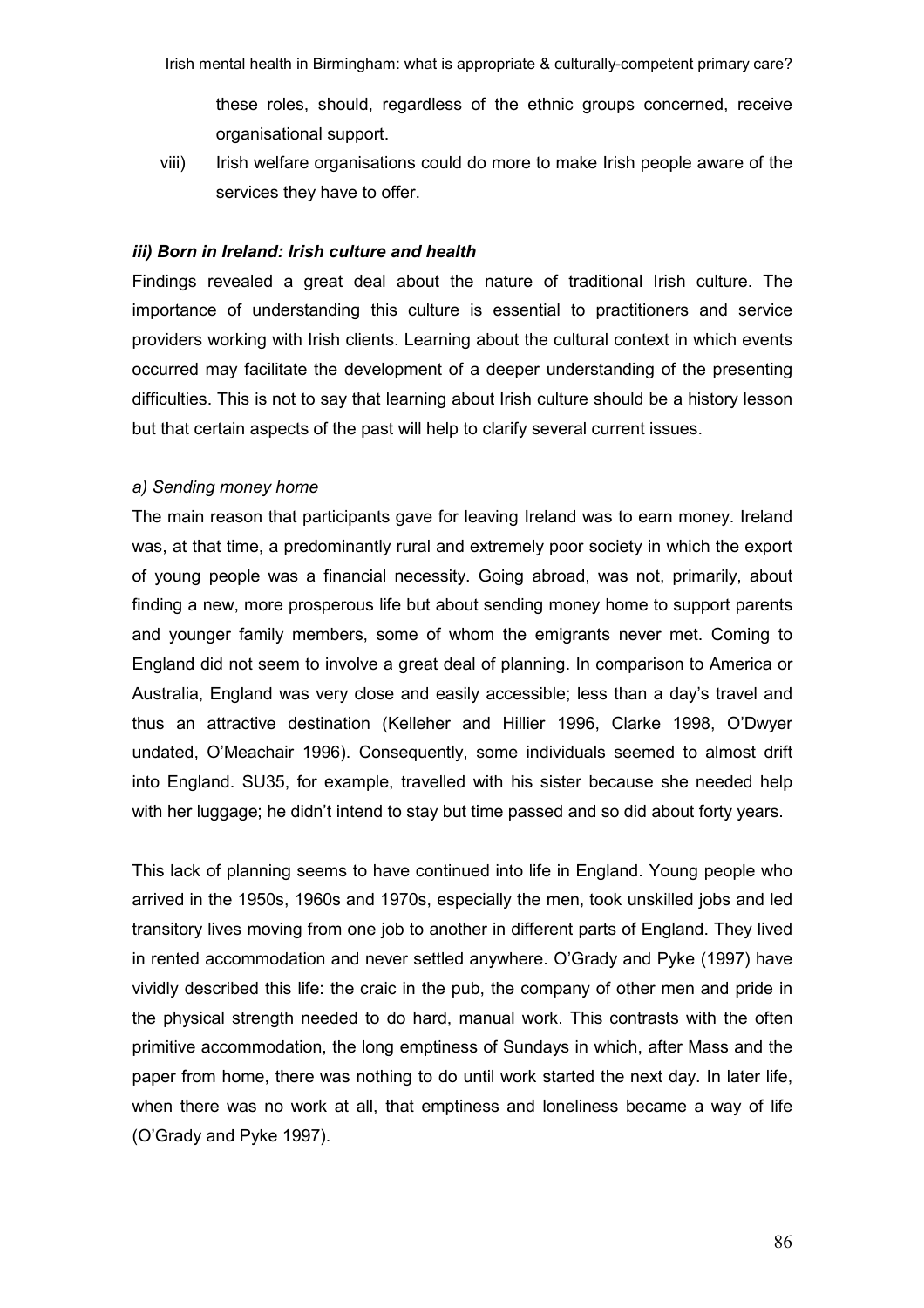An additional factor in this life was the cultural differences between Ireland and England. Even young, fairly recently arrived participants, such as SU42, expressed surprise at the cultural distinctions between English and Irish society. The underlying assumption seemed to be that geographical proximity, a shared language and a long period of colonisation would mean a close similarity between the two countries. Reality appears to have been something of a culture shock in which, like other adult immigrants, participants experienced 'loss of cultural integration and challenges in adapting top a new environment' that may precipitate mental health problems (Breslau et al. 2007 p190).

An integral part of this cultural difference was encounters with anti-Irish sentiments. Historically, British attitudes towards the Irish have been characterised by racism, discrimination and oppression. Irish people were portrayed as animals in the British press and regarded as subhuman (Curtis 1971, Curtis 1984, Keneally 1999, Scally 2004). Until the introduction of legislation about race relations, employers and landlords could advertise vacancies and, at the same time, openly state that Irish people were not welcome, hence the comments by some participants in this study about signs stating that no Irish people could apply for jobs or accommodation. Prejudice and discrimination continue today in more subtle forms that serve to socially exclude Irish people from society in ways that may adversely affect their mental health, a view supported by Breslau et al. (2007) who argue that the United Kingdom is one of the five countries in which immigrants are most likely to develop psychotic disorders.

Nevertheless, there was, and still is, an element of ambivalence in this hostility. In the 1950s and 1960s England needed workers to staff factories, building sites and the public services. This created opportunities for foreign workers and, as Hillyard (1993) observed, the Irish were, if not welcomed, then at least tolerated in this context. What caused the situation to change was the impact of the Birmingham pub bombings in 1974 that led to the introduction of the first Prevention of Terrorism legislation later that same year. Subsequent bombings and the extension of anti-terrorist measures 'all played their part in making the Irish living in Britain, or Irish people travelling between Ireland and Britain, a suspect community'. (Hillyard 1992 pp257-8). The political situation has changed; the Irish no longer occupy the same position as a suspect community and certain elements of Irish culture have become almost fashionable. Nevertheless, anti-Irish sentiments have not gone away, an attitude of orientalism prevails in which Irishness is both idealised and denigrated (Pointon 2007).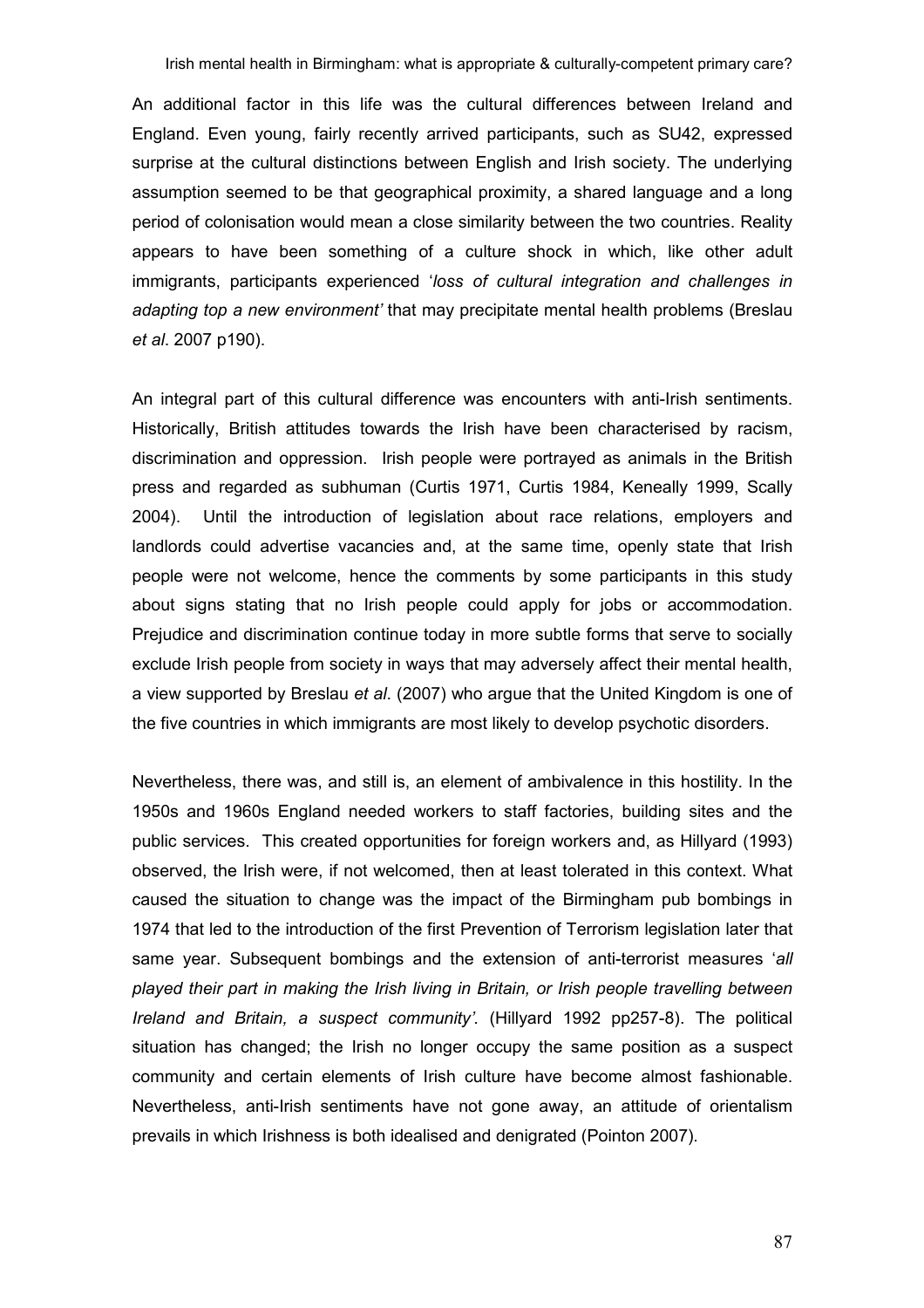In addition to living and working in England, participants had to contend with the consequences of never returning to live at home. It is important to emphasise the distinction between this and the country; links were always about home, parents, family and the farm rather than Ireland. Over the years links with family who stayed at home became more difficult to maintain. Parents and friends died, each representing a lost link with home. Those who remained did not always seem to welcome or want to know about emigrants. Even where participants had maintained good family links with Ireland, these were tinged with regret for the lives they might have had if they had gone home. Homesickness persisted even after many years.

These experiences do not appear to have been documented by many Irish people but they are by no means unique. For example, Anwar's (1979) study of Pakistani immigrants in Britain amply demonstrated the experiences associated with migration. What begins as a move to earn some money, just for a few years, is gradually extended because, for example, finding well-paid work was not as easy as anticipated, more money is needed at home, some individuals are better equipped to cope than others, relationships develop and children are born. Those who do go back can find it difficult to settle down into the lives they once led; they feel aliens in their home societies as well as the ones to which they migrated (Anwar 1979). Thus what this research and discussion suggest is that coming to England was not part of a long-term plan to make a new life. Employment was mainly in manual occupations; wages were sent home to parents, living accommodation was a rented room. There was no opportunity and no incentive to save, buy a house or settle down because there was always the possibility of going home. Similar experiences have been highlighted by other minority ethnic groups but do not appear to have been documented in relation to Irish people.

#### b) Escaping from Ireland

A second reason for leaving Ireland was the experience of some form of trauma in childhood or early adult life, for example, sexual or physical abuse, bereavement, parental suicide. It must be emphasised that this applied only to a small number of participants but, nevertheless, coming to England offered them a means of escape from intolerable situations. Whilst it is important to note the abuse itself, the context in which it took place is also relevant. Until the 1970s Ireland was, in effect, a patriarchal, authoritarian theocracy controlled by the Catholic Church (McCluskey 2000, Kearns 2004). The Church, rather than the State, was the main provider of social care through the religious orders, whose members enjoyed high social status (McCluskey 2000). Within this society emphasis was placed on conformity and discipline; failure to comply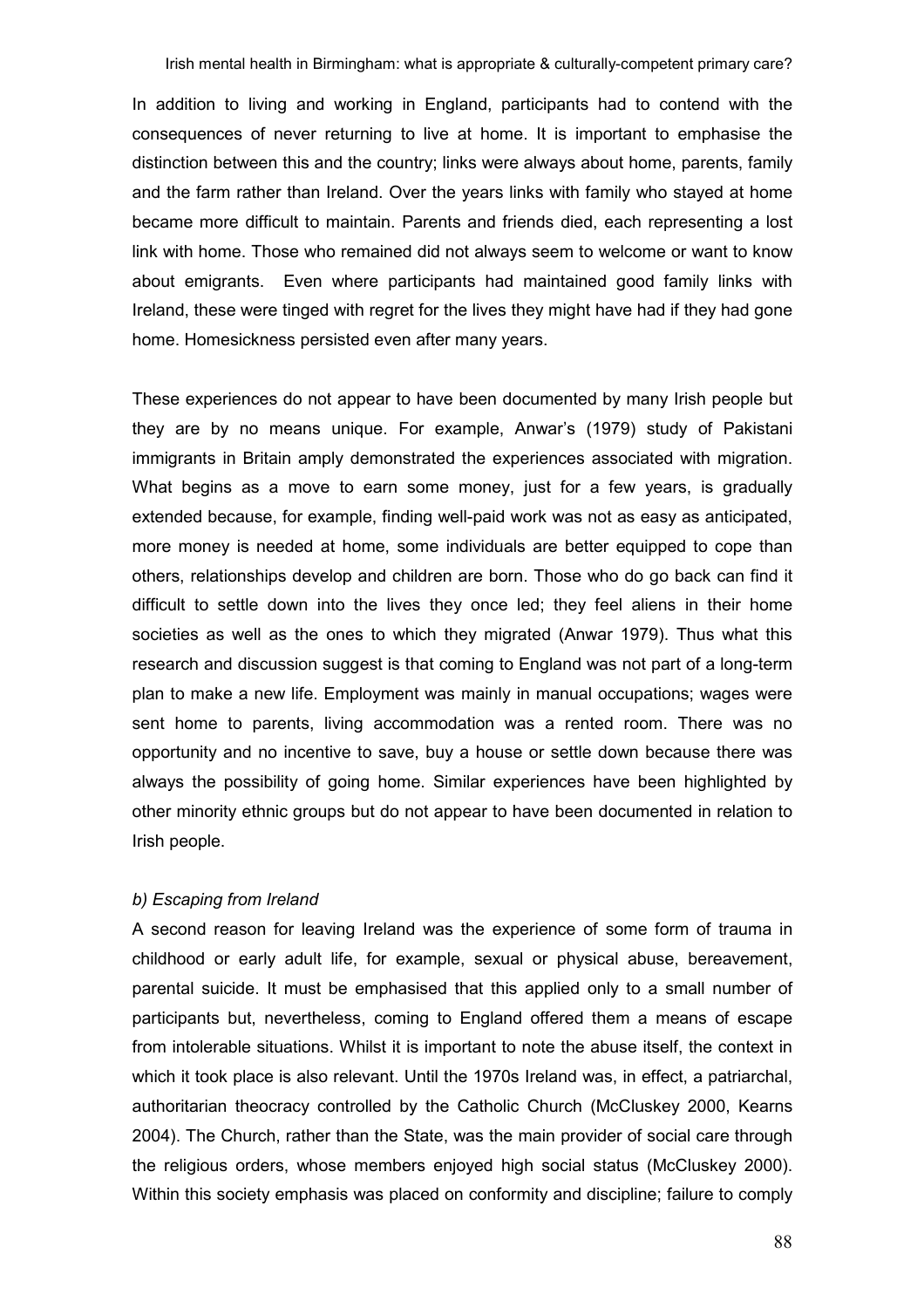carried not only social but spiritual consequences. Added to this was the cultural value placed on privacy which, as participants in this research observed, meant that many things were never discussed outside, and maybe not even inside, the home. This was a context in which those with the power could inflict cruelty on others (Mollon 2000).

In documenting the lives of women, Kearns (1994, 2004) has shown how religious and social systems inflicted cruelty on women. Women were required to obey their husbands with regard to sexual matters. The priests enforced the idea that 'your husband was your lord and master ...obey your husband and that's it!' (Kearns 2004 pxix). Sexual, physical and emotional abuse meant that many women had more children than they could provide for and were old before their time.

Children were also subjected to what might now be regarded as cruelty; attitudes towards them were very different to those that pertain today. Children were seen as intrinsically evil and in need of discipline from parents, teachers and anyone else responsible for their care (McCluskey 2000). In fairness this attitude was not confined to Ireland; having a close, loving relationship with one's children is a fairly recent idea (Bluglass 2003). However, Irish society has recently had to face up to events that went ell beyond acceptable child-rearing. In 1997, a Radio Telefís Éireann programme revealed abuse that had taken place in a children's home over many years. This was the first step in the development of scandal that touched every part of Irish society as it became clear that staff in other institutions had also perpetrated abuse. The impact and the scale of these revelations were so profound that writers such as McCluskey (2000) have equated them with that of the Famine: so terrible that no one could believe it but, at the same time, having to accept that it had happened.

### c) Silence, secrets and shame

A persistent theme in participants' accounts was that of the cultural value placed on privacy and not talking about family business outside the home. In traditional Irish society the family was a cultural icon, a model of the Holy Family, an ideal, to which everyone had to aspire (Walter 2001). This cultural value has implications for mental health practice in that clients will not readily divulge what is really troubling them. Participants in this research made plain that they did not tell professionals their secrets; sometimes they did not even tell their own families because they were ashamed. SU21, for example, had not even told his wife that he couldn't read and SU41 never told anyone at home when a monk at school raped him. Bluglass (2003) suggests that holding secrets is a way of coping with traumatic events, as though shutting off a part of the self enables the individual to function with apparent normality, whilst in reality,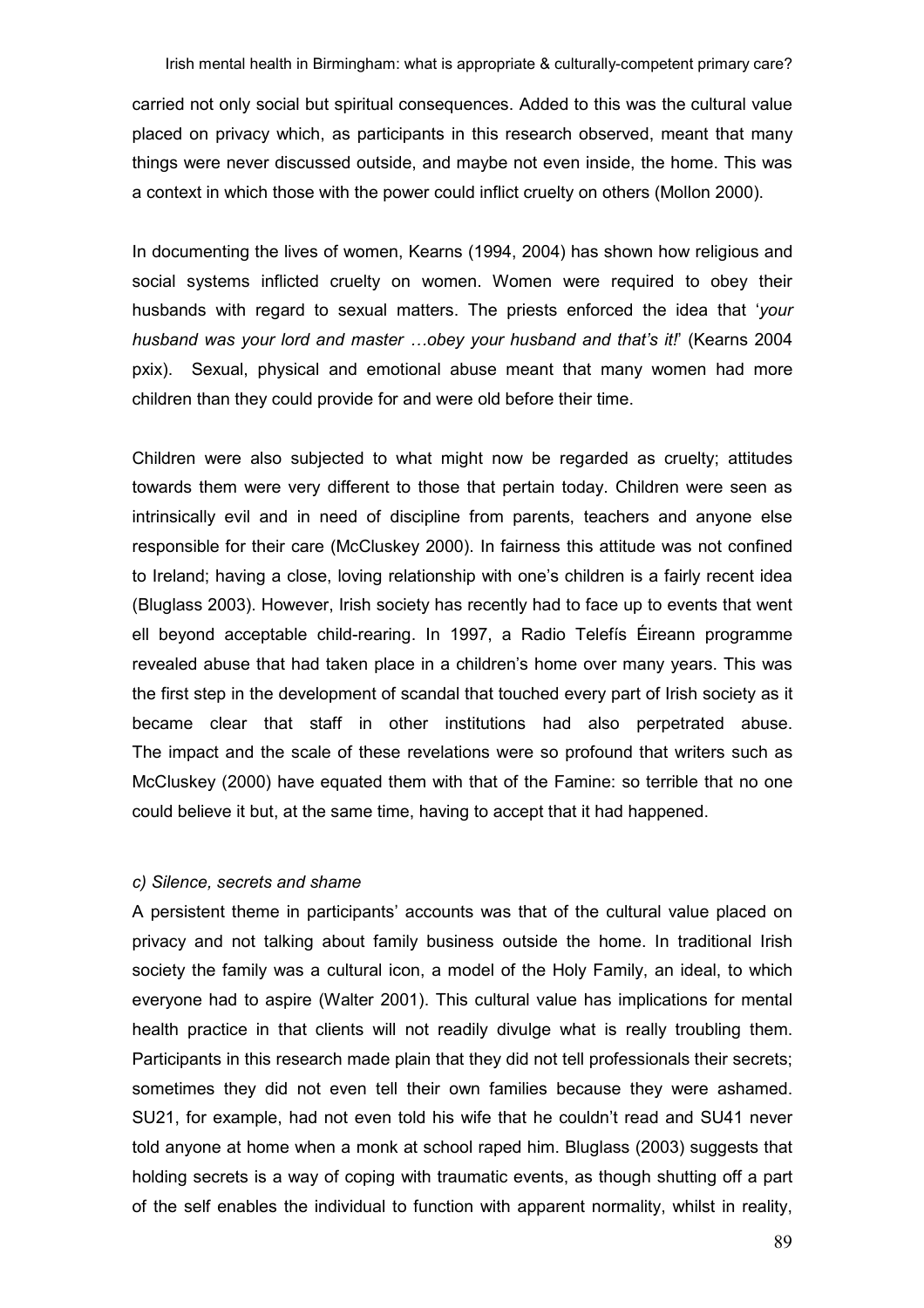individuals who do this are likely to be highly preoccupied with whatever happened to them. This was certainly the case for SU21 whose elaborate strategies for hiding his inability to read required constant vigilance and maintenance.

Contemporary Irish mental health practice seemed to take account of secrets. Practitioners recognised that clients would not easily reveal their secrets; it could take months or even years before such revelations were made. Practitioners seemed were members of the local culture; their families had, in some instances, been in the locality for generations. They saw their clients over long periods of time and thus had time to build relationships. Clients for their part had time to do the same, to establish when, where and to which practitioner their secrets could be told. Local practitioners could thus be regarded as receivers and keepers of secrets. This suggests that local practitioners, embedded in the culture, are not unlike traditional healers, roles that occur in every society to minister to the sick and distressed. In doing so they are able to incorporate physical, psychological and spiritual dimensions of care in ways that are meaningful to their clients (Helman 2000, Nolan 1989). In traditional Irish culture, there were individuals who were said to have the cure for particular conditions; it is possible that, in modern Ireland, this type of role has been reconfigured as that of a receiver and keeper of secrets (Nolan 1989). This may have implications for mental health practice in Birmingham. Practitioners will need to be aware that clients may not reveal the full story of what has happened to them; that clients need a long time to build up relationships and decide whether they can trust practitioners. Participants' complaints about lack of continuity (for example, SU23, SU1), the entries made in their notes and the possible consequences of this (for example, SU5, SU17) are factors that will militate against the revelation of secrets.

### d) Not making a fuss

Allied to the keeping of secrets was that of not wanting to make a fuss about anything by drawing attention to one's misfortunes or difficulties. Practitioners remarked that, in traditional Irish society, people would not consult a doctor unless they were, in their opinion, very ill indeed. Findings presented in this report illustrate that reluctance to seek help. SU34, for example, did not want to bother the doctor even though she was clearly not well. Such attitudes may be laudable up to a point; frequent consulting over minor ailments is not necessary but, as older adults, most participants had multiple, long-term health problems that required treatment and careful management (Department of Health 2005b). Left untreated, long-term conditions such as arthritis, heart disease and depression will, in many instances, cause irreversible damage and poor quality of life. In this context linkworkers proved invaluable in encouraging Irish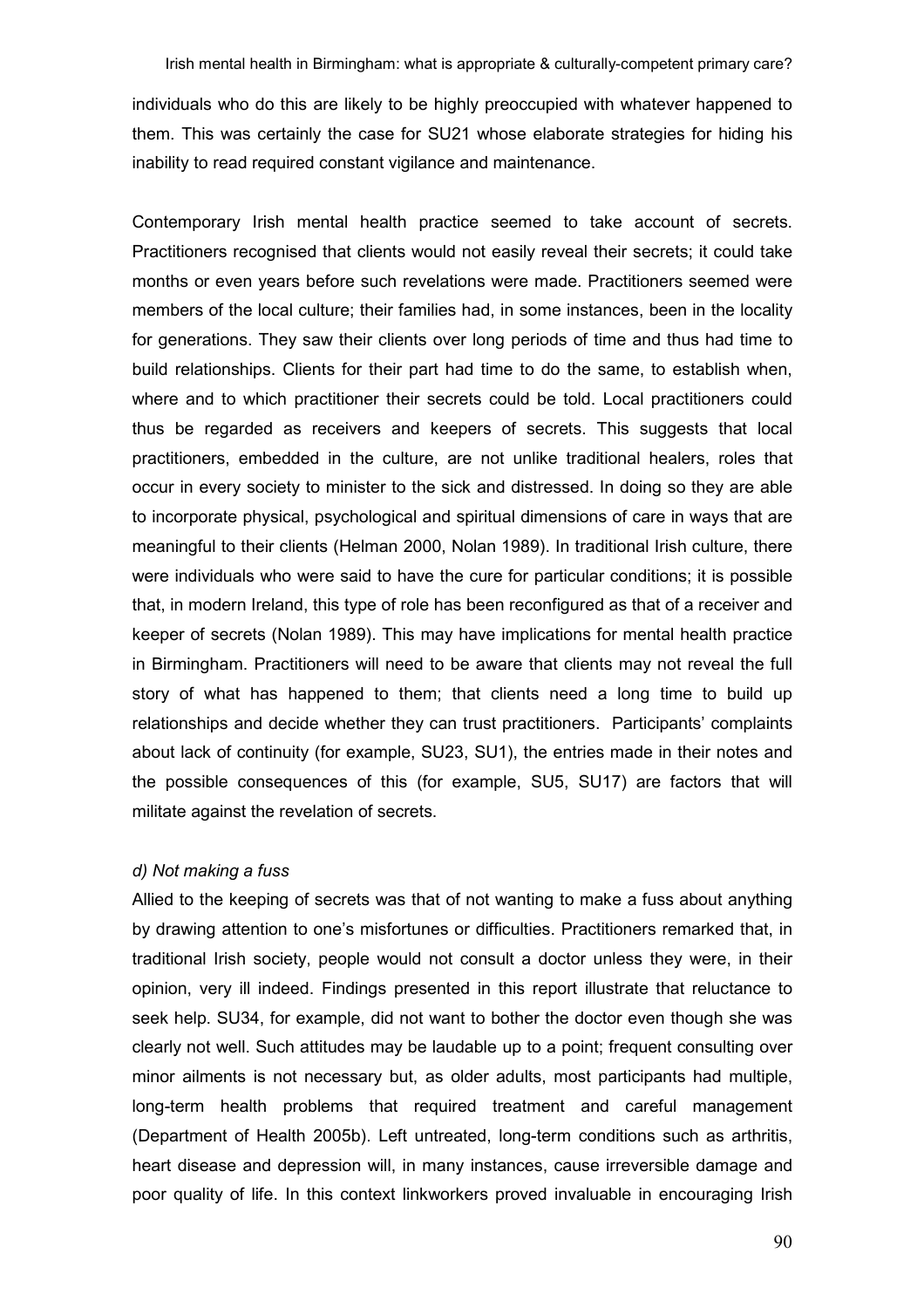people to see their GP; the ensuing medical assessments revealed a wide range of health problems that would otherwise have gone untreated. Thus the linkworker activity promoted access to and engagement with mainstream services, a way of working that has been applied with other marginalised groups such as the homeless (McGee and Barnard 1999). The aim is to facilitate social integration so that individuals are valued and supported on the same basis as everyone else. Thus the facilitation is more about in-reach, that is to say, reaching into the mainstream services, rather than reaching out. In-reach is the antithesis of separate services in which minority groups are ghettoised and further excluded. Such apartheid service provision is not consistent with culturallycompetent care.

#### e) New Irelands

The older adults in this study left Ireland as young people. Many were still teenagers when they arrived. Over the ensuing forty or fifty years, as family members and friends died, links with home were gradually broken. Those who went back to visit could feel like outsiders even though their relations welcomed them. Homesickness and regrets for the lives they might have had persisted over many years. The problem was that the homes they left were gone; not only did parents and relatives die, Irish society is changing.

In the Republic of Ireland, membership of the European Union has brought an unprecedented level of prosperity, a Celtic Tiger, to Ireland giving rise to a different society in which younger people lead very different lives to those of previous generations. Ireland no longer needs to export young people; in fact they are more likely to migrate there from Poland, Latvia and other European states. However, this economic boom is not evenly spread across the country (Clarke 1998). The rate of suicide in Ireland has risen, especially amongst young men (Lynch et al. 2004). Migrants bring or will develop their own mental health difficulties with which Irish mental health services are ill-equipped to cope.

In Northern Ireland, now that the political situation has changed, there is a new, different Ireland emerging. Inevitably, in the aftermath of the Troubles, there are a number of mental health issues. An estimated one in four people consult their GP because of mental ill health and an approximately 83,000 people suffer from some form of mental illness (Eastern Health and Social Services Board 2003). There is an urgent need to introduce talking therapies. Nevertheless, change is happening and redevelopment is taking place.

91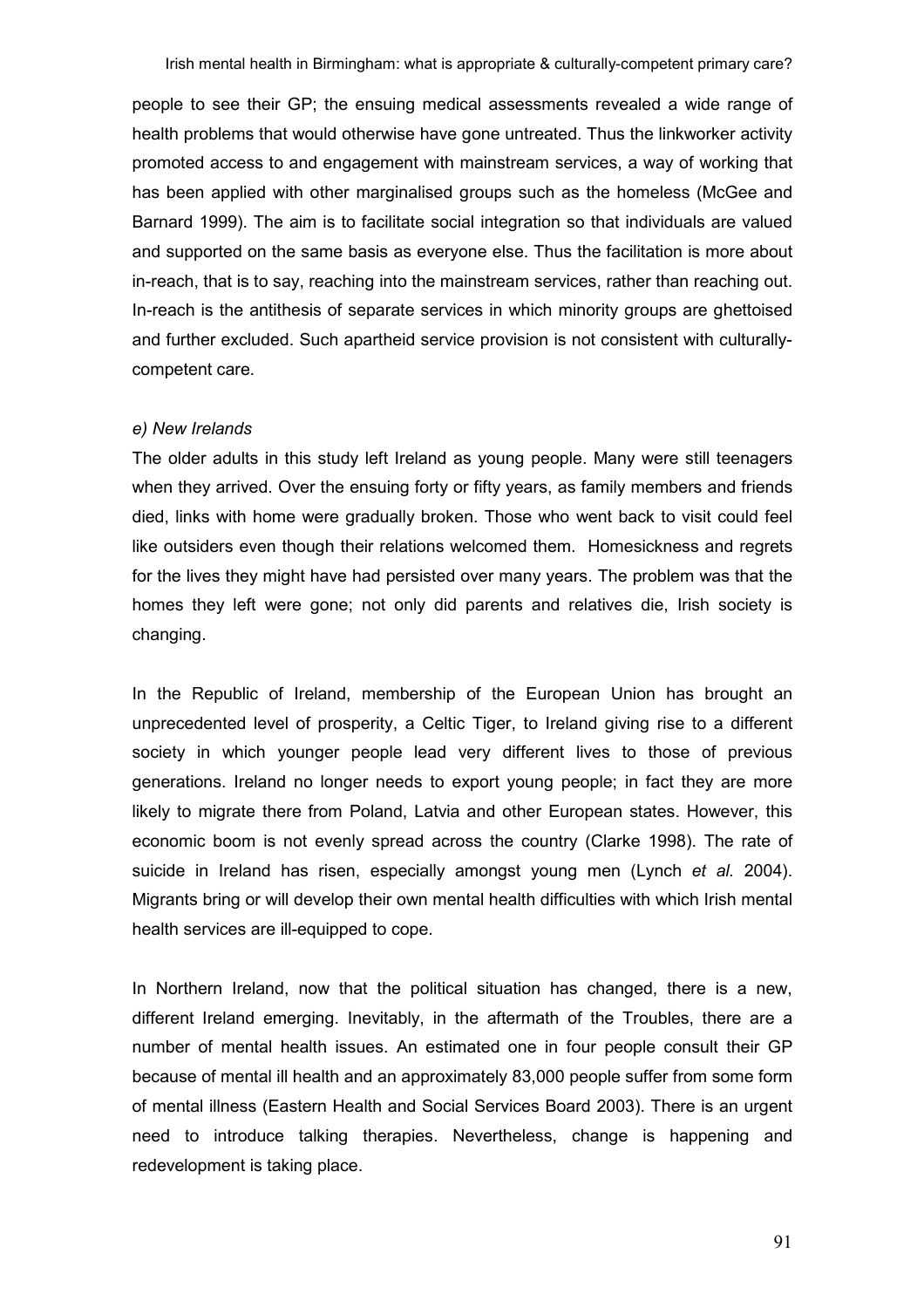Thus it is no longer appropriate to conceptualise Ireland as a homogenous entity. Rather there are now multiple Irelands: traditional, Celtic Tiger, the Northern Ireland of the Troubles, Northern Ireland after the Troubles; the Ireland of immigrants and immigration and finally the Ireland of the tourist. All are competing for cultural space, reconceptualising old values and configuring new approaches to life.

#### Implications for practice and service provision

Practitioners and service providers who were not born and educated in Ireland knew little about Irish culture and tradition. What knowledge they possessed appeared to come from two sources: Irish colleagues and, for some, Irish parentage. Useful though these sources were, they depended on solely on personal contact. Learning from parents was inevitably focused on family rather than Ireland and this primarily about personal ties rather than professional practice (Walter 2001). Thus people with Irish parentage might know little about Ireland except as it impinged on their own family. Those who attended English schools will have learned to see the Irish through a prism of Englishness. In order to develop a deeper understanding of their Irish clients, practitioners and service providers need to know something about the context from which they originated and their lives in England. The experience of displacement, the pressure to send money home, coping with racism are all familiar themes in relation to other migrants but, for older Irish people, there is the additional legacy of their status as a suspect community (Hillyard 1992).

All these factors have implications for mental health but care must be taken to avoid perpetuating stereotypical assumptions. Whilst some people did suffer terrible abuse, poverty and many other serious difficulties before they left Ireland, it does not follow that everyone in and from Ireland should be regarded as a victim. Not everyone was dysfunctional. There were many parents, members of religious orders and priests who did not ill-treat children or perpetrate any other form of abuse. Some Irish people did well in England; married, bought houses, brought up children. Indeed one of the characteristics that emerged in listening to practitioners with Irish parents was the apparent absence in their lives of the drinking and violence that blighted the lives others who ended up as service users. Thus it is essential to ensure that any staff development programmes that focus on Irish mental health present a balanced picture.

A second consideration is the cultural value placed on privacy. Irish people can be very reluctant to seek help about medical problems. This research has demonstrated the vital role that linkworkers can play in facilitating access to services. If in-reach is to be successful, practitioners and service providers need to establish regular liaison with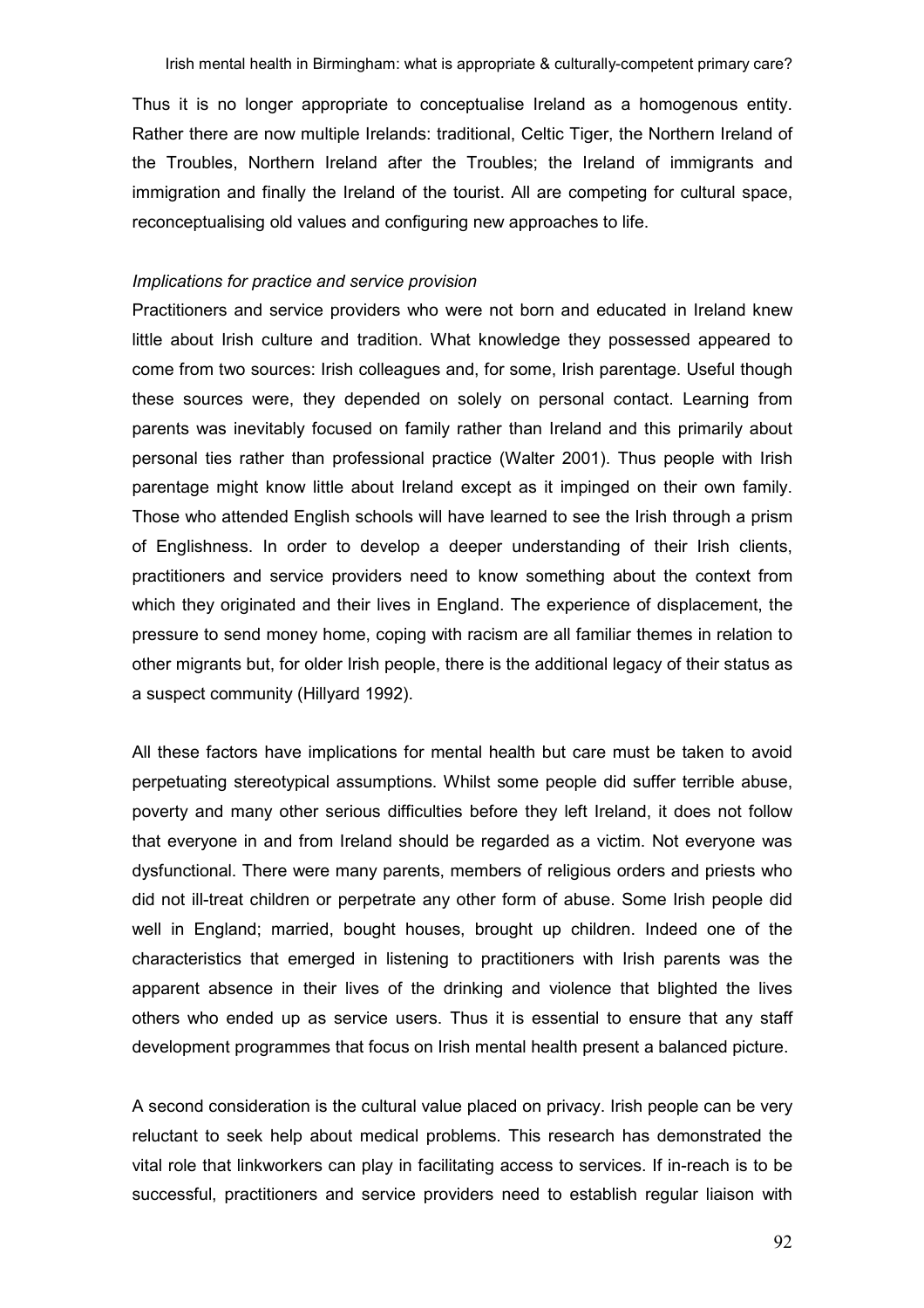Irish mental health in Birmingham: what is appropriate & culturally-competent primary care? linkworkers to support clients in navigating their progress through the mental health system.

Liaison with linkworkers will also be beneficial in establishing therapeutic relationships that provide clients with spaces in which to tell their stories Capturing the client's readiness to tell his or her story requires considerable skill; an ability to recognise the significance of seemingly innocuous signals and to respond appropriately because the client will probably only make one attempt (Benner 1984). Services in Ireland do not necessarily have more practitioners that those in Birmingham but those they have are embedded in the local culture. They are, therefore, attuned to the social and cultural signals that clients provide. Receiving the story, and the client's closely guarded secrets, also requires skill. Some of the stories and secrets collected in this research were extremely painful to hear; listening to such accounts takes patience, empathy and time. Even more challenging are those stories that cannot be told verbally because the client has no words for what happened. Sitting in the room with the man who arranged tissues was probably a very unsettling experience for the practitioner but she was able to recognise the man's actions as non-verbal storytelling. Consequently, she accepted the story, and the secrets within it, even though she did not know what these were (PIE 6).

# Conclusions and recommendations

Recognition and understandings of the cultural differences between Ireland and England is an important step in providing culturally-competent mental heath care. Inherent in this step is the need to avoid stereotypical thinking; Ireland is not a homogenous, static society but one in which a great deal of change is taking place. There are now multiple Irelands with differing cultural values and beliefs.

Nevertheless, caring for older adults does require some understanding of traditional Irish society and the lives of those who migrated to England to find work. Sending money home, working in manual jobs, living in rented accommodation became, for many migrants, a permanent way of life. Factors such as exposure to anti-Irish racism and, for some, the legacy of trauma and abuse that caused them to leave Ireland, are all have a bearing on their mental health.

Added to this, is a cultural value placed on privacy and not talking about private matters outside the home. Older Irish people tend not to seek help with health problems. The role of linkworkers is highly beneficial in enabling them to access and use mainstream health services thus promoting social inclusion. The skills of mental health practitioners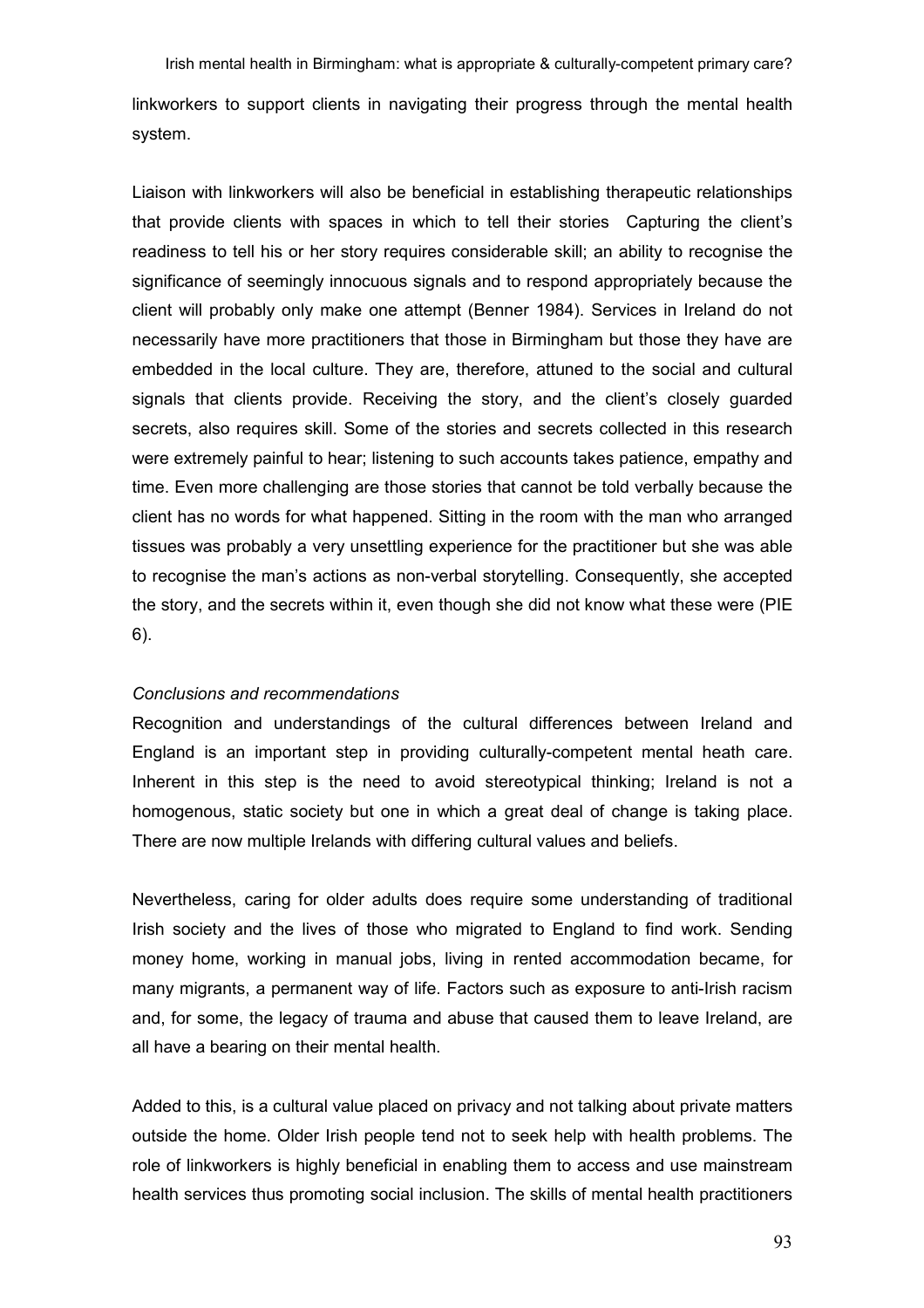and service providers are important in establishing therapeutic relationships in which older Irish clients feel able to tell their stories.

Finally, Irish migrants appear to share many of the experiences of other minority ethnic groups and further work is needed to document the ways in which being Irish, in a city such as Birmingham, has changed over time. This could have important implications for future health planning and for the Birmingham Irish community as a whole. It might also allow for the development of some comparative studies that examine Irish experiences alongside that of other minority groups, a factor that receives very limited attention from researchers\*.

# It is, therefore, recommended that

ii) Professional education and staff development should aim to present a balanced view of Ireland that takes account of the

a) the ways in which Irish cultures differ from those in England;

b) changes that have occurred in both the Republic of Ireland and Northern Ireland.

- ii) Consideration should be given to supporting and further developing the linkworker role to facilitate in-reach that:
	- a) enables Irish clients to access, negotiate and integrate into mainstream services as a strategy for improving health and promoting social integration;
	- b) supports, or liaises with, local mental health and Irish welfare organisations.
- iii) Attention is focused on the specific ways in which practitioners can use their expertise to work therapeutically with Irish clients, particularly those with histories of trauma.
- iv) Further work be undertaken to document Irish people's experiences of coming to England and living as members of a minority group, in different decades, with a view to identifying changes in health needs and promoting more comparative research.

# iv) Born in England: the hybrid generation

Growing up in England as the child of Irish migrants gave rise to many experiences that have only recently received attention from researchers. There is growing evidence that, as in other minority groups, the children of Irish migrants are finding ways of

<sup>\*</sup> The project team wishes to thank Dr Louise Ryan, Middlesex University for this point.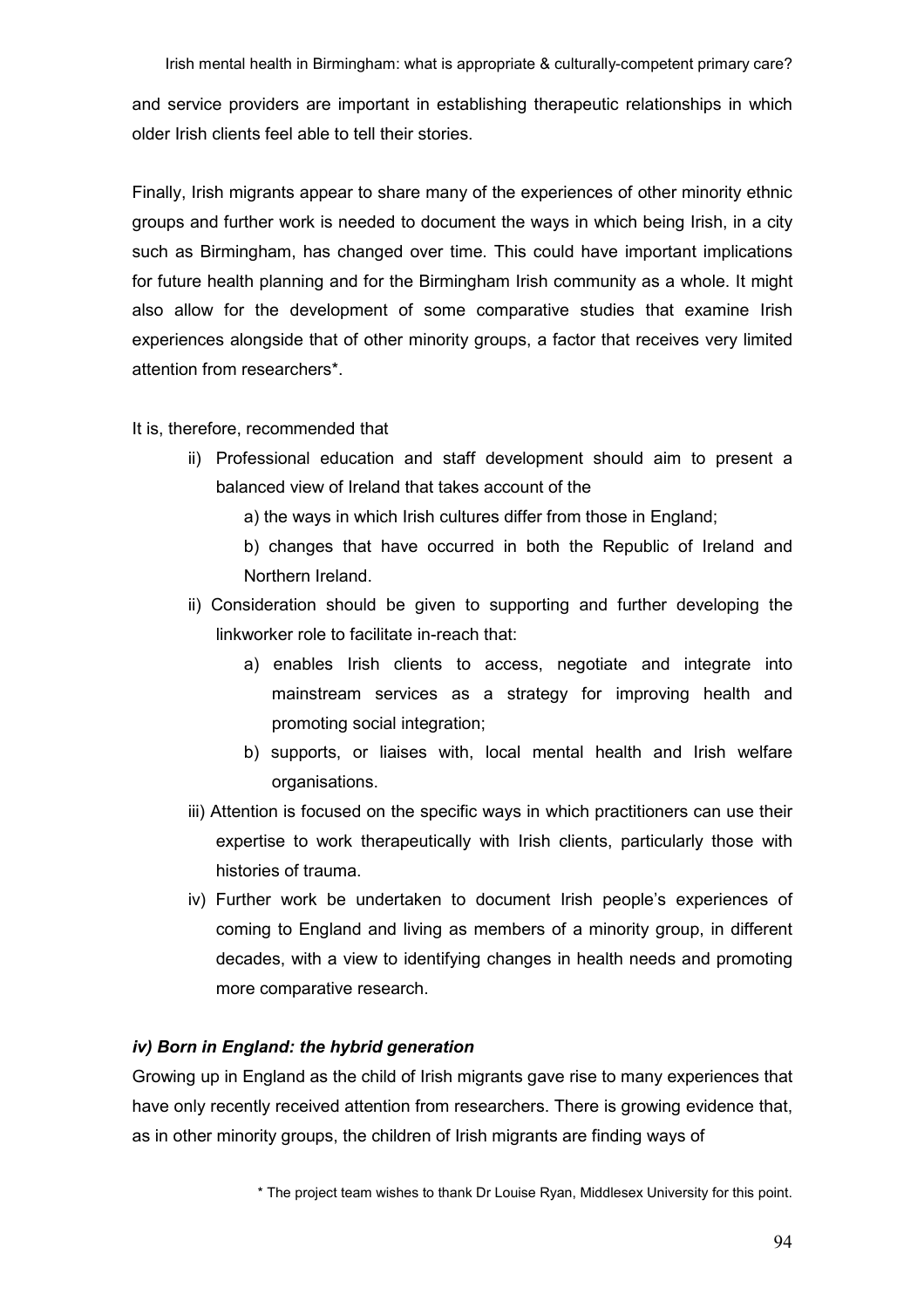establishing their own identities; neither wholly Irish nor completely English. Some of the issues raised by participants have implications for mental health practice and are discussed below.

### a) Who am I?

Participants such as SU3 and SU17 illustrated the dilemmas surrounding identity for those who were not born in Ireland. Like many others they went to Ireland in the school holidays to visit grandparents; an exciting trip but in adult life engagement with Ireland was more problematic. The absence of an Irish accent as the key marker of ethnicity, coupled in some instances with an English surname, could mean that any claims to Irishness were met with disbelief, hostility and the abusive term 'plastic Paddy' (SU3).

The source of much of this hostility appears to be Irish people themselves. Gray (2006) suggests that the Irish people born in Ireland tend to be dismissive of second generation people. Indeed one of the largest groups is the "English", the children of the people who left Ireland in the 1950s, who have come to live in the places their parents left, and who are often looked down upon by those who believe that Irishness can only be transmitted by two Irish parents and birth in Ireland (McWilliams 2007, Gray 2006). Thus, those who left for England were not only leaving home but leaving the chance to create a new generation of Irish people. Any children they brought or sent back 'didn't meet the criteria' and so could not be accepted (Gray 2006 p214).

These children grew up negotiating the dual culture of the home provided by the Irish parent or parents and the English society in which they lived. Just as their parents, identities were bound up with home, that is to say family and farm, so theirs became connected to the cities in which they grew up. Thus new Irish identities developed based on English cities: London Irish, Birmingham Irish, Manchester Irish. These add a new, fluid dimension to the concept of Irishness and Ireland that allows for selective engagement. Participants could chose when and where to bring their Irishness to the fore and when to lay it aside.

### b) Cultural brokers

The fluidity of this identity meant that children with Ireland-born parents were able to successfully negotiate problematic aspects of life in England on behalf of adults. This was particularly the case following the Birmingham pub bombings in 1974. Irish accents meant that their parents would not be served in shops and so the children had to the shopping (SP7). Poor levels of literacy meant that children might be required to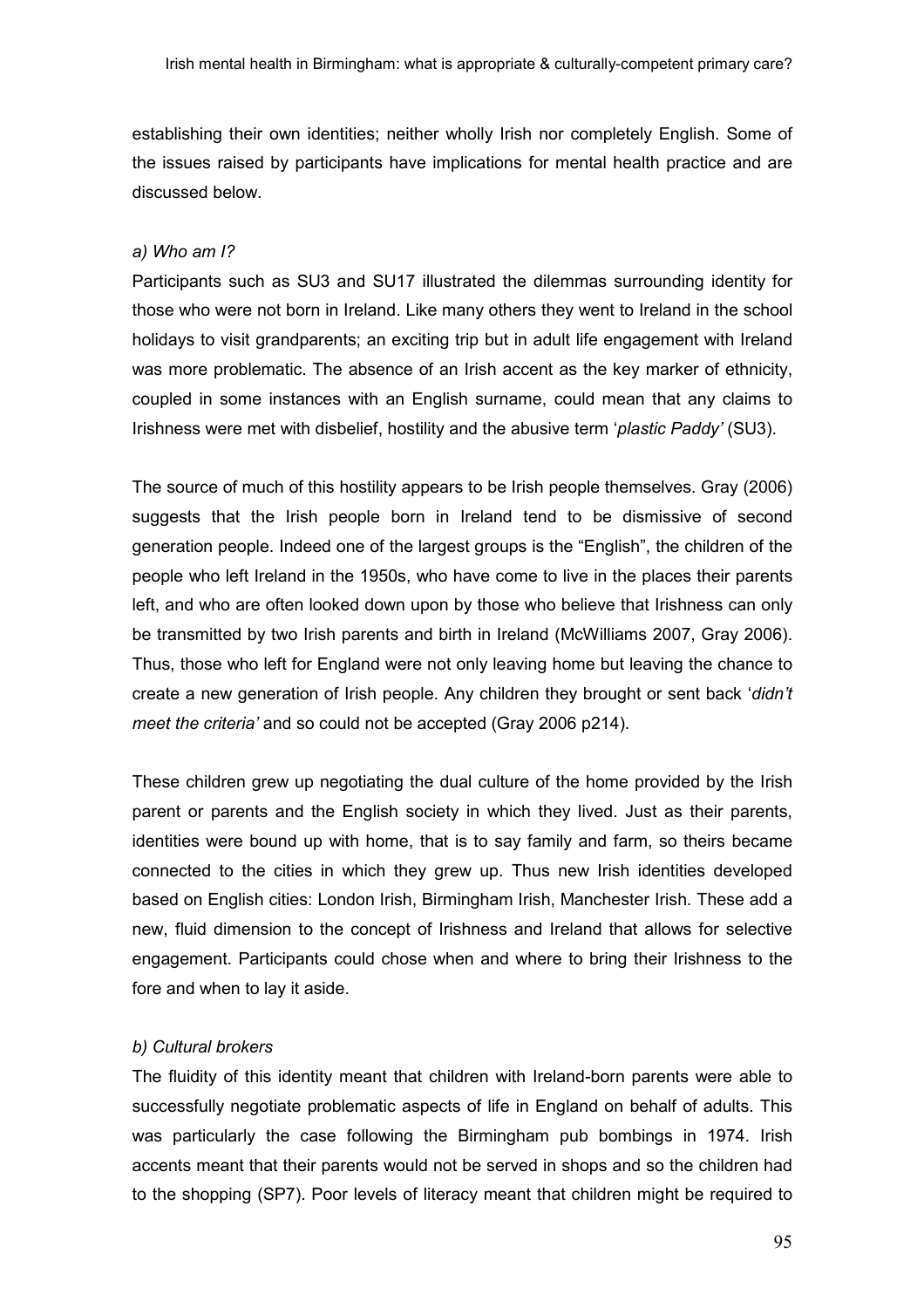help with writing letters or addressing envelopes to send money home (SP7). This type of activity continued in adult life when parents needed help to communicate with officials (SU23).

Such activities can be seen as a form of cultural brokerage in which an individual mediates between two different cultures (Jezewski 1990&1993). Acting as broker requires the ability to communicate effectively with both parties and mediate between the two, something that the children of Ireland-born parents seem to have taken on, in much the same way as young people in other minority ethnic groups. As far as Irish people are concerned, this is a neglected topic. Nothing is known about the extent of this type of cultural brokerage, in part because of the stereotypical assumption that language and literacy levels are not matters of concern when dealing with Irish people.

However, the findings of this research indicate that many Irish people speak English using a distinctive idiom that may not be readily understood, especially when it is accompanied by an unfamiliar accent. Findings also suggest that a small number of older Irish people are either completely or functionally illiterate and that, for some, English is not a first language. This obviously has implications for therapeutic interventions as well as issues relating to patient information and consent. It is worth noting that the recent trend in favour of Irish medium schools, in both the Republic of Ireland and Northern Ireland, may mean that future Irish migrants will be more comfortable expressing themselves in Irish rather than English.

#### c) Silences, secrets and family life

Half the participants in this group talked about their relationships with their parents. Parental behaviour was, in some instances, unpredictable and violent. From their children's point of view it also seemed disconnected, unrelated to anything they had or hadn't done: the news on the television, potatoes, anything seemed likely to trigger a parental response out of all proportion and relevance to what was happening around them at the time. It is important to note that not all parents behaved in this way. Some were simply embarrassing, for instance, shouting and accusing people in the streets with the florid manifestations of their mental ill-health. Even where aberrant behaviour was not reported, relationships with one or both parents were strained.

These findings are consistent with several issues arising from the literature. Herman's (1997) writings about the legacy of abuse indicate that profound psychological trauma can interfere with normal development and the essential structures of the self. Individuals become disconnected from others 'they lose their trust in themselves, in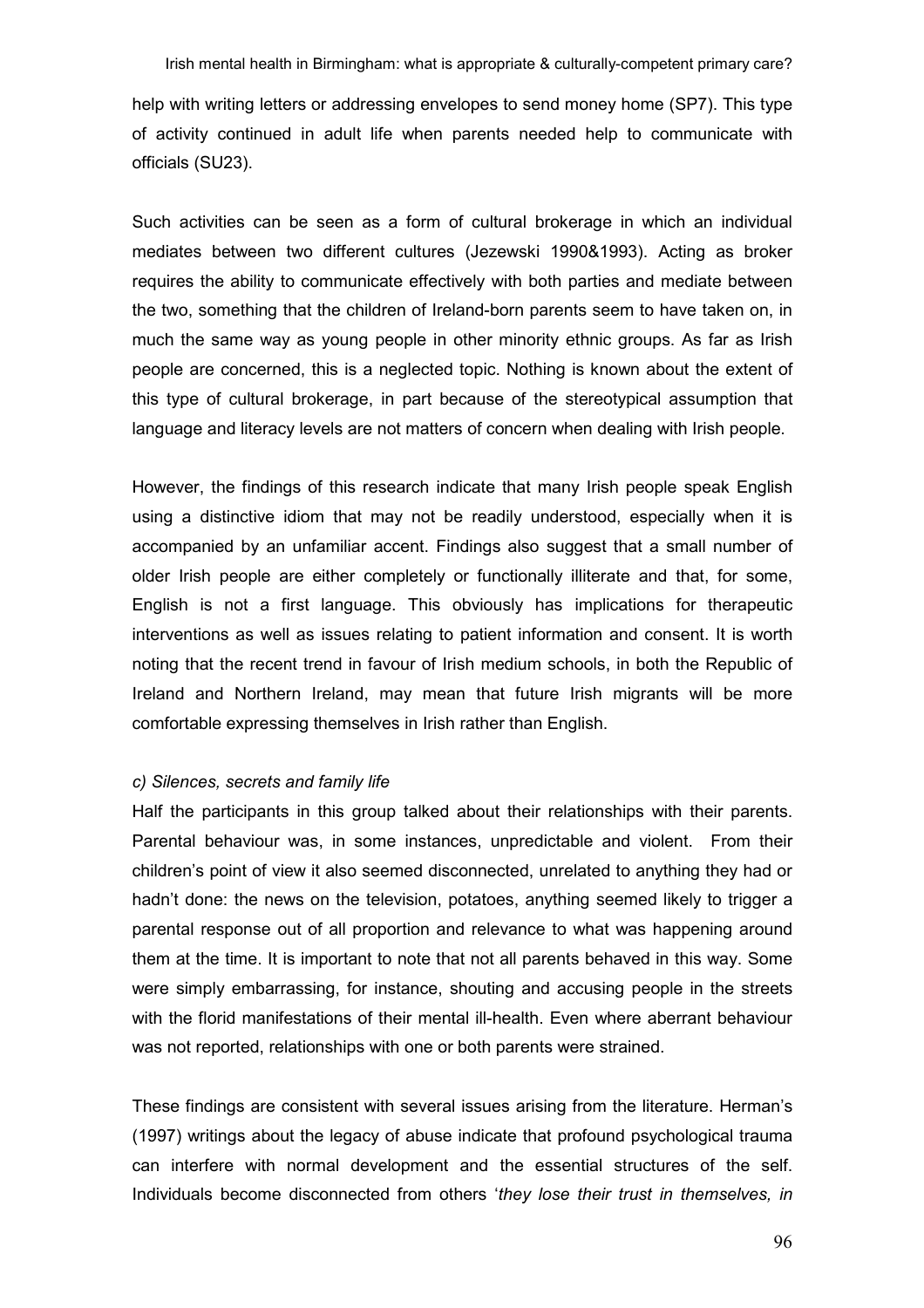other people, and in God. Their self-esteem is assaulted by experiences of humiliation, guilt and helplessness' (Herman 1997 p56). Associated with this may be an everpresent memory that can easily be triggered by seemingly innocuous events such as those recalled by participants. These triggers may be part of the apparatus that transmits violence and trauma from one generation to the next without any explanation as to what happened to start it off in the first place (Mollon 2000).

Breslau et al. (2007) offer a different explanation. In their view, migrants could, and according to their survey did, arrive with good mental health which did not last. Migration during childhood and long length of stay for those who arrived as adults, both contributed to a deterioration in mental health. The transition from low to high risk for mental health problems can occur rapidly and within a generation. Thus 'protective factors are not preserved across generations among immigrant communities' (Bresalu et al. 2007p193) which may explain why some of the participants born in England developed mental health problems.

A third explanation is that parental behaviour was consistent with the cultural value placed in Irish society on silence; certain things and events were not to be discussed outside the family which in this case meant the family, at home, in Ireland. Children born in England were and were not a part of this family. They might be taken home to visit grandparents during the summer holidays but they did not fully belong. It was their parent's homes that they visited and not their own. In not telling their children about family secrets, especially those that might be horrible or shameful, parents excluded their children from being family. Thus children could not develop an understanding of why their parents behaved as they did but, nevertheless, carried the symptoms of those people's distress.

### Implications for practice and service provision

The children of Ireland-born parents face a number of challenges in negotiating their own identities as hybrids. Those whose parents were very damaged people seem to have become symptom carriers of their distress. Practitioners need to be aware of the potential for trauma to have a long-term impact that is transferred across generations. Acting as cultural brokers may also have impacted on their developing identities as it creates the potential for disruption in normal parent-child relationships. Thus in assessing and working with clients whose parents were born in Ireland, it may be useful to enquire not only about family relationships but also the ways in which children supported the family through acting as brokers.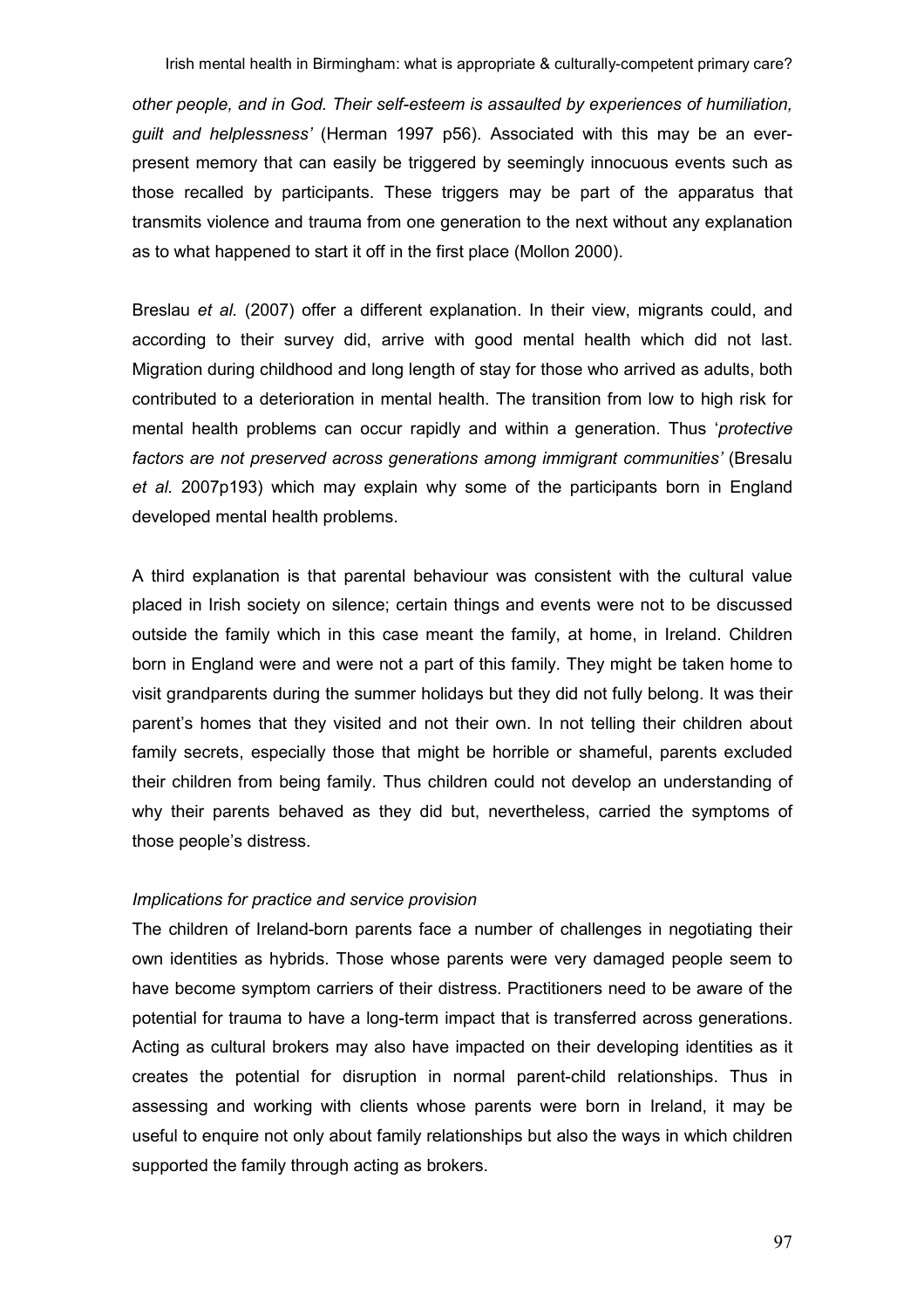Linkworking would seem to be a form of professional brokerage that facilitates access to services and a pathway through officialdom. Linkworkers regularly helped older Irish people to fill out forms, negotiate with officials and generally deal with the business side of life. Much of this activity appears to be undocumented. Linkworker roles are well established in relation to other minority ethnic groups but little recognition has been afforded those working with Irish people. Linkworkers have much to offer practitioners and service providers in terms of their knowledge of their clients and Irish culture. In sharing their expertise, mental health practitioners can, in return, inform the development of in-reach work.

## Conclusions and recommendations

The children of Irish migrants occupy a unique position with regard to Irish and English societies. Their identity appears to be characterised by hostility from those born in Ireland, fluidity and selectivity; they can chose whether to accentuate their Irish or English dimensions in any situation.

Many of the issues that they face are similar to those experienced in other minority ethnic groups but these have not been sufficiently documented in relation to Irish people. These issues include cultural brokerage on behalf of their parents. Practitioners and service providers need to be aware of the issues and experiences of the children of Irish migrants and how these may impinge on their mental health.

Linkworking can be seen as a form of cultural brokerage that, in relation to other minority ethnic groups, is well established. However, whilst linkworkers do excellent work with older Irish people, little attempt has been made to document their activities or the contributions that they make. It is, therefore, recommended that

- i) The children of Irish migrants should be regarded as a separate group.
- ii) More research is needed to explore the idea that the children of Irish migrants are symptom carriers of the trauma experienced by their parents.
- iii) Irish welfare organisations should emphasise their inclusive approach, welcoming the children of Irish migrants.
- iv) Linkworkers' activities should be documented as a basis for comparison with similar activities in other minority ethnic groups.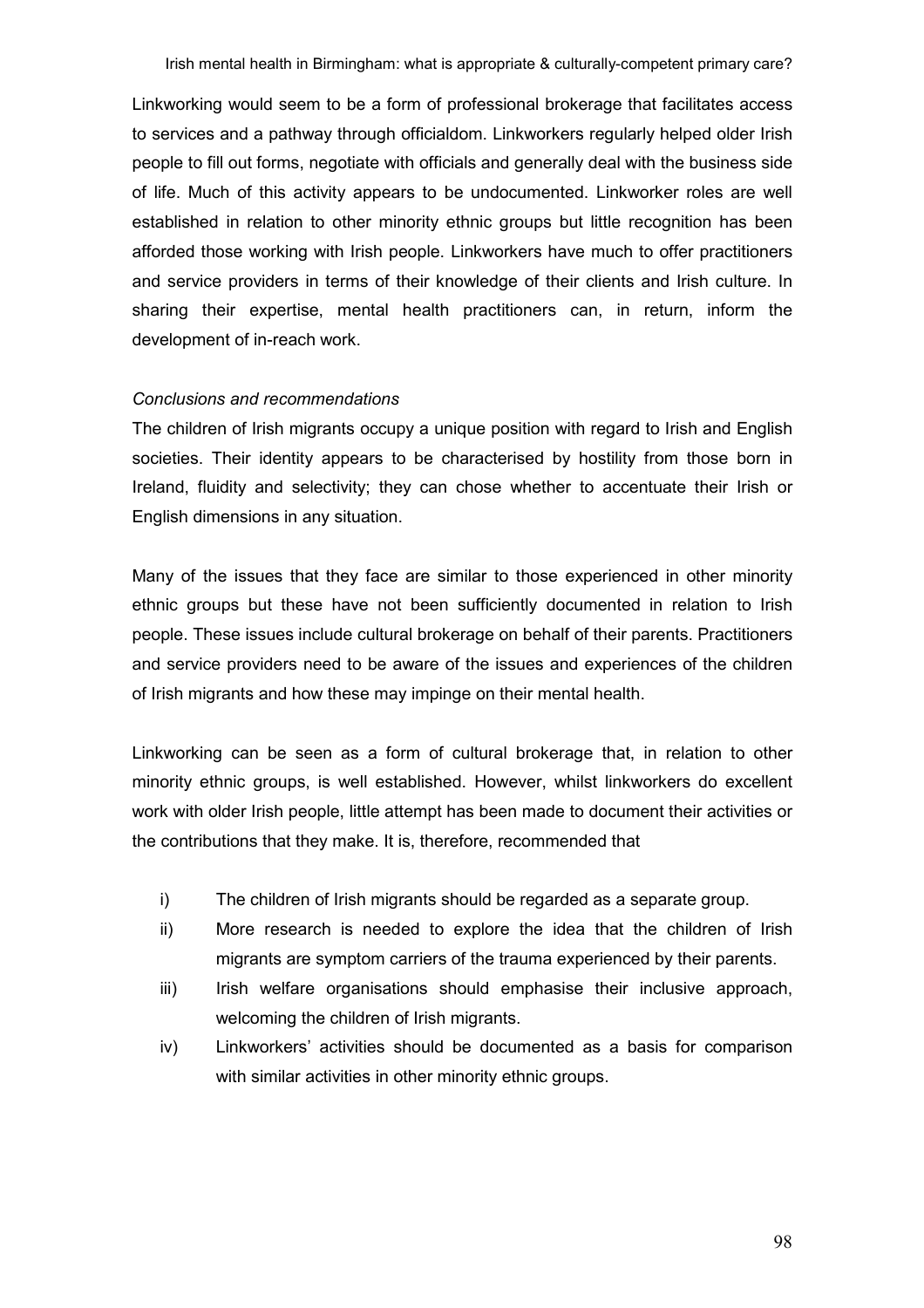# **Conclusion**

This report highlights the complex nature of the health needs of Irish people in Birmingham. In particular it has demonstrated the importance of recognising the Irish as a separate, minority ethnic group and some of distinctive features of Irish culture.

The report raises a number of issues for mental health practice. The project team hope that practitioners and service providers will find the recommendations constructive as a basis for providing culturally-competent care Irish clients in order to improve their quality of life.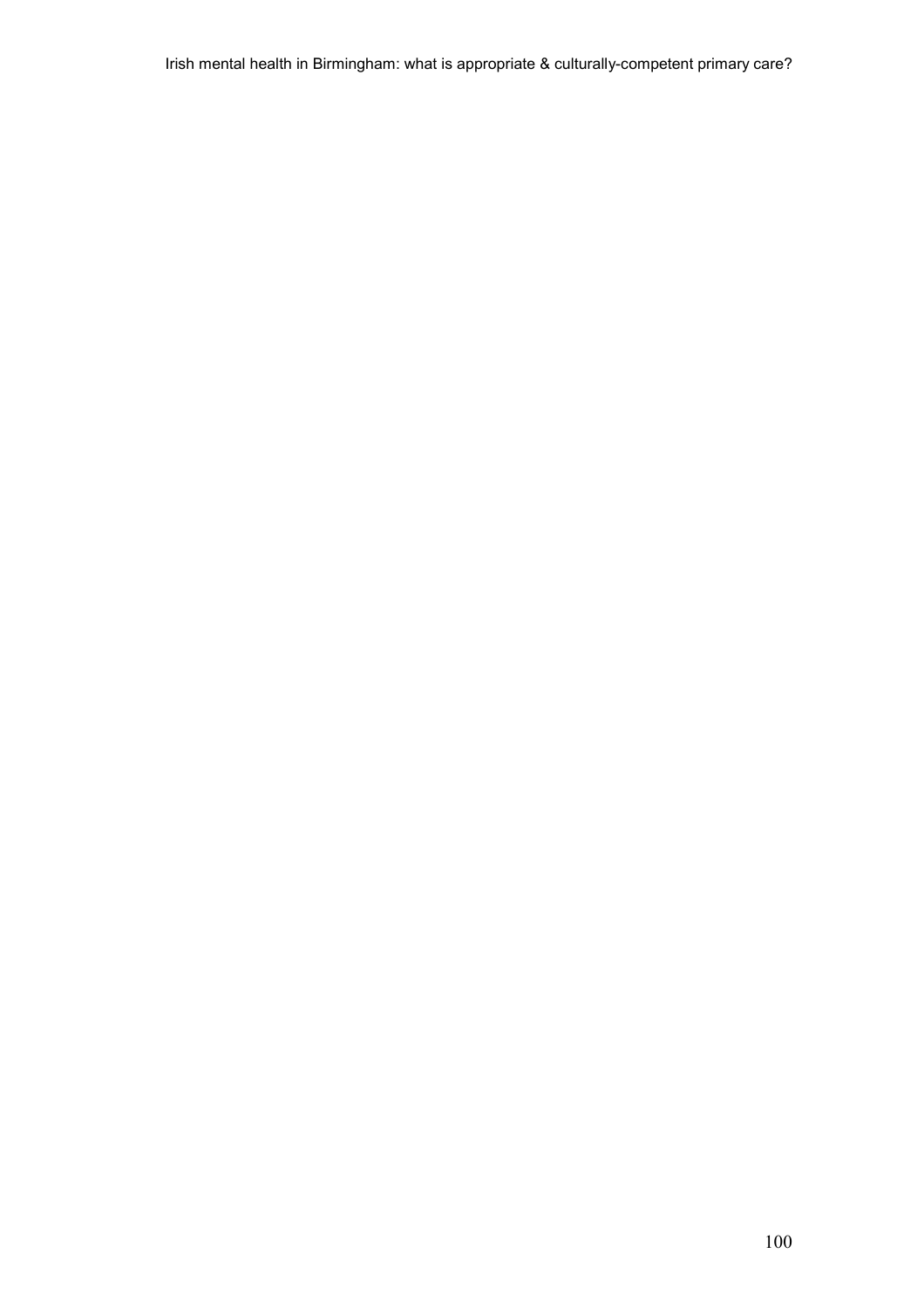#### **References**

Abbotts, J., Williams, R., Sweeney, H. and West, P. (2004) Is going to church bad for you? Denomination, attendance and mental health in children in West Scotland. Social Science and Medicine 58 p645-56

Abbotts, J., Williams, R., Sweeney, H. and West, P. (2001a) Poor but healthy? The youngest generation of Irish Catholics in west Scotland Health Bulletin 59 (6) pp373-80

Abbotts, J., Williams, R. and Ford, G. (2001b) Morbidity and Irish Catholic descent in Britain. Relating health disadvantage to socio-economic position. Social Science and Medicine 52 pp599-1005

Abbotts, J., Williams, R. and Ford, G. (1999) Morbidity and Irish Catholic descent in Britain: relating health disadvantage to behaviour. Ethnicity and Health 4 (4) pp221-30

Anwar, M. (1979) The Myth of Return. Pakistanis in Britain. London, Heinemann.

Aspinall, P. (2002) Suicide among Irish migrants in Britain: a review of the identity and integration hypothesis. International Journal of Social Psychiatry 48 (4) pp290-304.

Benner, P. (1984) From Novice to Expert: Excellence and Power in Clinical Nursing Practice. Menlo Park, California, Addison Wesley.

Birmingham City Council (2001) 2001 Population Census in Birmingham. Topic Report Cultural Background: Ethnic and Religious Groups, Country of Birth. Birmingham City **Council** 

Bluglass, K. (2003) Hidden from the Holocaust. Stories of Resilient Children who Survived and Thrived. London, Praeger

Bracken, P. Greenslade, L. Griffin, B. and Smyth, M. (1998) Mental health and ethnicity: an Irish dimension, British Journal of Psychiatry 172 (2) pp103-5

Breslau, J., Aguilar-Gaxiola, S., Borges, G., Kendler, K., Su, M. and Kessler, R. (2007) Risk for psychiatric disorder among immigrants and their US-born descendents. Journal of Nervous and Mental Disease 195 (3) pp189-195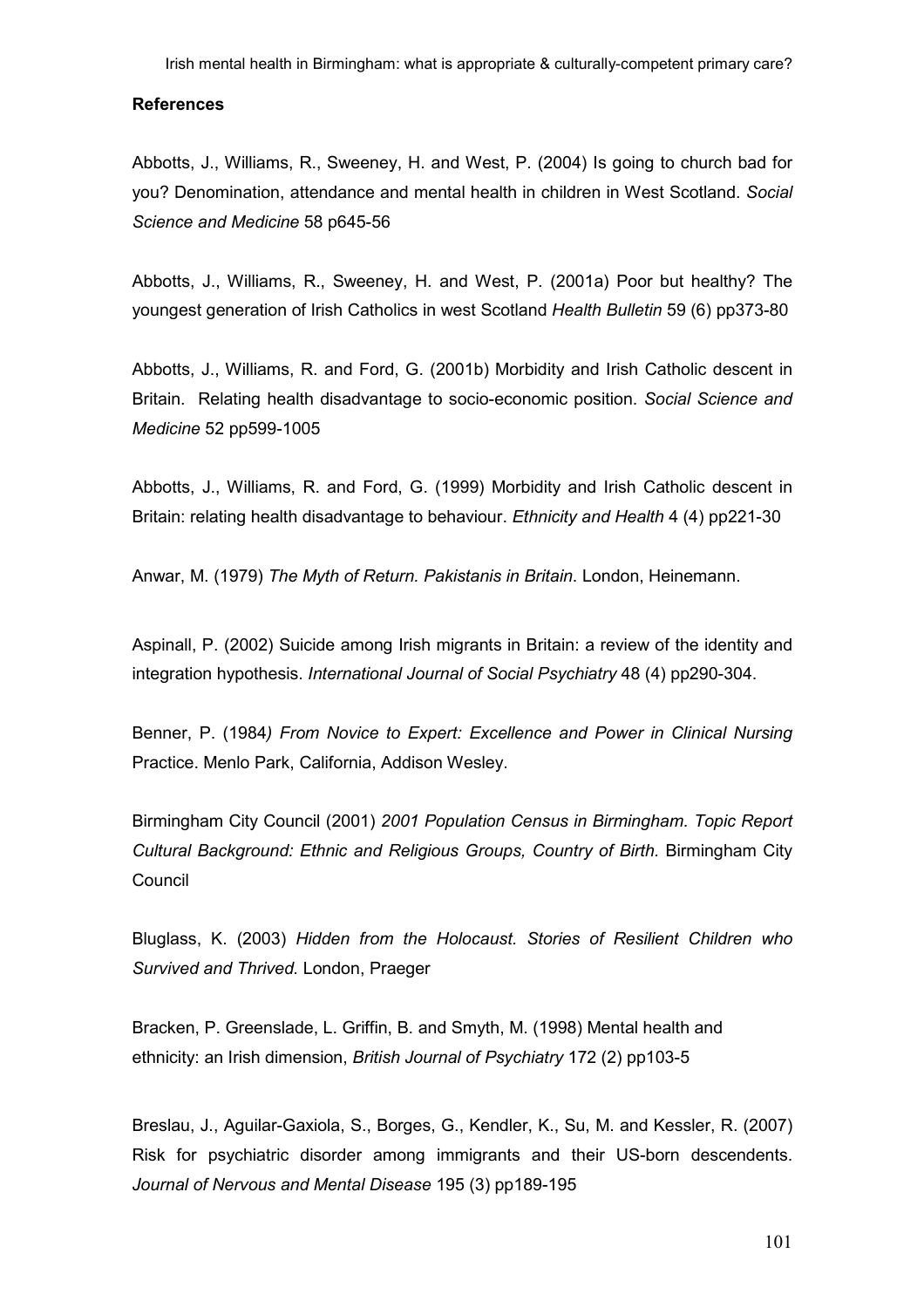Christopher, K.A. (2000) Determinants of psychological well-being in Irish Immigrants. Western Journal of Nursing Research 22 (2) pp123-43

Clarke, L. (1998) Constructing mental illness in Irish people: race, culture and retreat. European Nurse 3 (1) pp22-32

Commander, M., Odell, S. Sashisdharan, S. and Surtees, R.E. (1999) Psychiatric morbidity in people born in Ireland. Social and Psychiatric Epidemiology 34 (11) pp565- 9.

Commander, M., Odell, S., Surtees, P. and Sahsidharan, S. (2003) Characteristics of patients and patterns of psychiatric service use in ethnic minorities International Journal of Social Psychiatry 49 (3) pp216-224

Cowman, S., Farrelly, M. and Gilheany, P. (2001) An examination of the role and function of psychiatric nurses in clinical practice in Ireland. Journal of Advanced Nursing 34 (6) pp745-53

Curtis, L.P. (1971) Apes and Angels. The Irishman in Victorian Caricature, Newton Abbott, David Charles

Curtis, L. (1984) Nothing But the Same Old Story. The Roots of Anti-Irish Racism. London, Information on Ireland

Department of Health (2005a) Delivering Race Equality in Mental Health Care: An Action Plan for Reform Inside and Outside and the Government's Response to the Independent Inquiry in the Death of David Bennett, London DH.

Department of Health (2005b) Supporting People with Long Term Conditions: Liberating the Talents of Nurses who Care for People with Long Term Conditions, London, DH

Denzin, N. (1989) The Research Act. A Theoretical Introduction to Sociological Methods, New Jersey, Prentice Hall

Eastern Health and Social Services Board (2003) A Strategy for Adult Mental Health Services in EHSSB Draft Consultation, Belfast EHSSB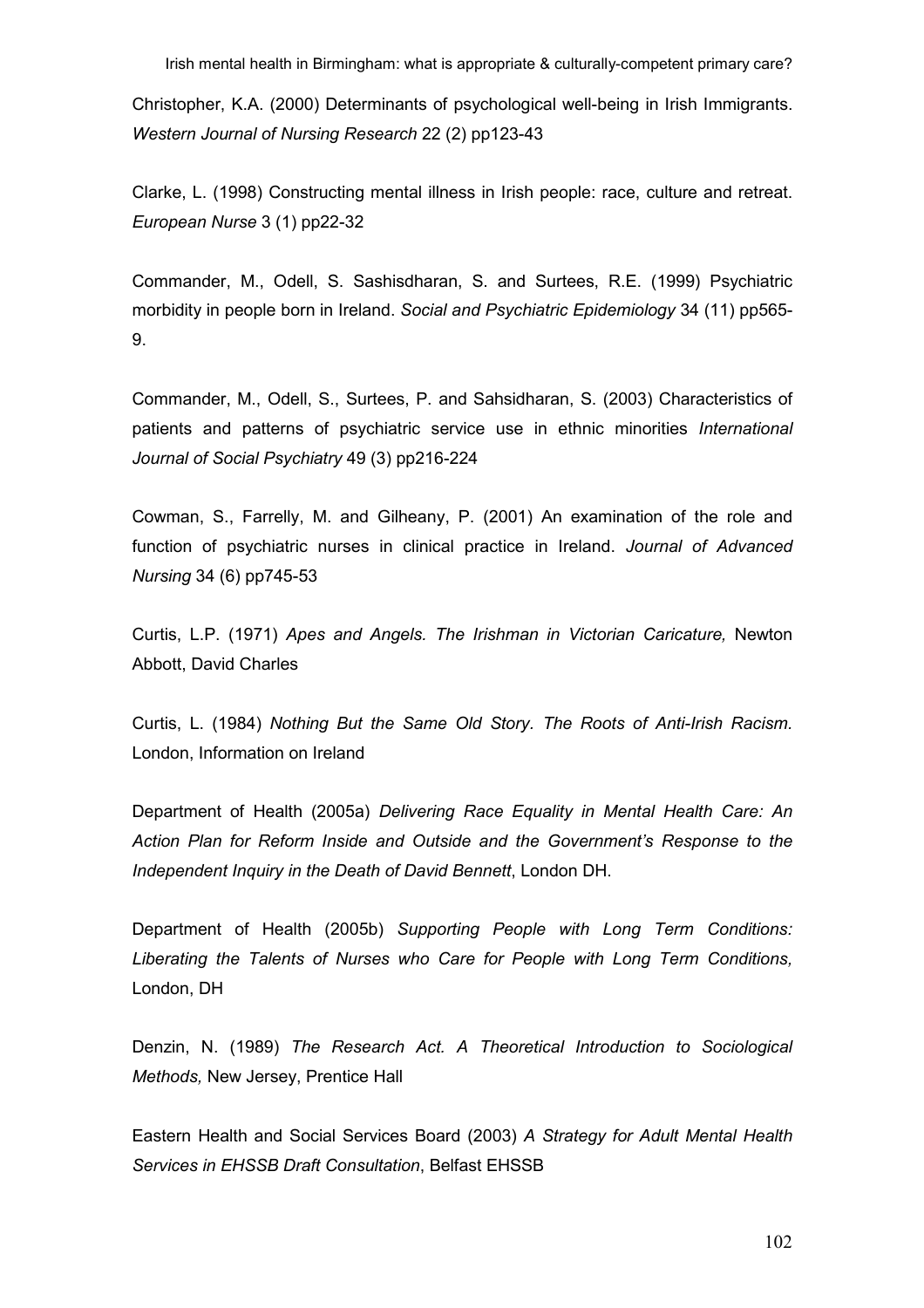Giorgi, A. (1985) Phenomenology and psychological research. Pittsburgh, Duquesne University Press

Gray, B. (2006) Transnational negotiations of migrancy through generation. Irish Studies Review 14 (2) pp206-223

Hamersley, M. and Atkinson, P. (1995) Ethnography: Principles in Practice, 2<sup>nd</sup> edn. London, Routledge

Health and Safety Executive (1996) A Guide to Construction Regulations available at www.btinternet.com accessed 9.6.08

Helman, C. (2000) Culture, health and illness,  $4<sup>th</sup>$  end, Oxford, Butterworth Heinemann

Herman, J. (1997) Trauma and Recovery. From Domestic Abuse to Political Terror. London, Pandora

Heron, J. (1981) Philosophical basis for a new paradigm. Chapter 2 in Human Inquiry, A Source Book of New Paradigm Research, eds P. Reason and J. Rowan, pp19-36, Chichester, John Wiley and Sons.

Husserl, E. (1999) Cartesian Meditations. An Introduction to Phenomenology. Translated from the German by D. Cairns, Dordrecht, Kluwer Academic Publishers.

Hillyard, P. (1993) Suspect Community. London, Pluto Press

Jezewski, M. (1990) Culture brokering in migrant farmworker healthcare. Western Journal of Nursing Research, 12 (4) pp497-513.

Jezewski, M. (1993) Culture brokering as a model for advocacy. Nursing and Health Care, 14 (2) pp78-85.

Johnson, M. and McGee, P. (2008) Believe in change. Editorial, *Diversity in Health and* Social Care (in press)

Karlsen, S., Nazroo, J., McKenzie,K., Bhui, K. and Weich, S. (2005) Racism, psychosis and common mental disorder among ethnic minority groups in England. Psychological Medicine 35 pp1795-1803.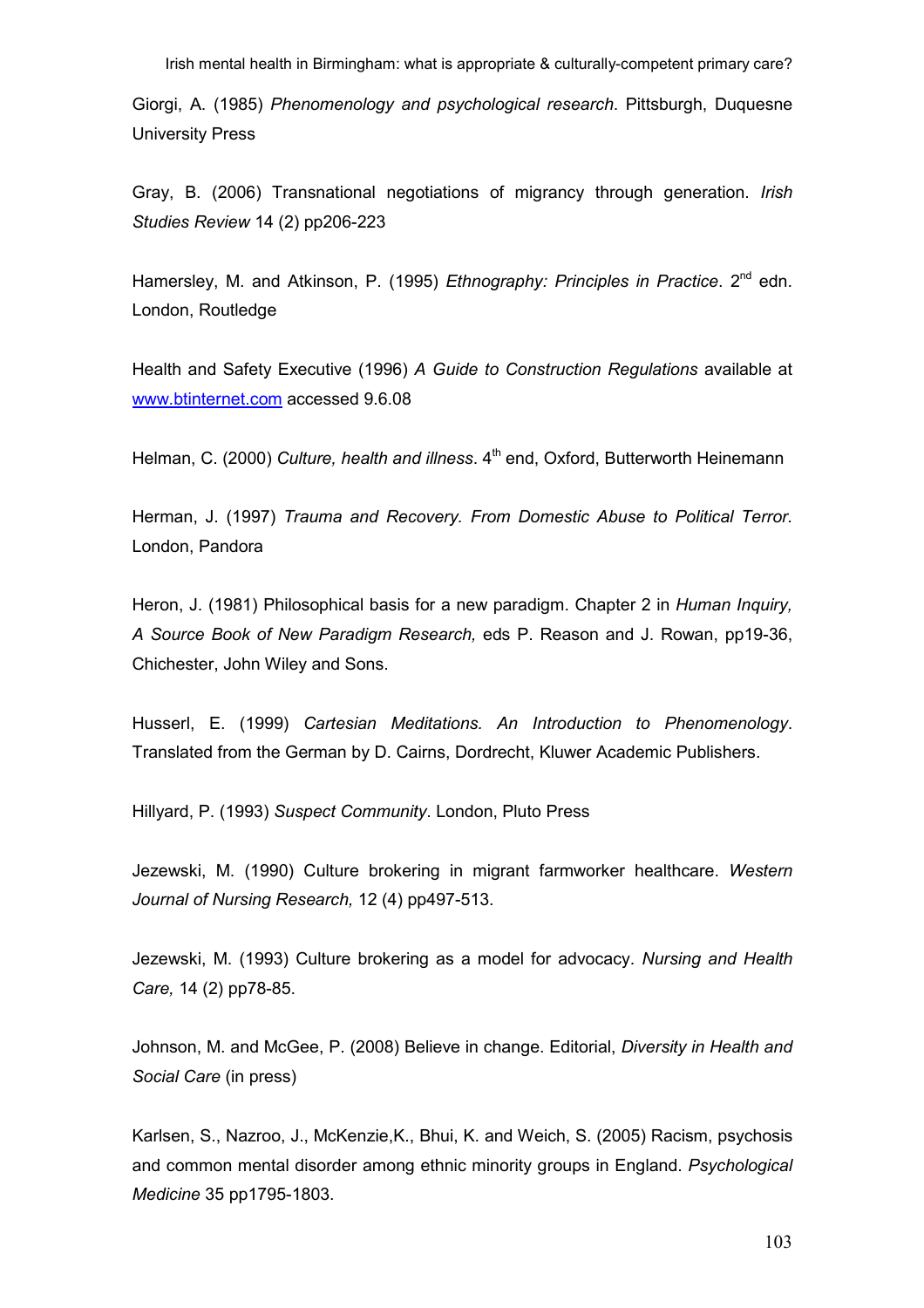Kearns, K. (1994) Dublin Tenement Life. An Oral History. Dublin, Gill and Macmillan

Kearns, K. (2004) Dublin's Lost Heroines. Mammies and Grannies in a Vanished City. Dublin, Gill and Macmillan

Kelleher, D. and Hillier, S. (1996) The health of the Irish in England Chapter 6 in Researching Cultural Differences in Health, eds. D. Kelleher and S. Hillier, pp103-123. London, Routledge.

Keneally, T. (1999) The Great Shame: A Story of the Irish in the Old World and the New. London, Chatto and Windus

Leavey, G. (1999) Suicide and Irish migrants in Britain: identity and integration International Review of Psychiatry, 11 (2-3) pp168-172(5)

Lynch, F., Mills, C., Daly, I. and Fitzpatrick, C. challenging times: a study to detect Irish adolescents at risk of psychiatric disorders and suicidal ideation. Journal of Adolescence 27 (4) pp441-51

McCluskey, U. (2000) Abuse in religious institutions, Chapter 6 in Psychodynamic Perspectives, eds. U. McCluskey and C. Hooper, pp100-117, London, Jessica Kingsley.

McConville, C., McQuaid, M., McCartney, A. and Gilmore, W. (2002) Mood and behaviour problems associated with seasonal changes in Britain and Ireland International Journal of Social Psychiatry 48 (2) pp103-114

McGee, P. (2000) Culturally-sensitive Nursing: A Critique. Unpublished PhD thesis, Birmingham, University of Central England.

McGee, P. and Barnard, A. (1999) Meeting the needs of homeless people: the St John Ambulance mobile service. Nursing Standard July 7, 13 (42): 38-40

Mental Health Act Commission (2005) Count Me In. Results of a National Census of Inpatients in Mental Health Hospitals and Facilities in England and Wales, London, Mental Health Act Commission, National Institute for Mental Health in England, Healthcare Commission and Care Services Improvement Partnership